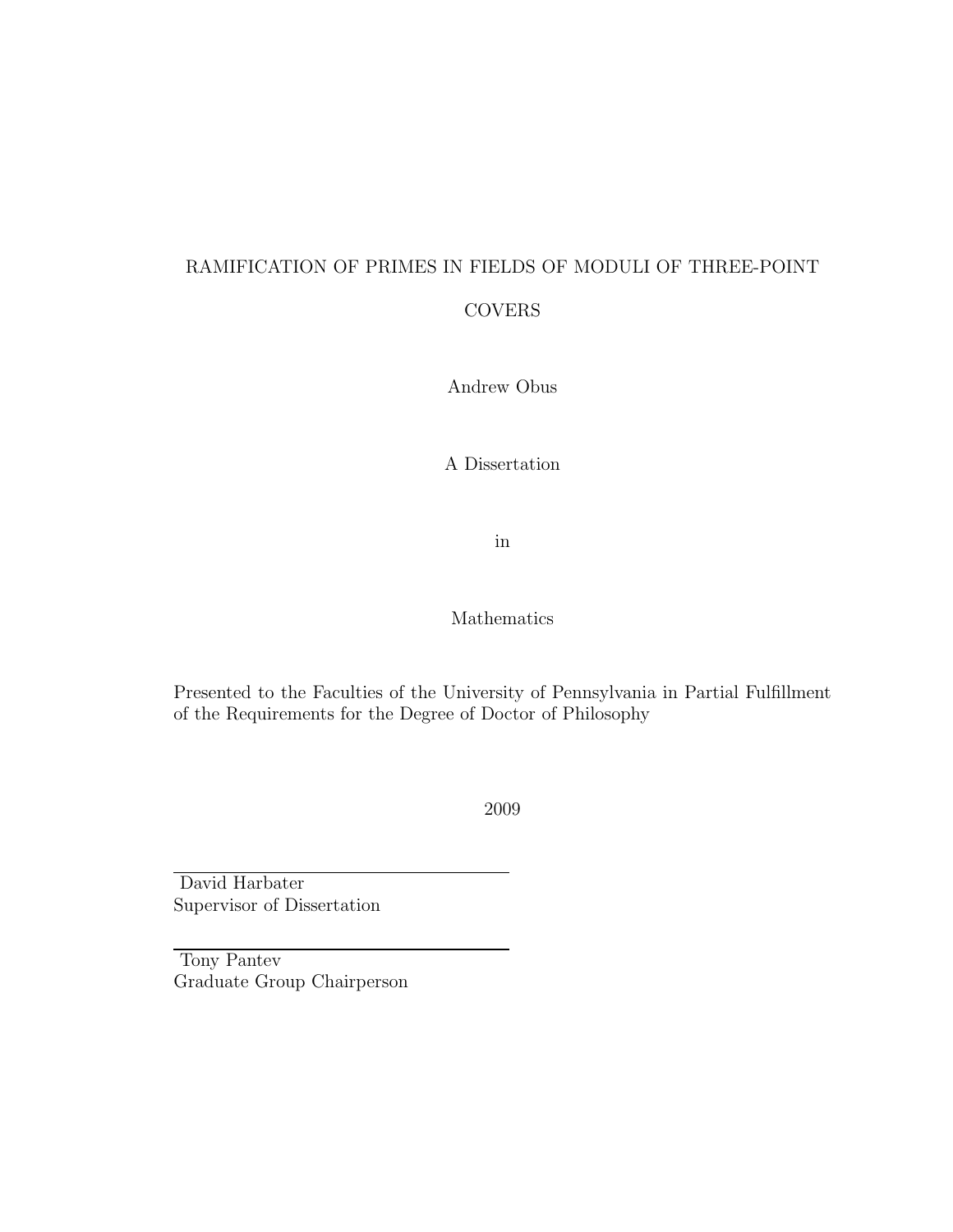# Acknowledgments

There are a great many people who have helped me through graduate school. Deep and heartfelt thanks...

- First and foremost, to my advisor, David Harbater. Many times I have come into his office either stuck or in the middle of a mathematical crisis, and come out calm and with great ideas. He has been extremely helpful in helping me navigate all aspects of mathematical life, and exceptionally friendly and devoted, to boot. He is a true mentor, and I could not have asked for a better advisor.
- To the rest of the faculty at Penn for making my time here enjoyable and worthwhile. A special thanks to Steve Shatz for helpful conversations, for following my progress, and for always believing in me. And a special thanks to Florian Pop, not only for his constant guidance throughout graduate school and his formative algebraic geometry class, but also for helping me revise the essay that led to me receiving an NDSEG fellowship.
- To the ASEE for the aforementioned fellowship.
- To the mathematicians from other institutions with whom I have had helpful re-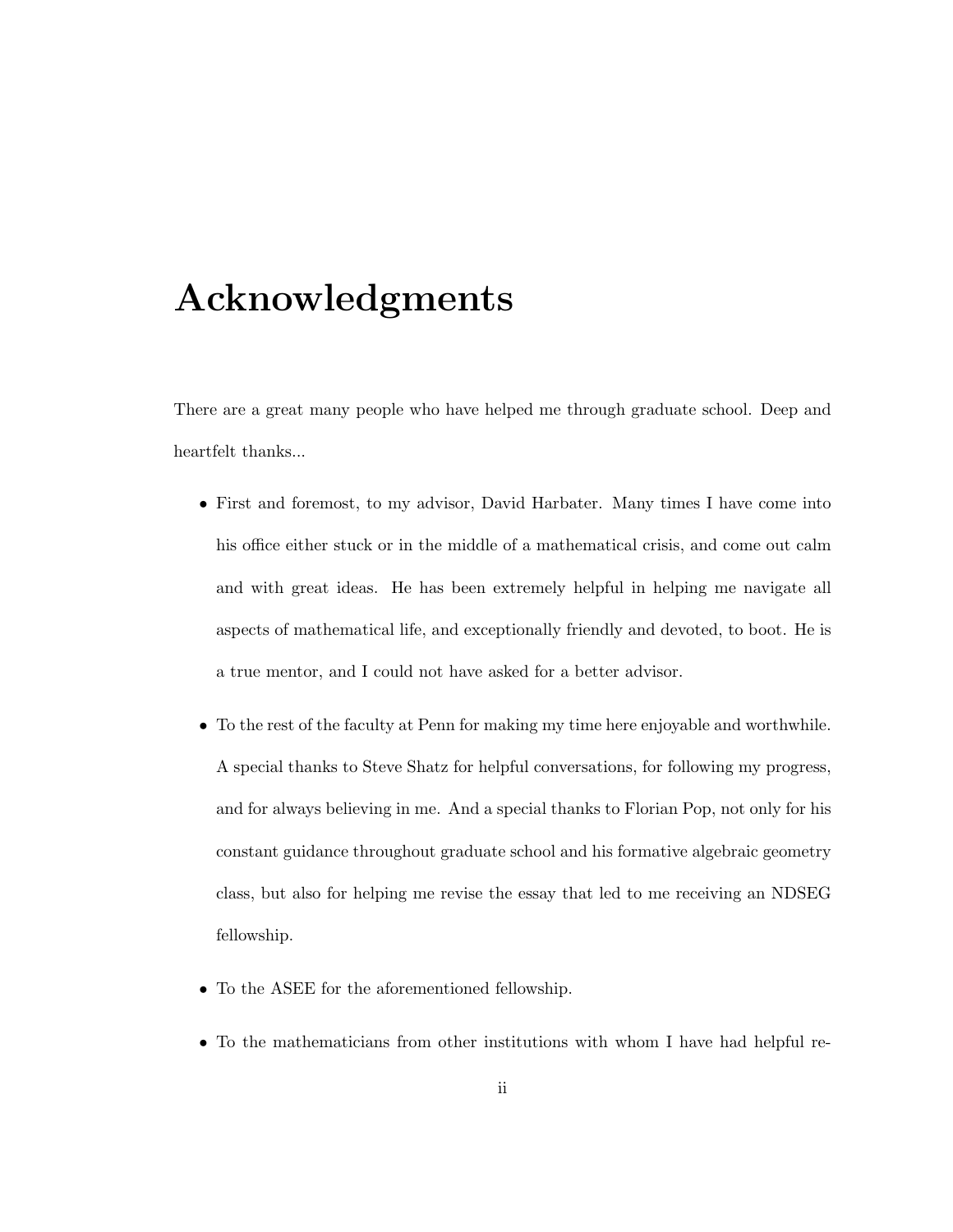search conversations. Rachel Pries has been a wonderful coauthor, and working with her has been an ideal introduction to mathematical collaboration. Mohamed Saïdi has been a great source of information and helped to steer me away from investing much effort into proving a false theorem. Many of the ideas in §2.1 of this thesis came about from conversations with Bob Guralnick. Thanks especially to Stefan Wewers, whose fascinating work inspired my research.

- To Dick Gross, who has been a mentor and role model to me for many years, and has encouraged me every step of the way.
- To Janet Burns, Monica Pallanti, Paula Scarborough, Robin Toney, and Henry Benjamin for their help, their friendliness, and their patience with a certain math graduate student who can never seem to remember how to use the fax machine. Or the copier.
- To all my friends in the department—you make me look forward to coming into DRL (seriously, it's not the beautiful exterior). To Clay and Shea for being wonderful officemates and for their frequent technological help. To Asher, Shuvra, and Scott C. for many useful mathematical conversations. To John for being a great officemate for the last two years. To Wil, Andy, Dragos, Colin, Tobi, Dave F., other Dave F., Linda, Hilaf, Pilar, Armin, Jen, Chris, Martin, Scott M., Paul, Mike, Andrew R., and everyone else who ever came to a Halloween party at 4203 Pine.
- To all my friends not in the department, for giving me a life outside of school. Living in a large group house is always a crapshoot, and I have consistently lucked out with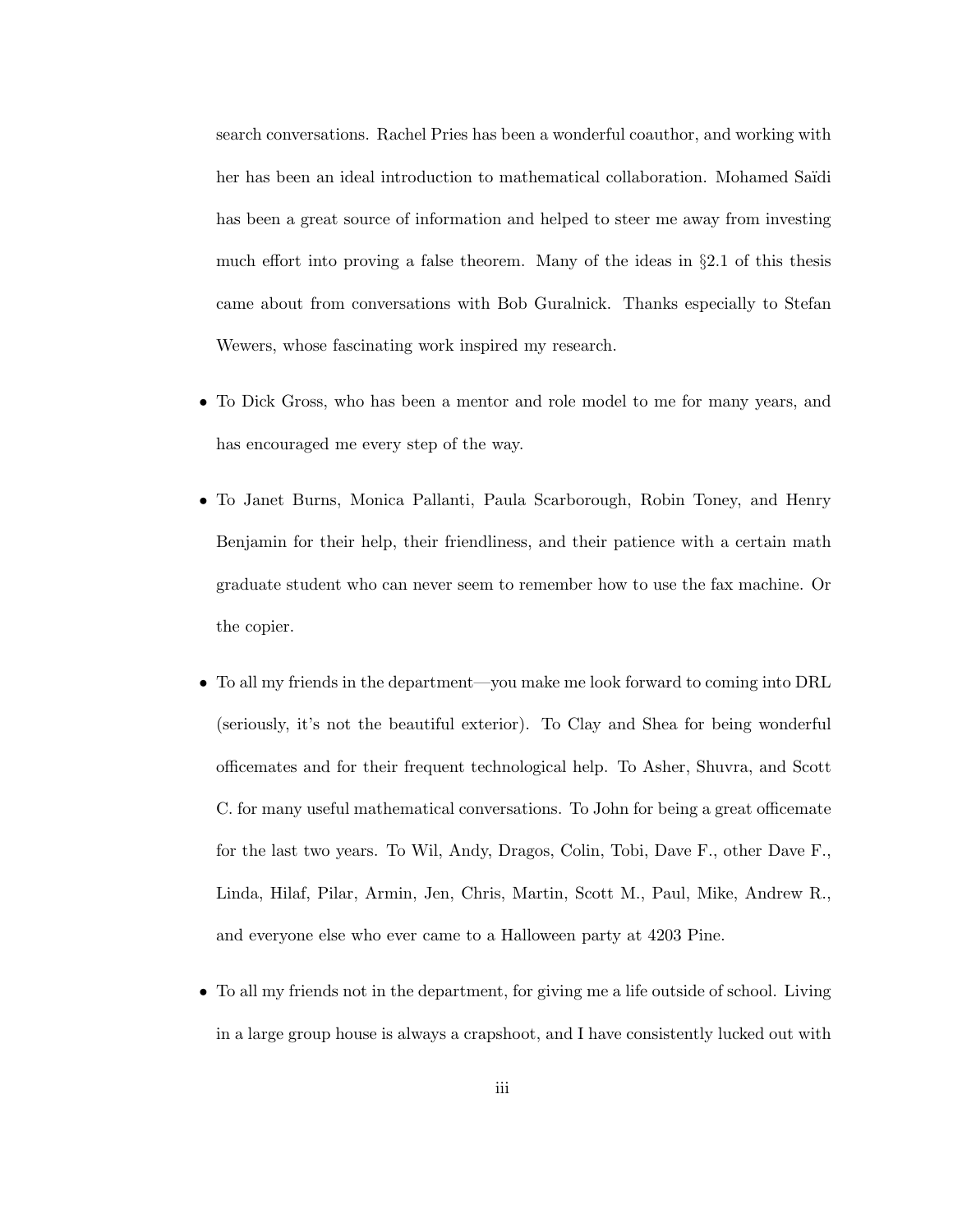the roommates I have had over the last five years. Thanks to the Philadelphia Jewish community—I have found incredible friends among you and for that I am grateful.

- To Julie Allmayer, for proofreading an earlier version of this thesis. Of course, all remaining mistakes are my own responsibility (and were probably introduced after her exceptionally thorough reading).
- Lastly, to my parents and family, who have recognized and nurtured my interest in mathematics since I was two years old, if not earlier. They have always given me their unbounded love and support. I cannot overstate how wonderful it has been to have my parents and brother nearby during graduate school, and how much I am looking forward to sharing a city with them during my postdoc.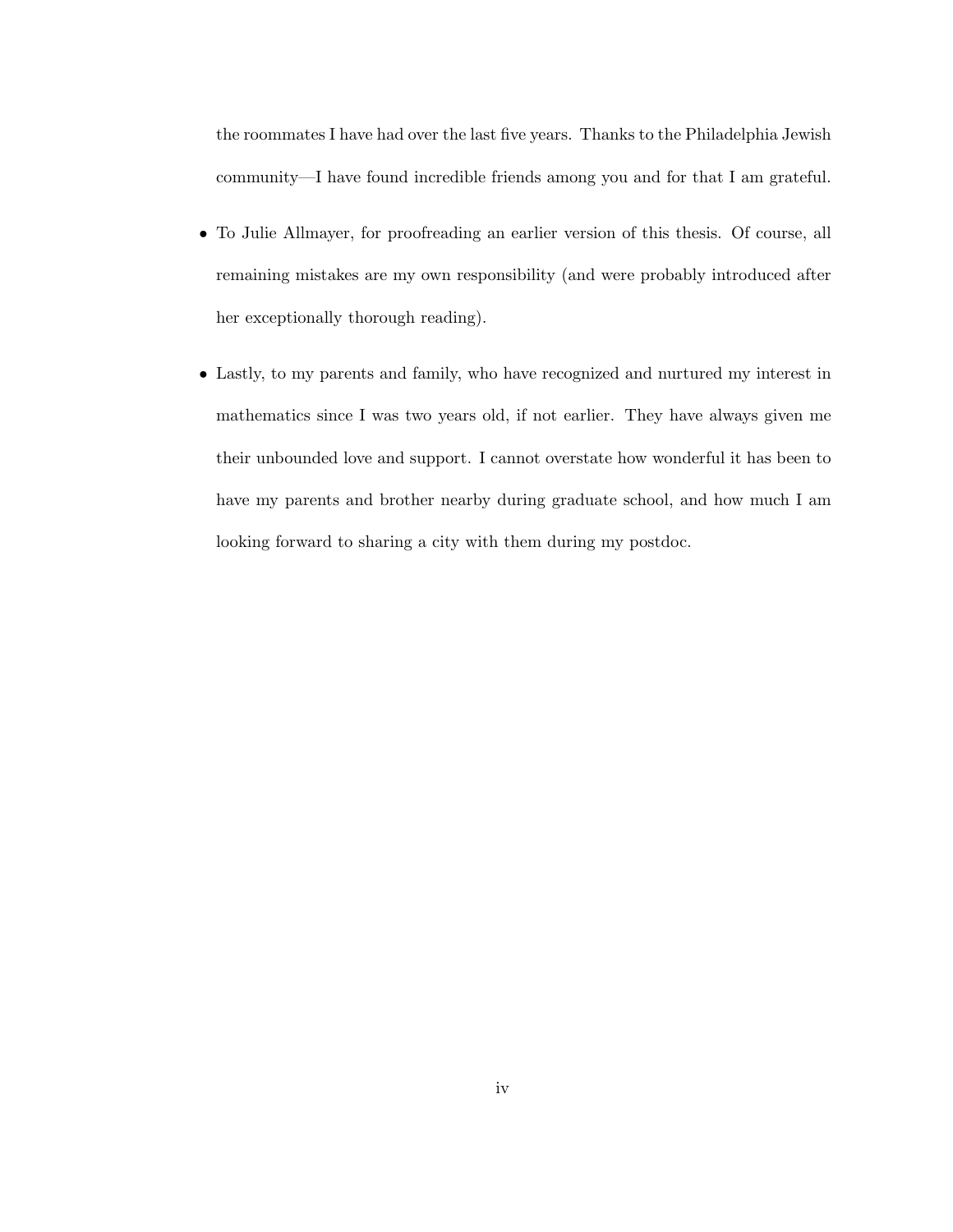## ABSTRACT RAMIFICATION OF PRIMES IN FIELDS OF MODULI OF THREE-POINT COVERS

#### Andrew Obus

#### David Harbater, Advisor

We examine in detail the stable reduction of three-point G-Galois covers of the projective line over a complete discrete valuation field of mixed characteristic  $(0, p)$ , where G has a cyclic  $p$ -Sylow subgroup. In particular, we obtain results about ramification of primes in the minimal field of definition of the stable model of such a cover, under certain additional assumptions on  $G$  (one such sufficient, but not necessary set of assumptions is that G is solvable and  $p \neq 2$ ). This has the following consequence: Suppose  $f : Y \to \mathbb{P}^1$ is a three-point G-Galois cover defined over  $\mathbb{C}$ , where G has a cyclic p-Sylow subgroup of order  $p^n$ , and these additional assumptions on G are satisfied. Then the nth higher ramification groups above p for the upper numbering for the extension  $K/\mathbb{Q}$  vanish, where K is the field of moduli of  $f$ .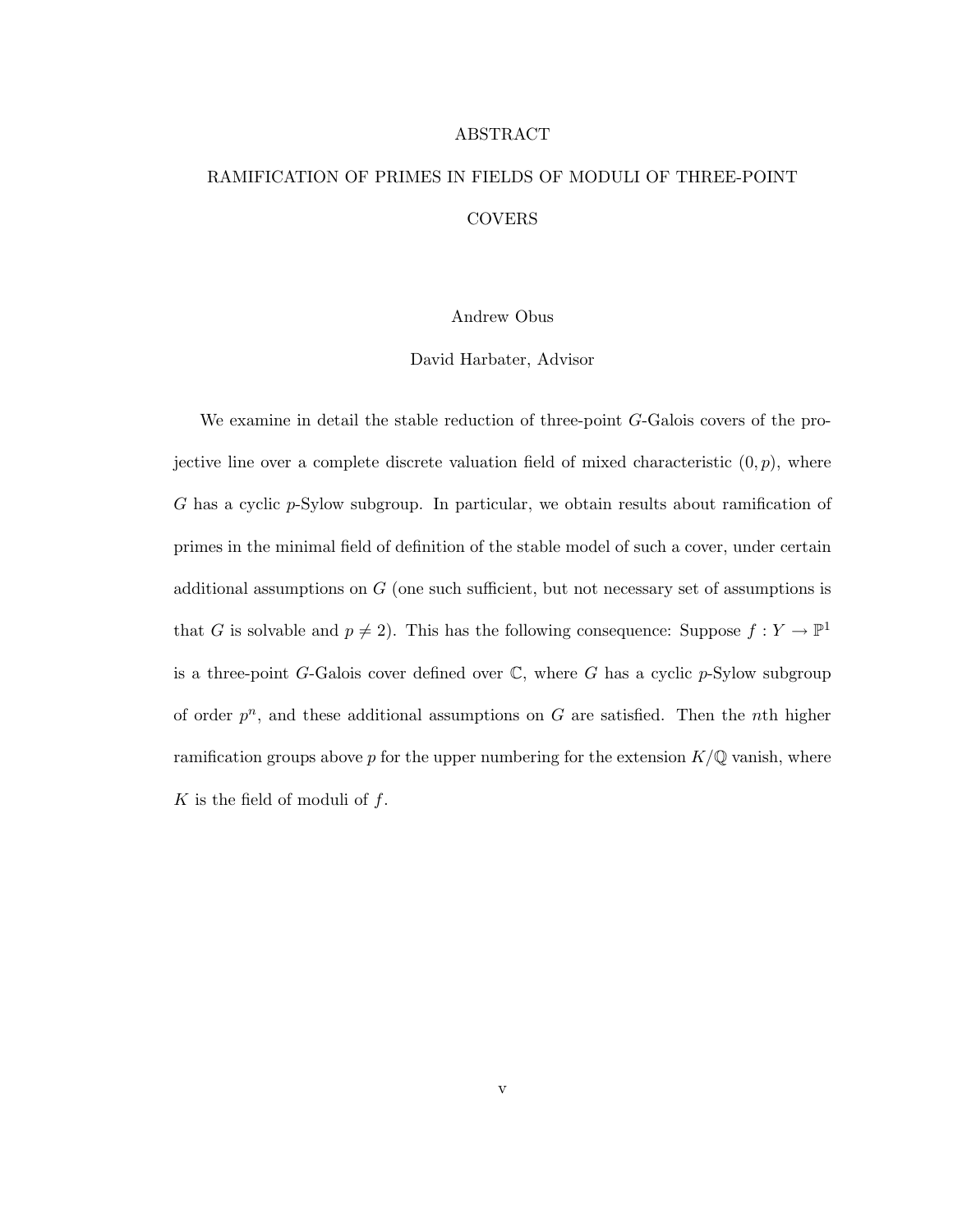# **Contents**

| $\mathbf{1}$ |                            | Introduction                                                                                      | $\mathbf{1}$   |  |
|--------------|----------------------------|---------------------------------------------------------------------------------------------------|----------------|--|
|              | 1.1                        |                                                                                                   | 1              |  |
|              | 1.2                        |                                                                                                   | 3              |  |
|              | 1.3                        | Chapter-by-chapter summary and walk<br>through $\hfill\ldots\ldots\ldots\ldots\ldots\ldots\ldots$ | 6              |  |
|              | 1.4                        | Notations and conventions $\ldots \ldots \ldots \ldots \ldots \ldots \ldots \ldots \ldots$        | $\overline{7}$ |  |
| $\bf{2}$     | <b>Background Material</b> |                                                                                                   |                |  |
|              |                            |                                                                                                   |                |  |
|              | 2.1                        | Finite groups with cyclic $p$ -Sylow subgroups                                                    | 10             |  |
|              | 2.2                        |                                                                                                   | 16             |  |
|              | 2.3                        |                                                                                                   | 17             |  |
|              | 2.4                        |                                                                                                   | 24             |  |
|              | 2.5                        |                                                                                                   | 26             |  |
|              | 2.6                        |                                                                                                   | 32             |  |
|              | 2.7                        | Reduction of $\mu_p$ -torsors and deformation data                                                | 39             |  |
| 3            |                            | <b>Combinatorial Properties of the Stable Reduction</b>                                           | 57             |  |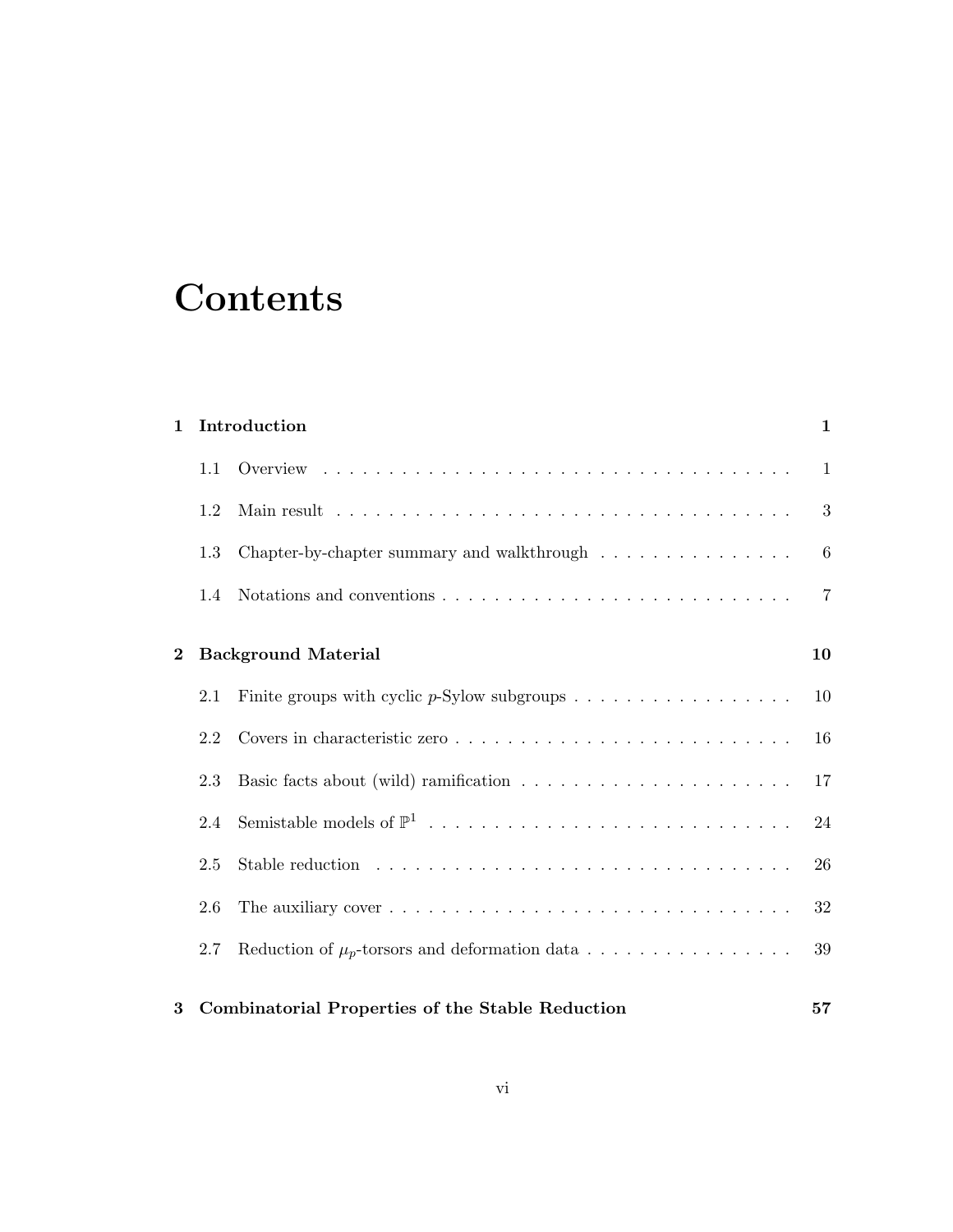|         | 5 Further Investigation     | 128 |
|---------|-----------------------------|-----|
|         |                             |     |
| 4.2     |                             |     |
|         |                             |     |
|         | 4 Proof of the Main Theorem | 74  |
| $3.2\,$ |                             |     |
|         |                             |     |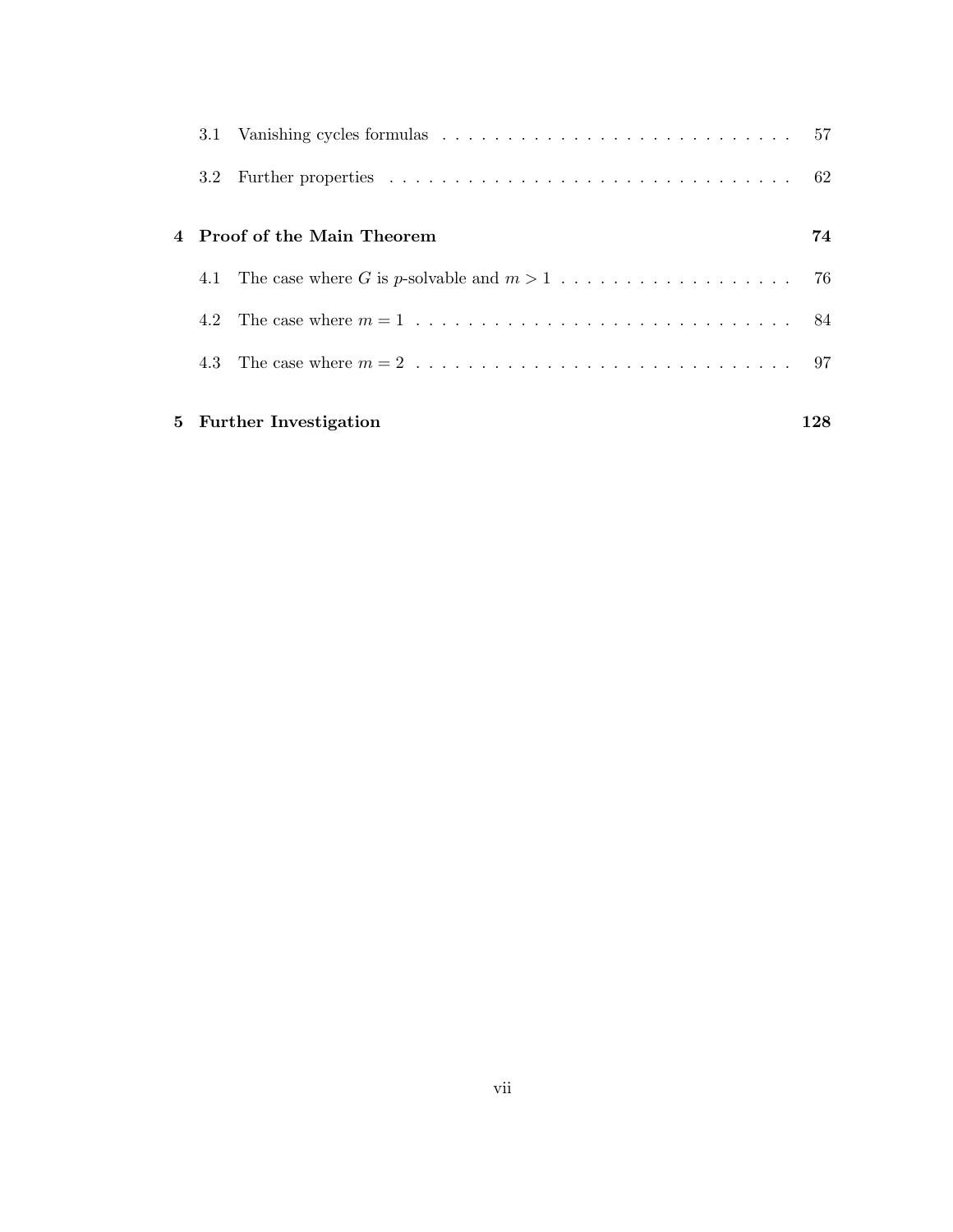### Chapter 1

# Introduction

### 1.1 Overview

This thesis focuses on understanding how primes of Q ramify in the field of moduli of three-point Galois covers of the Riemann sphere. I generalize a result of Wewers about ramification of primes  $p$  where  $p$  divides the order of the Galois group and the  $p$ -Sylow subgroup of the Galois group is cyclic (Theorem 1.4).

Let X be the Riemann sphere  $\mathbb{P}^1_{\mathbb{C}}$ , and let  $f: Y \to X$  be a finite branched cover of Riemann surfaces. By Serre's GAGA principle ([GAGA]), Y is isomorphic to an algebraic variety and we can take  $f$  to be an algebraic, regular map. By a theorem of Grothendieck, if the branch points of f are  $\overline{\mathbb{Q}}$ -rational (for example, if the cover is branched at three points, which we can always take to be 0, 1, and  $\infty$ —such a cover is called a *three-point cover*), then the equations of the cover f can themselves be defined over  $\overline{Q}$  (in fact, over some number field). Let  $\sigma \in \text{Gal}(\overline{\mathbb{Q}}/\mathbb{Q}) = G_{\mathbb{Q}}$ . Since X is defined over  $\mathbb{Q}$ , then  $\sigma$  acts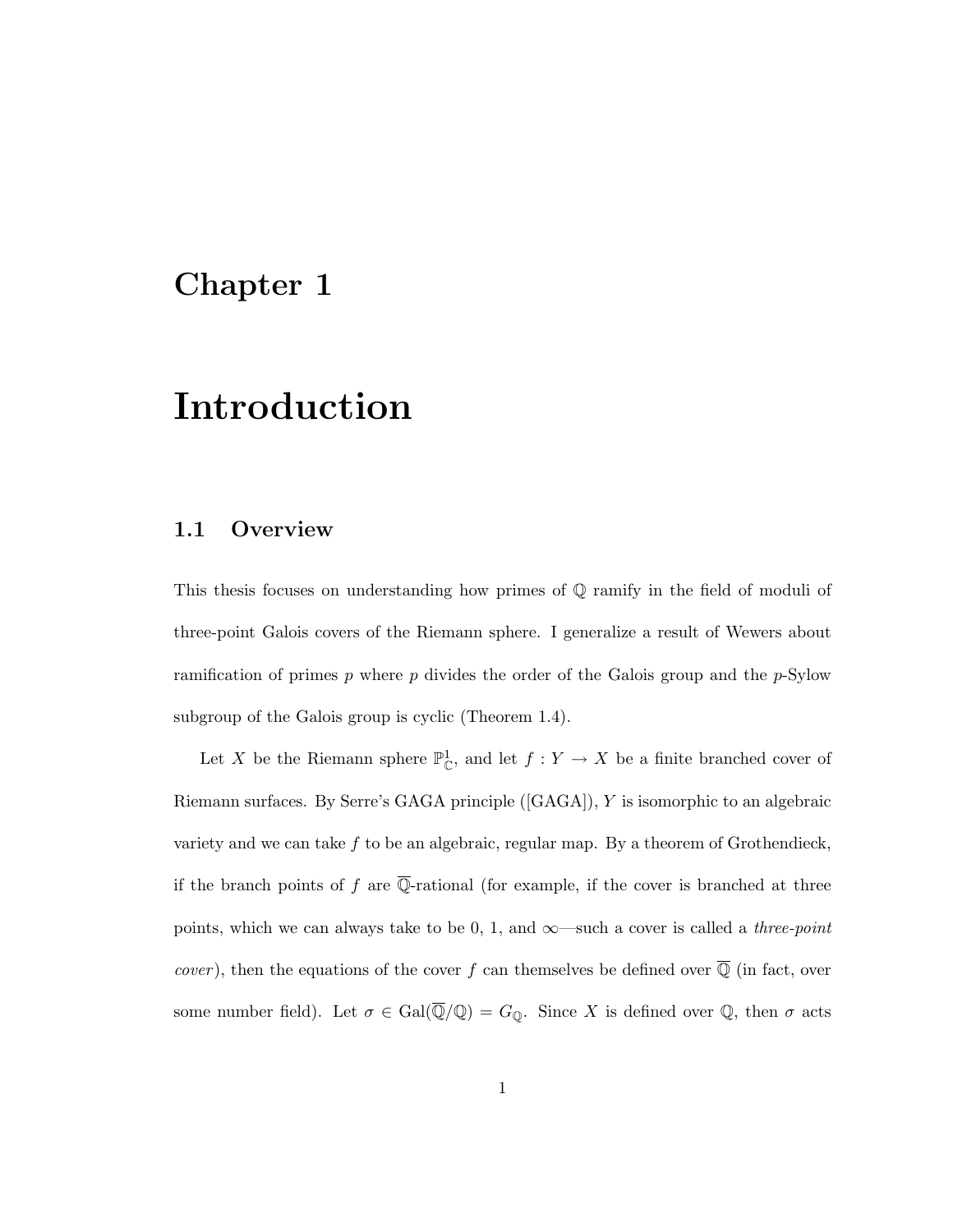on the set of branched covers of  $X$  by acting on the coefficients of the defining equations. We write  $f^{\sigma}: Y^{\sigma} \to X^{\sigma}$  for the cover thus obtained. If  $f: Y \to X$  is Galois with group G, let  $\Gamma^{in} \subset G_{\mathbb{Q}}$  be the subgroup consisting of those  $\sigma$  which preserve the isomorphism class of f as well as the G-action. That is,  $\Gamma^{in}$  consists of those elements  $\sigma$  of  $G_{\mathbb{Q}}$  such that there is an isomorphism  $\phi: Y \to Y^{\sigma}$ , commuting with the action of G, which makes the following diagram commute:



The fixed field  $\overline{\mathbb{Q}}^{\Gamma^{in}}$  is known as the *field of moduli* of f (as a G-cover). It is the intersection of all the fields of definition of  $f$  as a  $G$ -cover (i.e., those fields of definition  $K$ of f such that the action of  $G$  can also be written in terms of polynomials with coefficients in  $K$ ; see [CH85, Proposition 2.7]. Occasionally, we will also discuss the fields of moduli and fields of definition of branched covers as mere covers. This means (for the field of moduli) that  $\phi$  need not commute with the G-action, and (for the field of definition) that the G-action need not be defined over the field in question.

Now, since a branched G-Galois cover  $f: Y \to X$  of the Riemann sphere is given entirely in terms of combinatorial data (the branch locus  $C$ , the Galois group  $G$ , and the monodromy action of  $\pi_1(X\backslash C)$  on Y), it is reasonable to try to draw inferences about the field of moduli of f based on these data. However, not much is known about this, and this is the goal toward which we work.

The problem of determining the field of moduli of three-point covers has applications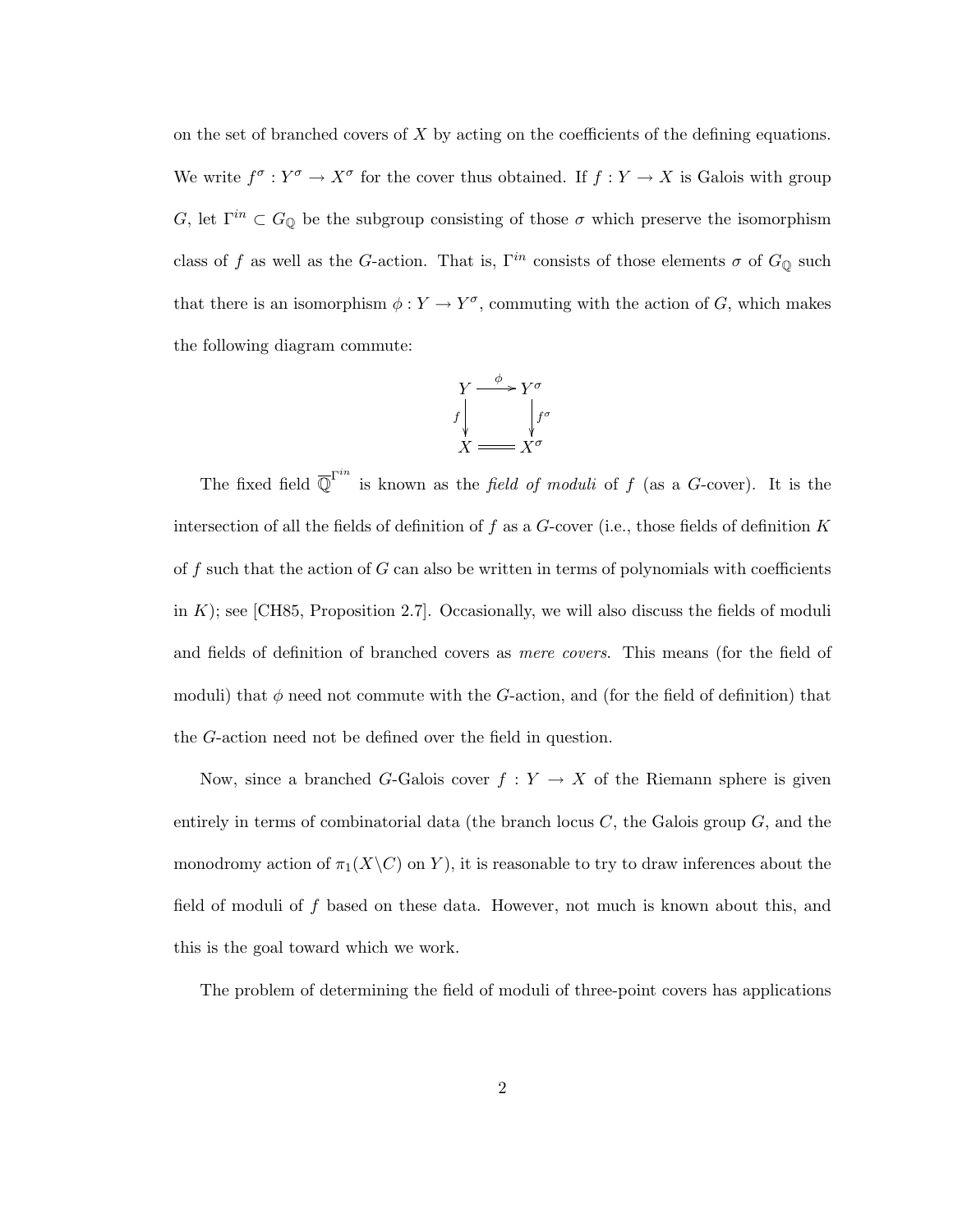towards understanding the fundamental exact sequence

$$
1 \to \pi_1(\mathbb{P}_{\overline{\mathbb{Q}}}^1 \setminus \{0, 1, \infty\}) \to \pi_1(\mathbb{P}_{\mathbb{Q}}^1 \setminus \{0, 1, \infty\}) \to G_{\mathbb{Q}} \to 1,
$$

where  $\pi_1$  is the étale fundamental group functor. This is a very interesting and not fully understood object (note that a complete understanding would yield a complete understanding of  $G_{\mathbb{Q}}$ ). The exact sequence gives rise to an outer action of  $G_{\mathbb{Q}}$  on  $\Pi$  =  $\pi_1(\mathbb{P}_{\overline{0}}^1 \setminus \{0,1,\infty\})$ . This outer action would be particularly interesting to understand. Knowing about fields of moduli aids our understanding as follows: Say the G-Galois cover f corresponds to the normal subgroup  $N \subset \Pi$ , so that  $\Pi/N \cong G$ . Then the group  $\Gamma^{in}$ consists exactly of those elements of  $G_{\mathbb{Q}}$  whose outer action on  $\Pi$  both preserves N and descends to an inner action on  $\Pi/N \cong G$ .

**Remark 1.1.** It might seem that restricting to the case of three-point covers of  $\mathbb{P}^1$  is a very drastic restriction when studying curves. In fact, according to Belyi's theorem ([Bel79, Theorem 4]), any curve defined over  $\overline{Q}$  has a map to  $\mathbb{P}^1$  branched at three points. So while the case of three-point covers certainly does not include all covers of curves, it does include *some* cover  $f: Y \to X$  for each curve Y defined over  $\overline{Q}$ .

### 1.2 Main result

One of the first major results in this direction is due to Beckmann:

**Theorem 1.2** ([Bec89]). Let  $f: Y \to X$  be a branched G-Galois cover of the Riemann sphere, with branch points defined over  $\overline{Q}$ . Then  $p \in Q$  can be ramified in the field of moduli of f as a G-cover only if p is ramified in the field of definition of a branch point,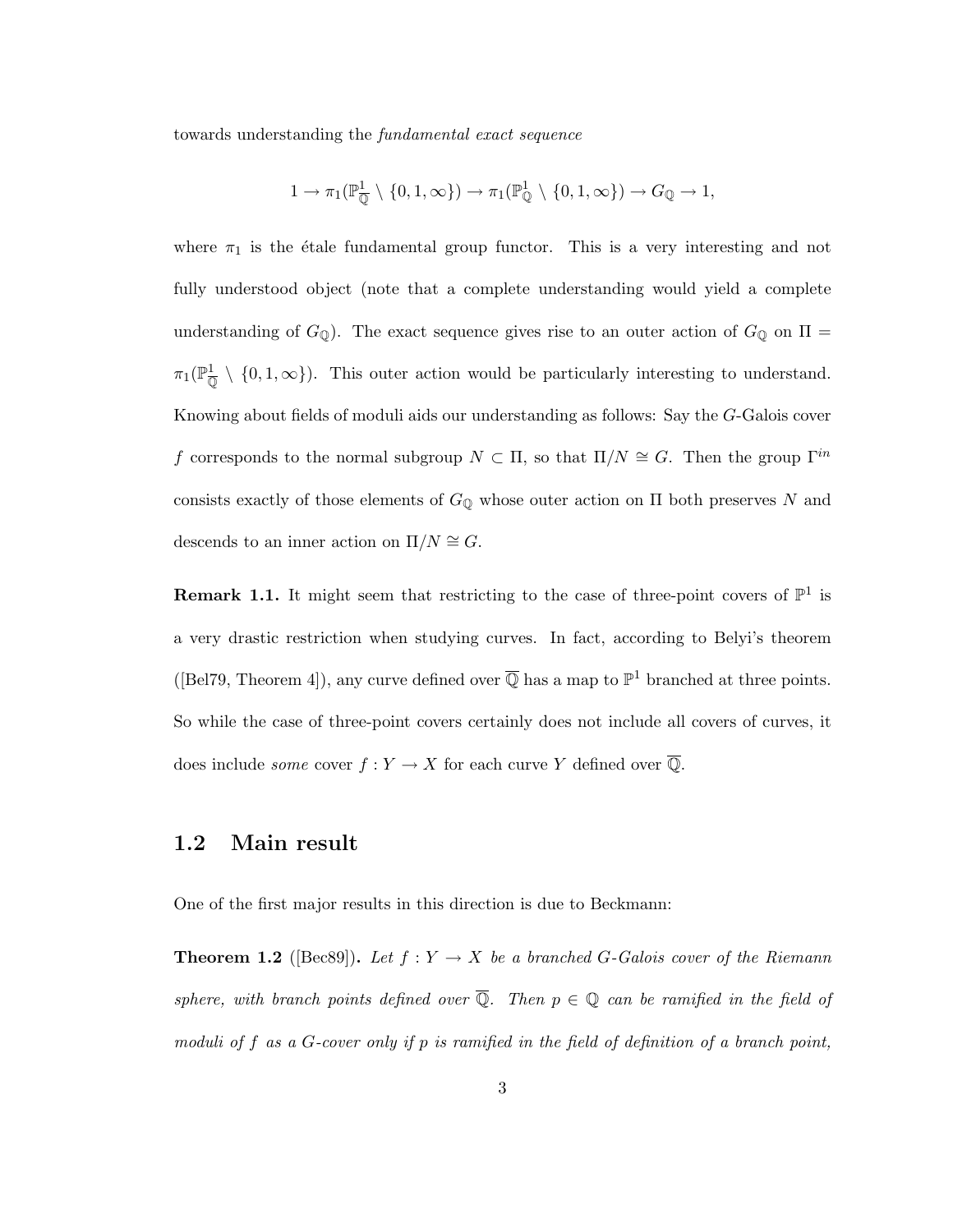or  $p \mid |G|$ , or there is a collision of branch points modulo some prime dividing p. In particular, if f is a three-point cover and if  $p \nmid |G|$ , then p is unramified in the field of moduli of f.

This result was partially generalized by Wewers:

**Theorem 1.3** ([Wew03b]). Let  $f: Y \to X$  be a three-point G-Galois cover of the Riemann sphere, and suppose that p exactly divides  $|G|$ . Then p is tamely ramified in the field of moduli of f as a G-cover.

In fact, Wewers shows somewhat more, in that he computes the index of tame ramification of  $p$  in the field of moduli in terms of some invariants of  $f$ .

To state my main theorem, which is a further generalization, we will need some group theory. Call a finite group  $G$  *p-solvable* if its only simple composition factors with order divisible by p are isomorphic to  $\mathbb{Z}/p$ . Clearly, any solvable group is p-solvable. If  $H \subset G$ , we write  $N_G(H)$  for the normalizer of H in G and  $Z_G(H)$  for the centralizer of H in G.

My main result is:

**Theorem 1.4.** Let  $f: Y \to X$  be a three-point G-Galois cover of the Riemann sphere, and suppose that a p-Sylow subgroup  $P \subset G$  is cyclic of order  $p^n$ . Let  $m = |N_G(P)/Z_G(P)|$ . Let  $K/\mathbb{Q}$  be the field of moduli of f. Then the nth higher ramification groups for the upper numbering of  $K/\mathbb{Q}$  vanish in either of the following cases:

(i) G is p-solvable and either  $p \neq 2$  or  $G \cong \mathbb{Z}/2^n$ .

(ii)  $m = 2$ , provided either that at least two of the three branch points have prime-to-p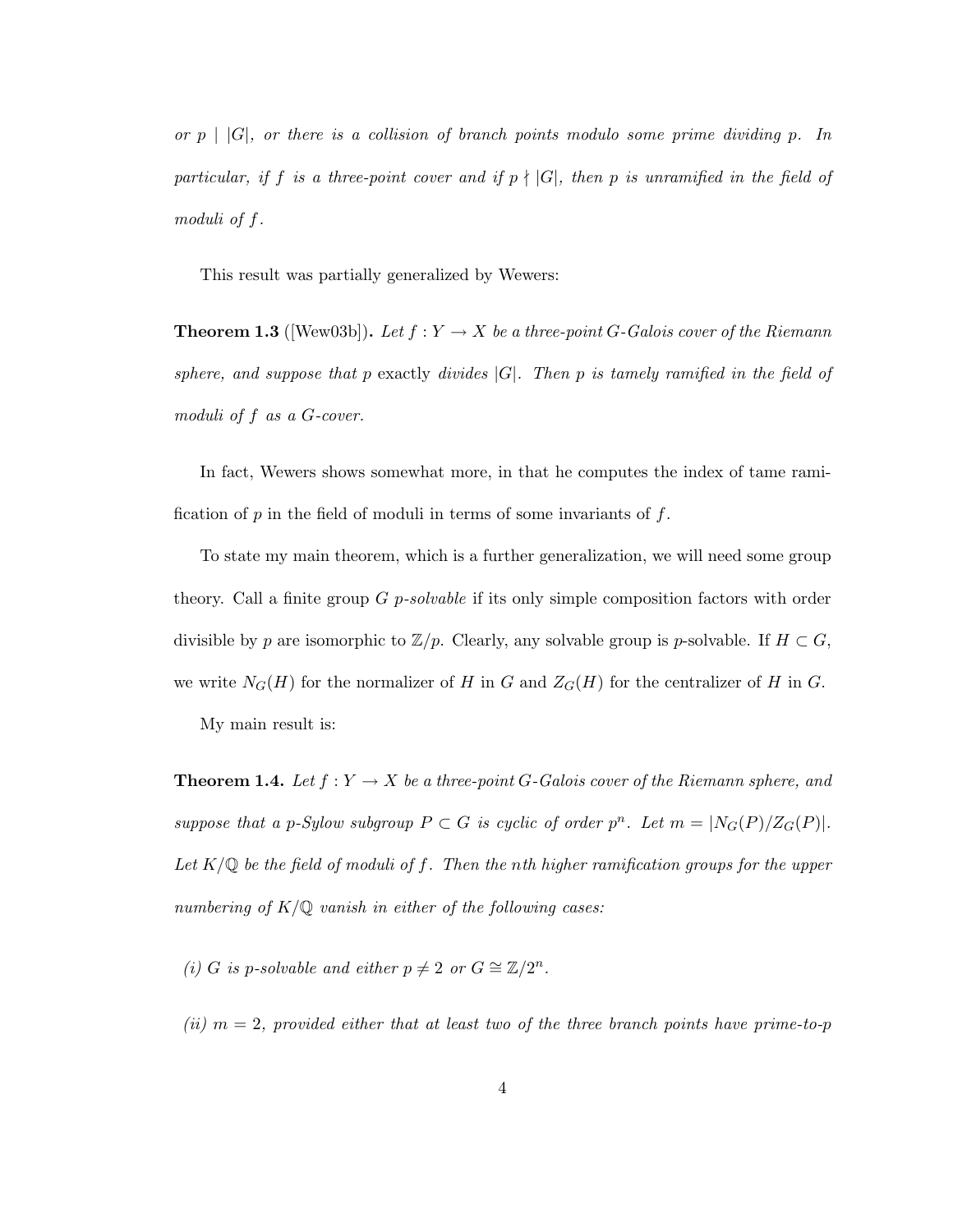branching index, or that one of the three branch points has prime-to-p branching index and  $p \neq 3, 5$ .

- **Remark 1.5.** (i) Note that Beckmann's and Wewers's theorems cover the cases  $n = 0, 1$ in the notation above.
- (ii) Any group that satisfies  $m = 1$  is p-solvable by a theorem of Burnside (Lemma 2.2). We will show (Theorem 2.7) that if G has a cyclic  $p$ -Sylow subgroup and is not  $p$ solvable, it must have a simple composition factor with order divisible by  $p^n$ . There seem to be limited examples of simple groups with cyclic p-Sylow subgroups of order greater than p. For instance, there are no sporadic groups or alternating groups. There are some of the form  $PSL_r(q)$ . There is also the Suzuki group  $Sz(32)$ . Other than these examples, there are none listed in [ATLAS], but this certainly does not preclude their existence. Furthermore, many of the examples that do exist satisfy  $m = 2$  (for instance,  $PSL_2(q)$ , where  $p^n$  exactly divides  $q^2 - 1$ ).
- (iii) I fully expect Theorem 1.4 to hold in the case  $m = 2$ , even without any assumptions on p or on the number of points with prime-to-p branching index. In fact, I believe I have a proof for  $m = 2$ ,  $p = 5$  in the full generality of Theorem 1.4, save one exceptional case, but for reasons of time I have not been able to include it. See Question 5.1.
- (iv) If G has a cyclic 2-Sylow subgroup, then it follows from Lemmas 2.1 and 2.2 that  $G \cong N \rtimes \mathbb{Z}/2^n$ , where  $2 \nmid |N|$  (in particular, G is 2-solvable). I expect Theorem 1.4 to hold in this case as well.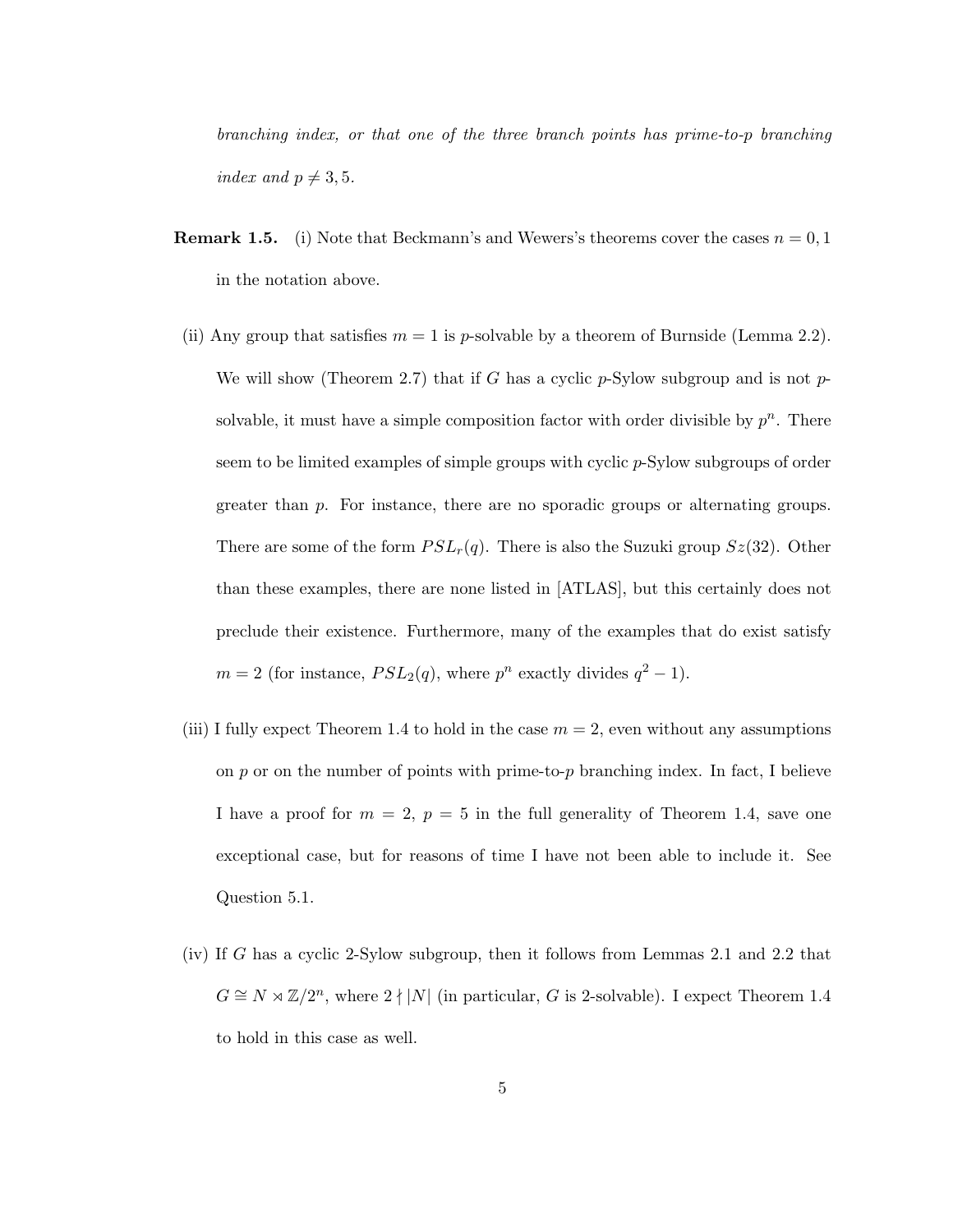### 1.3 Chapter-by-chapter summary and walkthrough

In Chapter 2, we provide the background that is needed for the proof of Theorem 1.4. We start with §2.1, which proves structure theorems about finite groups with cyclic p-Sylow groups. The material in  $\S 2.2$  and  $\S 2.4$  is well-known. The basic material in  $\S 2.3$  is also well-known, but we prove several lemmas that will come in handy in §3.1 and §4.3. The next few sections introduce the major players in the proof of Theorem 1.4. Specifically, §2.5 introduces the *stable model*. The results in this section come from [Ray99]. In §2.6, the construction of the *auxiliary cover*  $f^{aux}$  corresponding to a cover f is described, along with why it is useful. In particular, Lemma 2.28 gives a connection between the fields of definition of  $f^{aux}$  and those of f. Then, §2.7 introduces *deformation data*, which played a large role in the proof of Theorem 1.3. Wewers was dealing with covers where the order of the Galois group was divisible by at most one factor of  $p$ , and here we extend the idea of deformation data to our more general context. In addition to giving definitions and constructions, we prove many formulas that are used in the proofs of the main theorems.

In Chapter 3, we prove several results which collectively go under the heading of "Vanishing Cycles Formulas." These formulas give us detailed information about the irreducible components of the stable reduction of a cover f. These results are used in  $\S 3.2$ to place limits on how complicated the stable reduction of f can be.

In Chapter 4, we prove the main Theorem 1.4. We start by outlining the proof. The proof splits into three cases, corresponding to §4.1, §4.2, and §4.3. The proof of each case depends heavily on the results of Chapters 2 and 3.

In Chapter 5, we discuss some of the questions arising from this thesis.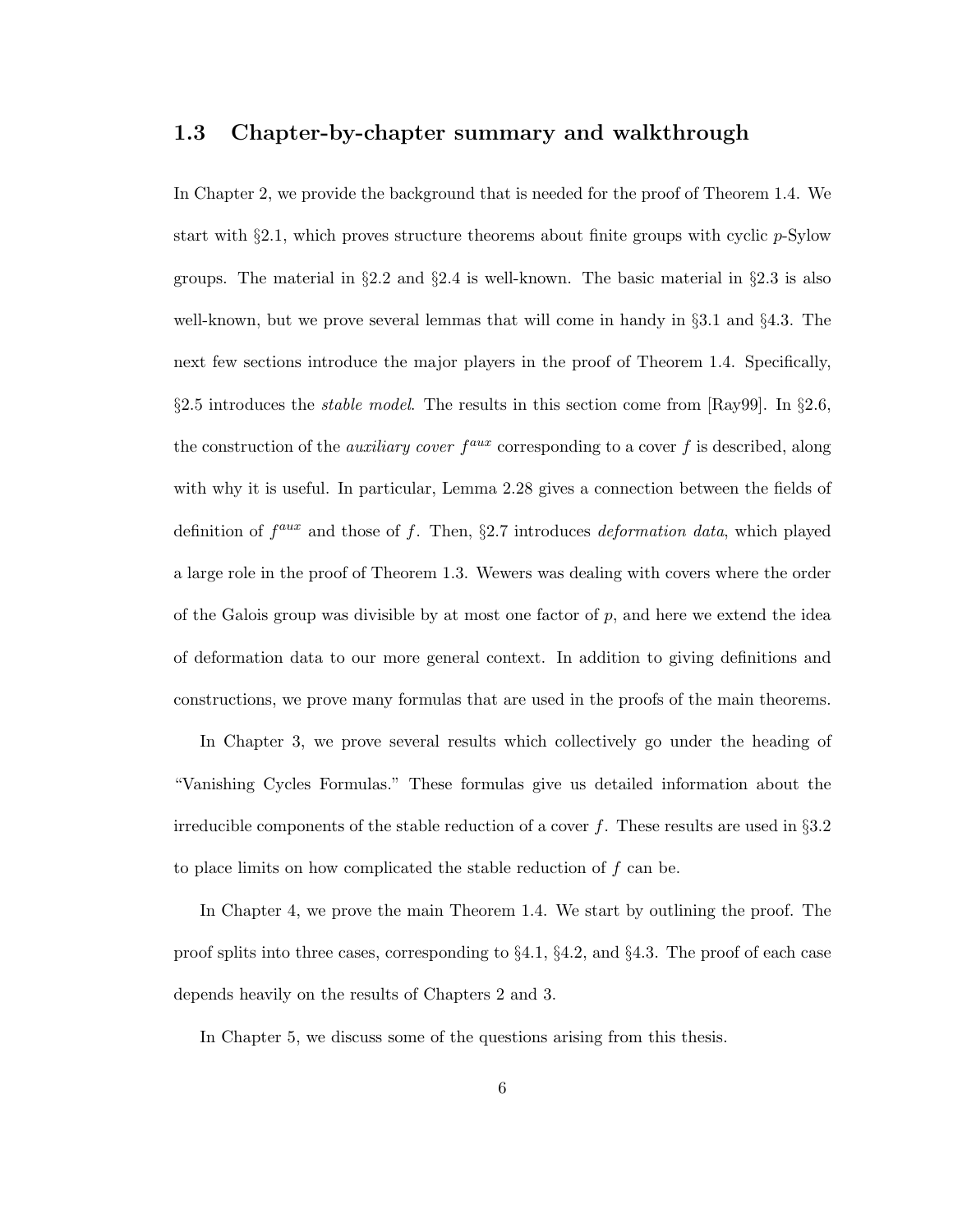### 1.4 Notations and conventions

The following notations will be used throughout the thesis: The letter  $p$  always represents a prime number. If G is a group and H a subgroup, we write  $H \leq G$ . We denote by  $N_G(H)$  the normalizer of H in G and by  $Z_G(H)$  the centralizer of H in G. The order of G is written  $|G|$ . If G has a cyclic p-Sylow subgroup P, and p is understood, we write  $m_G = |N_G(P)/Z_G(P)|$ . If a group G has a unique cyclic subgroup of order  $p^i$ , we will occasionally abuse notation and write  $\mathbb{Z}/p^i$  for this subgroup.

If K is a field,  $\overline{K}$  is its algebraic closure. We write  $G_K$  for the absolute Galois group of K. If  $H \leq G_K$ , write  $K^H$  for the fixed field of H in  $\overline{K}$ . If K discretely valued, then  $K^{ur}$  is the *completion* of the maximal unramified algebraic extension of K. If K is a field of characteristic 0 (resp. characteristic p), then for all  $j \in \mathbb{Z}_{>0}$  (resp. those j which are prime to p), we fix a compatible system of primitive jth roots of unity  $\zeta_i$ . "Compatible" means that  $\zeta_{ij}^i = \zeta_j$  for all i, j. The notations  $\mu_p, \alpha_p$  denote group schemes.

If x is a scheme-theoretic point of a scheme X, then  $\mathcal{O}_{X,x}$  is the local ring of x on X. For any local ring R,  $\hat{R}$  is the completion of R with respect to its maximal ideal. If R is any ring with a non-archimedean absolute value  $|\cdot|$ , then the ring  $R\{T\}$  is the ring of power series  $\sum_{i=0}^{\infty} c_i T^i$  such that  $\lim_{i\to\infty} |c_i| = 0$ . If R is a discrete valuation ring with fraction field K of characteristic 0 and residue field  $k$  of characteristic  $p$ , we normalize the absolute value on K and on any subring of K so that  $|p|=1/p$ .

A branched cover  $f: Y \to X$  of smooth proper curves is a finite surjective morphism. All branched covers are assumed to be geometrically connected, unless explicitly noted otherwise. If f is of degree d and G is a finite group of order d with  $G \cong \text{Aut}(Y/X)$ ,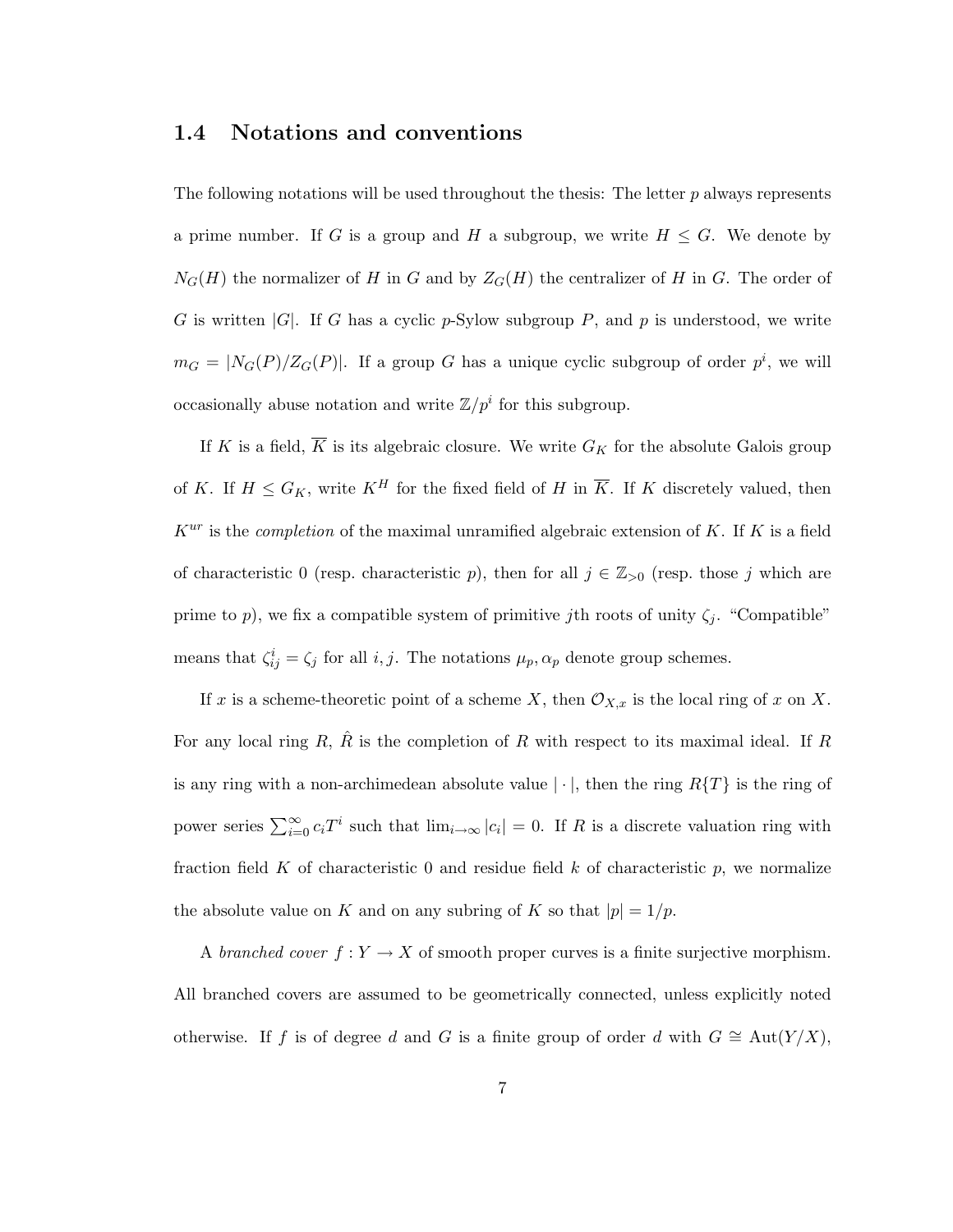then f is called a *Galois cover with (Galois) group G*. If we choose an isomorphism  $i: G \to \text{Aut}(Y/X)$ , then the datum  $(f, i)$  is called a G-Galois cover (or just a G-cover, for short). We will usually suppress the isomorphism i, and speak of f as a  $G$ -cover.

Suppose  $f: Y \to X$  is a G-cover of smooth curves, and K is a field of definition for X. Then the field of moduli of f relative to K (as a G-cover) is the fixed field in  $\overline{K}/K$ of  $\Gamma^{in} \subset G_K$ , where  $\Gamma^{in} = \{ \sigma \in G_K | f^{\sigma} \cong f(\text{as } G\text{-covers}) \}$  (see §1.1). If X is  $\mathbb{P}^1$ , then the field of moduli of f means the field of moduli of f relative to  $\mathbb Q$ . Unless otherwise stated, a field of definition (or moduli) of f (or the stable model of f) means a field of definition (or moduli) as a  $G$ -cover (see §1.1). If we do not want to consider the  $G$ -action, we will always explicitly say the field of definition (or moduli) as a mere cover (this happens only in Chapter 4).

The *ramification index* of a point  $y \in Y$  such that  $f(y) = x$  is the ramification index of the extension of local rings  $\hat{\mathcal{O}}_{X,x} \to \hat{\mathcal{O}}_{Y,y}$ . If f is Galois, then the branching index of a closed point  $x \in X$  is the ramification index of any point y in the fiber of f over x. If the ramification index of y (resp. the branching index of x) is greater than 1, then y (resp. x) is called a ramification point (resp. branch point).

Let  $f: Y \to X$  be any morphism of schemes and suppose H is a finite group with  $H \hookrightarrow \text{Aut}(Y/X)$ . If G is a finite group containing H, then there is a map  $\text{Ind}_{H}^{G} Y \to X$ , where  $\text{Ind}_{H}^{G} Y$  is a disjoint union of  $[G:H]$  copies of Y, indexed by the left cosets of H in G. The group G acts on  $\text{Ind}_{H}^{G} Y$ , and the stabilizer of each copy of Y in  $\text{Ind}_{H}^{G} Y$  is a conjugate of H.

If X is a scheme, then  $p_a(X)$  represents its arithmetic genus.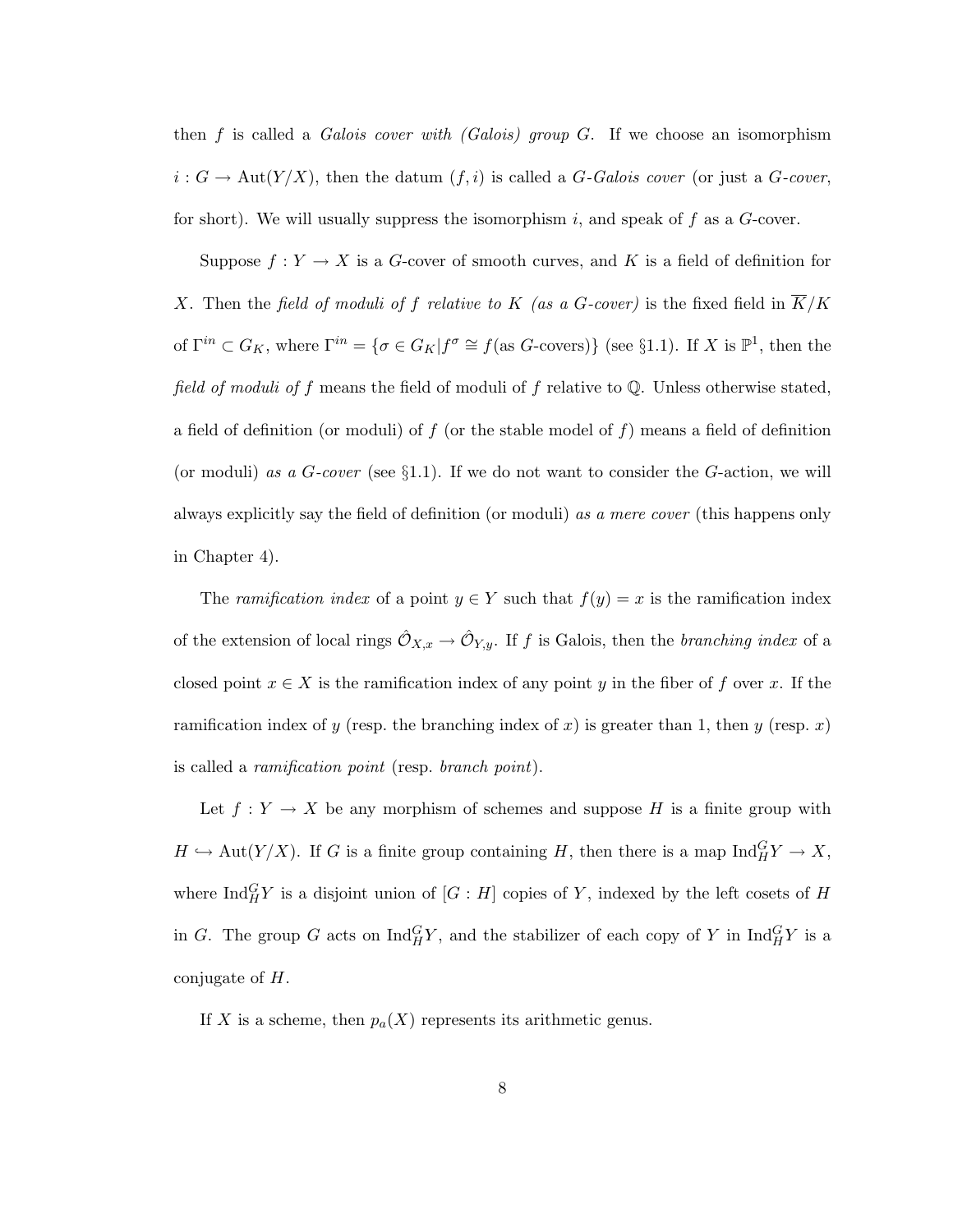For any real number  $r$ ,  $\lfloor r \rfloor$  is the greatest integer less than or equal to r. Also,  $\langle r \rangle = r - \lfloor r \rfloor$ . By convention, all integers are prime to 0 and 0 does not divide any integer.

The phrase " $a := b$ " means that  $a$  is defined to be equal to  $b$ .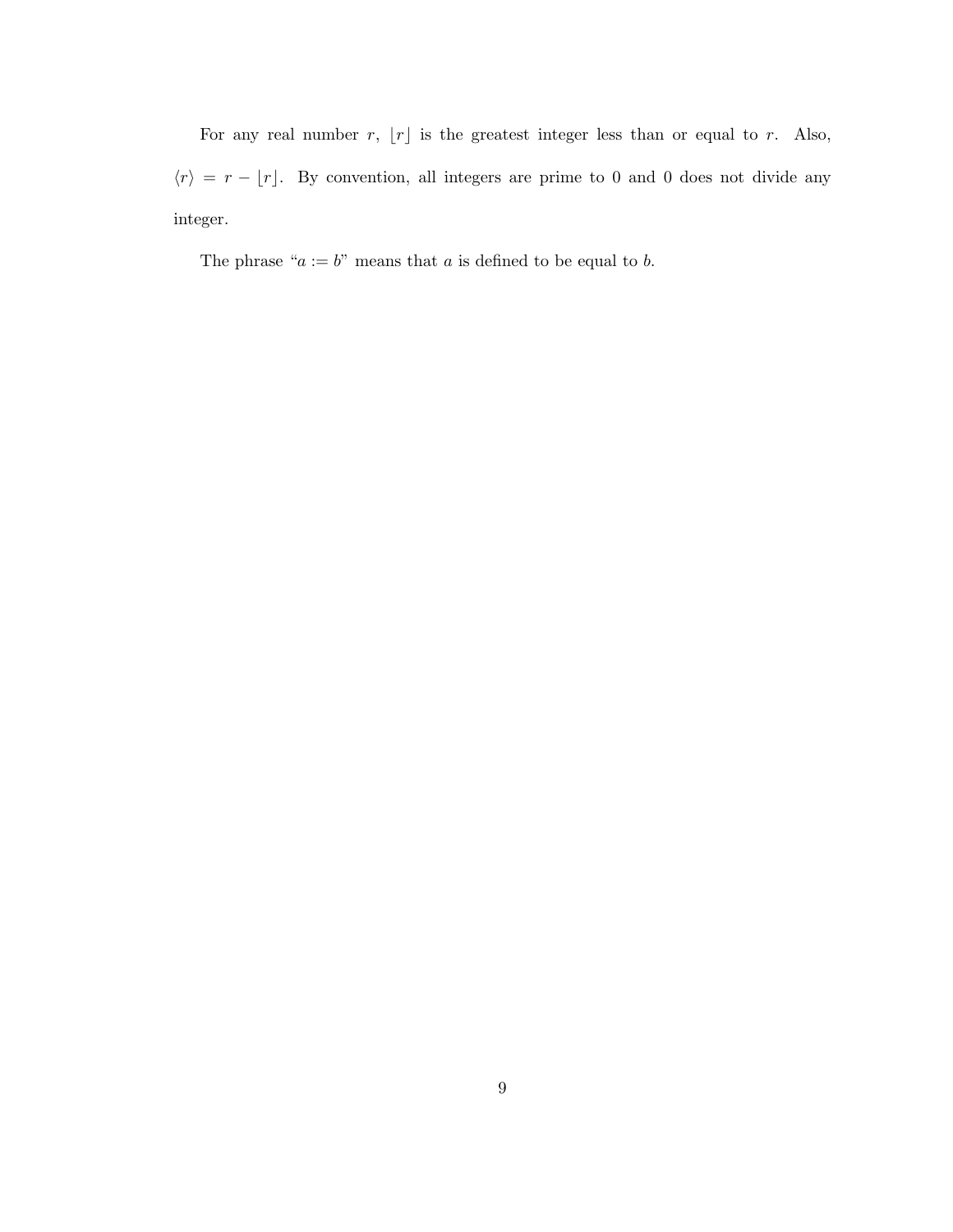### Chapter 2

# Background Material

### 2.1 Finite groups with cyclic  $p\text{-Sylow subgroups}$

In this section, we prove structure theorems about finite groups with cyclic p-Sylow subgroups. The main results are Corollary 2.4 and Theorem 2.7. Throughout §2.1, G is a finite group with a cyclic p-Sylow subgroup P of order  $p^n$ . Recall that  $m_G =$  $|N_G(P)/Z_G(P)|$ . We will often abbreviate  $m_G$  to m when G is understood.

**Lemma 2.1.** Let  $Q \leq P$  have order p. Then if  $g \in N_G(P)$  acts trivially on Q by conjugation, it acts trivially on P. Thus  $N_G(P)/Z_G(P) \hookrightarrow Aut(Q)$ , so  $m|(p-1)$ .

*Proof.* We know  $\text{Aut}(P) \cong (\mathbb{Z}/p^n)^{\times}$ , which has order  $p^{n-1}(p-1)$ , with a unique maximal prime-to-p subgroup C of order  $p-1$ . Let  $g \in N_G(P)$ , and suppose that the image  $\overline{g}$  of g in  $N_G(P)/Z_G(P) \subseteq Aut(P)$  acts trivially on Q. Since

$$
(\mathbb{Z}/p^n)^{\times} \cong \text{Aut}(P) \to \text{Aut}(Q) \cong (\mathbb{Z}/p)^{\times},
$$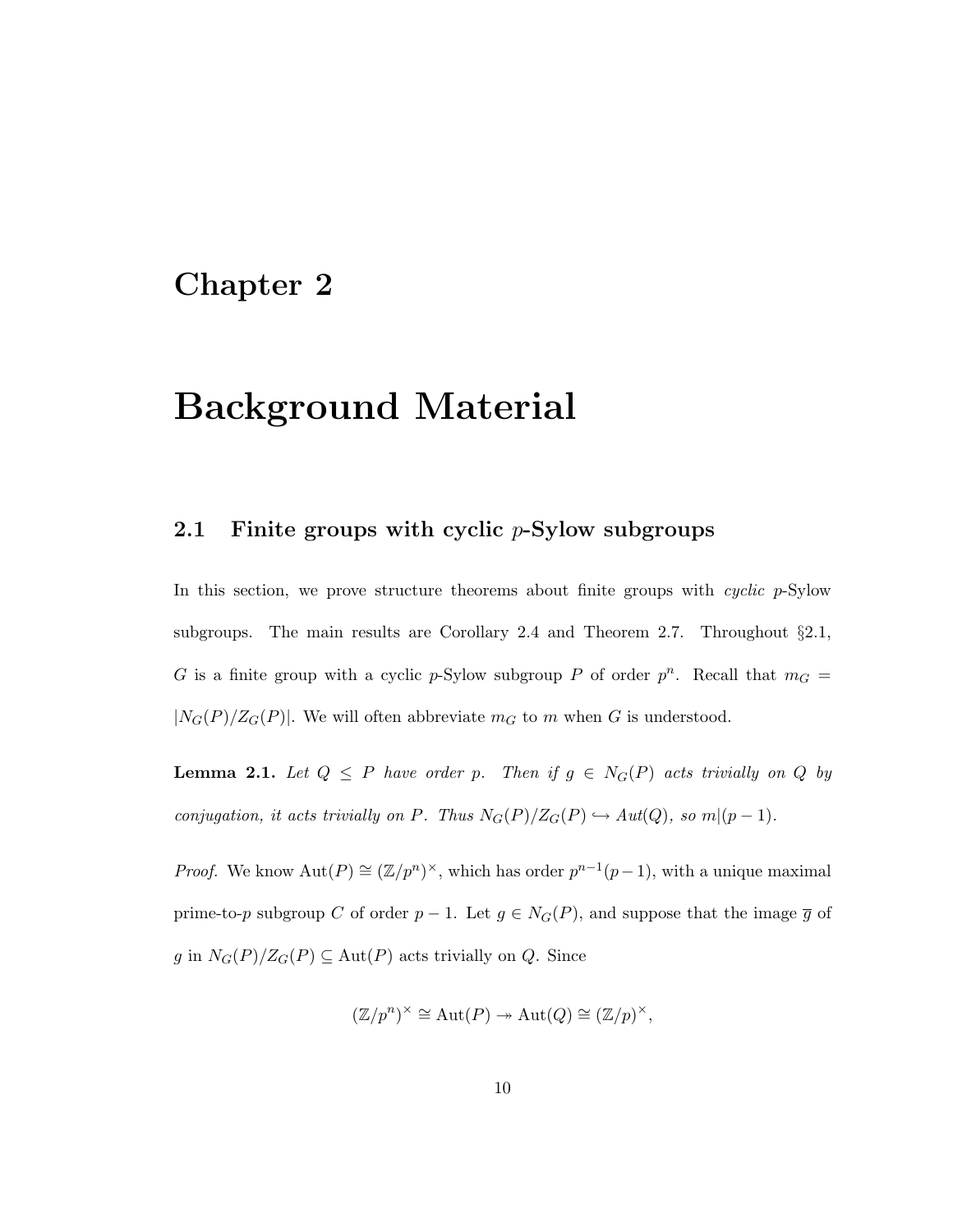has p-group kernel we know that  $\overline{g}$  has p-power order. If  $\overline{g}$  is not trivial, then  $g \notin P$ , and the subgroup  $\langle g, P \rangle$  of G has a non-cyclic p-Sylow subgroup. This is impossible, so  $\overline{g}$  is trivial, and g acts trivially on P.  $\Box$ 

We state a theorem of Burnside that will be useful in proving Corollary 2.4:

**Lemma 2.2** ([Zas56], Theorem 4, p. 169). Let  $\Gamma$  be a finite group, with a p-Sylow subgroup Π. Then, if  $N_{\Gamma}(\Pi) = Z_{\Gamma}(\Pi)$ , the group  $\Gamma$  can be written as an extension

$$
1 \to \Sigma \to \Gamma \to \Pi' \to 1,
$$

where  $\Pi \leq \Gamma$  maps isomorphically onto  $\Pi'$ .

Recall that a group  $G$  is *p-solvable* if its only simple composition factors with order divisible by p are isomorphic to  $\mathbb{Z}/p$ .

**Proposition 2.3.** Suppose that a finite group  $G'$  has a normal subgroup  $M$  of order  $p$ contained in a cyclic p-Sylow subgroup Q, and no nontrivial normal subgroups of primeto-p order. Then  $G' \cong Q \rtimes \mathbb{Z}/m_{G'}$ . In particular,  $G'$  is solvable.

*Proof.* Consider the centralizer  $C := Z_{G'}(M)$ . Now, Q is clearly a p-Sylow subgroup of C. We claim that  $N_C(Q) = Z_C(Q)$ .

To prove the claim, say  $g \in N_C(Q)$ . If g has p-power order, then  $g \in Q$  (otherwise the p-Sylow subgroup of C would not be cyclic), thus  $g \in Z_C(Q)$ . If g has prime-to-p order, then g induces an element h of prime-to-p order in  $Aut(Q)$ . But the prime-to-p part of Aut(Q) is canonically isomorphic to Aut(M) via restriction, and g centralizes M, being in C. Thus g centralizes Q. Lastly, if the order of g is divisible by  $p$  but is not a power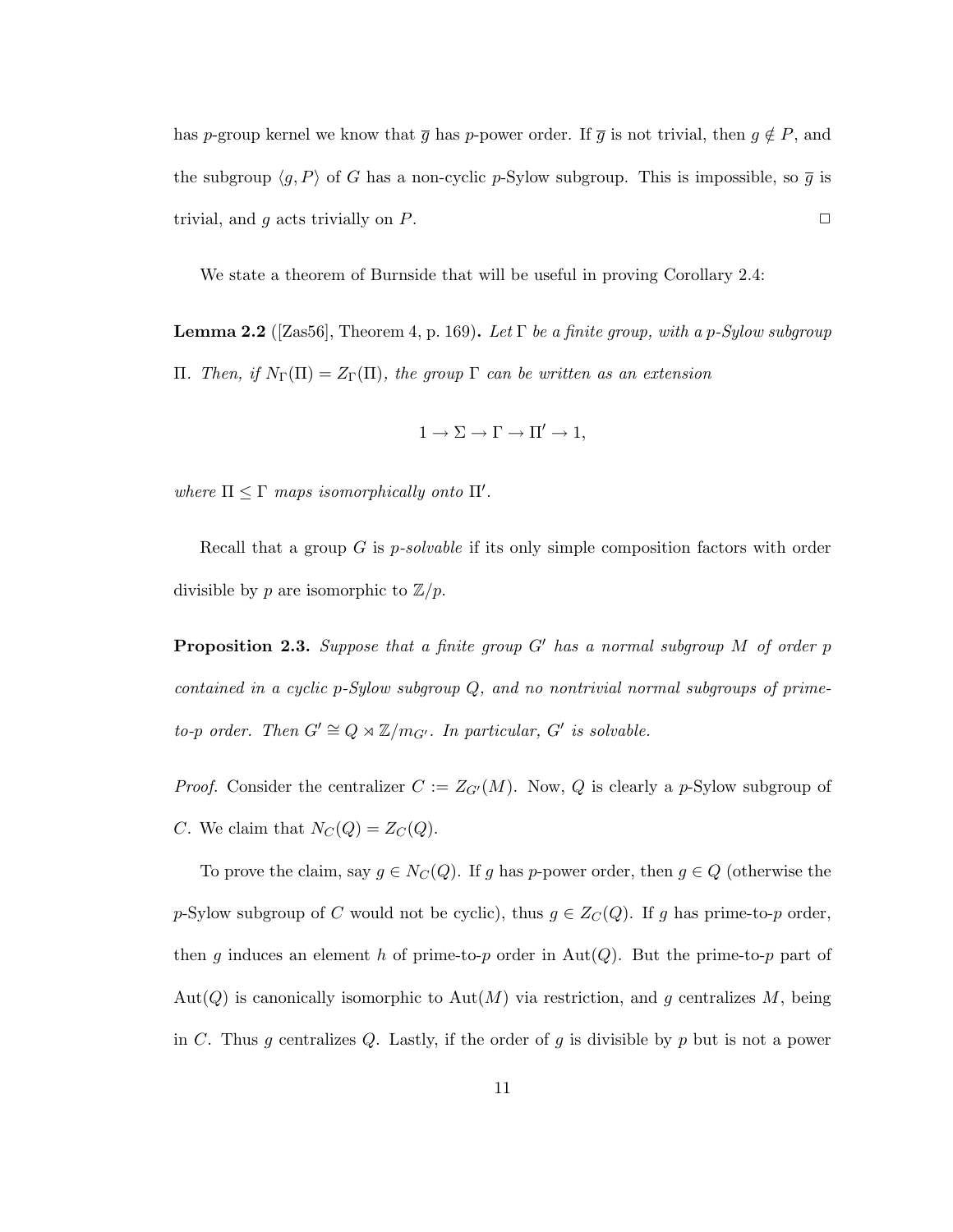of p, then  $g^a$  is of p-power order for some a prime to p. Thus g induces an element h of order a in Aut(Q). Again, since  $\text{Aut}(Q) \cong \text{Aut}(M)$  via restriction and g centralizes M, it follows that  $a = 1$  and we are reduced to the previous case. So the claim is proved.

Since  $N_C(Q) = Z_C(Q)$ , Lemma 2.2 shows that C can be written as an extension

$$
1 \to S \to C \to \overline{Q} \to 1,
$$

where  $Q \subseteq C$  maps isomorphically onto  $\overline{Q}$ . The group S, being the maximal normal prime-to-p subgroup of C, is characteristic in C. Since C is normal in  $G'$  (it is the centralizer of the normal subgroup  $M$ ), S is normal in  $G'$ . But by assumption, G' has no nontrivial normal subgroups of prime-to-p order, so S is trivial and  $C = Q$ . Again, since C is normal in G', then G' is of the form  $Q \rtimes T$ , where T is prime-to-p, by the Schur-Zassenhaus theorem. The conjugation action of  $T$  on  $Q$  must be faithful, since if there were a kernel, the kernel would be a nontrivial prime-to- $p$  normal subgroup of  $G'$ , contradicting the assumption that  $G'$  has none. Since the subgroup of  $Aut(Q)$  induced by this action is cyclic of order  $m_{G'}$ , we have  $T \cong \mathbb{Z}/m_{G'}$ .  $\Box$ 

**Corollary 2.4.** Suppose G is p-solvable. Let N be the maximal prime-to-p normal subgroup of G. Then  $G/N \cong \mathbb{Z}/p^n \rtimes \mathbb{Z}/m_G$ , where the conjugation action of  $\mathbb{Z}/m_G$  on  $\mathbb{Z}/p^n$ is faithful.

*Proof.* Consider a minimal normal subgroup M of the group  $G' := G/N$ . We know that  $M$  is a direct product of isomorphic simple groups, each with order divisible by  $p$ . Since a p-Sylow subgroup of G (hence  $G'$ ) is cyclic, a p-Sylow subgroup of M is as well, and thus M must in fact be a simple group. Since G (hence G') is p-solvable,  $M \cong \mathbb{Z}/p$ . Then M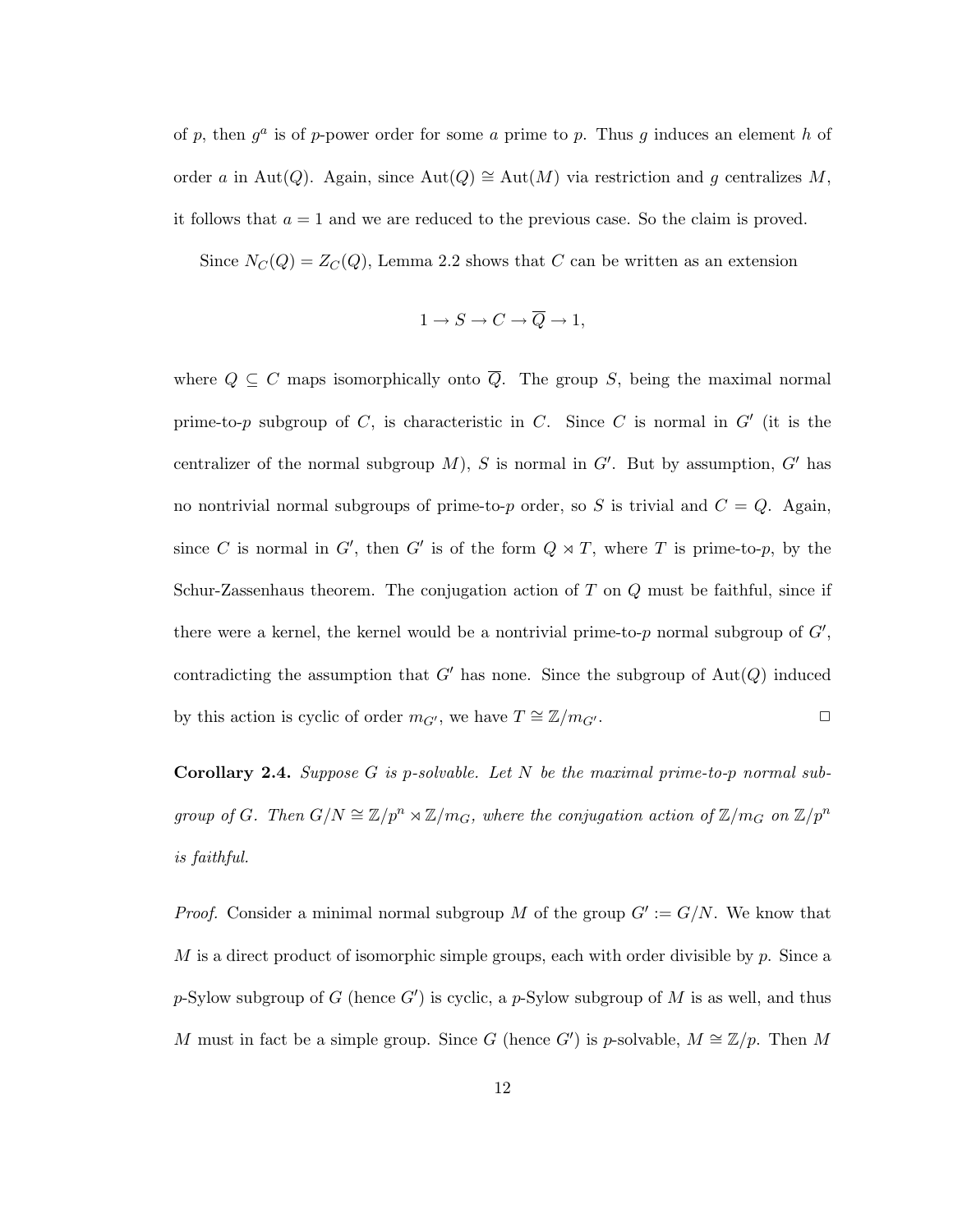is normal in G', and is contained in some subgroup  $Q \cong \mathbb{Z}/p^n$ . By construction, G' has no nontrivial normal subgroups of prime-to-p order. So we conclude by Proposition 2.3.  $\Box$ 

**Corollary 2.5.** If G has a normal subgroup of order  $p$ , it is  $p$ -solvable.

*Proof.* Let N be the maximal normal prime-to-p subgroup of G. Then  $G/N$  still has a normal subgroup of order  $p$ , and no nontrivial normal subgroups of prime-to- $p$  order. By Corollary 2.4  $G/N \cong \mathbb{Z}/p^n \rtimes \mathbb{Z}/m_G$ . Since N is prime-to-p, this means that G is  $p$ -solvable.  $\Box$ 

Before we prove the main theorem of this section, we prove a lemma. Our proof depends on the classification of finite simple groups.

**Lemma 2.6.** Let S be a nonabelian finite simple group with a cyclic  $p$ -Sylow subgroup. Then any element  $\overline{x} \in Out(S)$  with order p lifts to an automorphism  $x \in Aut(S)$  with order p.

Proof. All facts about finite simple groups used in this proof that are not clear from the definitions or otherwise cited can be found in [ATLAS].

First note that  $p \neq 2$ . This is because  $m<sub>S</sub>|(p-1)$  (Lemma 2.1), so if  $p = 2$ , we would have  $m<sub>S</sub> = 1$ . By Lemma 2.2 and the simplicity of S, we would have that S is equal to its (cyclic) p-Sylow subgroup, which is a contradiction. Note also that no primes other than 2 divide the order of the outer automorphism group of any alternating or sporadic group. So we may assume that  $S$  is of Lie type.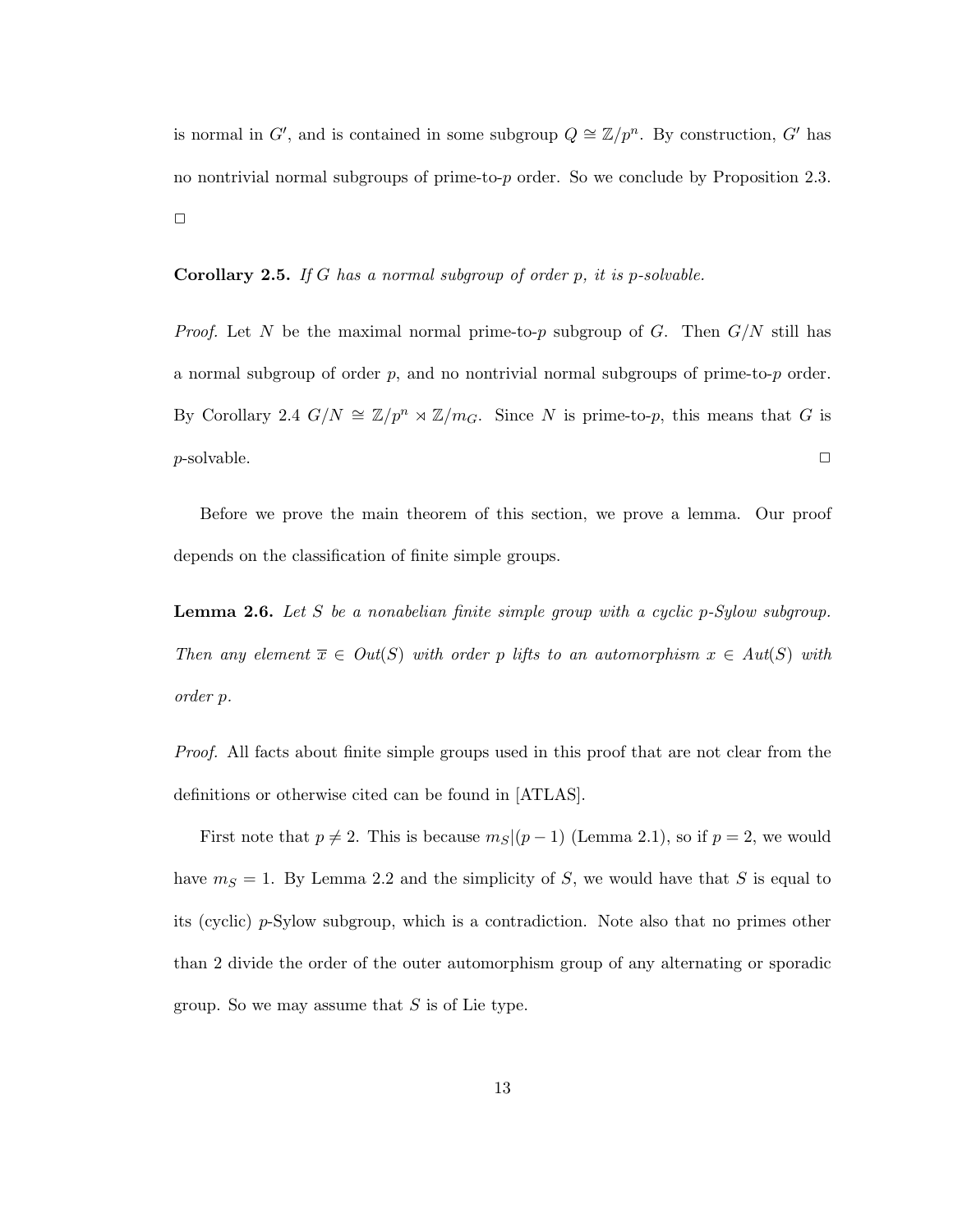We first show that p does not divide the order d of the diagonal automorphism group or q of the graph automorphism group of  $S$ . The only simple groups  $S$  of Lie type for which an odd prime divides g are those of the form  $O_8^+(q)$ . In this case 3|g. But  $O_8^+(q)$ contains  $(O_4^+(q))^2$  in block form, and the order of  $O_4^+(q)$  is  $\frac{1}{(4,q^2-1)}(q^2(q^2-1)^2)$ . This is divisible by 3, so  $O_8^+(q)$  contains the group  $\mathbb{Z}/3 \times \mathbb{Z}/3$ , and does not have a cyclic 3-Sylow subgroup. The simple groups  $S$  of Lie type for which an odd prime  $p$  divides  $d$  are the following:

- 1.  $PSL_n(q)$ , for  $p|(n, q-1)$ .
- 2.  $PSU_n(q^2)$ , for  $p|(n, q+1)$ .
- 3.  $E_6(q)$ , for  $p = 3$  and  $3|(q-1)$ .
- 4.  ${}^{2}E_{6}(q^{2}), p = 3$  and  $3|(q + 1).$

Now,  $PSL_n(q)$  contains a split maximal torus  $((\mathbb{Z}/q)^{\times})^{n-1}$ . Since  $p|(q-1)$ , this group contains  $(\mathbb{Z}/p)^{n-1}$  which is not cyclic, as  $p|n$  and  $p \neq 2$ . So a p-Sylow subgroup of  $PSL_n(q)$ is not cyclic. The diagonal matrices in  $PSU_n(q^2)$  form the group  $(\mathbb{Z}/(q+1))^{n-1}$ , which also contains a non-cyclic p-group. The group  $E_6(q)$  has a split maximal torus  $((\mathbb{Z}/q)^\times)^6$ ([Hum75, §35]), and thus contains a non-cyclic 3-group. Lastly,  ${}^{2}E_{6}(q^{2})$  is constructed as a subgroup of  $E_6(q^2)$ . When  $q \equiv -1 \pmod{3}$ , the ratio  $|E_6(q^2)|/|^{2}E_6(q^2)|$  is not divisible by 3, so a 3-Sylow subgroup of  ${}^2E_6(q^2)$  is isomorphic to one of  $E_6(q^2)$ , which we already know is not cyclic.

So we know that if there exists an element  $\overline{x} \in Out(S)$  of order p, we must have that  $p$  divides  $f$ , the order of the group of field automorphisms. Also, since the group of field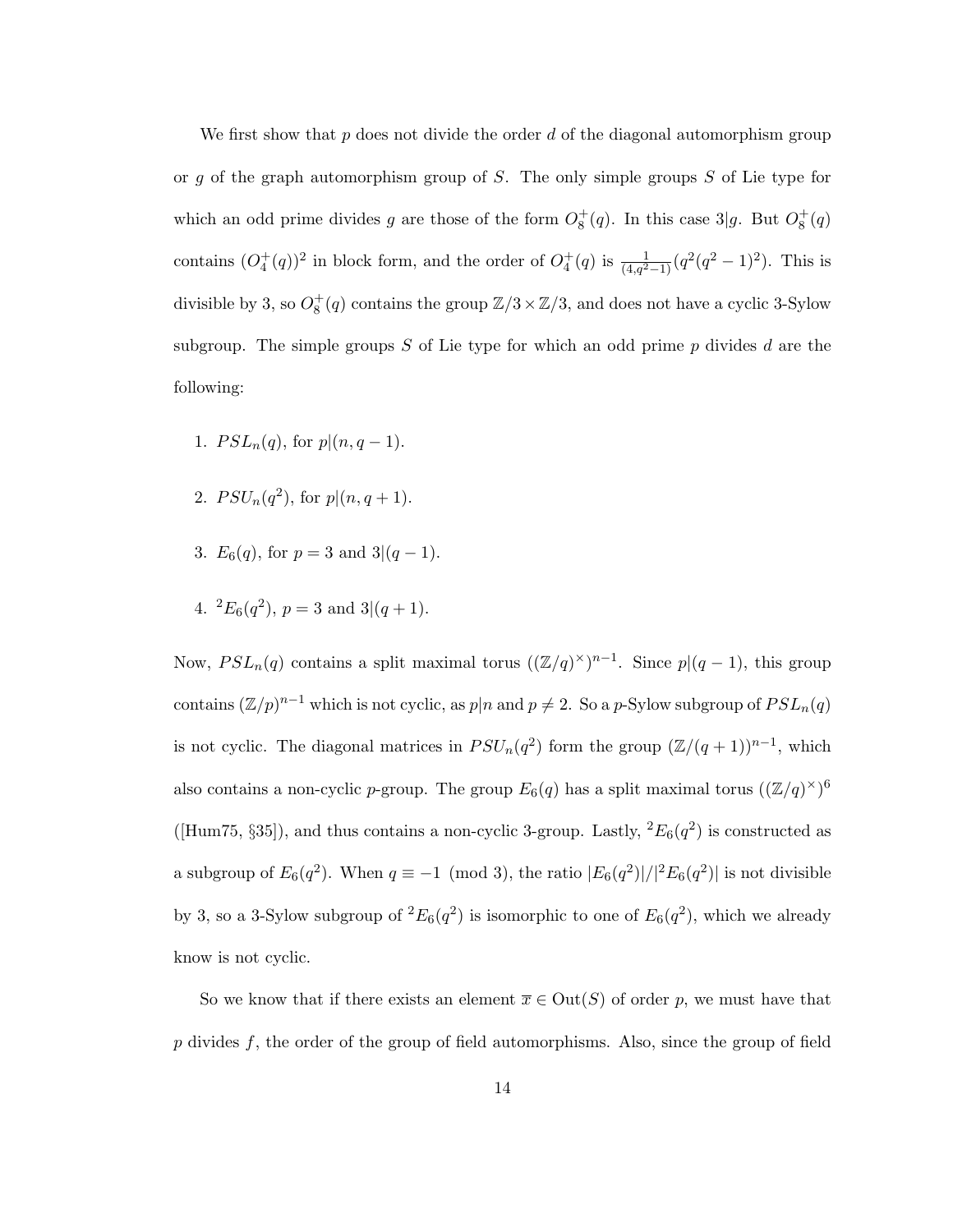automorphisms is cyclic and p does not divide d or g, a p-Sylow subgroup of  $Out(S)$  is cyclic. This means that all elements of order p in  $Out(S)$  are conjugate in  $Out(S)$ . Now, there exists an automorphism  $\alpha$  in  $Aut(S)$  which has order p and is not inner. Namely, we view S as the  $\mathbb{F}_q$ -points of some Z-scheme, where  $q = \wp^f$  for some prime  $\wp$ , and we act on these points by the  $(f/p)$ th power of the Frobenius at  $\wp$ . Let  $\overline{\alpha}$  be the image of  $\alpha$  in Out(S). Since  $\overline{\alpha}$  is conjugate to  $\overline{x}$  in Out(S), there exists some x conjugate to  $\alpha$  in Aut(S) such that  $\bar{x}$  is the image of x in Out(S). Then x must have order p. It is the automorphism we seek.

The main theorem we wish to prove in this section essentially states that a finite group with a cyclic p-Sylow subgroup is either p-solvable or "as far from p-solvable as possible."

**Theorem 2.7.** Let G be a finite group with a cyclic p-Sylow subgroup P of order  $p^n$ . Then one of the following two statements is true:

- $G$  is p-solvable.
- G has a simple composition factor S with  $p^n | |S|$ .

*Proof.* Clearly we may replace G by  $G/N$ , where N is the maximal prime-to-p normal subgroup of  $G$ . So assume that any nontrivial normal subgroup of  $G$  has order divisible by p. Let S be a minimal normal subgroup of G. Then S is a direct product of isomorphic simple groups. Since G has cyclic  $p$ -Sylow subgroup, and no normal subgroups of primeto-p order, we see that S is a simple group with p | |S|. If  $S \cong \mathbb{Z}/p$ , Corollary 2.5 shows that G is p-solvable. So assume, for a contradiction, that  $p^{n} \nmid |S|$  and  $S \ncong \mathbb{Z}/p$ . Then  $G/S$  contains a subgroup of order p. Let H be the inverse image of this subgroup in G.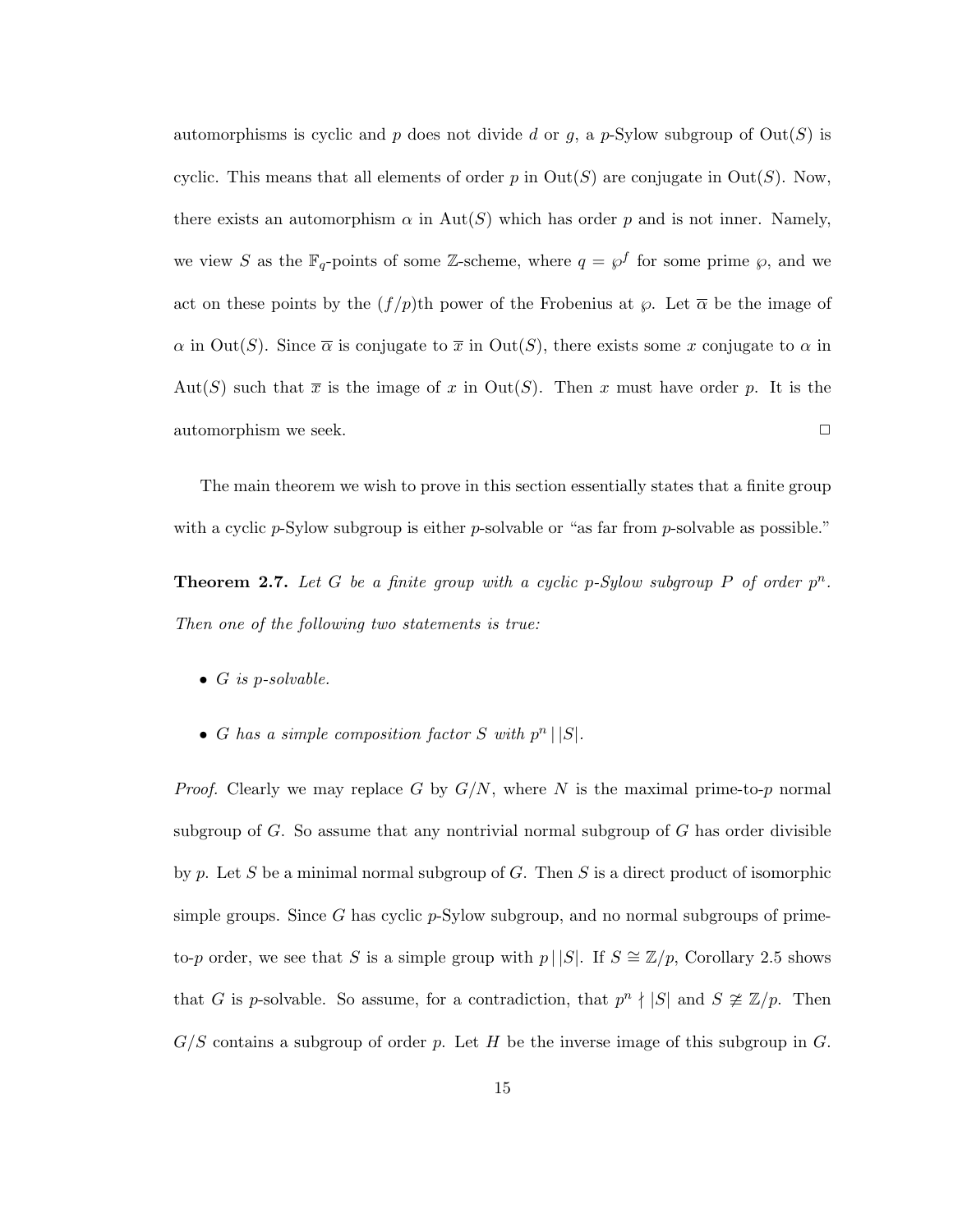It follows that  $H$  is an extension of the form

$$
1 \to S \to H \to H/S \cong \mathbb{Z}/p \to 1. \tag{2.1.1}
$$

We claim that  $H$  cannot have a cyclic  $p$ -Sylow subgroup, thus obtaining the desired contradiction.

To prove our claim, we show that H is in fact a semidirect product  $S \rtimes H/S$ , i.e., we can lift  $H/S$  to a subgroup of H. Let  $\bar{x}$  be a generator of  $H/S$ . We need to find a lift x of  $\bar{x}$  which has order p. It suffices to find x lifting  $\bar{x}$  such that conjugation by  $x^p$  on S is the trivial isomorphism, as  $S$  is center-free. In other words, we seek an automorphism of  $S$  of order p which lifts the outer automorphism  $\phi_{\overline{x}}$  of order p given by  $\overline{x}$ . This automorphism is provided by Lemma 2.6, finishing the proof.  $\Box$ 

### 2.2 Covers in characteristic zero

Let  $C = \{p_0, \ldots, p_n\}$  be a nonempty finite set of closed points of  $X = \mathbb{P}^1_{\mathbb{C}}$ . Consider  $U\,=\,X\backslash C$  as a complex manifold. If  $\xi$  is a base point, the fundamental group<br>  $\pi_1(U,\xi)$ can be generated by elements  $\gamma_i, 0 \leq i \leq n$ , where each  $\gamma_i$  loops once counterclockwise from  $\xi$  around  $p_i$  and where  $\prod_{i=0}^n \gamma_i = 1$ . Then  $\pi_1(U, \xi)$  is presented by the  $\gamma_i$  with this relation. The ordered  $n+1$ -tuple given by the  $\gamma_i$  is called a *standard homotopy basis* for U at  $\xi$ .

Fix a standard homotopy basis  $\gamma_i$  for U at  $\xi$ . If  $f: Y \to X$  is a G-Galois branched cover, étale over U, then f corresponds to a unique open normal subgroup  $N \leq \pi_1(U)$ such that  $\pi_1(U)/N \cong G$ . This isomorphism is fixed once we pick a base point  $\zeta$  of Y above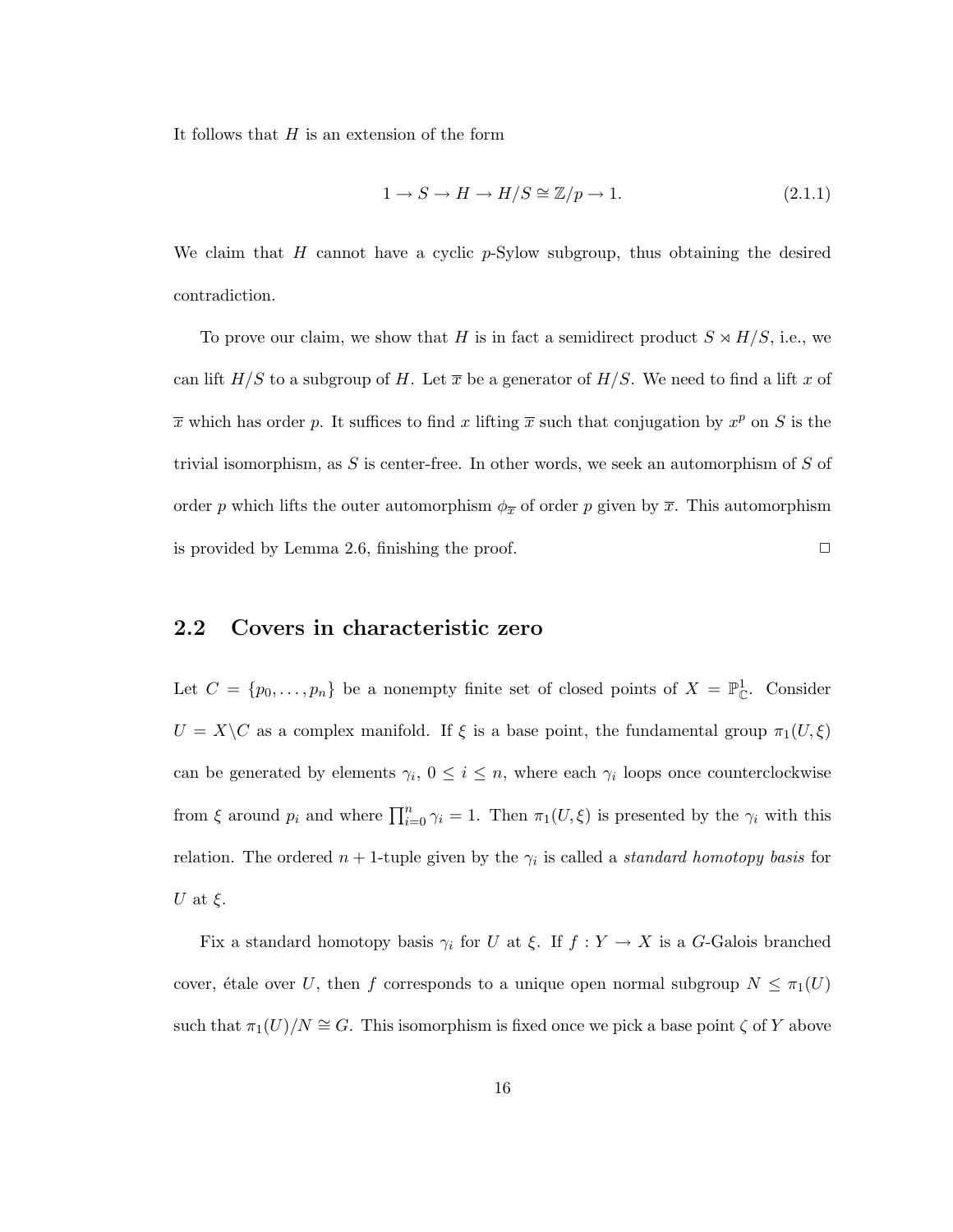ξ. Fix  $\zeta$ , and write  $\overline{\gamma}_i$  for the image of  $\gamma_i$  in G. Then the  $n+1$ -tuple  $(\overline{\gamma}_0,\ldots,\overline{\gamma}_n)\in G^{n+1}$  is called the *description* of the pointed cover f. The  $\overline{\gamma}_i$  generate G, and their product is the identity. The order of each  $\overline{\gamma}_i$  is the branching index of the point  $p_i$  in f. If we consider f as a non-pointed cover, then the description is defined only up to uniform conjugation by an element in  $G$ . By the Riemann Existence Theorem, this correspondence is in fact a bijection between algebraic branched covers and  $n + 1$ -tuples  $g_i$  of elements of G such that  $\prod_{i=0}^{n} g_i = 1$ , up to uniform conjugation by an element of G. See also [CH85, p. 822].

Let K be an algebraically closed field of characteristic 0. Let  $X_K = \mathbb{P}^1_K$ . Fix embeddings  $i_K : \overline{\mathbb{Q}} \hookrightarrow K$  and  $i_{\mathbb{C}} : \overline{\mathbb{Q}} \hookrightarrow \mathbb{C}$ . Suppose the finite set  $C = \{p_0, \ldots, p_n\}$  consists of  $\overline{\mathbb{Q}}$ -rational points, and that  $\xi$  is  $\overline{\mathbb{Q}}$ -rational. View the set  $C \cup {\xi}$  as a subset of  $\mathbb{P}^1_K$  via  $i_K$ . Let  $U_K = X_K \backslash C$ . Then, by [Sza09, Theorem 4.6.10], the embeddings  $i_K$  and  $i_{\mathbb{C}}$  give rise to an isomorphism of étale fundamental groups  $\pi_1^{\text{\'et}}(U_K, \xi) \stackrel{\sim}{\to} \pi_1^{\text{\'et}}(U, \xi)$ . In particular, this yields a bijection between G-Galois branched covers of  $X_K$ , étale over  $U_K$ , and G-Galois branched covers of X, étale over U. Thus G-Galois branched covers of  $X_K$ , étale over  $U_K$ , are in natural bijection with  $n+1$ -tuples  $g_i$  of elements of G such that  $\prod_{i=0}^n g_i = 1$ , up to uniform conjugation by an element of  $G$ .

### 2.3 Basic facts about (wild) ramification

We state here some facts from  $\text{[Ser79, IV]}$  and derive some consequences. Let K be a complete discrete valuation field with algebraically closed residue field k of characteristic  $p > 0$ . If  $L/K$  is a finite Galois extension of fields with Galois group G, then L is also a complete discrete valuation field with residue field k. Here G is of the form  $P\rtimes\mathbb{Z}/m$ , where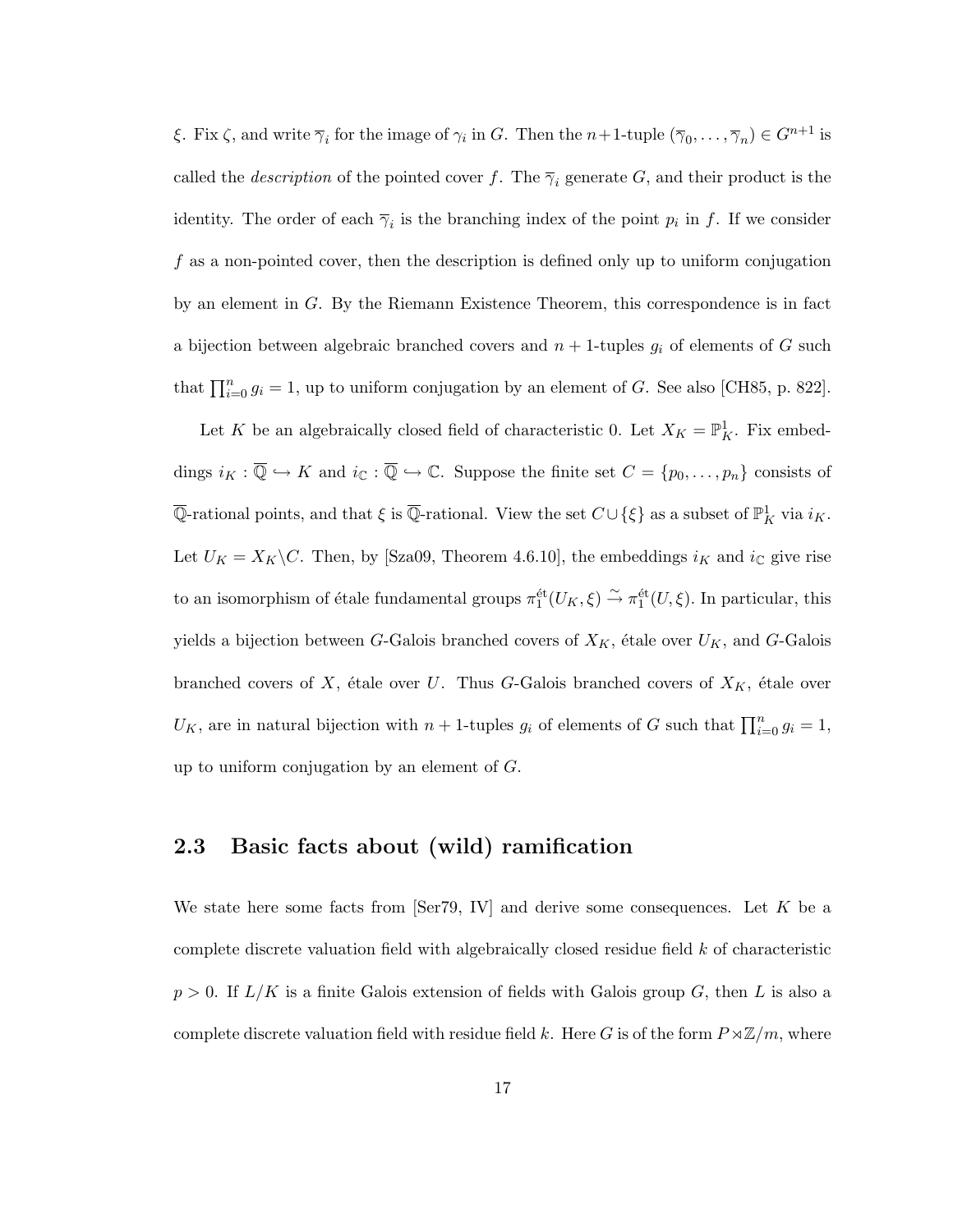P is a p-group and m is prime to p. The group G has a filtration  $G = G_0 \supseteq G_1 \supseteq \cdots$ for the lower numbering and  $G \supseteq G^i$  for  $i \in \mathbb{R}_{\geq 0}$  for the upper numbering, with  $G^i \supseteq G^j$ when  $i \leq j$  (see [Ser79, IV, §1, §3]). The subgroup  $G_i$  (resp.  $G^i$ ) is known as the *ith higher* ramification group for the lower numbering (resp. the upper numbering). One knows that  $G_0 = G^0 = G, G_1 = P$ . For sufficiently small  $\epsilon > 0, G^{\epsilon} = P$ , and for sufficiently large  $i \in \mathbb{Z}, G_i = G^i = \{id\}.$  Any i such that  $G^i \supsetneq G^{i+\epsilon}$  for all  $\epsilon > 0$  is called an upper jump of the extension  $L/K$ . Likewise, if  $G_i \supsetneq G_{i+1}$ , then i is called a *lower jump* of  $L/K$ . The greatest upper jump (i.e., the greatest i such that  $G^i \neq \{id\}$ ) is called the *conductor* of higher ramification of  $L/K$  (for the upper numbering). The upper numbering is invariant under quotients (Ser79, IV, Proposition 14). That is, if  $H \leq G$  is normal, and  $M = L^H$ , then the *i*th higher ramification group for the upper numbering for  $M/K$  is  $G^{i}/(G^{i} \cap H)$ .

**Lemma 2.8.** Let  $L_1, \ldots, L_\ell$  be Galois extensions of K with compositum L in some algebraic closure of K. Denote by  $h_i$  the conductor of  $L_i/K$  and by h the conductor of L. Then  $h = \max_i(h_i)$ .

*Proof.* Write  $G = \text{Gal}(L/K)$  and  $N_i = \text{Gal}(L/L_i)$ . Suppose  $g \in G^j \subseteq \text{Gal}(L/K)$ . Since L is the compositum of the  $L_i$ , the intersection of the  $N_i$  is trivial. So g is trivial iff its image in each  $G/N_i$  is trivial. Because the upper numbering is invariant under quotients, this shows that  $G^j$  is trivial iff the *j*th higher ramification group for the upper numbering for  $L_i/L$  is trivial for all i. This means that  $h = \max_i(h_i)$ .

**Example 2.9.** Let  $K = \text{Frac}(W(k))$ , for k algebrically closed of characteristic p. Consider the extension  $K(\zeta_p, \sqrt[p]{a})/K$ , where  $a \in K$  is not a pth power and satisfies either  $v(a) = 1$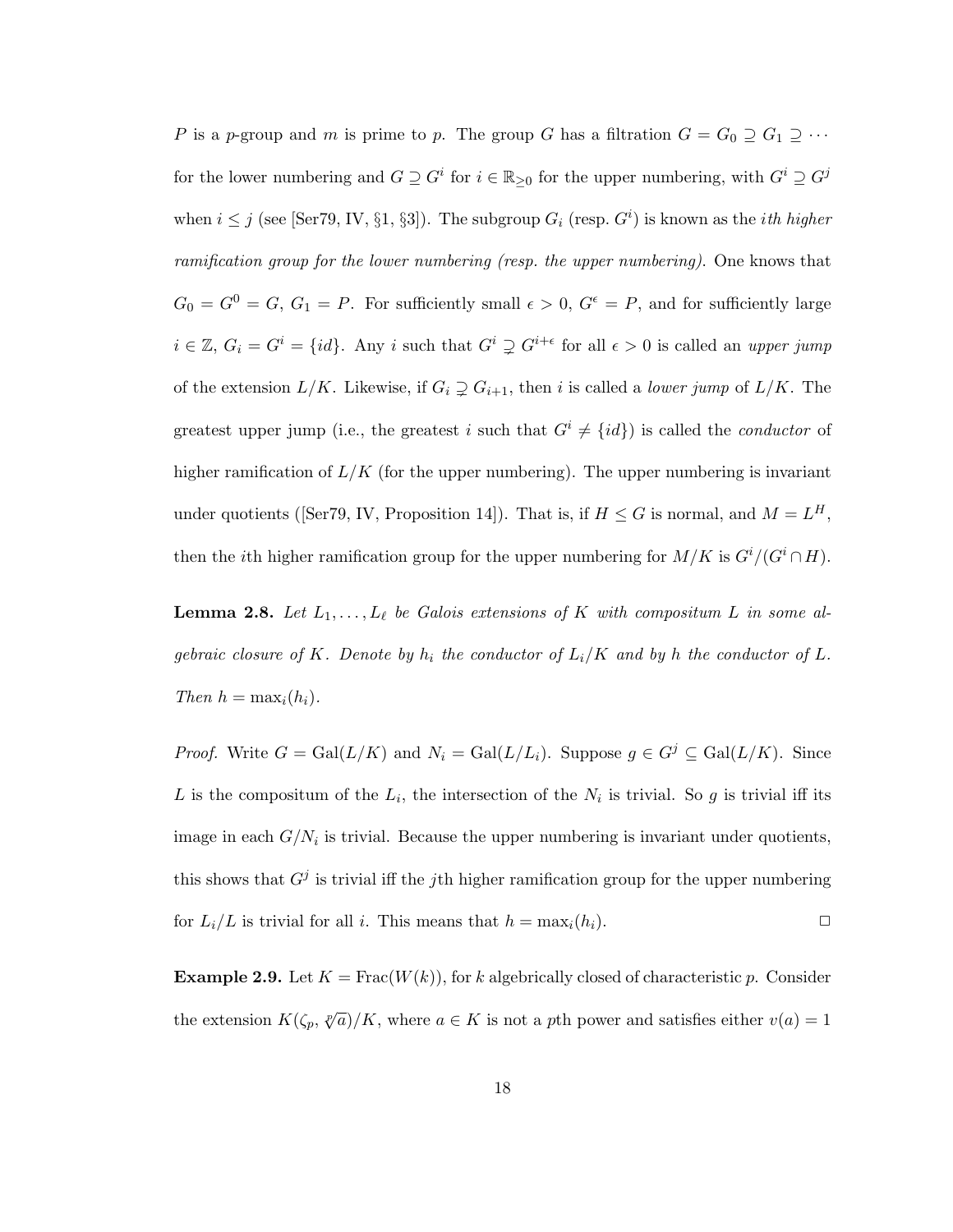or  $a = 1 + u$  with  $v(u) = 1$ . This is a  $\mathbb{Z}/p \rtimes \mathbb{Z}/(p-1)$ -extension. In the first case, we write  $L_1/K$ , and we can take a uniformizer of  $L_1$  to be  $\frac{\zeta_p-1}{\sqrt[p]{a}}$ . In the second case, we write  $L_2/K$ , and we can take a uniformizer of  $L_2$  to be  $\frac{\zeta_p-1}{a-\sqrt[p]{a}}$ . A calculation following [Viv04, Theorem 6.3] for  $L_1/K$  (or [Viv04, Theorem 5.6] for  $L_2/K$ ) shows that the conductor for the extension  $L_1/K$  is  $\frac{p}{p-1}$ , whereas  $L_2/K$  has conductor  $\frac{1}{p-1}$ .

**Lemma 2.10.** If  $P$  is abelian, then all upper jumps (in particular, the conductor of higher ramification) are in  $\frac{1}{m}\mathbb{Z}$ .

*Proof.* Let  $L_0 \subset L$  be the fixed field of L under P. By the Hasse-Arf theorem ([Ser79, IV,  $\S3$ ), the upper jumps for the *P*-extension  $L/L_0$  are integers. By Herbrand's formula ([Ser79, IV, §3]), the upper jumps for  $L/K$  are  $\frac{1}{m}$  times those for  $L/L_0$ . The lemma follows.  $\Box$ 

If P is trivial, we say that the extension  $L/K$  is tamely ramified. Otherwise, we say it is *wildly ramified.* If  $A, B$  are the valuation rings of  $K, L$ , respectively, sometimes we will refer to the conductor or higher ramification groups of the extension  $B/A$ .

#### 2.3.1 Smooth Curves

Let  $f: Y \to X$  be a branched cover of smooth, proper, integral curves over k. The Hurwitz formula ([Har77, IV §2]) states that

$$
2g_Y - 2 = (\deg f)(2g_X - 2) + |R|,
$$

where R is the ramification divisor and  $|R|$  is its degree. R is supported at the ramification points  $y \in Y$ . For each ramification point  $y \in Y$  with image  $x \in X$ , we can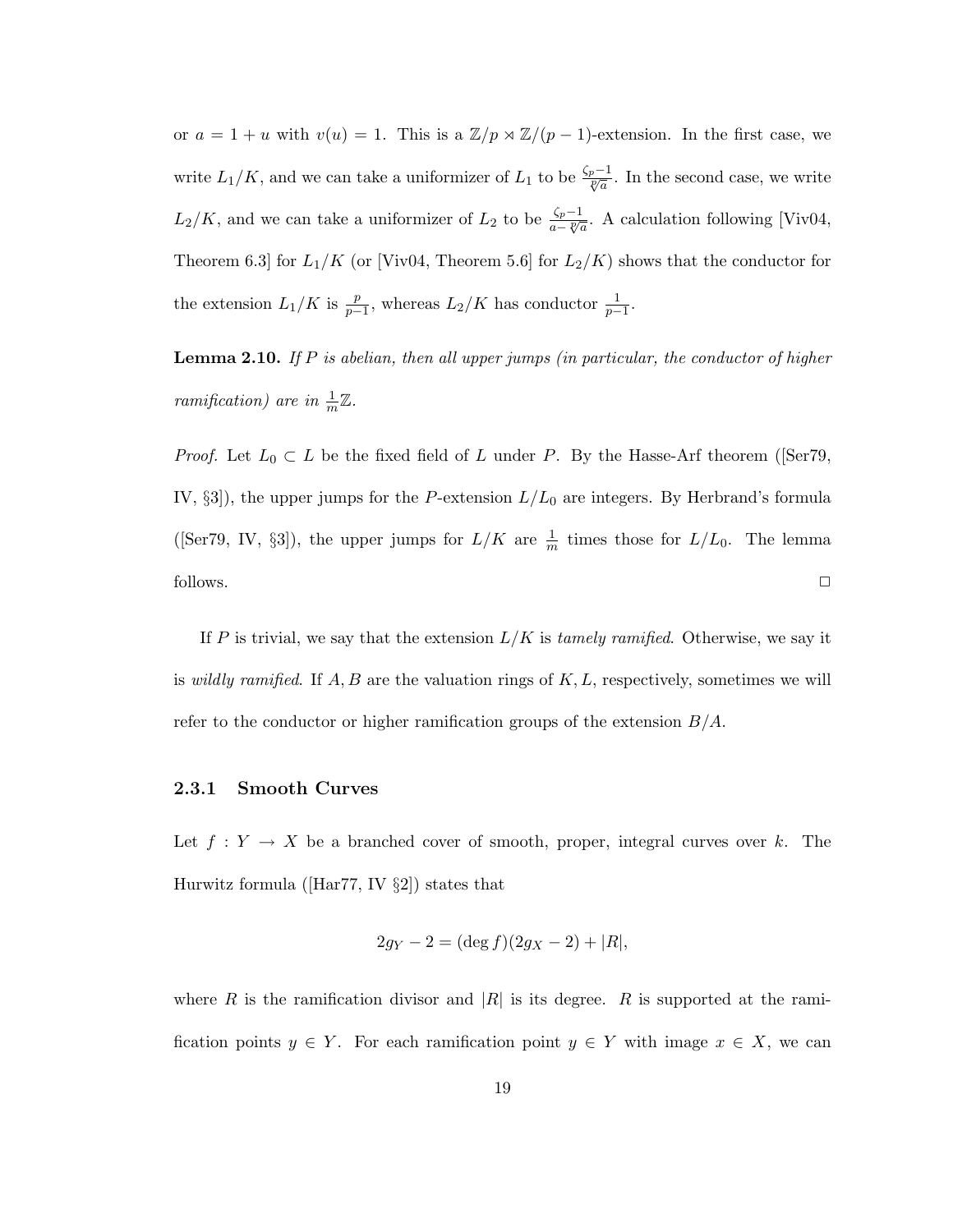consider the extension of discrete valuation rings  $\hat{\mathcal{O}}_{Y,y}/\hat{\mathcal{O}}_{X,x}$ . We say that y is tamely (resp. wildly) ramified when this extension is tamely (resp. wildly) ramified. The degree of the ramification divisor at  $y$  can be related to the higher ramification filtrations of  $\text{Frac}(\hat{\mathcal{O}}_{Y,y})/\text{Frac}(\hat{\mathcal{O}}_{X,x})$  ([Ser79, IV, Proposition 4]).

In particular, suppose the Galois group G of  $\hat{\mathcal{O}}_{Y,y}/\hat{\mathcal{O}}_{X,x}$  is isomorphic to  $P \rtimes \mathbb{Z}/m$ with P cyclic of order  $p^n$ . For  $1 \leq i \leq n$ , write  $u_i$  (resp. *j<sub>i</sub>*) for the upper (resp. lower) jump such that  $G^i$  (resp.  $G_i$ ) is isomorphic to  $\mathbb{Z}/p^{n-i+1}$ . Write  $u_0 = j_0 = 0$ . Then  $0 = u_0 \le u_1 < \cdots < u_n$  and  $0 = j_0 \le j_1 < \cdots < j_n$ . Let  $|R_y|$  be the order of R at y.

**Lemma 2.11.** (i) In terms of the lower jumps, we have

$$
|R_y| = p^n m - 1 + \sum_{i=1}^n j_i p^{n-i} (p-1) = p^n m - 1 + \sum_{i=1}^n (p^{n-i+1} - 1)(j_i - j_{i-1}).
$$

(ii) In terms of the upper jumps, we have

$$
|R_y| = p^n m - 1 + \sum_{i=1}^n m p^{i-1} (p^{n-i+1} - 1)(u_i - u_{i-1}).
$$

*Proof.* By [Har77, IV  $\S2$ ],  $|R_y|$  is equal to the valuation of the *different* of the extension  $\hat{\mathcal{O}}_{Y,y}/\hat{\mathcal{O}}_{X,x}$ , where a uniformizer of  $\hat{\mathcal{O}}_{Y,y}$  is given valuation 1. By [Ser79, IV, Proposition 4], this different is equal to  $\sum_{r=0}^{\infty}(|G_r|-1)$ . Now it is a straightforward exercise to show that (i) holds. Part (ii) follows from part (i) by Herbrand's formula (essentially, the definition of the upper numbering).  $\Box$ 

Remark 2.12. In the above context, it follows from Herbrand's formula that the conductor  $u_n$  is equal to  $\frac{1}{m} \sum_{i=1}^n \frac{j_i - j_{i-1}}{p^{i-1}}$  $\frac{-j_{i-1}}{p^{i-1}}$ , which can also be written as  $\left(\sum_{i=1}^{n-1}$  $p-1$  $\frac{p-1}{p^im}j_i\Big)+\frac{1}{p^nm}j_n.$ 

Combining the Hurwitz formula with Lemma 2.11 in the simple case  $G \cong \mathbb{Z}/p$ , the following corollary is an easy exercise: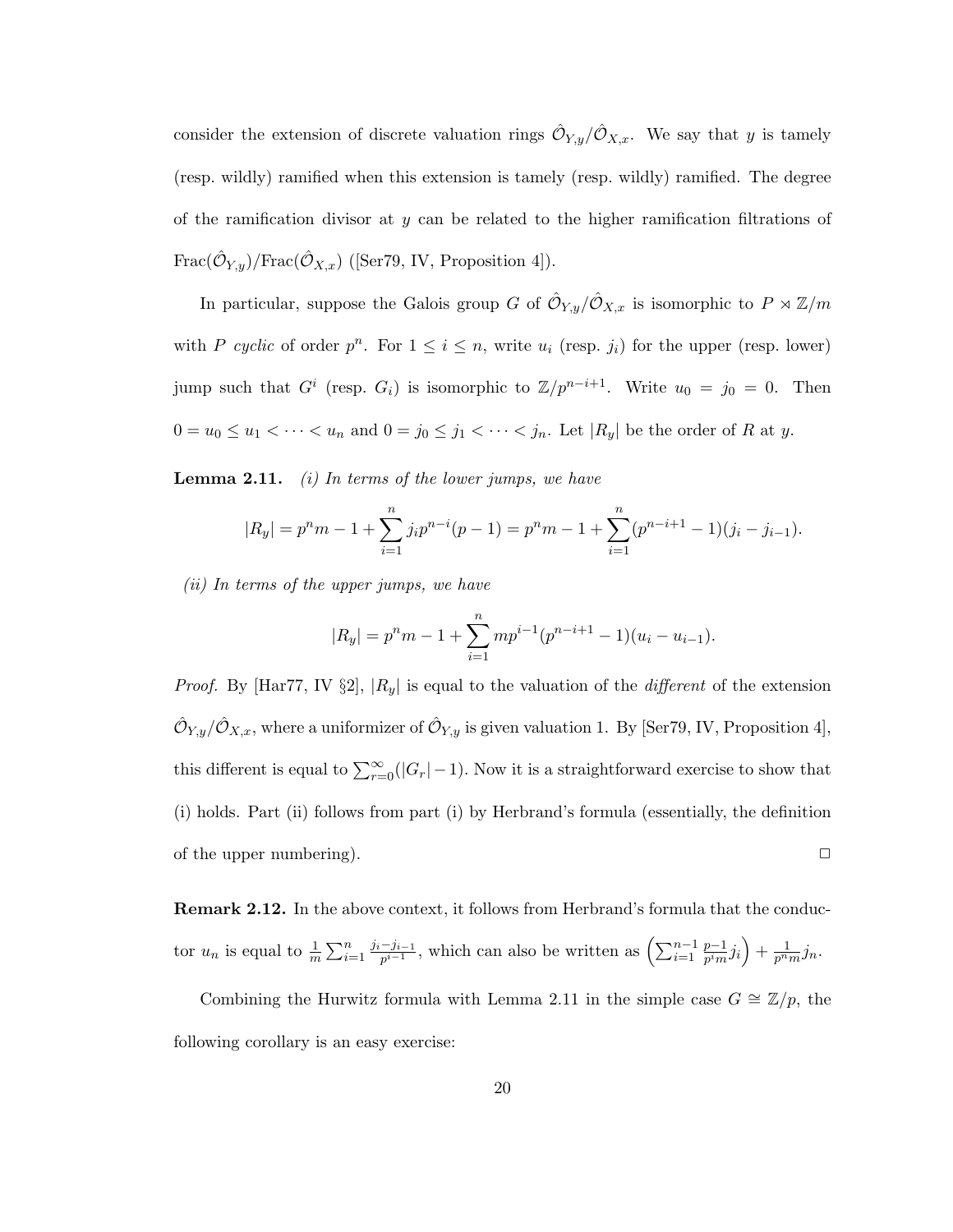**Corollary 2.13.** Let  $f: Y \to \mathbb{P}^1$  be a  $\mathbb{Z}/p$ -cover of curves over an algebraically closed field k of characteristic p, branched at exactly one point of order p. If the conductor of higher ramification for the upper numbering at this point is h, then the genus of  $Y$  is  $(h-1)(p-1)$  $\frac{y(p-1)}{2}$ .

We include a well-known lemma (cf. [Pri02, Theorem 1.4.1 (i)]):

**Lemma 2.14.** Let k be an algebraically closed field of characteristic p, and let  $f: Y \to \mathbb{P}^1$ be a  $\mathbb{Z}/p$ -cover, branched only over  $\infty$ . Then f can be given birationally by an equation  $y^p - y = g(x)$ , where the terms of  $g(x)$  have prime-to-p degree. If h is the conductor of higher ramification at  $\infty$ , then  $h = \deg(g)$ .

### 2.3.2 Non-Smooth Curves

Let k be an algebraically closed field of any characteristic. A *semistable* curve over k is a dimension 1 reduced scheme of finite type over  $k$  whose only singularities are ordinary double points. Let  $\overline{f} : \overline{Y} \to \overline{X}$  be a finite, flat, separable morphism of projective semistable curves over k. Suppose  $\overline{X}$  is connected ( $\overline{Y}$  need not be connected), and assume that  $p_a(\overline{X}) = 0$  (i.e.,  $\overline{X}$  is a tree of  $\mathbb{P}^1$ s). Suppose further that  $Aut(\overline{Y}/\overline{X})$  acts transitively on each fiber of  $\overline{f}$ , that every node of  $\overline{Y}$  lies above a node of  $\overline{X}$ , and that the inertia group of each node of  $\overline{Y}$  (on either of the components passing through it) is of order prime to char(k). Lastly, let  $R_{sm}$  be the restriction of the ramification divisor of  $\overline{f}$  to the smooth points of  $\overline{Y}$ . We have the following *generalized Hurwitz formula* 

Proposition 2.15.  $2p_a(\overline{Y}) - 2 = -2(\deg(\overline{f})) + |R_{sm}|$ .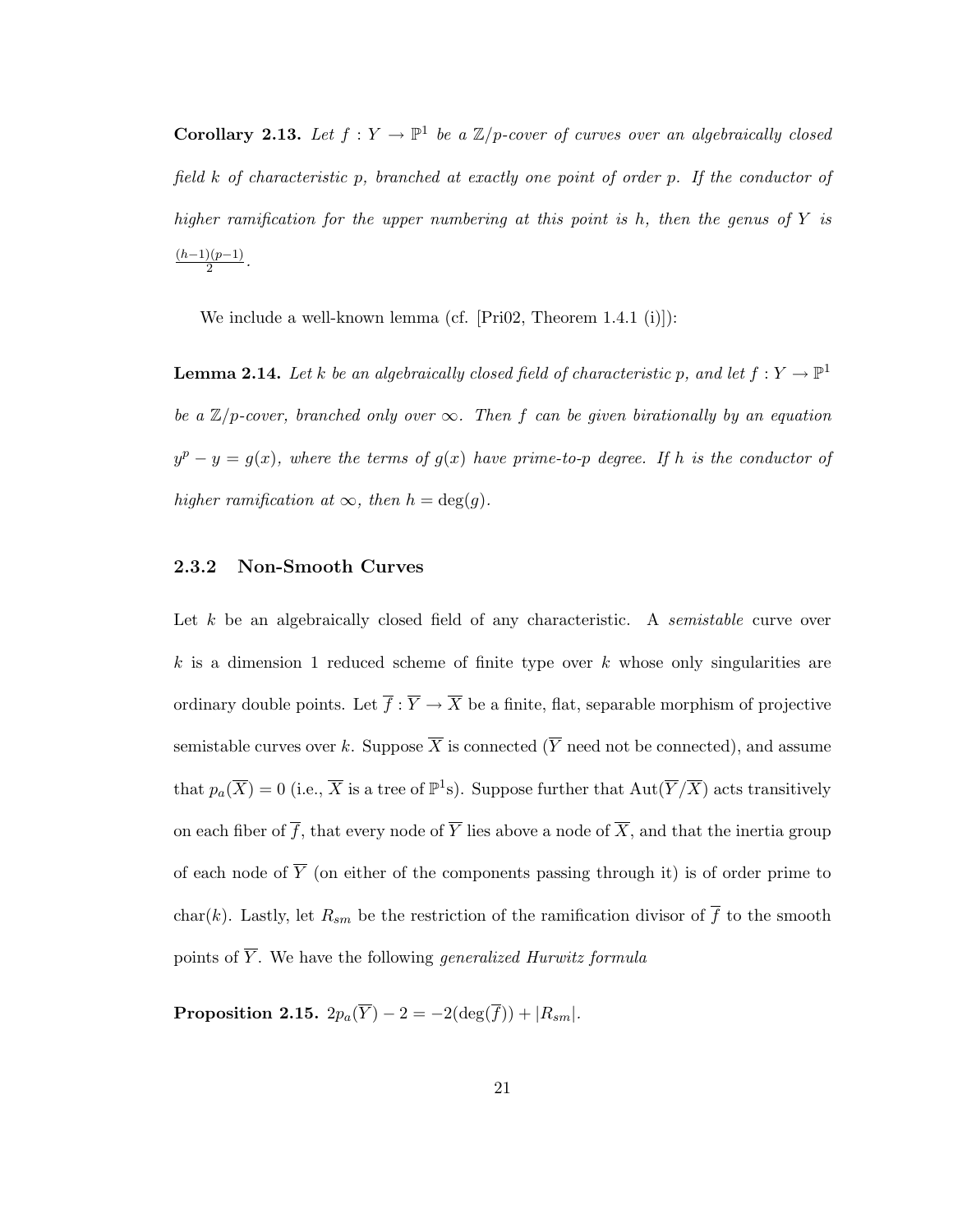*Proof.* Let C be the set of irreducible components of  $\overline{X}$  and let D be the set of nodes of  $\overline{X}$ . Because  $\overline{X}$  is a tree of  $\mathbb{P}^1$ 's,  $|C| = |D| + 1$ . For each  $d \in D$ , let  $m_d$  be the ramification index of a point y of  $\overline{Y}$  above d, taken with respect to either irreducible component passing through  $\overline{Y}$ . This is well-defined because  $Aut(\overline{Y}/\overline{X})$  acts transitively on the fibers. For each  $\overline{X}_c \in C$ , let  $n_c$  be the number of irreducible components of  $\overline{Y}$  lying above  $\overline{X}_c$ . Let  $g_c$  be the genus of any of these components (again, well-defined because of the transitive action of  $\text{Aut}(\overline{Y}/\overline{X})$ ). Lastly, let  $R_c$  be the ramification divisor on  $\overline{Y}_c := \overline{Y} \times_{\overline{X}} \overline{X}_c$  of the map  $\overline{Y}_{c}\rightarrow \overline{X}_{c}.$ 

Let S be the set of irreducible components and let T be the set of nodes of  $\overline{Y}$ . By [Liu02, Proposition 10.3.18],  $p_a(\overline{Y}) - 1 = |T| + \sum_{\overline{Y}_s \in S} (\text{genus}(\overline{Y}_s) - 1)$ . Then we have

$$
p_a(\overline{Y}) - 1 = \sum_{c \in C} n_c(g_c - 1) + \sum_{d \in D} \frac{\deg(\overline{f})}{m_d}
$$
  
\n
$$
= \sum_{c \in C} \left( n_c \left( -\frac{\deg(\overline{f})}{n_c} \right) + \frac{|R_c|}{2} \right) + \sum_{d \in D} \frac{\deg(\overline{f})}{m_d}
$$
  
\n
$$
= \frac{|R_{sm}|}{2} - \sum_{c \in C} \deg(\overline{f}) + \sum_{d \in D} \deg(\overline{f}) \left( 1 - \frac{1}{m_d} \right) + \sum_{d \in D} \frac{\deg(\overline{f})}{m_d}
$$
  
\n
$$
= \frac{|R_{sm}|}{2} + (|D| - |C|)(\deg(\overline{f}))
$$
  
\n
$$
= \frac{|R_{sm}|}{2} - \deg(\overline{f}),
$$

with the second equality coming from the Hurwitz formula on each component and the third equality coming from separating out those parts of each  $R_c$  included in  $R_{sm}$ . The formula follows by multiplying both sides by 2.  $\Box$ 

We maintain the assumptions of Proposition 2.15. Furthermore, let  $G \cong \mathbb{Z}/p^n \rtimes \mathbb{Z}/m$ , with  $p \nmid m$ , where  $char(k)$  is either p or 0, and suppose that  $G \leq Aut(\overline{Y}/\overline{X})$  acts generically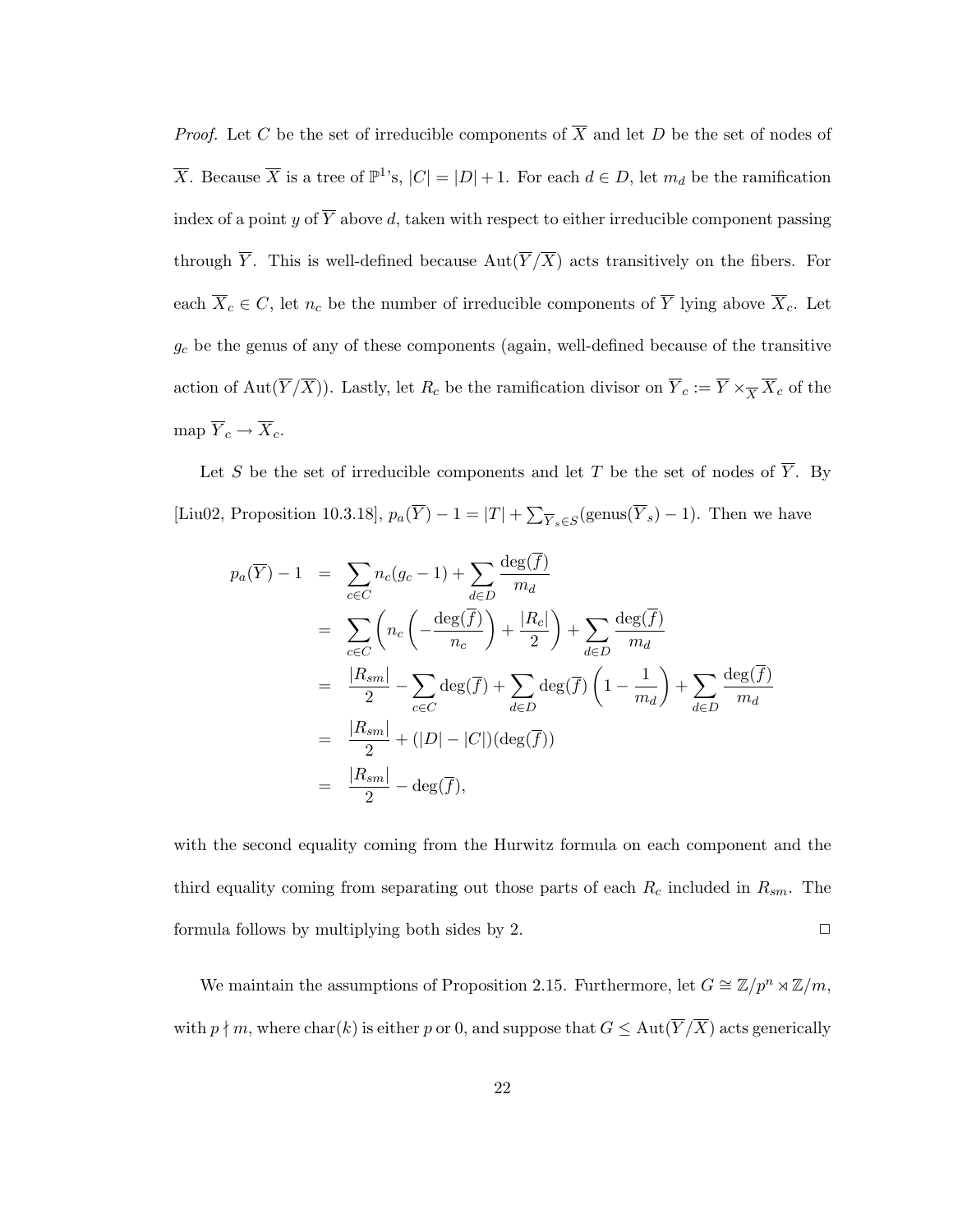freely on  $\overline{Y}$  and acts transitively on all fibers of  $\overline{f}$ . In particular,  $\deg(f) = p^n m$ . Let  $H \leq G$  be the unique subgroup of order p. Write B for the set of smooth points of  $\overline{X}$ with branching index prime to char(k), and  $B'$  for the set of smooth branch points of x where char(k) divides the branching index. If  $x_b \in B$ , write  $m_b$  for the branching index at  $x_b$ , and if  $x_b \in B'$ , write  $\sigma_b$  for the conductor of higher ramification for a point of  $\overline{Y}$ above  $x_b$ .

**Corollary 2.16.** The difference  $p_a(\overline{Y}) - p_a(\overline{Y}/H)$  is equal to

$$
\frac{1}{2}p^{n-1}(p-1)m\left(\sum_{b\in B}\left(1-\frac{1}{m_b}\right)+\sum_{b\in B'}(\sigma_b+1)-2\right).
$$

*Proof.* Let  $R'_{sm}$  be the restriction of the ramification divisor of  $\overline{Y}/H \to \overline{X}$  to the smooth locus of  $\overline{Y}/H$ . By Proposition 2.15, we have

$$
p_a(\overline{Y}) - p_a(\overline{Y}/H) = -p^{n-1}(p-1)m + \frac{|R_{sm}| - |R'_{sm}|}{2}.
$$
 (2.3.1)

For each  $x_b \in B$ , the contribution of  $x_b$  to  $|R_{sm}|$  is  $p^nm(1-\frac{1}{m})$  $\frac{1}{m_b}$ ), and to  $|R'_{sm}|$  it is  $p^{n-1}m(1-\frac{1}{m})$  $\frac{1}{m_b}$ ). For each  $x_b \in B'$ , suppose the ramification index above  $x_b$  is equal to  $p^{n'}m'$ , with  $p\nmid m'$ . Then the contribution of b to  $|R_{sm}|$  is

$$
p^{n-n'} \frac{m}{m'} \left( p^{n'} m' - 1 + \sum_{i=1}^{n'} m' p^{i-1} (p^{n'-i+1} - 1)(u_i - u_{i-1}) \right),
$$

where the  $u_i$  are the upper jumps for a point  $y_b$  above  $x_b$  (Lemma 2.11). Similarly, the contribution of b to  $|R'_{sm}|$  is

$$
p^{n-n'} \frac{m}{m'} \left( p^{n'-1}m' - 1 + \sum_{i=1}^{n'-1} m'p^{i-1}(p^{n'-i} - 1)(u_i - u_{i-1}) \right).
$$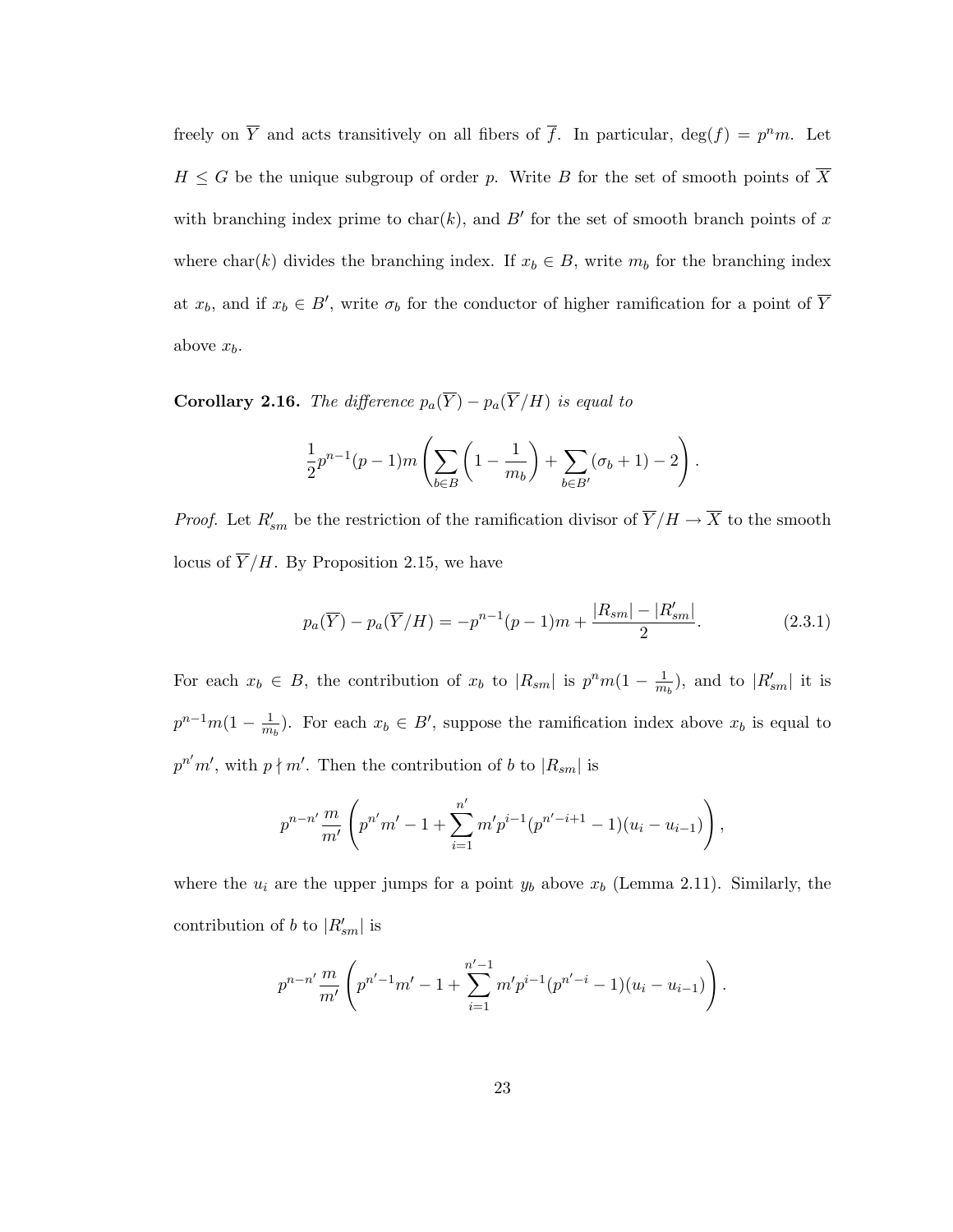Since, by definition,  $\sigma_b = u_n$ , a straightforward calculation shows that the difference in these contributions is  $p^{n-1}(p-1)m(\sigma_b+1)$ . So

$$
|R_{sm}| - |R'_{sm}| = p^{n-1}(p-1)m\left(\sum_{b \in B} \left(1 - \frac{1}{m_b}\right) + \sum_{b \in B'} (\sigma_b + 1)\right).
$$

Combining this with  $(2.3.1)$  yields the corollary.  $\Box$ 

### 2.4 Semistable models of  $\mathbb{P}^1$

We now introduce some notation that will be used for the remainder of Chapter 2. Let  $X \cong \mathbb{P}^1$ <sub>K</sub>, where K is a characteristic zero complete discretely valued field with algebraically closed residue field k of characteristic  $p > 0$  (e.g.,  $K = \mathbb{Q}_p^{ur}$ ). Let R be the valuation ring of K. Write v for the valuation on R. We normalize by setting  $v(p) = 1$ .

### 2.4.1 Models

Fix a smooth model  $X_R$  of X over R, i.e., a smooth, flat, proper R-scheme  $X_R$  such that  $X_R \otimes_R K \cong X$ . Then there is an element  $T \in K(X)$  such that  $K(T) \cong K(X)$ and the local ring at the generic point of the special fiber of  $X_R$  is the valuation ring of  $K(T)$  corresponding to the Gauss valuation. We say that our model corresponds to the Gauss valuation on  $K(T)$ , and we call T a *coordinate* of  $X_R$ . Conversely, if T is any rational function on X such that  $K(T) \cong K(X)$ , there is a smooth model  $X_R$  of X such that T is a coordinate of  $X_R$ . Since the automorphism group of  $K(T)/K$  is  $PGL_2(K)$ , whereas the automorphism group of  $K(T)_{\text{gauss}}/K$  as an extension of valued fields is  $PGL_2(R)$ , this shows that smooth models of X up to automorphism are in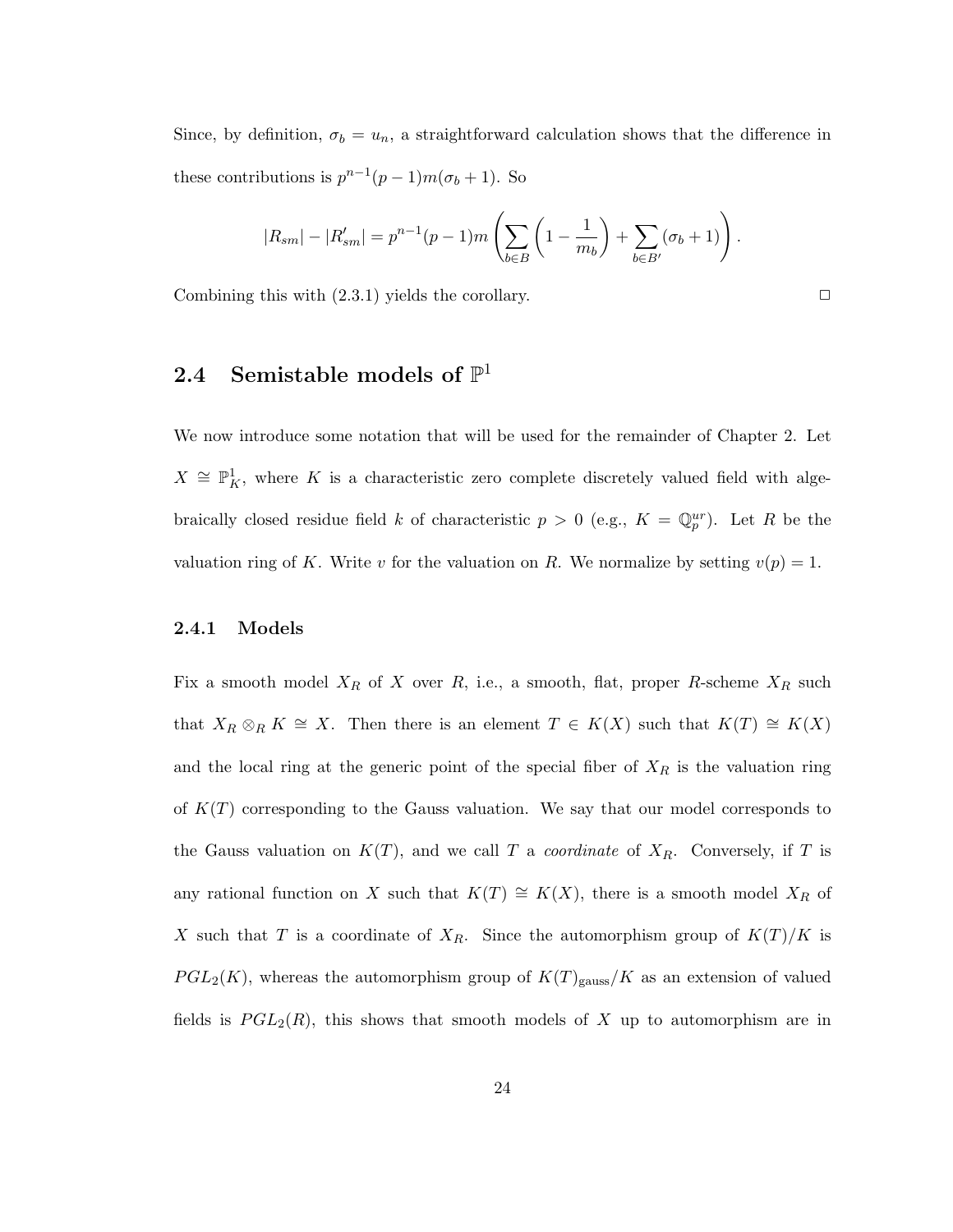bijection with  $PGL_2(K)/PGL_2(R)$ . This bijection becomes canonical once we pick a preferred model  $X_R$ .

Let  $X_R$  be a semistable model of X over R (i.e., its fibers are semistable, see §2.3.2) The special fiber of such a model  $X_R$  is a tree-like configuration of  $\mathbb{P}^1_k$ 's. Each irreducible component of the special fiber  $\overline{X}$  of  $X_R$  corresponds to a smooth model of X, and thus a valuation ring of  $K(X)$ . Such models will be used in §2.5, and throughout the thesis.

### 2.4.2 Disks and Annuli

We give a brief overview here. For more details, see [Hen98].

Let  $X_R$  be a semistable model for  $X = \mathbb{P}^1_K$ . Suppose x is a smooth point of the special fiber of  $X_R$  on the irreducible component  $\overline{W}$ . Let T be a coordinate of the smooth model of X with special fiber  $\overline{W}$  such that  $T = 0$  specializes to x. Then the set of points of X which specialize to x is the *open p-adic disk* given by  $v(T) > 0$ . The complete local ring of x in  $X_R$  is isomorphic to R[[T]]. For our purposes, a general open (resp. closed) p-adic disk is a subset  $D \subset \mathbb{P}^1(K)$  such that there is a rational function T with  $K(T) \cong K(\mathbb{P}^1)$ and D is given by  $v(T) > 0$  (resp.  $v(T) \ge 0$ ).

Now, let x be a nodal point of the special fiber of  $X_R$ , at the intersection of components  $\overline{W}$  and  $\overline{W}'$ . Then the set of points of X which specialize to x is an open annulus. If T is a coordinate on the smooth model of X with special fiber  $\overline{W}$  such that  $T = 0$  does not specialize to x, then the annulus is given by  $0 < v(T) < e$  for some  $e \in v(K^{\times})$ . The complete local ring of x in  $X_R$  is isomorphic to  $R[[T, U]]/(TU - p^e)$ . For our purposes, a general open annulus of *épaisseur e* is a subset  $A \subset \mathbb{P}^1(K)$  such that there is a rational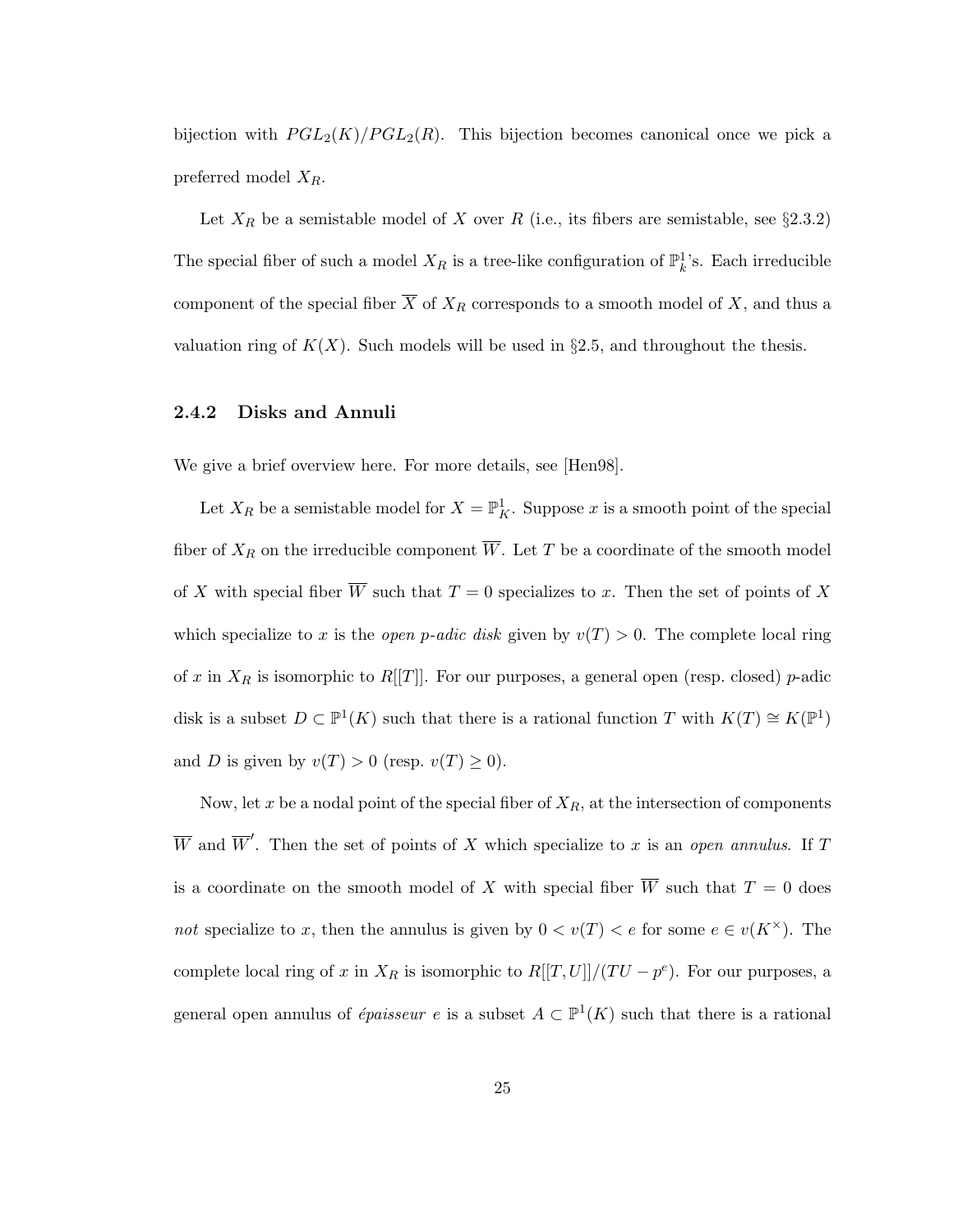function T with  $K(T) \cong K(\mathbb{P}^1)$  and A is given by  $0 < v(T) < e$ . Observe that e is independent of the coordinate.

Suppose we have a preferred coordinate  $T$  on  $X$  and a semistable model  $X_R$  of  $X$  whose special fiber  $\overline{X}$  contains an irreducible component  $\overline{X}_0$  corresponding to the coordinate T. If  $\overline{W}$  is any irreducible component of  $\overline{X}$  other than  $\overline{X}_0$ , then since  $\overline{X}$  is a tree of  $\mathbb{P}^1$ 's, there is a unique nonrepeating sequence of consecutive, intersecting components  $\overline{W}, \ldots, \overline{X}_0$ . Let  $\overline{W}'$  be the component in this sequence that intersects  $\overline{W}$ . Then the set of points in  $X(K)$ that specialize to the connected component of  $\overline{W}$  in  $\overline{X}\backslash\overline{W}'$  is a closed p-adic disk D. If the established preferred coordinate (equivalently, the preferred component  $\overline{X}_0$ ) is clear, we will abuse language and refer to the component  $\overline{W}$  as corresponding to the disk D, and vice versa.

### 2.5 Stable reduction

We continue the notations of  $\S 2.4$ , but we allow X to be a smooth, proper, geometrically integral curve of any genus  $g_X$ , so long as X has a smooth model  $X_R$  over R. Let  $f: Y \to X$  be a G-Galois cover defined over K, with G any finite group, such that the branch points of f are defined over  $K$  and their specializations do not collide on the special fiber of  $X_R$ . Assume that  $2g_X - 2 + r \ge 1$ , where r is the number of branch points of  $f$ . By a theorem of Deligne and Mumford ([DM69, Corollary 2.7]), combined with work of Raynaud ([Ray90], [Ray99]), there is a minimal finite extension  $K^{st}/K$  with ring of integers  $R^{st}$ , and a unique semistable model  $X^{st}$  of  $X_{K^{st}} = X \otimes_K K^{st}$ , such that  $X^{st}$ is a blowup of  $X_{R^{st}} = X_R \otimes_R R^{st}$  centered at closed points of the special fiber,  $X^{st}$  is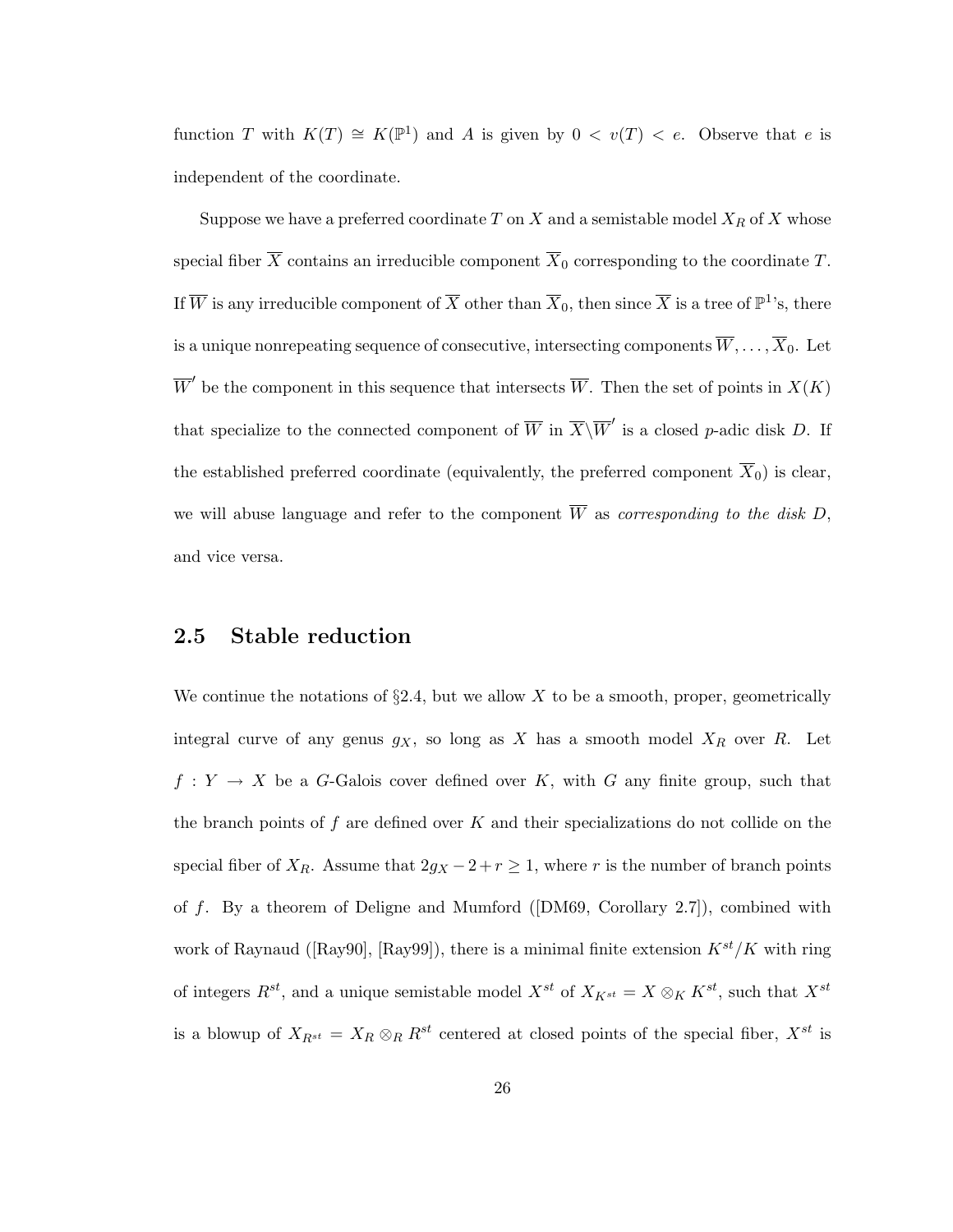normal, and the normalization  $Y^{st}$  of  $X^{st}$  in  $K^{st}(Y)$  has the following properties:

- The special fiber  $\overline{Y}$  of  $Y^{st}$  is semistable, i.e., it is reduced, and has only nodes for singularities. Furthermore, the nodes of  $\overline{Y}$  lie above nodes of the special fiber  $\overline{X}$  of  $X^{st}$ .
- The ramification points of  $f_{K^{st}} = f \otimes_K K^{st}$  specialize to *distinct* smooth points of  $\overline{Y}$ .
- Any genus zero irreducible component of  $\overline{Y}$  contains at least three marked points (i.e., ramification points or points of intersection with the rest of  $\overline{Y}$ ).

The map  $f^{st}: Y^{st} \to X^{st}$  is called the *stable model* of f and the field  $K^{st}$  is called the minimal field of definition of the stable model of  $f$ . If we are working over a finite field extension  $K'/K^{st}$  with ring of integers  $R'$ , we will sometimes abuse language and call  $f^{st} \otimes_{R^{st}} R'$  the stable model of f. For each  $\sigma \in G_K$ ,  $\sigma$  acts on  $\overline{Y}$  and this action commutes with G. Then it is known ([Ray99, Théorème 2.2.2]) that the extension  $K^{st}/K$ is the fixed field of the group  $\Gamma^{st} \leq G_K$  consisting of those  $\sigma \in G_K$  such that  $\sigma$  acts trivially on  $\overline{Y}$ . Thus  $K^{st}$  is clearly Galois over K.

If  $\overline{Y}$  is smooth, the cover  $f: Y \to X$  is said to have potentially good reduction. If  $\overline{Y}$ can be contracted to a smooth curve by blowing down components of genus zero, then the curve Y is said to have potentially good reduction. If  $f$  or Y does not have potentially good reduction, it is said to have *bad reduction*. In any case, the special fiber  $\overline{f}: \overline{Y} \to \overline{X}$ of the stable model is called the *stable reduction* of  $f$ . The action of  $G$  on  $Y$  extends to the stable reduction  $\overline{Y}$  and  $\overline{Y}/G \cong \overline{X}$ . The strict transform of the special fiber of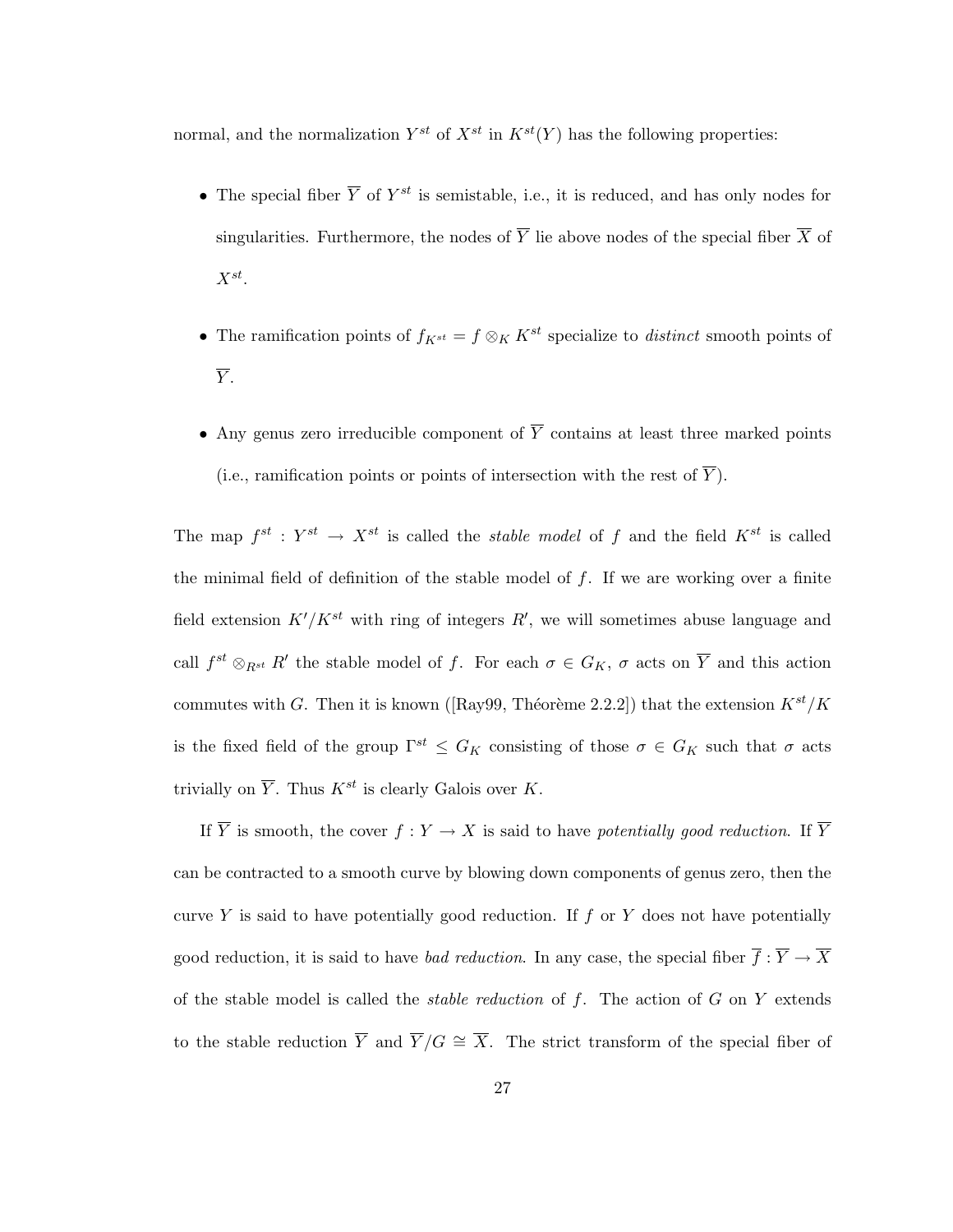$X_{R^{st}}$  in  $\overline{X}$  is called the *original component*, and will be denoted  $\overline{X}_0$ . We orient the tree of  $\overline{X}$  outward from the original component  $\overline{X}_0$ . This induces a partial order  $\prec$  where irreducible components  $\overline{W}$  and  $\overline{W}'$  of  $\overline{X}$  satisfy  $\overline{W} \prec \overline{W}'$  if and only if  $\overline{W}'$  lies in the connected component of  $\overline{X}\backslash\overline{W}$  not containing  $\overline{X}_0$ . If w is a point of  $\overline{X}$ , we will write  $w \prec \overline{W}'$  if there is a component  $\overline{W} \ni w$  such that  $\overline{W} \prec \overline{W}'$ . Also, we write  $w \succ \overline{W}$  if there is a component  $\overline{W}' \ni w$  such that  $\overline{W}' \succ \overline{W}$ . Lastly, if w and w' are points of  $\overline{X}$ , we write  $w \prec w'$  if  $w \neq w'$  and if there exist components  $\overline{W}$  and  $\overline{W}'$  containing w and w' respectively such that  $\overline{W} \prec \overline{W}'$ . The symbol  $\preceq$  has the obvious meaning in the case of two components or two points. A maximal component for  $\prec$  is called a *tail*. All other components are called interior components.

### 2.5.1 Inertia Groups of the Stable Reduction

**Proposition 2.17.** The inertia groups of  $\overline{f}$  :  $\overline{Y} \to \overline{X}$  at points of  $\overline{Y}$  are as follows (note that points in the same G-orbit have conjugate inertia groups):

- (i) At the generic points of irreducible components, the inertia groups are p-groups.
- (ii) At each node, the inertia group is an extension of a cyclic, prime-to-p order group by a p-group generated by the inertia groups of the generic points of the crossing components.
- (iii) If a point  $b_i \in Y$  above a branch point  $a_i \in X$  specializes to a smooth point  $\overline{b}_i$  on a component  $\overline{V}$  of  $\overline{Y}$ , then the inertia group at  $\overline{b}_i$  is an extension of the prime-to-p part of the inertia group at  $b_i$  by the inertia group of the generic point of  $\overline{V}$ .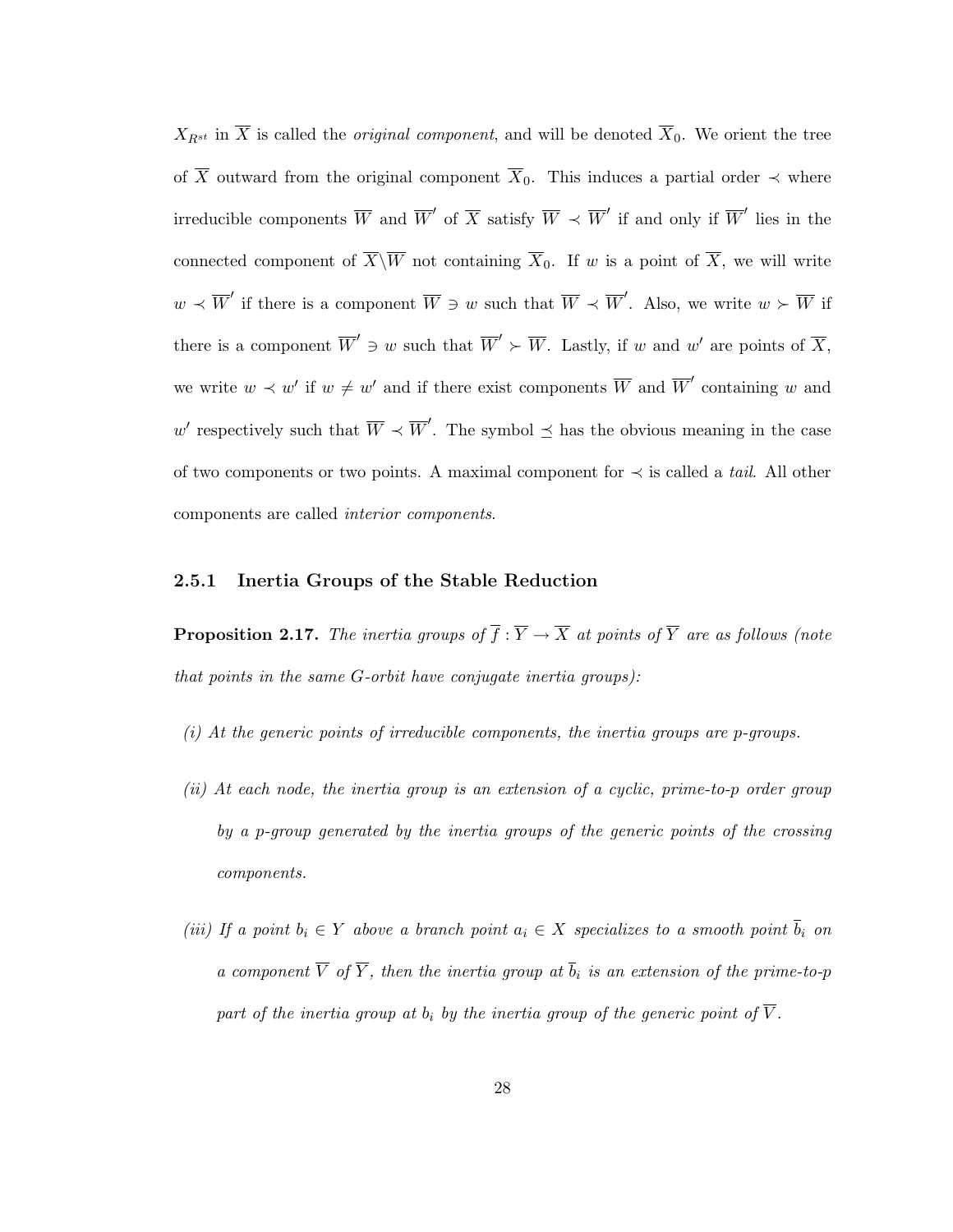(iv) At all other points q (automatically smooth, closed), the inertia group is equal to the inertia group of the generic point of the irreducible component of  $\overline{Y}$  containing q.

*Proof.* [Ray99, Proposition 2.4.11].  $\square$ 

For the rest of this subsection, assume G has a cyclic  $p$ -Sylow subgroup. When G has a cyclic p-Sylow subgroup, the inertia groups above a generic point of an irreducible component  $\overline{W} \subset \overline{X}$  are conjugate cyclic groups of p-power order. If they are of order  $p^i$ , we call  $\overline{W}$  a  $p^i$ -component. If  $i = 0$ , we call  $\overline{W}$  an *étale component*, and if  $i > 0$ , we call  $\overline{W}$  an *inseparable* component. This nomenclature comes from the fact that for an inseparable component  $\overline{W}$ ,  $Y \times_X \overline{W} \to \overline{W}$  corresponds to an inseparable extension of the function field  $k(\overline{W})$ .

**Corollary 2.18.** If  $\overline{V}$  and  $\overline{V}'$  are two adjacent irreducible components of  $\overline{Y}$ , and if  $I_V$ and  $I_{V'}$  are the inertia groups of their generic points, then either  $I_V \subseteq I_{V'}$  or vice versa.

*Proof.* Let q be a point of intersection of  $\overline{V}$  and  $\overline{V}'$  and let  $I_q$  be its inertia group. Then the p-part of the  $I_q$  is a cyclic p-group, generated by the two cyclic p-groups  $I_V$  and  $I_{V'}$ . Since the subgroups of a cyclic  $p$ -group are totally ordered, the corollary follows.  $\Box$ 

**Proposition 2.19.** If  $x \in X$  is branched of index  $p^a s$ , where  $p \nmid s$ , then x specializes to  $a$   $p^a$ -component.

*Proof.* By Proposition 2.17 (iii) and the definition of the stable model, x specializes to a smooth point of a component whose generic inertia has order at least  $p^a$ . Because our definition of the stable model requires the specializations of the  $|G|/p^a s$  ramification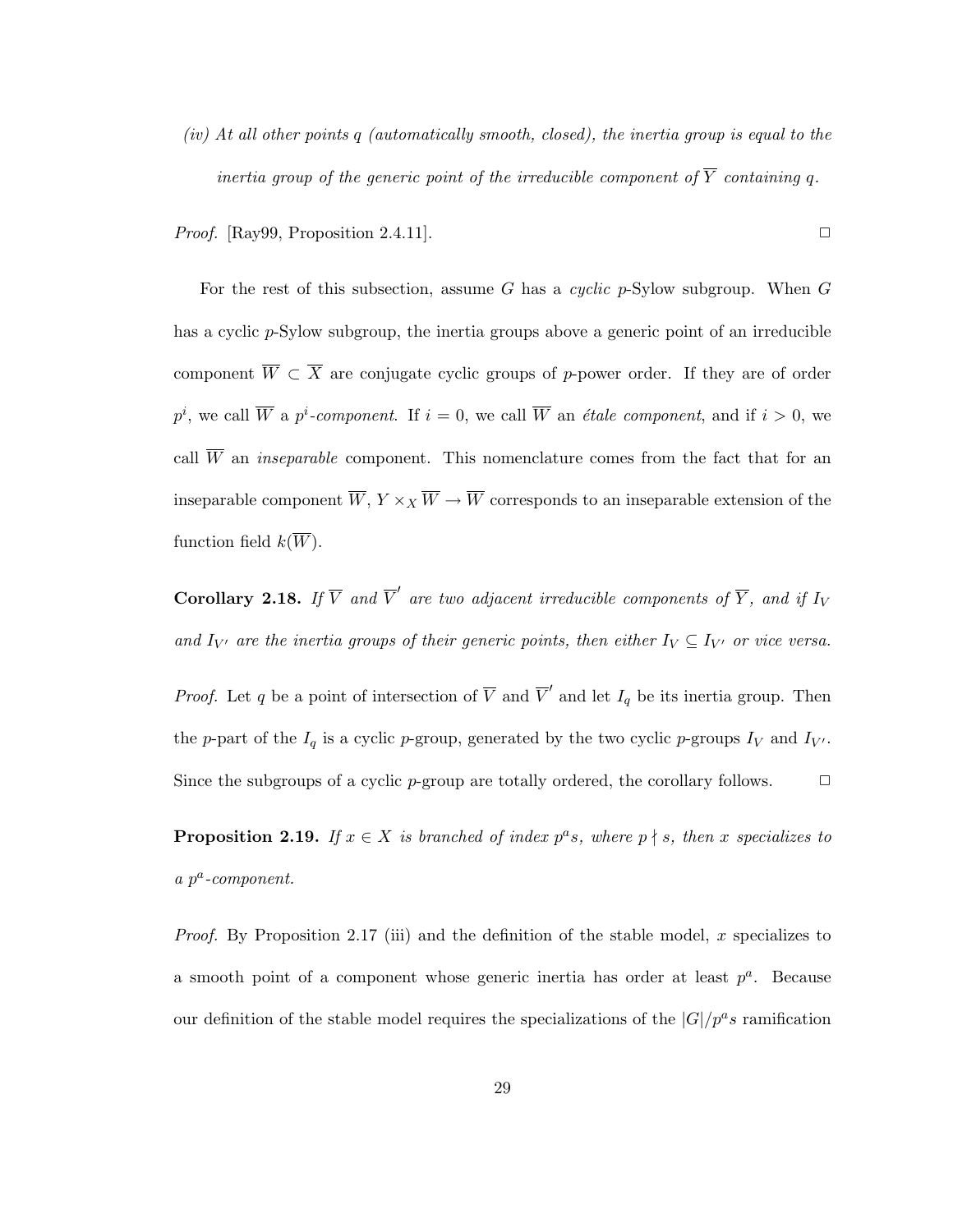points above  $\alpha$  to be disjoint, the specialization of  $x$  must have a fiber with cardinality a multiple of  $|G|/p^a s$ . This shows that x must specialize to a component with inertia at most  $p^a$ . ✷

**Definition 2.20.** Let  $\overline{W}$  be an irreducible component of  $\overline{X}$ . We call the stable reduction  $\overline{f}$  of f monotonic from  $\overline{W}$  if for every  $\overline{W} \preceq \overline{W}' \preceq \overline{W}''$  such that  $\overline{W}'$  is a p<sup>i</sup>-component and  $\overline{W}''$  is a p<sup>j</sup>-component, we have  $i \geq j$ . In other words, the stable reduction is monotonic from  $\overline{W}$  if the generic inertia does not increase as we move outward from  $\overline{W}$  along  $\overline{X}$ . If  $\overline{f}$  is monotonic from the original component  $\overline{X}_0$ , we say simply that  $\overline{f}$  is monotonic.

**Remark 2.21.** Let P be a p-Sylow subgroup of G. We will eventually show (Proposition 3.10) that if f is a three-point G-cover such that G is p-solvable or  $m<sub>G</sub> = 2$ , then f will always have monotonic stable reduction. So for the types of covers considered in Theorem 1.4, we have monotonic stable reduction.

**Proposition 2.22** ([Ray99], Proposition 2.4.8). If  $\overline{W}$  is an étale component of  $\overline{X}$ , then  $\overline{W}$  is a tail.

**Proposition 2.23** ([Ray99], Corollaire 2.4.10). If  $\overline{X} = \overline{X}_0$  and the genus of Y is at least 2, then  $Y_R$  is smooth, and  $\overline{Y}$  is generically étale over  $\overline{X}$ .

**Proposition 2.24.** Assume  $\overline{X}$  is not smooth. If  $\overline{W}$  is a tail of  $\overline{X}$  which is a  $p^a$ -component, then the component  $\overline{W}'$  that intersects  $\overline{W}$  is a p<sup>b</sup>-component with  $b > a$ .

*Proof.* Since  $\overline{X}$  is not smooth,  $\overline{W}$  is not the original component. Assume that the proposition is false. The proof is virtually the same as the proof of [Ray99, Lemme 3.1.2]. Let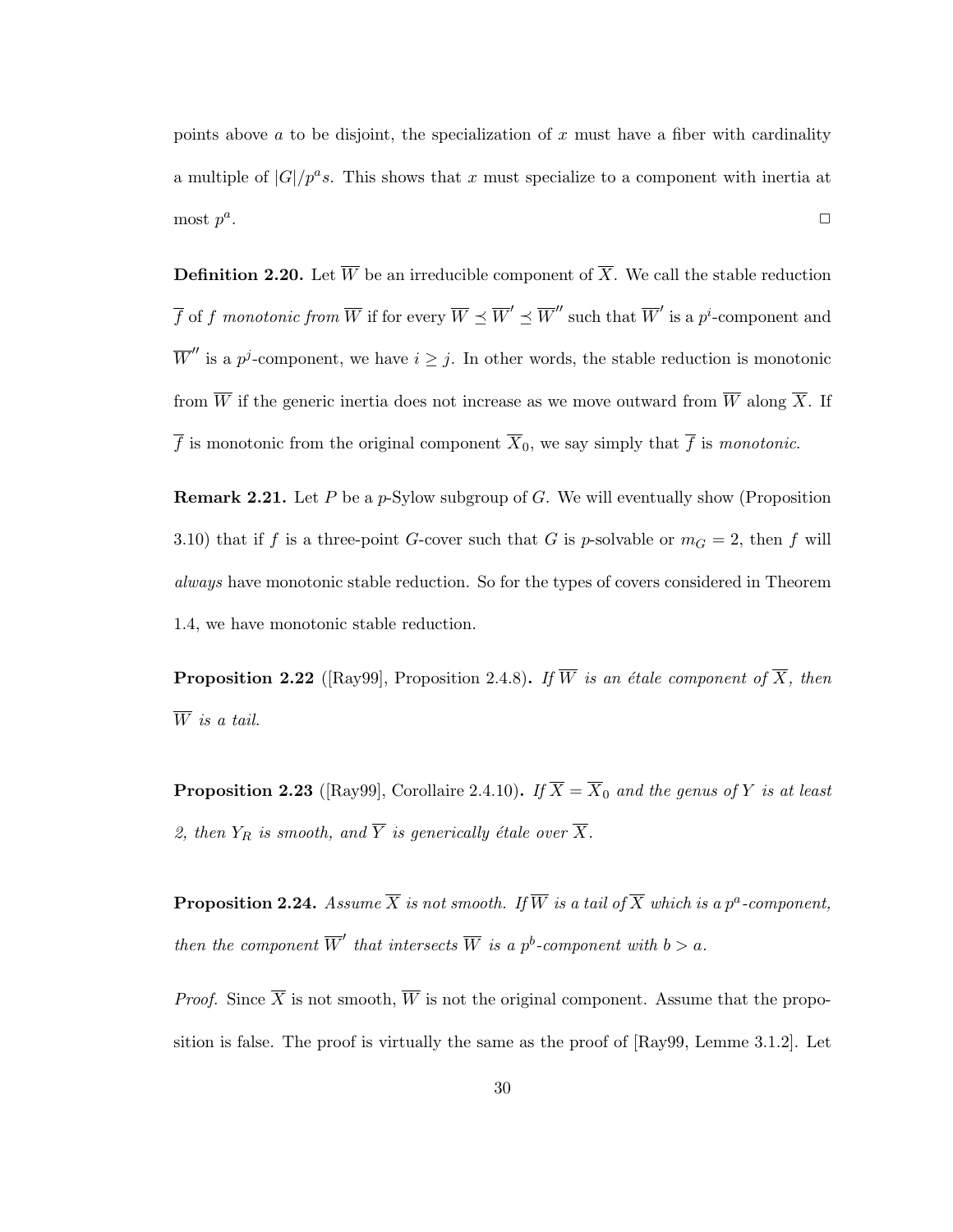$\overline{V}$  be an irreducible component of  $\overline{Y}$  lying above the genus zero component  $\overline{W}$ , and let  $I \cong \mathbb{Z}/p^a$  be the inertia group of  $\overline{V}$ . Consider  $\overline{Y}/I =: \overline{Y}^{\wedge}$ . The image  $\overline{V}^{\wedge}$  of  $\overline{V}$  in  $\overline{Y}^{\wedge}$  is now generically étale and tamely ramified over  $\overline{W}$ . The only possible branch points are the point of intersection of  $\overline{W}$  and  $\overline{W}'$ , and the specialization of at most one point  $a_i$  to W. Since there are at most two branch points, and they are tame,  $\overline{V}^{\wedge}$  is totally ramified at these points, and thus it has genus zero and is connected to  $\overline{Y}^{\wedge}$  at only one point. But then the same is true for  $\overline{V}$  and  $\overline{Y}$ , as quotienting out by I corresponds to a radicial extension, which does not change the genus. This contradicts the definition of the stable model, as  $\overline{V}$  has insufficiently many marked points.

Note that Proposition 2.24 shows that if p exactly divides  $|G|$ , then there are no inseparable tails. But there can be inseparable tails if a higher power of p divides  $|G|$ . An étale tail of  $\overline{X}$  is called *primitive* if it contains a branch point other than the point at which it intersects the rest of  $\overline{X}$ . Otherwise it is called *new*. This follows [Ray99]. An inseparable tail that does not contain the specialization of any branch point will be called a new inseparable tail.

**Definition 2.25.** Consider an étale tail  $\overline{X}_b$  of  $\overline{X}$ . Suppose  $\overline{X}_b$  intersects the rest of  $\overline{X}$ at  $x_b$ . Let  $\overline{Y}_b$  be a component of  $\overline{Y}$  lying above  $\overline{X}_b$ , and let  $y_b$  be a point lying above  $x_b$ . The generalized ramification invariant  $\sigma_b$  for  $\overline{X}_b$  is the conductor of higher ramification for the extension  $\hat{\mathcal{O}}_{\overline{Y}_b, y_b}/\hat{\mathcal{O}}_{\overline{X}_b, x_b}$  with respect to the upper numbering (see §2.3).

**Lemma 2.26.** The generalized ramification invariants  $\sigma_b$  lie in  $\frac{1}{m_G}\mathbb{Z}$ .

*Proof.* The extension  $\hat{\mathcal{O}}_{\overline{Y}_b,y_b}/\hat{\mathcal{O}}_{\overline{X}_b,x_b}$  has Galois group  $I_{y_b}$  of the form  $\mathbb{Z}/p^r \rtimes \mathbb{Z}/\ell$  for some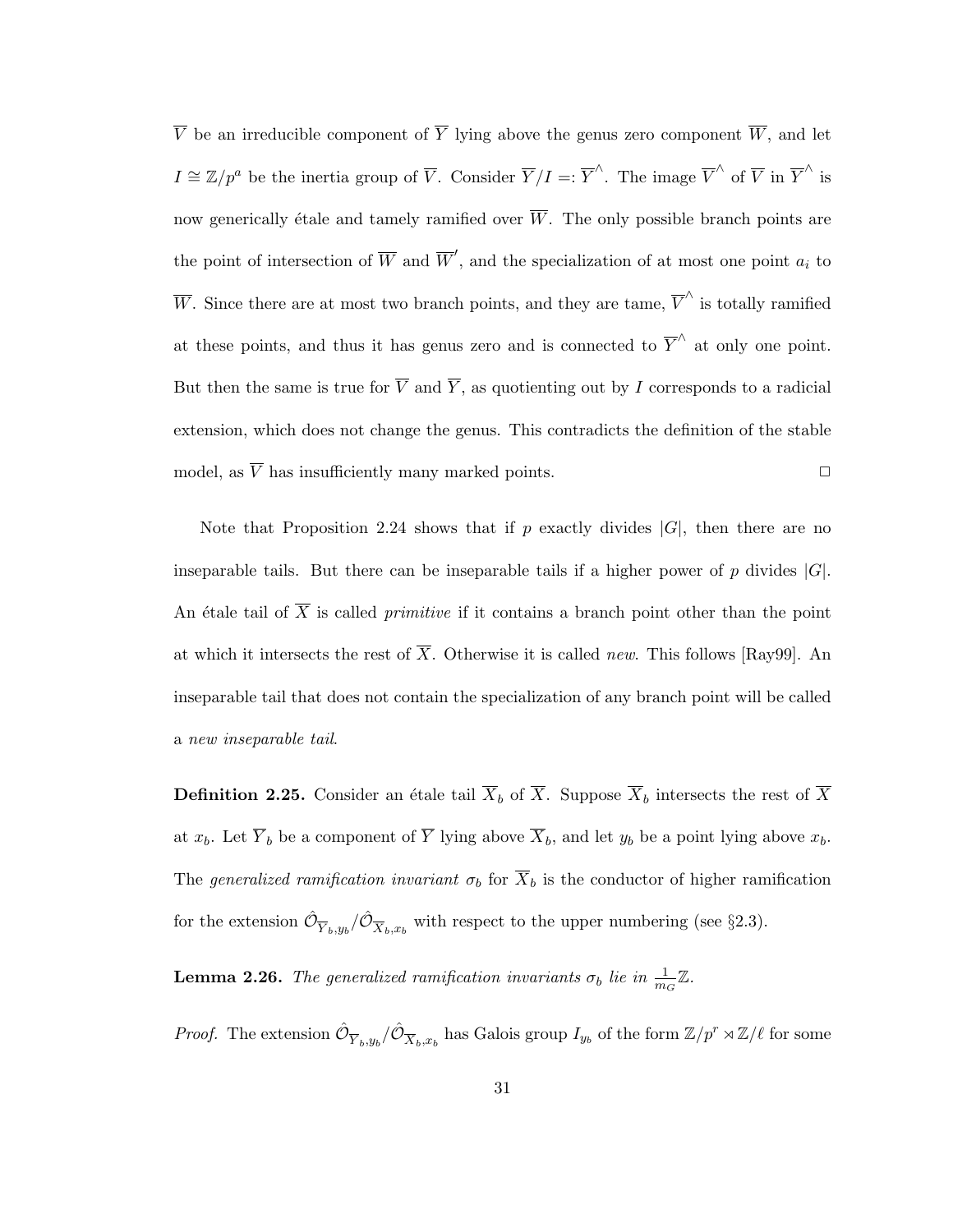r,  $\ell$ . Since  $I_{y_b} \subseteq G$ , the quotient of  $I_{y_b}$  by its maximal prime-to-p central subgroup is  $\mathbb{Z}/p^r \rtimes \mathbb{Z}/m'$ , where  $m'|m_G$ . The ramification invariant over x for  $\overline{Y} \to \overline{X}_b$  is the same as for  $\overline{Y}/H \to \overline{X}_b$ , see Remark 3.3. So  $\sigma_b \in \frac{1}{m'} \mathbb{Z} \subseteq \frac{1}{m_b}$  $\overline{m_G}$  $\mathbb Z$ .

## 2.6 The auxiliary cover

Retain the assumptions from the beginning of  $\S2.5$  (in particular, G need not have a cyclic p-Sylow subgroup). Assume that  $f: Y \to X$  is a G-cover defined over K as in §2.5 with bad reduction, so that  $\overline{X}$  is not just the original component. Following [Ray99, §3.2, we can construct an *auxiliary cover*  $f: Y^{aux} \to X$  with (modified) stable model  $(f^{aux})^{st} : (Y^{aux})^{st} \to X^{st}$  and (modified) stable reduction  $\overline{f}^{aux} : \overline{Y}^{aux} \to \overline{X}$ , defined over some finite extension  $R'$  of R, with the following properties:

- Above an étale neighborhood of the union of those components of  $\overline{X}$  other than étale tails, the cover  $Y^{st} \to X^{st}$  is induced (see §1.4) from the connected Galois cover  $(Y^{aux})^{st} \to X^{st}$ .
- The modified stable reduction  $\overline{Y}^{aux} \to \overline{X}$  of  $Y^{aux} \to X$  is given first by replacing the components of  $\overline{Y}$  above étale tails with Katz-Gabber covers (see [Kat86, Theorem 1.4.1]), and then taking one connected component.

We will explain what "modified" means in a remark following the construction of the auxiliary cover. The construction is almost entirely the same as in [Ray99, §3.2], and we will not repeat the details. Instead, we give an overview, and we mention where our construction differs from Raynaud's.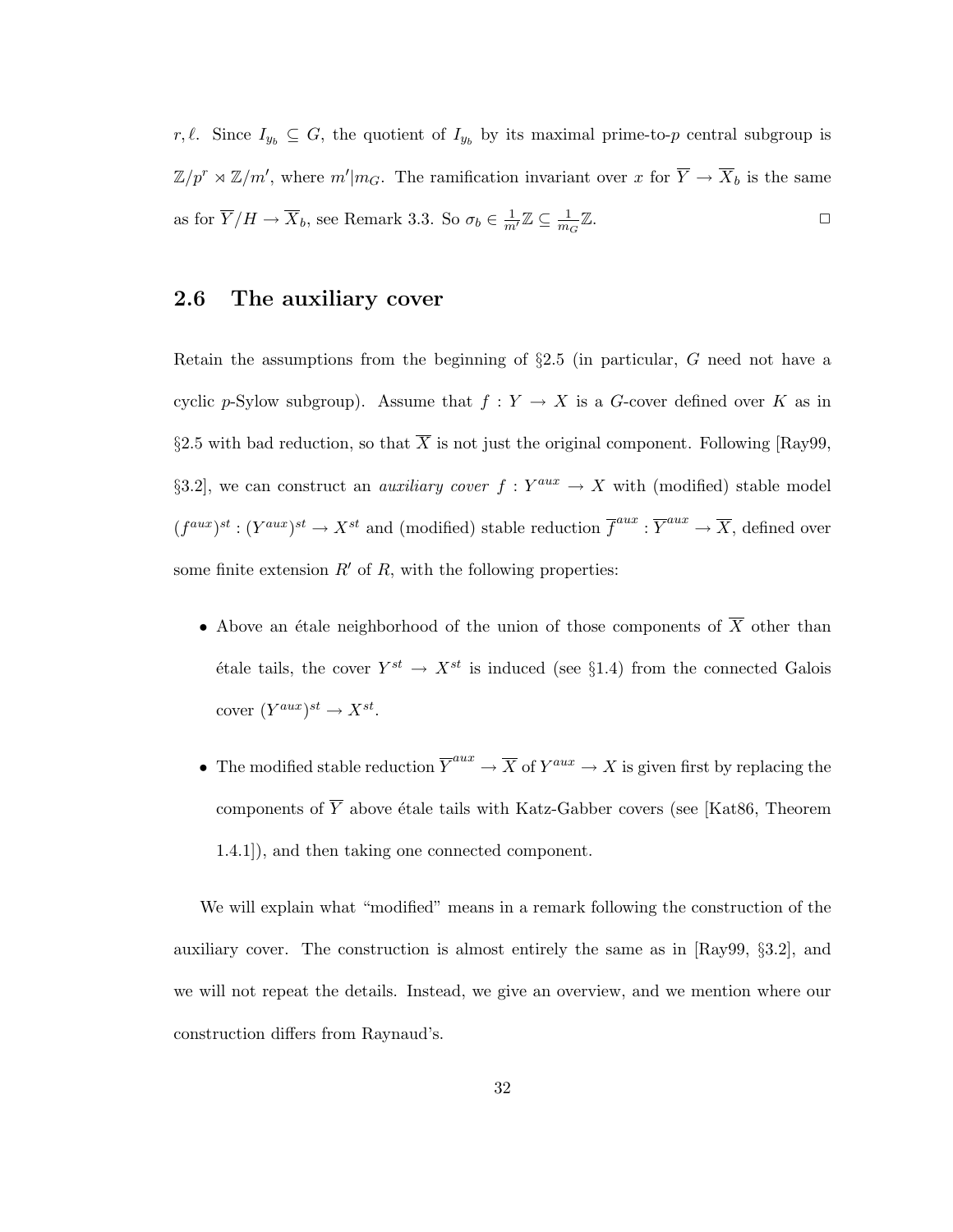Let  $B_{\text{\'et}}$  index the étale tails of  $\overline{X}$ . Subdividing  $B_{\text{\'et}}$ , we index the set of primitive tails by  $B_{\text{prim}}$  and the set of new tails by  $B_{\text{new}}$ . We will write  $\overline{X}_b$  for the tail indexed by some  $b \in B_{\text{\'et}}.$ 

The construction proceeds as follows: From  $\overline{Y}$  remove all of the components that lie above the *étale* tails of  $\overline{X}$  (as opposed to *all* the tails—this is the only thing that needs to be done differently than in  $[Ray99]$ , where all tails were étale). Now, what remains of  $\overline{Y}$  is possibly disconnected. We throw out all but one connected component, and call what remains  $\overline{V}$ . For each  $\overline{X}_b$ ,  $b \in B_{\text{prim}}$ , let  $a_b$  be the branch point of f specializing to  $\overline{X}_b$ , let  $x_b$  be the point where  $\overline{X}_b$  intersects the rest of  $\overline{X}_b$ , and let  $p^r m_b$  be the index of ramification above  $x_b$ , with  $m_b$  prime-to-p. At each point of  $\overline{V}$  above  $x_b$ , we attach to  $\overline{V}$  a Katz-Gabber cover (cf. [Kat86, Theorem 1.4.1], [Ray99, Théorème 3.2.1]), branched of order  $m_b$  (with inertia groups isomorphic to  $\mathbb{Z}/m_b$ ) at the specialization of  $a_b$  and of order  $p^r m_b$  (with inetria groups isomorphic to  $\mathbb{Z}/p^r \rtimes \mathbb{Z}/m_b$ ) at  $x_b$ , where  $p^r$  is the order of inertia of the generic point of the interior component containing  $x<sub>b</sub>$ . We choose our Katz-Gabber cover so that above the complete local ring of  $x_b$  on  $\overline{X}_b$ , it is isomorphic to the original cover. It is the composition of a cyclic cover of order  $m_b$  with a cover of order  $p<sup>r</sup>$  branched at one point. Note that if  $m_b = 1$ , we have eliminated a branch point of the original cover.

For each  $b \in B_{\text{new}}$ , we do the same thing, except that we *introduce* an (arbitrary) branch point  $\alpha_b$  of ramification index  $m_b$  somewhere on the new tail under consideration. Let  $\overline{Y}^{aux} \to \overline{X}$  be the cover of k-schemes we have just constructed.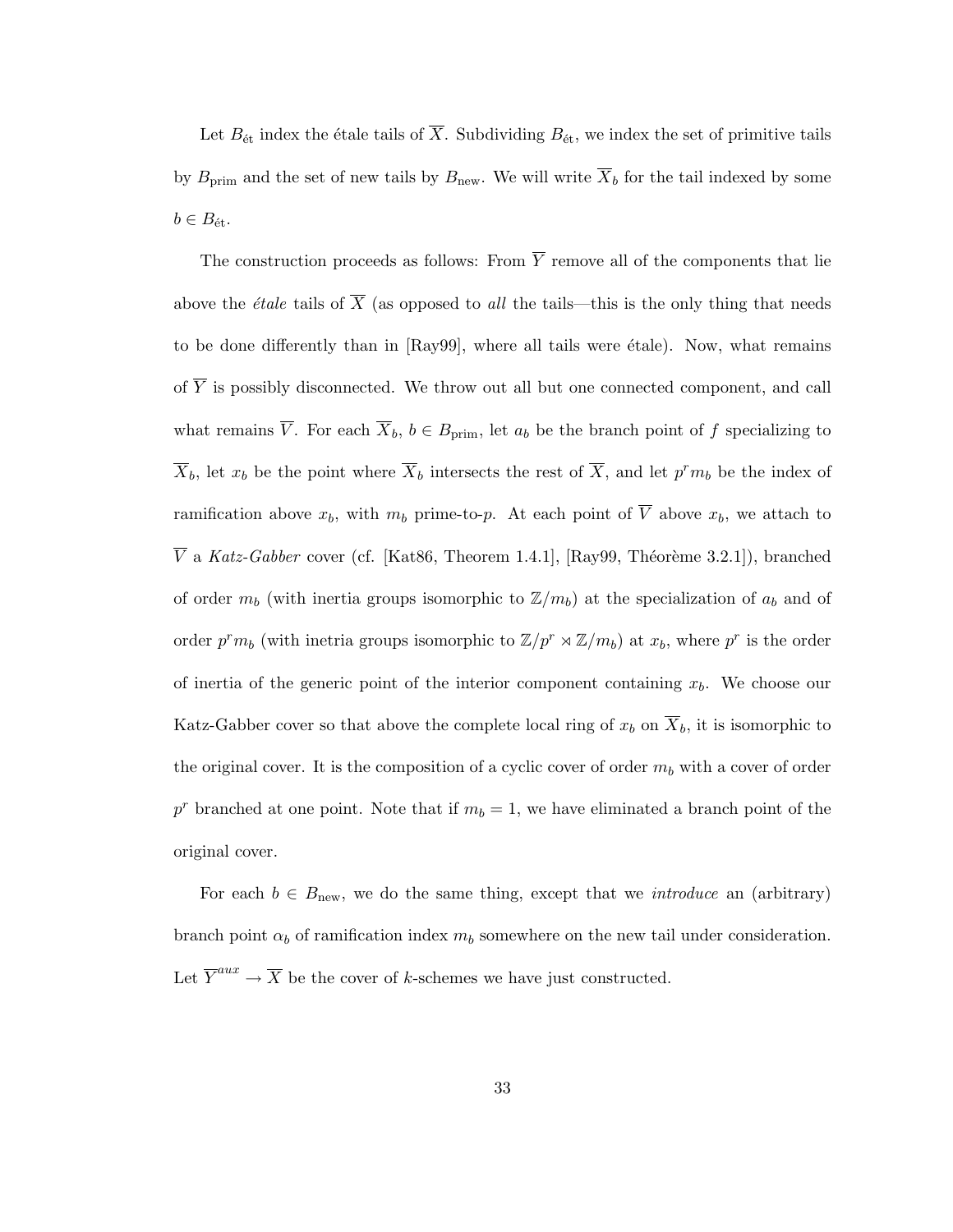As in [Ray99, §3], one shows that we can lift  $\overline{Y}^{aux} \to \overline{X}$  to a cover  $(f^{aux})^{st} : (Y^{aux})^{st} \to$  $X^{st}$  over R'. The generic fiber  $f^{aux}: Y^{aux} \to X$  is branched exactly at the branch points of f and at a new point  $a_b$  of index  $m_b$  for each new tail  $b \in B_{\text{new}}$  (unless one of the branch points of f was eliminated, as noted above). Each  $a<sub>b</sub>$  specializes to the corresponding branch point  $\alpha_b$  introduced in the previous paragraph. Keep in mind that there is some choice here in how to pick the new branch points—depending on the choice of  $\alpha_b$ , we can end up choosing  $a_b$  to be any point that specializes to  $\overline{X}_b$ . The generic fiber  $f^{aux}$  is referred to as the *auxiliary cover*. It is a Galois cover with Galois group  $G^{aux}$  (equal to the decomposition group of  $\overline{V}$  inside G). The group  $G^{aux}$  is a subgroup of G. It satisfies the properties that we have mentioned for the auxiliary cover.

**Remark 2.27.** It may happen that the actual stable reduction of the cover  $f^{aux}$  :  $Y^{aux}$   $\rightarrow$ X is a contraction of  $\overline{Y}^{aux}$  as defined above (or that it is not even defined, as we may have eliminated a branch point by passing to the auxiliary cover). This happens only if  $\overline{X}$ has a primitive tail  $\overline{X}_b$  for which  $m_b = 1$ , and for which the Katz-Gabber cover inserted above  $\overline{X}_b$  has genus zero. Then this tail, and possibly some components inward, would be contracted in the stable reduction of  $f^{aux}$ . We use the term modified stable reduction to mean that we do not perform this contraction, so  $\overline{f} : \overline{Y}^{aux} \to \overline{X}$  is indeed as given in the construction above. When we are not in this situation, the modified stable model is the same as the stable model.

If we are interested in understanding fields of moduli (or more generally, fields of definition of the stable model), it is in some sense good enough to understand the auxiliary cover, as the following lemma shows.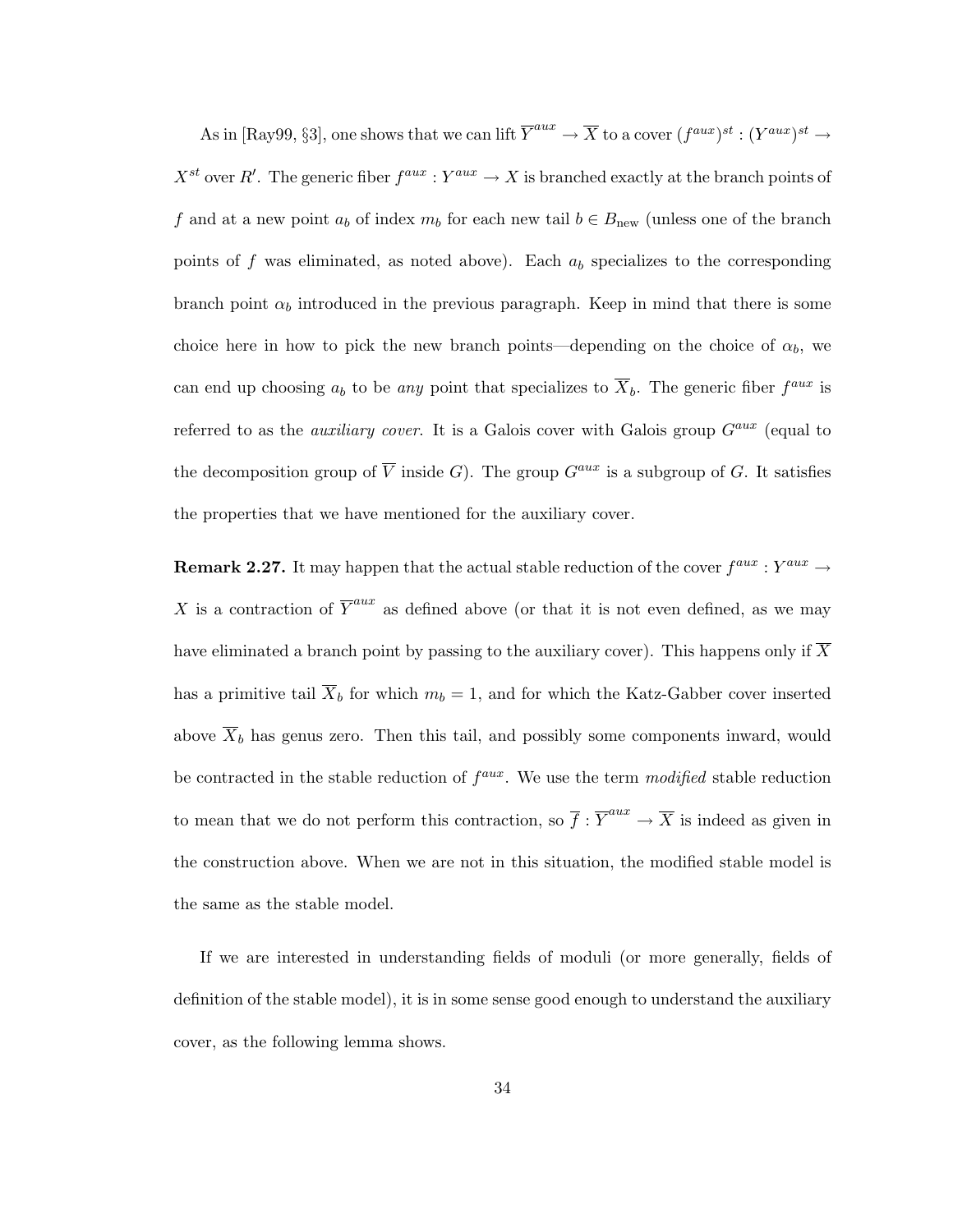**Lemma 2.28.** If  $K^{st}$  is the smallest field over which the modified stable model  $(f^{aux})^{st}$ :  $(Y^{aux})^{st} \rightarrow X^{st}$  of the auxiliary cover  $f^{aux}$  is defined, then the stable model  $f^{st}$  of f is defined over  $K^{st}$ .

*Proof.* (cf. [Wew03b], Theorem 4.5) Take  $\sigma \in \Gamma^{st}$ , the absolute Galois group of  $K^{st}$ . We must show that  $f^{\sigma} \cong f$  and that  $\sigma$  acts trivially on the stable reduction  $\overline{f}: \overline{Y} \to \overline{X}$  of f. Let  $\hat{f}: \hat{Y} \to \hat{X}$  be the formal completion of  $f^{st}$  at the special fiber and let  $\hat{f}^{aux}: \hat{Y}^{aux} \to \hat{X}$ be the formal completion of  $(f^{aux})^{st}$  at the special fiber. For each étale tail  $\overline{X}_b$  of  $\overline{X}$ , let  $x_b$  be the intersection of  $\overline{X}_b$  with the rest of  $\overline{X}_b$ . Write  $\mathcal{D}_b$  for the formal completion of  $\overline{X}_b \setminus \{x_b\}$  in  $X_{R^{st}}$ .  $\mathcal{D}_b$  is a closed formal disk, which is certainly preserved by  $\sigma$ . Also, let U be the formal completion of  $\overline{X} \setminus \bigcup_b \overline{X}_b$  in  $X_{R^{st}}$ .

Write  $V = \hat{Y} \times_{\hat{X}} U$ . We know from the construction of the auxiliary cover that

$$
\mathcal{V} = \text{Ind}_{G^{aux}}^G \hat{Y}^{aux} \times_{\hat{X}} \mathcal{U}.
$$

Since  $\sigma$  preserves the auxiliary cover and acts trivially on its special fiber,  $\sigma$  acts as an automorphism on  $\mathcal V$  and acts trivially on its special fiber. By uniqueness of tame lifting,  $\mathcal{E}_b := \hat{Y} \times_{\hat{X}} \mathcal{D}_b$  is the unique lift of  $\overline{Y} \times_{\overline{X}} (\overline{X}_b \setminus \{x_b\})$  to a cover of  $\mathcal{D}_b$  (if  $\overline{X}_b$  is primitive, we require the lifting to fix the branch point). This means that  $\sigma$  acts as an automorphism on  $\tilde{Y} \times_{\hat{X}} \mathcal{D}_b$  as well.

Define  $\mathcal{B}_b := \mathcal{U} \times_{\hat{X}} \mathcal{D}_b$ , the boundary of the disk  $\mathcal{D}_b$ . A G-cover of formal schemes  $\hat{Y} \to \hat{X}$  such that  $\hat{Y} \times_{\hat{X}} \mathcal{U} \cong \mathcal{V}$  and  $\hat{Y} \times_{\hat{X}} \mathcal{D}_b \cong \mathcal{E}_b$  is determined by a patching isomorphism

$$
\varphi_b: \mathcal{V} \times_{\mathcal{U}} \mathcal{B}_b \overset{\sim}{\rightarrow} \mathcal{E}_b \times_{\mathcal{D}_b} \mathcal{B}_b
$$

for each b. Then the isomorphism  $\varphi_b$  is determined by its restriction  $\overline{\varphi}_b$  to the special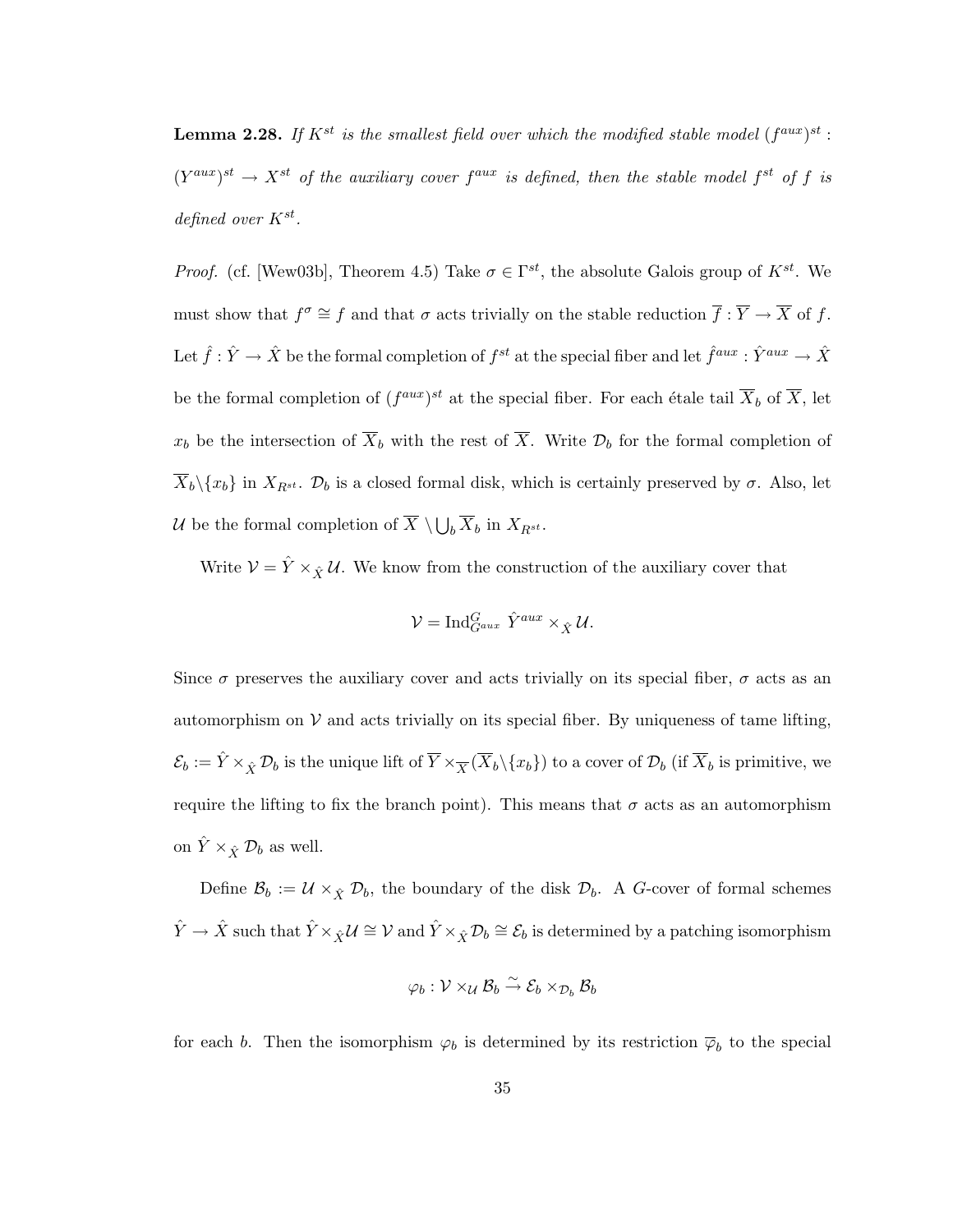fiber.

Let  $\overline{X}_{b,\infty}$  be the generic point of the completion of  $\overline{X}_b$  at  $x_b$ , and define  $\overline{Y}_{b,\infty}$  (resp.  $\overline{Y}_{b,\infty}^{aux} := \overline{Y} \times_{\overline{X}} \overline{X}_{b,\infty}^{aux}$  (resp.  $\overline{Y} \times_{\overline{X}} \overline{X}_{b,\infty}$ ). Then  $\overline{Y}_{b,\infty} = \text{Ind}_{G^{aux}}^G \overline{Y}_{b,\infty}^{aux}$ . Since  $\sigma$  acts trivially on  $\overline{Y}_{b,\infty}^{aux}$ , it acts trivially on  $\overline{Y}_{b,\infty}$ , and thus on the isomorphism  $\varphi_b$ . Thus  $\hat{f}^{\sigma} \cong \hat{f}$ , and by Grothendieck's Existence Theorem,  $f^{\sigma} \cong f$ .

Lastly, we must check that  $\sigma$  acts trivially on  $\overline{f}$ . This is clear away from the étale tails. Now, for each étale tail  $\overline{X}_b$ , we know  $\sigma$  acts trivially on  $\overline{X}_b$ , so it must act vertically on  $\overline{Y}_b := \overline{Y} \times_{\overline{X}} \overline{X}_b$ . But  $\sigma$  also acts trivially on  $\overline{Y}_{\infty,b}^{aux}$ . Since  $\overline{Y}_{\infty,b}$  is induced from  $\overline{Y}_{\infty,b}^{aux}$ . σ acts trivially on  $\overline{Y}_{\infty,b}$ . Therefore, σ acts trivially on  $\overline{Y}_b$ . □

For us, the most important thing about the auxiliary cover is the following:

**Proposition 2.29.** If we assume that a p-Sylow subgroup of G is cyclic, then the group  $G^{aux}$  has a normal subgroup of order p.

*Proof.* Let  $\overline{U}$  be an irreducible component of  $\overline{Y}^{aux}$  lying above the original component  $\overline{X}_0$ . Since we are assuming that  $\overline{X}$  is not smooth,  $\overline{X}_0$  is not a tail and thus any component of  $\overline{Y}^{aux}$  lying above  $\overline{X}_0$  is generically inseparable by Proposition 2.22. So let  $I_U$  be the inertia group of the generic point of  $\overline{U}$  and let  $Q_1$  be the unique subgroup of  $I_U$  of order p. We claim  $Q_1$  is normal in  $G^{aux}$ . To see this, note that conjugation by an element in  $G^{aux}$ will send  $I_U$  to the inertia group  $I_{U'}$  of the generic point of some other component  $\overline{U}'$  of  $\overline{Y}^{aux}$  lying above  $\overline{X}_0$ . But by the construction of the auxiliary cover,  $\overline{U}'$  can be connected to  $\overline{U}$  by a path that passes only through components that do not lie above étale tails. The inertia groups of these components are all nontrivial cyclic p-groups, by Proposition 2.22.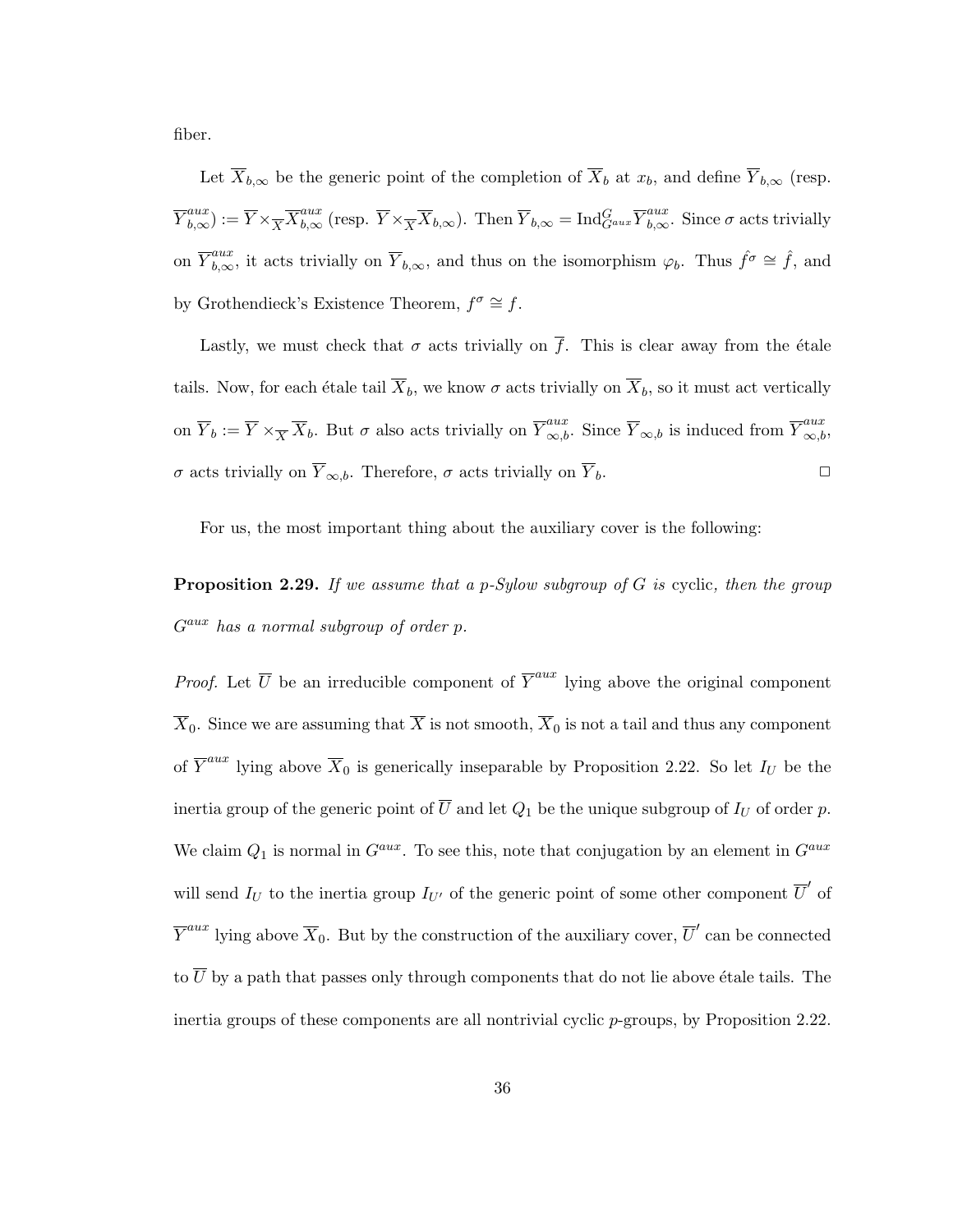We know from Corollary 2.18 that for any two such adjacent components, the inertia group of one contains the inertia group of the other. Since a nontrivial cyclic  $p$ -group contains exactly one subgroup of order  $p$ , both inertia groups contain the *same* subgroup of order p. Thus  $I_{U'}$  contains  $Q_1$ , and we are done.  $\Box$ 

Lastly, in the case that a p-Sylow subgroup of  $G$  is cyclic, we make a further simplification of the auxiliary cover, as in [Ray99, Remarque 3.1.8]. By Proposition 2.29 and Corollary 2.5,  $G^{aux}$  is p-solvable. Its quotient by its maximal normal prime-to-p subgroup N is, by Corollary 2.4, isomorphic to  $\mathbb{Z}/p^n \rtimes \mathbb{Z}/m$ , where  $m|(p-1)$  and the action of  $\mathbb{Z}/m$  on  $\mathbb{Z}/p^n$  is faithful. So we replace  $Y^{aux}$  with  $Y^{str} := Y^{aux}/N$ , which is a branched  $G^{str} := G^{aux}/N$ -cover of X. This is called the *strong auxiliary cover*. Constructing the strong auxiliary cover is one of the key places where it is essential to assume that a  $p$ -Sylow subgroup of G is cyclic, as otherwise the  $G^{aux}$  does not necessarily have such nice group-theoretical properties.

The branching on the generic fiber of the strong auxiliary cover is as follows: At each point of X where the branching index of f was divisible by p, the branching index of  $f^{str}$ is a power of p (as  $G^{str}$  has only elements of p-power order and of prime-to-p order). At each branch point specializing to an étale tail  $b \in B_{\text{\'et}}$ , the ramification index is  $m_b$ , where  $m_b|(p-1)$  (cf. [Ray99, §3.3.2]).

The following two lemmas show that it will generally suffice to look at the strong auxiliary cover instead of the auxiliary cover. Let  $((f^{str})^{st})' : ((Y^{str})^{st})' \rightarrow (X^{st})'$  be the minimal modification of  $(f^{str})^{st}$  centered on the special fiber such that all images of ramification points of  $f^{aux}: Y^{aux} \to X$  in  $Y^{str}$  specialize to distinct points on the special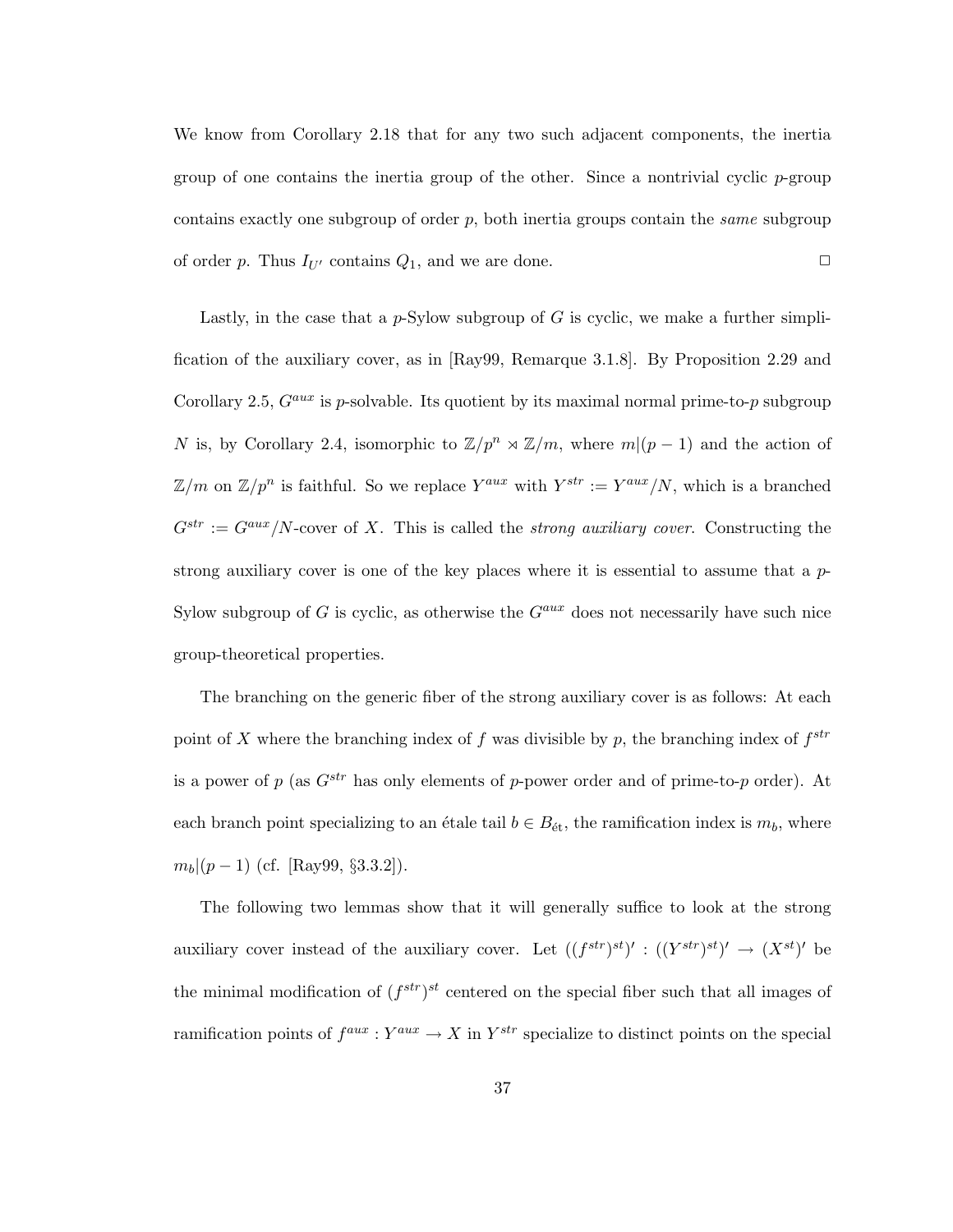fiber. This modification is only necessary if there exists such a point on  $Y^{str}$  that is not a ramification point of  $f^{str}$ . Write  $(\overline{f}^{str})' : (\overline{Y}^{str})' \to \overline{X}'$  for the stable reduction.

**Lemma 2.30.** If L is a field of definition of  $((f^{str})^{st})'$ , then the stable model of q:  $Y^{aux} \rightarrow Y^{str}$  can be defined over an extension M of L such that  $p \nmid [M:L]$ .

*Proof.* We first claim that all branch points of q are rational over L. Let  $\sigma \in G_L$ . Then  $\sigma$  permutes the points above any given branch point of  $f^{aux}$ . By the construction of  $((f^{str})^{st})'$ , each of these points specializes to a different point on  $(\overline{Y}^{str})'$ . Since  $\sigma$  acts trivially on  $(\overline{Y}^{str})'$ , we have that  $\sigma$  fixes each branch point of q. Thus, the ramification points are L-rational. In particular, the branch points of  $q$  are L-rational and tame.

Now we apply a variant of  $[Sa\ddot{a}97, Th\acute{e}or\grave{e}me 3.7]$  to conclude. In  $[Sa\ddot{a}97]$ , it is assumed that  $\overline{Y}^{aux} \to \overline{Y}^{str}$  has no smooth branch points. But the argument works so long as we have a canonical L-rational point specializing to each of these smooth branch points, because we can use [Ful69, Theorem 4.10] to lift the disk covers corresponding to these branch points. See [Saï97] for more details.  $\Box$ 

**Lemma 2.31.** Let  $f : Z \to X$  be a G-Galois cover with bad reduction as in §2.5 (we do not assume that a p-Sylow subgroup of G is cyclic). Suppose G has a normal subgroup N such that  $p \nmid |N|$ . Let  $f' : Z' := Z/N \to X$  be the quotient cover. Let M be a field over which the stable model of both  $f': Z' \to X$  and the quotient map  $q: Z \to Z'$  are defined. Then the stable model of f is defined over an extension M' of M such that  $p \nmid [M':M]$ .

*Proof.* We first show that the field of moduli of  $f$  is defined over a prime-to- $p$  extension of M. Let  $\sigma \in G_M$ . Clearly, f is defined as a mere cover over M. From the fundamen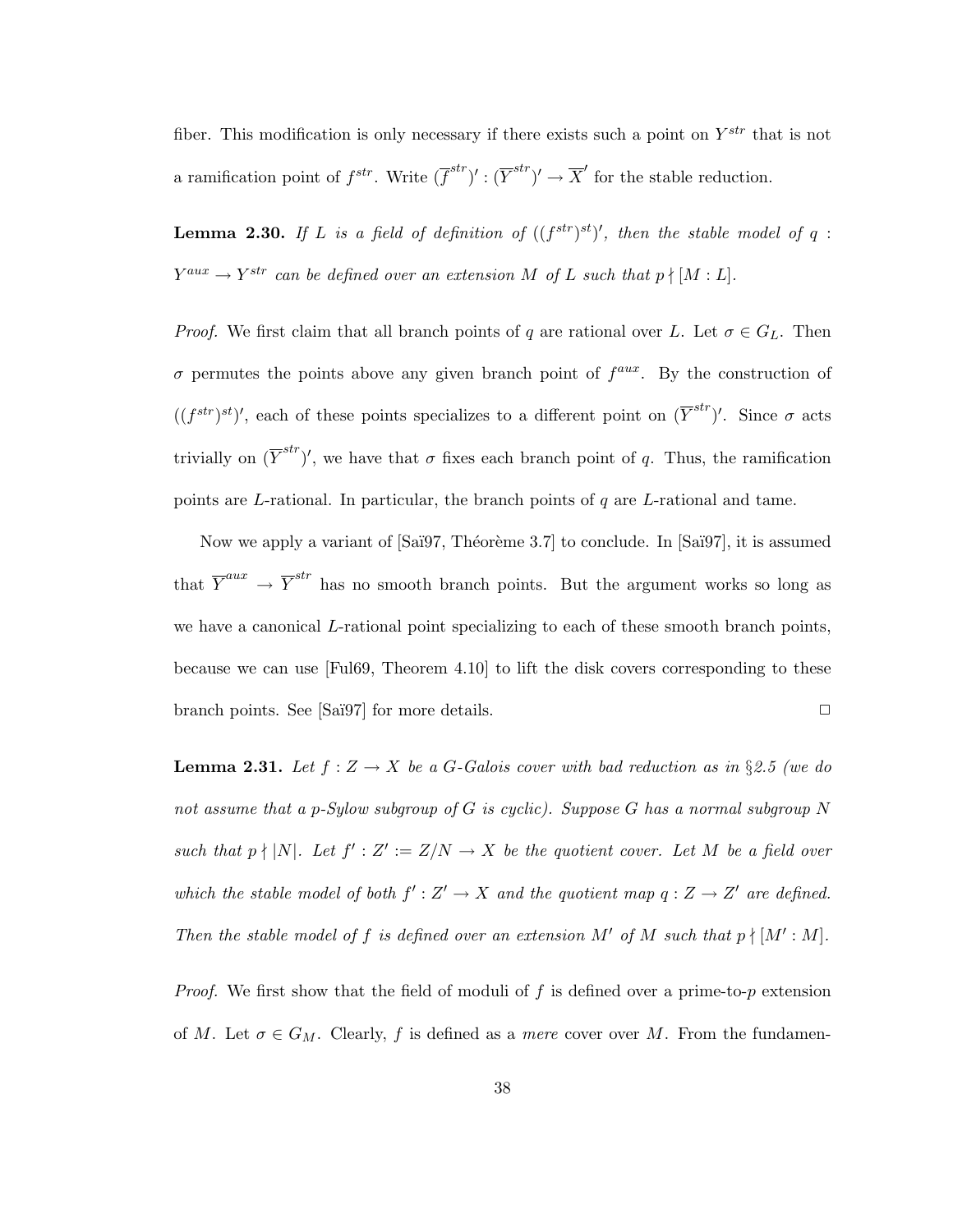tal exact sequence (cf. §1.1), we obtain a homomorphism  $h : G_M \to Out(G)$ . By our assumptions on f' and q', the image of h consists of those  $\overline{\alpha} \in Out(G)$  which restrict to an inner automorphism on N and descend to an inner automorphism on  $G/N$ . Take a representative  $\alpha$  for  $\overline{\alpha}$  in Aut(G) that fixes N and  $G/N$  pointwise. If  $g \in G$ , then  $\alpha(g) = sg$ , for some  $s \in N$ . By our assumptions on  $\alpha$ ,  $\alpha^{i}(g) = s^{i}g$ . Since  $s \in N$ , we know  $s^{|N|}$  is trivial, so  $\alpha^{|N|}$  is trivial. So  $G_M/(\ker h)$  has prime-to-p order, and thus the field of moduli  $M''$  of f (relative to M) is a prime-to-p extension of M.

Now, let  $M'/M''$  be the minimal extension over which the stable model of f is defined. Then Gal( $M'/M''$ ) acts on  $\overline{f}$ . By assumption, this action descends to a trivial action on  $\overline{f}$ , and is trivial on q. Thus it is trivial on  $\overline{f}$ . So in fact  $M' = M''$ , which satisfies  $p \nmid [M'':M].$ 

In particular, Lemma 2.31 applies when  $Z = Y^{aux}$  and  $Z' = Y^{str}$ .

While the Galois group of the (strong) auxiliary cover is simpler than the original Galois group of  $f$ , we generally are made to pay for this with the introduction of new branch points. Understanding where these branch points appear is key to understanding the minimal field of definition of the stable reduction of the auxiliary cover. See in particular §4.3.

# 2.7 Reduction of  $\mu_p$ -torsors and deformation data

Let R, K, and k be as in §2.4, and let  $\pi$  be a uniformizer of R. Assume further that R contains the pth roots of unity. For any scheme or algebra S over R, write  $S_K$  and  $S_k$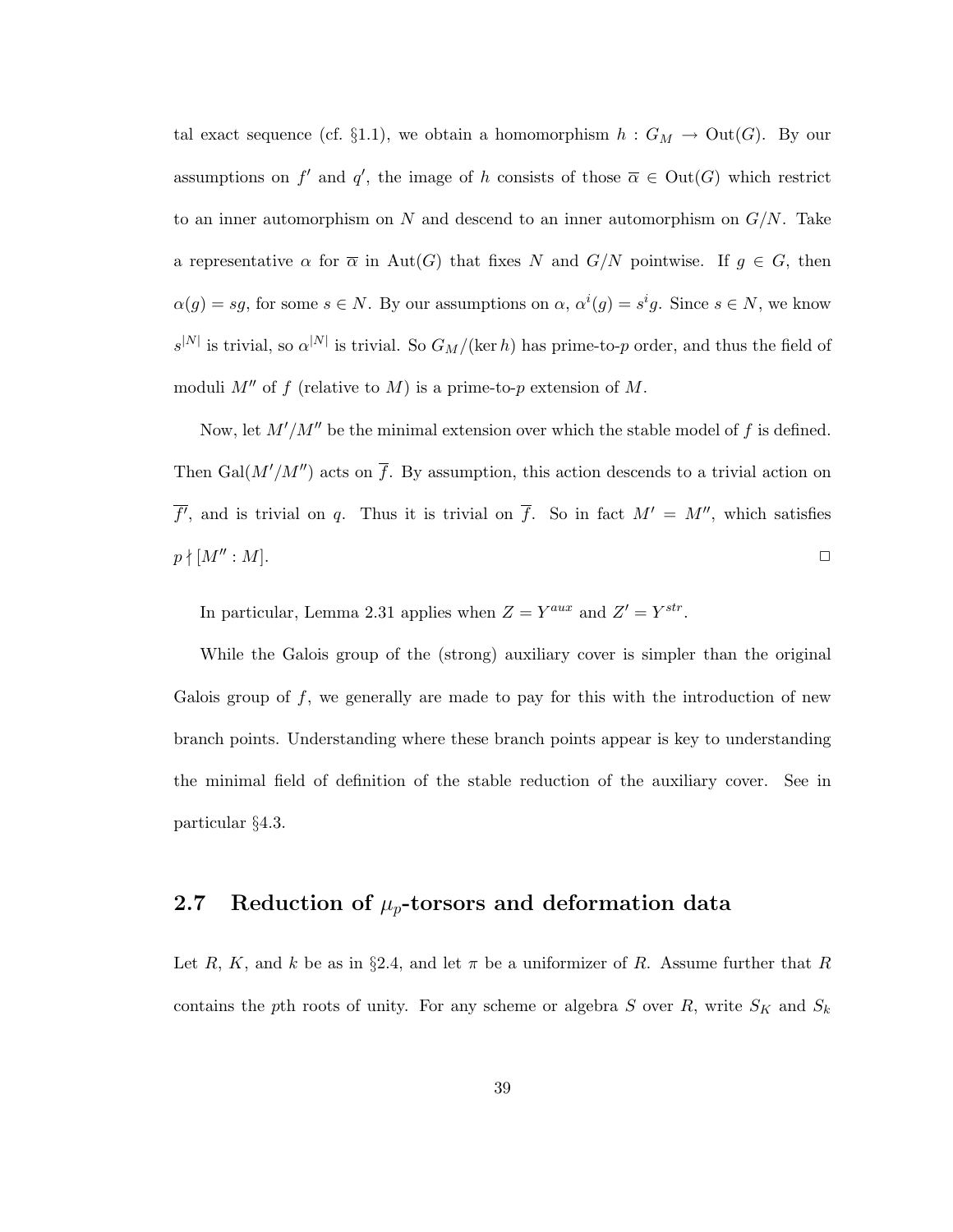for its base changes to K and k, respectively. Recall that we normalize the valuation of  $p$ (not  $\pi$ ) to be 1. Then  $v(\pi) = 1/e$ , where e is the absolute ramification index of R. This is not always the standard convention, but it will be useful later in the thesis.

# 2.7.1 Reduction of  $\mu_p$ -torsors

We start with a result of Henrio:

**Proposition 2.32** ([Hen99], Chapter 5, Proposition 1.6). Let  $X = Spec A$  be a flat affine scheme over R, with relative dimension  $\leq 1$  and integral fibers. We suppose that A is a factorial R-algebra which is complete with respect to the  $\pi$ -adic valuation. Let  $Y_K \to X_K$ be a non-trivial, étale  $\mu_p$ -torsor, given by an equation  $y^p = f$ , where f is invertible in  $A_K$ . Let Y be the normalization of X in  $Y_K$ ; we suppose the special fiber of Y is integral (in particular, reduced). Let  $\eta$  (resp.  $\eta'$ ) be the generic point of the special fiber of X (resp. Y). The local rings  $\mathcal{O}_{X,\eta}$  and  $\mathcal{O}_{Y,\eta'}$  are thus discrete valuation rings with uniformizer π. Write  $\delta$  for the valuation of the different of  $\mathcal{O}_{Y,\eta'}/\mathcal{O}_{X,\eta}$ . We then have two cases, depending on the value of  $\delta$ :

- If  $\delta = 1$ , then  $Y = Spec B$ , with  $B = A[y]/(y^p u)$ , for u a unit in A, unique up to multiplication by a pth power in  $A^{\times}$ . We say that the torsor  $Y_K \to X_K$  has multiplicative reduction.
- If  $0 \leq \delta < 1$ , then  $\delta = 1 n(\frac{p-1}{e})$  $\frac{e^{-1}}{e}$ , where *n* is an integer such that  $0 < n \leq e/(p-1)$ . Then  $Y = Spec B$ , with

$$
B = \frac{A[w]}{\left(\frac{(\pi^n w + 1)^p - 1}{\pi^{pn}} - u\right)},
$$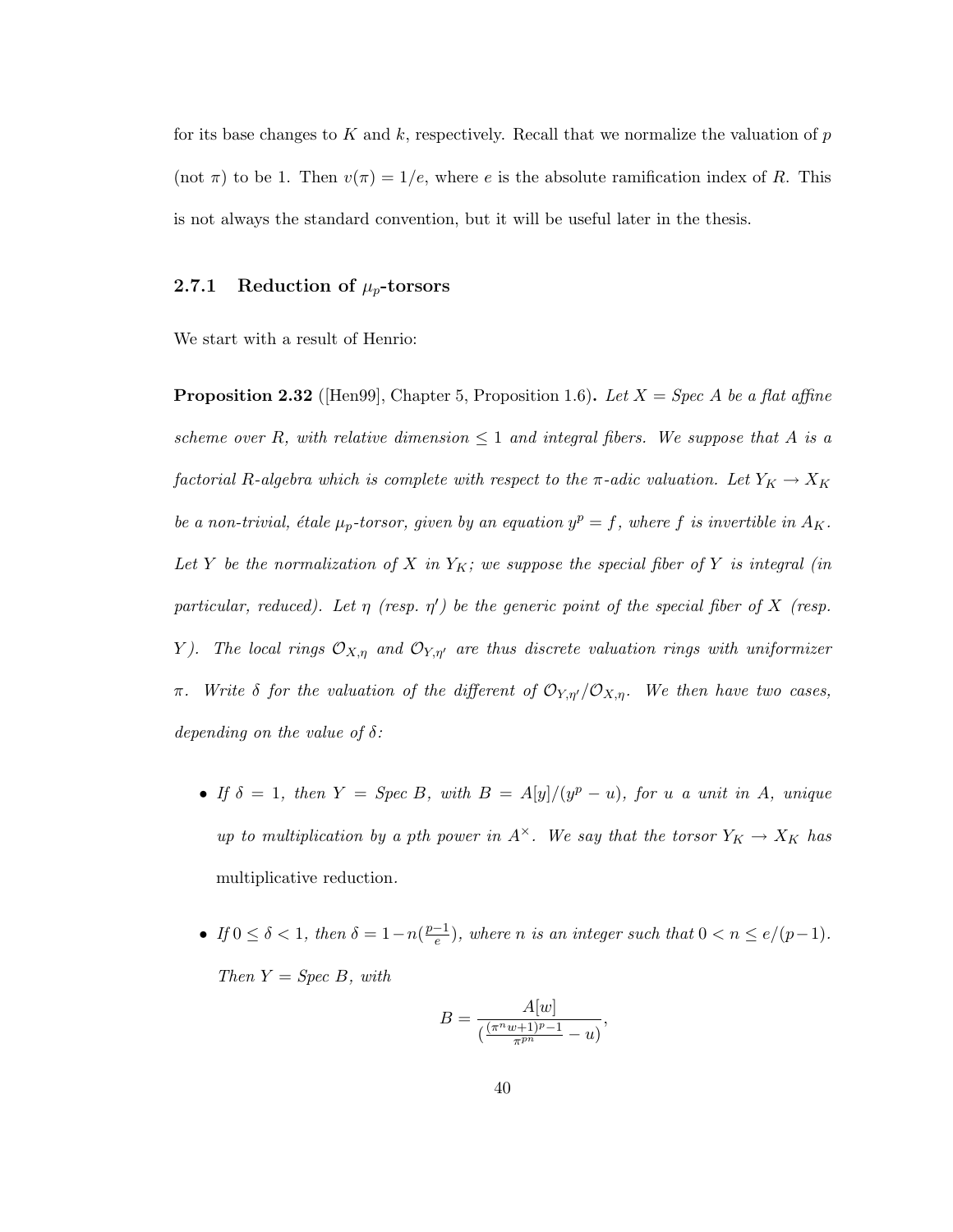for u a unit of A. Also, u is unique in the following sense: If an element  $u' \in A^{\times}$ could take the place of u, then there exists  $v \in A$  such that

$$
\pi^{pn}u' + 1 = (\pi^{pn}u + 1)(\pi^{n}v + 1)^{p}.
$$

If  $\delta > 0$  (resp.  $\delta = 0$ ), we say that the torsor  $Y_K \to X_K$  has additive reduction  $(resp.$  étale reduction).

- **Remark 2.33.** (i) In [Hen99], Proposition 2.32 is stated for  $X \to \text{Spec } R$  with dimension 1 fibers, but the proof carries over without change to the case of dimension 0 fibers as well (i.e., the case where A is a discrete valuation ring containing  $R$ ). It is this case that will be used in §2.7.2 to define deformation data.
- (ii) The proof proceeds essentially by showing that, after multiplication by a pth power in  $A_K$ , we can choose f to be in one of the following forms:
	- $f \in A$  and the reduction  $\overline{f}$  of  $f$  in  $A_k$  is not a pth power in  $A_k$  (this is the case of multiplicative reduction).
	- f is of the form  $1 + \pi^{pn}u$ , where  $n < e/(p-1)$ ,  $u \in A$ , and the reduction  $\overline{u}$  of u in  $A_k$  is not a pth power in  $A_k$  (this is the case of additive reduction).
	- f is of the form  $1 + \pi^{pn}u$ , where  $n = e/(p-1)$ ,  $u \in A$ , and the reduction  $\overline{u}$  of u in  $A_k$  is not of the form  $x^p - x$  in  $A_k$  (this is the case of étale reduction).
- (iii) If f is of the form  $1+g$ , where  $v(g) > p/p-1$ , then f is a pth power in A. This can be seen, for instance, by using the binomial expansion of  $\sqrt[p]{1+g}$ , which converges because A is  $\pi$ -adically complete.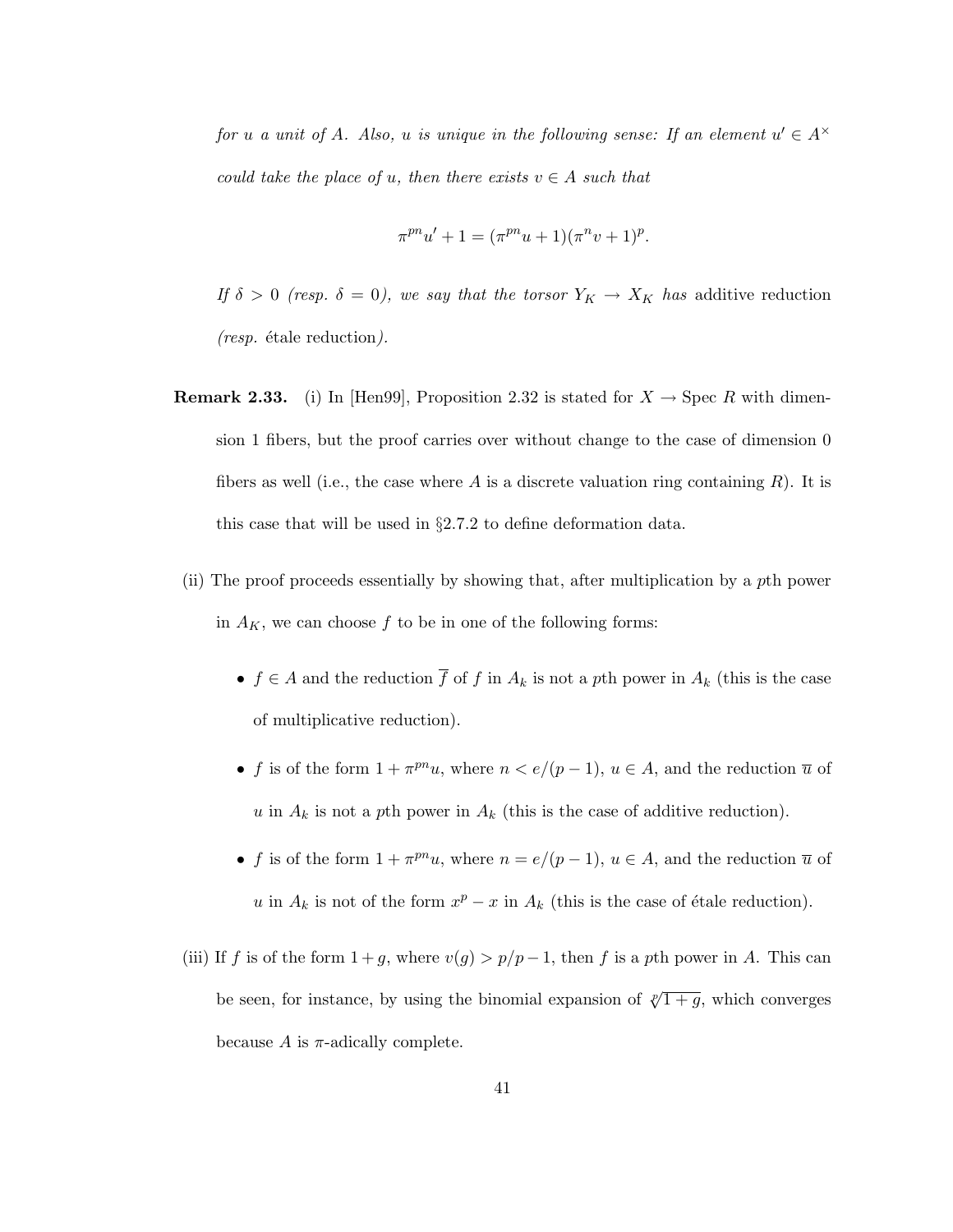(iv) In the cases of multiplicative and additive reduction, the extension  $Y_k \to X_k$  is seen to be inseparable. In the case of étale reduction, it is an Artin-Schreier extension of the form  $\overline{w}^p - \overline{w} = \overline{u}$ , where  $\overline{w}$  and  $\overline{u}$  are the reductions of w and u to  $B_k$  and  $A_k$ , respectively.

The following corollary will be used repeatedly in analyzing the stable reduction of covers (see  $\S 4.2, 4.3$ ):

**Corollary 2.34.** Assume that R contains the  $p^n$ th roots of unity. Suppose  $X = Spec A$ , where  $A = R\{T\}$ . Let  $Y_K \to X_K$  be a  $\mu_{p^n}$ -torsor given by the equation  $y^{p^n} = f$ , where  $f = 1 + \sum_{i=1}^{\infty} a_i T^i$  such that  $\min_i v(a_i) = n + \frac{1}{p-1}$  and  $v(a_i) > n + \frac{1}{p-1}$  for all i divisible by p. Define h to be the largest i such that  $v(a_i) = n + \frac{1}{p-1}$ . Then  $Y_K \to X_K$  splits into a disjoint union of  $p^{n-1}$   $\mu_p$ -torsors, each with étale reduction birationally equivalent to an Artin-Schreier cover with conductor h.

*Proof.* By Remark 2.33 (ii) and Lemma 2.14, we will be done if we can show that f has a  $p^{n-1}$ st root  $1 + au$  in A such that  $a \in R$ ,  $v(a) = \frac{p}{p-1}$ , and the reduction  $\overline{u}$  of u in  $A_k = k[T]$  is of degree h with only prime-to-p degree terms. We can write  $f = 1 + bw$ with  $b \in R$  and  $v(b) = n + \frac{1}{p-1}$ . Suppose  $n > 1$ . Then, using the binomial theorem, a pth root of  $f$  is given by

$$
\sqrt[p]{f} = 1 + \frac{1/p}{1!}bw + \frac{(1/p)((1/p) - 1)}{2!}(bw)^2 + \cdots
$$

Since  $v(b) > \frac{p}{p-a}$  $\frac{p}{p-1}$ , this series converges, and is in A. It can be written as  $\sqrt[p]{f} = 1 + cx$ , where  $c = b/p \in R$ ,  $v(c) = (n-1) + \frac{1}{p-1}$ , and x is congruent to w mod  $\pi$ . We repeat this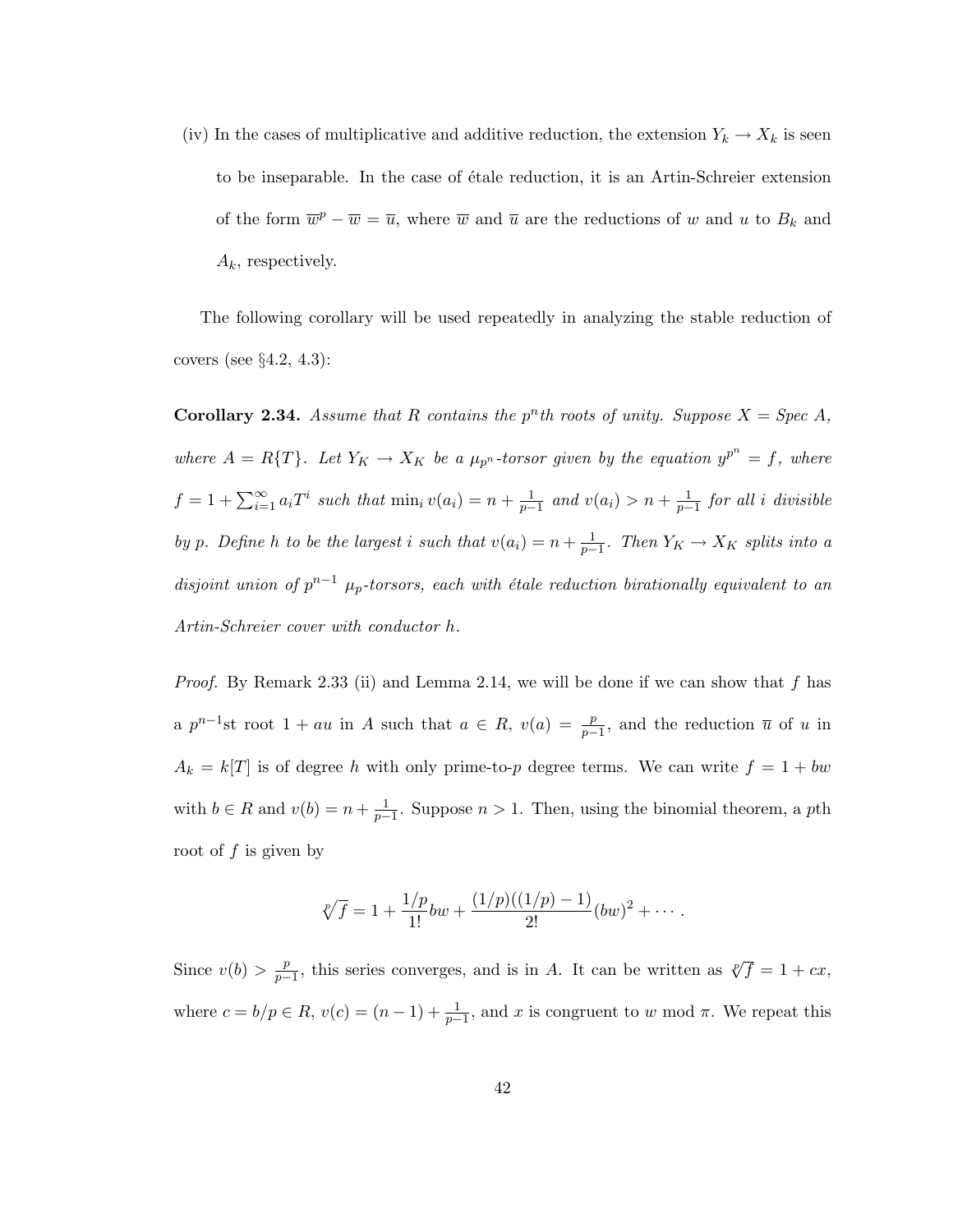process  $n-1$  times to obtain a  $p^{n-1}$ st root of f

$$
\sqrt[p^{n-1}]{f} = 1 + au,
$$

where  $a \in R$  has  $v(a) = 1 + \frac{1}{p-1} = \frac{p}{p-1}$  $\frac{p}{p-1}$  and  $u \equiv w \pmod{\pi}$ . If  $n = 1$ , then we skip the above process (i.e., we "repeat this process" zero times) and set  $a = b$ ,  $u = w$ . By assumption, w has degree h and only prime-to-p degree terms, and we are done.  $\Box$ 

**Remark 2.35.** The above argument shows that if an element r in R can be written as  $1 + w$ , with  $v(w) > n + \frac{1}{p-1}$ , then r has a  $p^n$ th root in R, which is congruent to  $1 + \frac{w}{p^n}$ modulo  $\pi$ .

#### 2.7.2 Deformation Data

Let  $\overline{W}$  be any smooth proper curve over k. Let H be a finite group and  $\chi$  a 1-dimensional character  $H \to \mathbb{F}_p^{\times}$ . A deformation datum over  $\overline{W}$  of type  $(H, \chi)$  is an ordered pair  $(\overline{V}, \omega)$ such that  $\overline{V} \to \overline{W}$  is an H-Galois branched cover,  $\omega$  is a meromorphic differential form on  $\overline{V}$  that is either logarithmic or exact (i.e.,  $\omega = du/u$  or  $du$  for  $u \in k(\overline{V})$ ), and  $\eta^*\omega = \chi(\eta)\omega$ for all  $\eta \in H$ . If  $\omega$  is logarithmic (resp. exact), it is called multiplicative (resp. additive). When  $\overline{V}$  is understood, we will sometimes speak of the deformation datum  $\omega$ .

If  $(\overline{V}, \omega)$  is a deformation datum, and  $w \in \overline{W}$  is a closed point, we define  $m_w$  to be the order of the prime-to-p part of the ramification index of  $\overline{V} \to \overline{W}$  at w. Define  $h_w$  to be  $\text{ord}_v(\omega) + 1$ , where  $v \in \overline{V}$  is any point which maps to  $w \in \overline{W}$ . This is well-defined because  $\omega$  transforms nicely via H. Lastly, define  $\sigma_x = h_w/m_w$ . We call w a *critical point* of the deformation datum  $(\overline{V}, \omega)$  if  $(h_w, m_w) \neq (1, 1)$ . Note that every deformation datum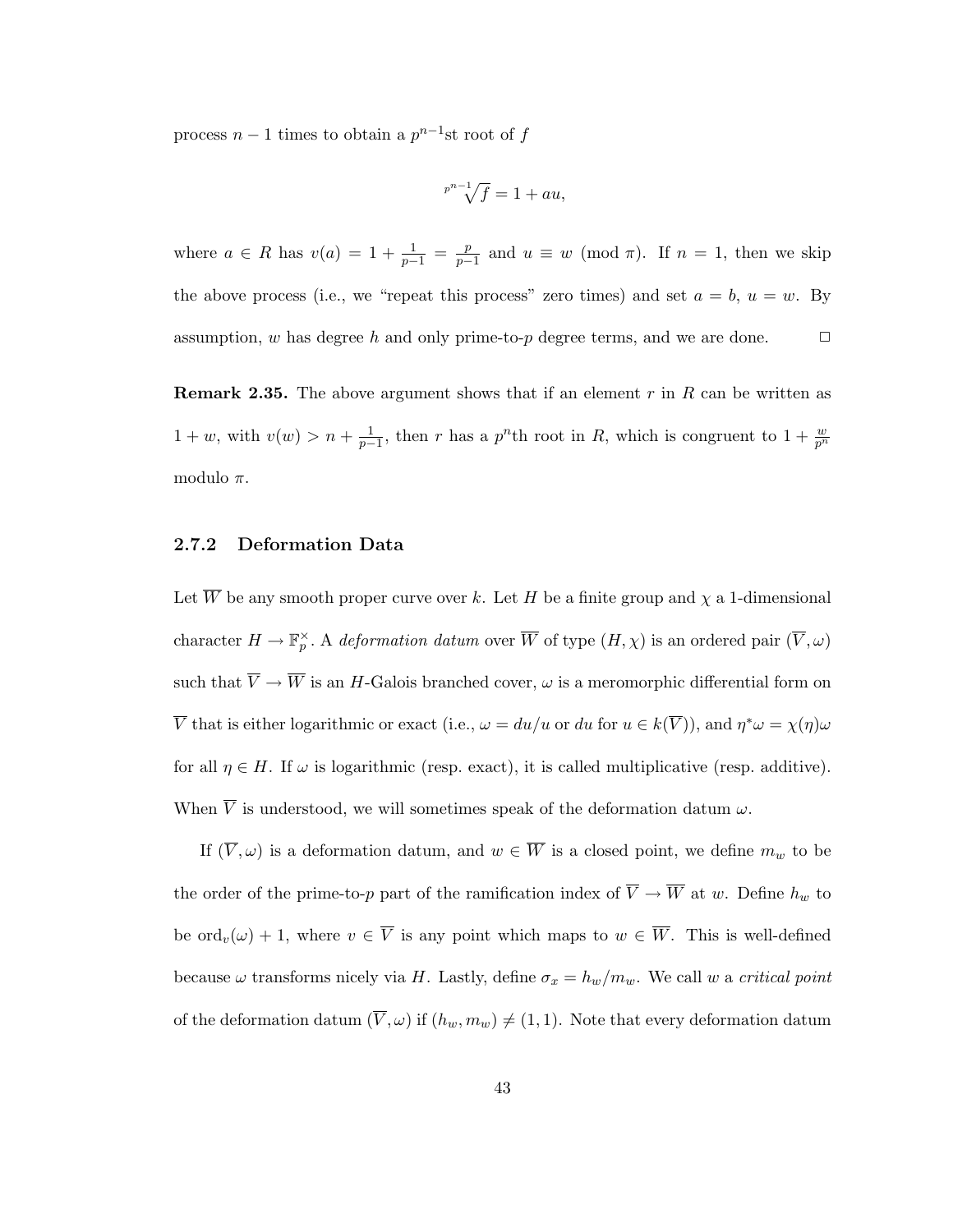contains only a finite number of critical points. The ordered pair  $(h_w, m_w)$  is called the signature of  $(\overline{V}, \omega)$  (or of  $\omega$ , if  $\overline{V}$  is understood) at w, and  $\sigma_w$  is called the *invariant* of the deformation datum at w.

**Proposition 2.36.** If  $N \subseteq \text{ker}(\chi)$ , then  $(\overline{V}, \omega)$  descends naturally to a deformation datum  $(\overline{V}/N, \omega')$ . If, in addition,  $p \nmid |N|$ , then  $(\overline{V}/N, \omega')$  has the same invariant at all points of  $\overline{W}$  as  $(\overline{V}, \omega)$ .

*Proof.* Since  $\overline{V}$  is a smooth curve,  $\Omega_{k(\overline{V})/k}$ , the space of meromorphic differential forms on  $\overline{V}$ , is a one-dimensional  $k(\overline{V})$ -module. So we can choose any  $t \in k(\overline{V})$ , and write  $\omega = f dt$ for some  $f \in k(\overline{V})$ . Let us choose  $t \in k(\overline{V})^N$ . Then, since  $\omega$  is fixed by N, we must have  $f \in k(\overline{V})^N$  as well. Since  $k(\overline{V})^N = k(\overline{V}/N)$ ,  $\omega$  can naturally be viewed as an element of  $\Omega_{k(\overline{V}/N)/k}$ , that is, a meromorphic differential on  $\overline{V}/N$ . It clearly satisfies the properties of a deformation datum. Thus we have descended  $\omega$  to  $\omega'$ .

Now, assume  $p \nmid |N|$ . Let  $v \in \overline{V}$  lie above a point  $v' \in \overline{V}/N$  and above a point  $w \in \overline{W}$ . Let  $(h_w, m_w)$  be the signature of  $\omega$  at w, and let  $(h'_w, m'_w)$  be the signature of  $\omega'$  at w. Suppose the ramification index of v in  $\overline{V} \to \overline{V}/N$  is  $\mu$ . It is then clear that  $m_w = \mu m'_w$ . In a formal neighborhood of v', we can use Kummer theory to write the cover  $\overline{V} \to \overline{V}/N$  by the equation  $k[[t]] \hookrightarrow k[[t]][\tau]/(\tau^{\mu} - t)$ , where t is a local parameter at  $v'$  and  $\tau$  is a local parameter at v. By the definition of  $h'_w$ , we can write  $\omega' = (ct^{h'_w-1} + \sum_{i=1}^{\infty} c_i t^{h'_w-1+i}) dt$ . In terms of  $\tau$ ,  $\omega$  can then be written as  $(c\tau^{\mu(h'_w-1)} + \sum_{i=1}^{\infty} c_i \tau^{\mu(h_w-1)+i}) \mu \tau^{\mu-1} d\tau$ . Then  $h_w = \mu(h'_w - 1) + (\mu - 1) + 1 = \mu h'_w$ . So  $\sigma'_w = h'_w/m'_w = h_w/m_w = \sigma_w$ .

**Proposition 2.37.** Let  $(\overline{V}, \omega)$  be a deformation datum of type  $(H, \chi)$ . Let  $|H/\ker(\chi)| =$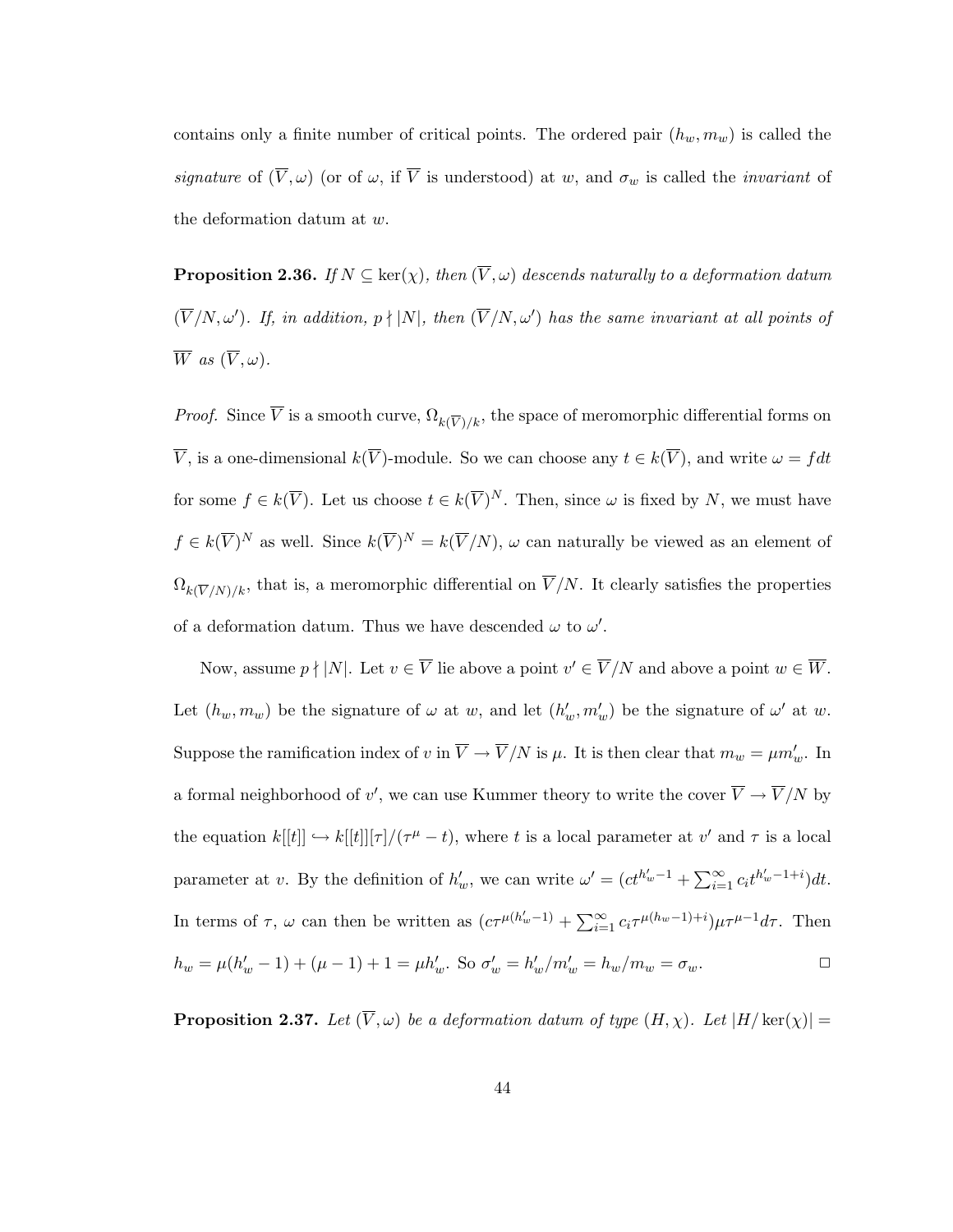$\mu$ , and let  $v \in \overline{V}$  be a tamely ramified point lying over  $w \in \overline{W}$ . Then  $\sigma_w \in \frac{1}{w}$  $\frac{1}{\mu}\mathbb{Z}.$ 

*Proof.* Let  $I_v \subseteq H$  be the inertia group of  $\phi : \overline{V} \to X$  at v. Then  $|I_v/(I_v \cap \ker(\chi))| \mid \mu$ . In a formal neighborhood of v, we can use Kummer theory to see that  $\phi$  is given by the equation  $k[[t]] \hookrightarrow k[[t]] [\tau] / (\tau^{m_w} - t)$ , where t is a local parameter at w and  $\tau$  is a local parameter at v. Expanding  $\omega$  out as a Laurent series in  $\tau$ , we can write

$$
\omega = \left( c \tau^{h_w - 1} + \sum_{i=1}^{\infty} c_i \tau^{h_w - 1 + i} \right) d\tau.
$$

Let g be a generator of  $I_v$  such that  $g^*(\tau) = \zeta_{m_w}\tau$ . Since  $g^{\mu} \in \text{ker}(\chi)$ , we have that  $(g^{\mu})^*\omega = \omega$ . Thus  $(g^{\mu})^*(\tau^{h_w-1}d\tau) = \tau^{h_w-1}d\tau$ . So  $\mu h_w$  is a multiple of  $m_w$ . Therefore,  $\sigma_w = \frac{h_w}{m_w}$  $\frac{h_w}{m_w} \in \frac{1}{\mu}$  $\overline{\mu}$  $\mathbb Z$ .

Proposition 2.38 (Local vanishing cycles formula, cf. [Wew03b], p. 998).

(i) Suppose  $(\overline{V}, \omega)$  is a deformation datum with  $\overline{V} \to \overline{W}$  tamely ramified. Let B be the set of critical points of  $(\overline{V}, \omega)$ . Suppose the genus of  $\overline{W}$  is g<sub>W</sub>. Then

$$
\sum_{b \in B} (\sigma_b - 1) = 2g_W - 2. \tag{2.7.1}
$$

(ii) Suppose we are in the situation of part (i), except that  $\overline{V} \to \overline{W}$  is wildly ramified above one point  $w \in \overline{W}$ , such that the inertia group of a point v above w is  $\mathbb{Z}/p^n \rtimes$  $\mathbb{Z}/m_w$  with  $p \nmid m_w$ . For  $1 \leq i \leq n$ , let  $h_i$  be the ith lower jump of the extension  $\hat{\mathcal{O}}_{\overline{V},v}/\hat{\mathcal{O}}_{\overline{W},w}$  (see §2.3), and let  $\sigma_i=h_i/m_w$ . We maintain the notation  $(h_w,m_w)$ for the signature of  $\omega$  at w, and  $\sigma_w$  for the invariant at w (note that there is not necessarily any relation between the  $\sigma_i$  and  $\sigma_w$ ). Let B be the set of critical points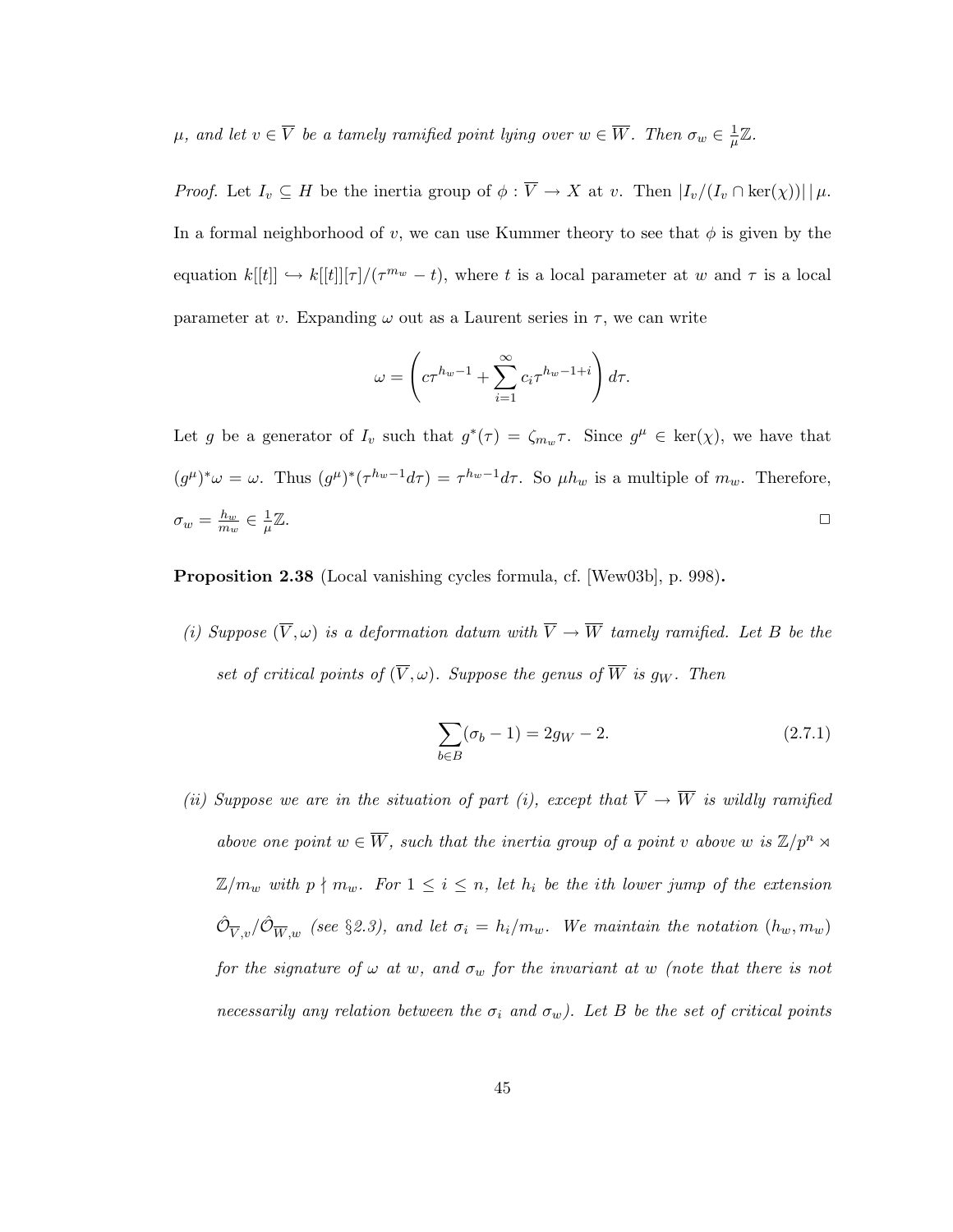for  $\omega$  other than w. Then we have

$$
\frac{\sigma_w}{p^n} - 1 - \sum_{i=1}^n \frac{p-1}{p^i} \sigma_i + \sum_{b \in B} (\sigma_b - 1) = 2g_W - 2.
$$
 (2.7.2)

*Proof.* To (i): Let  $g_V$  be the genus of  $\overline{V}$ , and d the degree of the map  $\overline{V} \to \overline{W}$ . By the Hurwitz formula,

$$
2g_V - 2 = d(2g_W - 2) + d(\sum_{b \in B} (1 - \frac{1}{m_b})).
$$

But  $2g_V - 2$  is the degree of a differential form on  $\overline{V}$ , so  $2g_V - 2 = \sum_{b \in B} \frac{d}{m}$  $\frac{d}{m_b}(h_b-1)$ . The local vanishing cycles formula then follows.

To  $(ii)$ : Using Lemma 2.11 (i), the Hurwitz formula this time yields

$$
2g_V - 2 = d(2g_W - 2) + d\sum_{b \in B} (1 - \frac{1}{m_b}) + \frac{d}{p^n m_w} (p^n m_w - 1 + \sum_{i=1}^n h_i p^{n-i} (p-1)).
$$

Furthermore, the degree of a differential form on  $\overline{V}$  is

$$
\left(\sum_{b\in B}\frac{d}{m_b}(h_b-1)\right)+\frac{d}{p^nm_w}(h_w-1).
$$

Substituting this for  $2g_V - 2$  and rearranging yields the formula.  $\Box$ 

Deformation data arise naturally from the stable reduction of covers. Say  $f:Y\to X$ is a branched G-cover as in §2.5, with stable model  $f^{st}: Y^{st} \to X^{st}$  defined over  $K^{st}$ and stable reduction  $f : \overline{Y} \to \overline{X}$ . Much information is lost when we pass from the stable model to the stable reduction, and deformation data provide a way to retain some of this information. This process is described in detail in [Hen99, 5, §1] in the case where the inertia group of a component has order  $p$ . We generalize it here to the case where the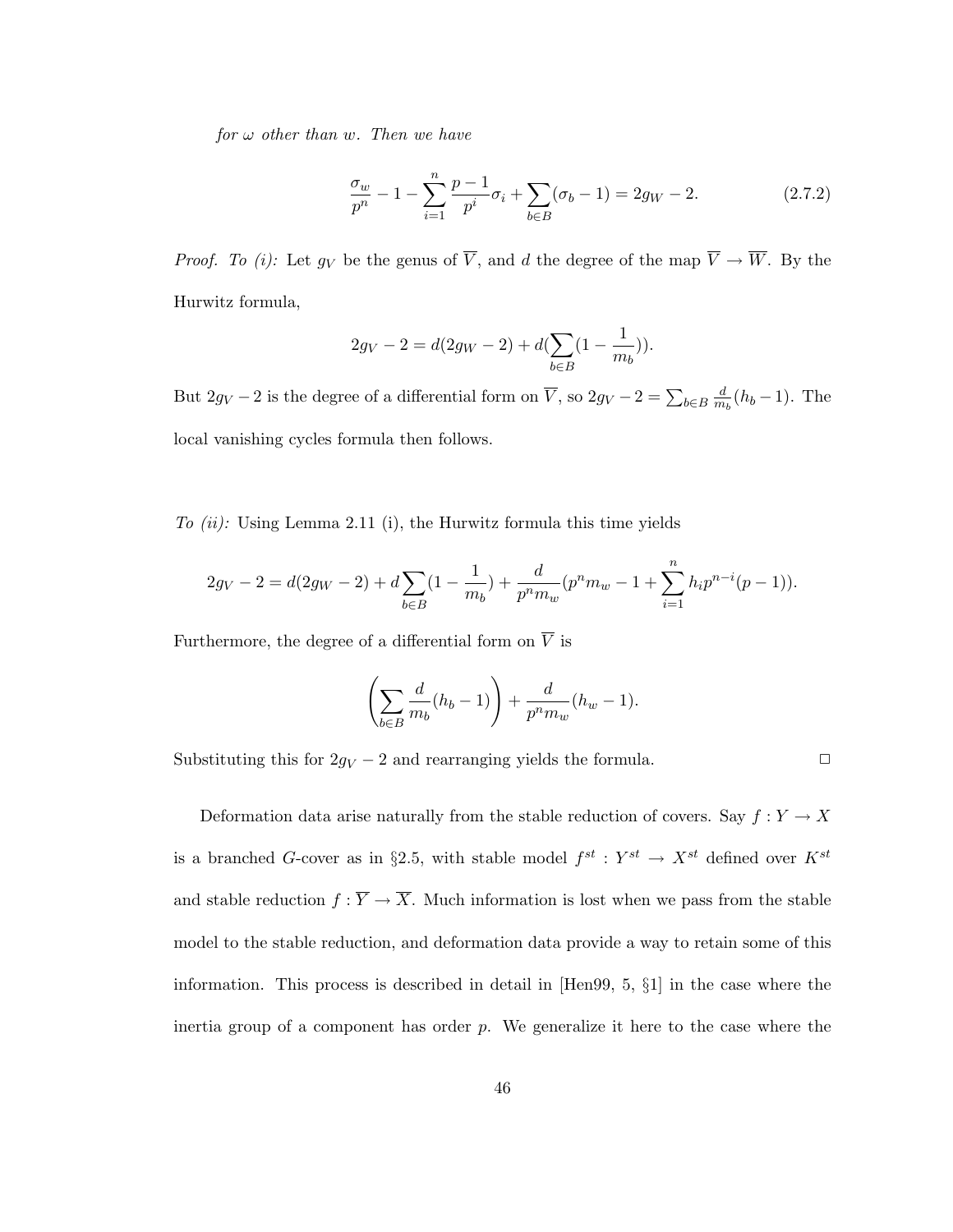inertia group is cyclic of order  $p^r$ . For this construction, we can replace  $K^{st}$  with as large a finite extension as we wish. In particular, we assume that  $K^{st}$  contains a pth root of unity.

**Construction 2.39.** Let  $\overline{V}$  be an irreducible component of  $\overline{Y}$  with generic point  $\eta$  and nontrivial generic inertia group  $I \cong \mathbb{Z}/p^r \subset G$ . Write  $B = \hat{\mathcal{O}}_{Y^{st}, \eta}$ , and  $C = B^I$ , the invariants of B under the action of I. Then  $B$  (resp. C) is a complete, mixed characteristic, discrete valuation ring with residue field  $k(\overline{V})$  (resp.  $k(\overline{V})^{p^r}$ ).  $I \cong \mathbb{Z}/p^r$  acts on B; for  $0 \leq i \leq r$ , we write  $I_i$  for the subgroup of order  $p^i$  in I, and we write  $C_i$  for the fixed ring  $B^{I_{r-i+1}}$ . Thus  $C_1 = C$ . Then for  $1 \leq i \leq r$ , the extension  $C_i \hookrightarrow C_{i+1}$  is an extension of complete discrete valuation rings satisfying the conditions of Proposition 2.32 but with relative dimension 0 instead of 1 over  $R^{st}$  (see Remark 2.33 (i)). On the generic fiber, it is given by an equation  $y^p = z$ , where z is well-defined up to raising to a prime-to-p power in  $C_i^{\times}/(C_i^{\times})^p$ . We make z completely well-defined in  $C_i^{\times}/(C_i^{\times})^p$  by fixing a pth root of unity  $\mu$  and a generator  $\alpha$  of Aut $(C_{i+1}/C_i)$  and forcing  $\alpha(z) = \mu z$ . In both the case of multiplicative and additive reduction, Proposition 2.32 yields an element

$$
\overline{u} \in C_i \otimes_{R^{st}} k = k(\overline{V})^{p^{r-i+1}} \cong k(\overline{V})^{p^r},
$$

the last isomorphism coming from raising to the  $p^{i-1}$ st power. In the case of multiplicative reduction, write  $\omega_i = d\overline{u}/\overline{u}$ , and in the case of additive reduction, write  $\omega_i = d\overline{u}$ . In both cases,  $\omega_i$  can be viewed as a differential form on  $k(\overline{V})^{p^r}$ . Write  $\overline{V}'$  for the curve whose function field is  $C \otimes_{R^{st}} k = k(\overline{V})^{p^r} \subset k(\overline{V})$ . Then each  $\omega_i$  is a meromorphic differential form on  $\overline{V}'$ .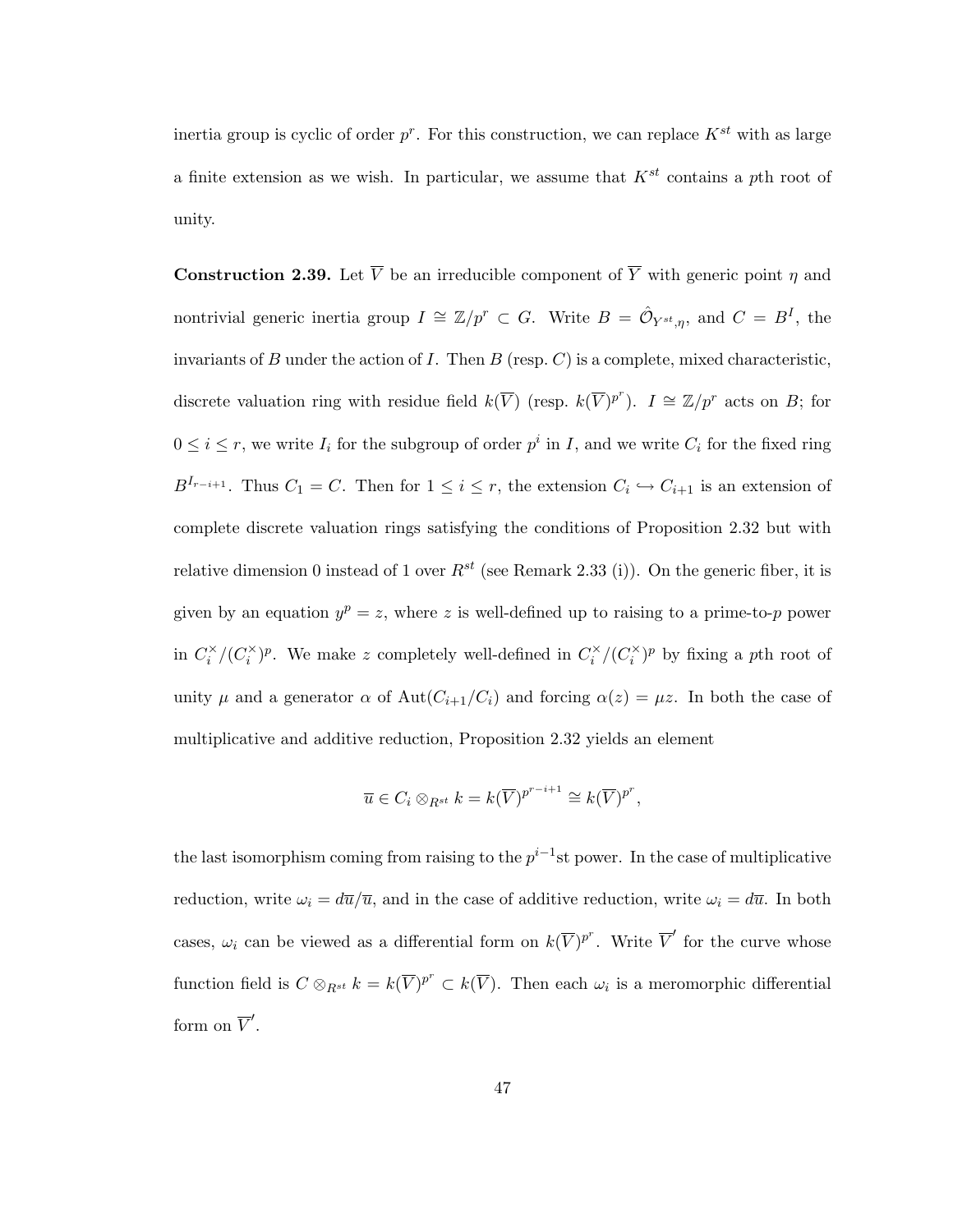Furthermore, let D be the decomposition group of  $\overline{V}$ , and write  $H = D/I$ . Then if We is the component of  $\overline{X}$  lying below  $\overline{V}$ , we have maps  $\overline{V} \to \overline{V}' \to \overline{W}$ , with  $\overline{W} = \overline{V}'/H$ . Any  $\eta \in H$  has a canonical conjugation action on I, and also on the subquotient  $J_i$  of I given by  $I_{r-i+1}/I_{r-i}$ . This action is given by a homomorphism  $\chi: H \to (\mathbb{F}_p)^{\times}$ . We claim to have constructed, for each i, a deformation datum  $(\overline{V}', \omega_i)$  of type  $(H, \chi)$  over  $\overline{W}$ .

Everything is clear except for the transformation property, so let  $\eta \in H$ . Then for z as in the construction, taking a pth root of z and of  $\eta^* z$  must yield the same extension, so  $\eta^*z = c^p z^q$  with  $c \in C_i$  and  $q \in \{1, \ldots, p-1\}$ . It follows that  $\eta^*y = \zeta c y^q$  for  $\zeta$  some pth root of unity. It also follows that  $\eta^*(\omega_i) = q\omega_i$ . Let  $\alpha$  be a generator of  $J_i$ . We must show that  $\eta \alpha \eta^{-1} = \alpha^q$ .

Write  $\alpha^* y = \mu y$  for some, possibly different, pth root of unity  $\mu$ . Then

$$
(\eta \alpha \eta^{-1})^*(y) = (\eta^{-1})^* \alpha^* \eta^* y = (\eta^{-1})^* \alpha^* \zeta c y^q = (\eta^{-1})^* \mu^q \zeta c y^q = \mu^q y.
$$

Thus  $\eta \alpha \eta^{-1} = \alpha^q$ , and we are done. This completes Construction 2.39.

For the rest of this section, we will only concern ourselves with deformation data that arise from the stable reduction of branched  $G$ -covers  $Y \to X = \mathbb{P}^1$  where G has a cyclic p-Sylow subgroup, via Construction 2.39. We will use the notations of  $\S 2.5$  and Construction 2.39 throughout this section. Note that in the case of such a cover, we have introduced a collection of deformation data for each irreducible component of  $\overline{Y}$  with nontrivial inertia. The size of the collection is r, where the size of the inertia group is  $p^r$ . We will sometimes call the deformation datum  $(\overline{V}', \omega_1)$  (resp. the differential form  $\omega_1$ )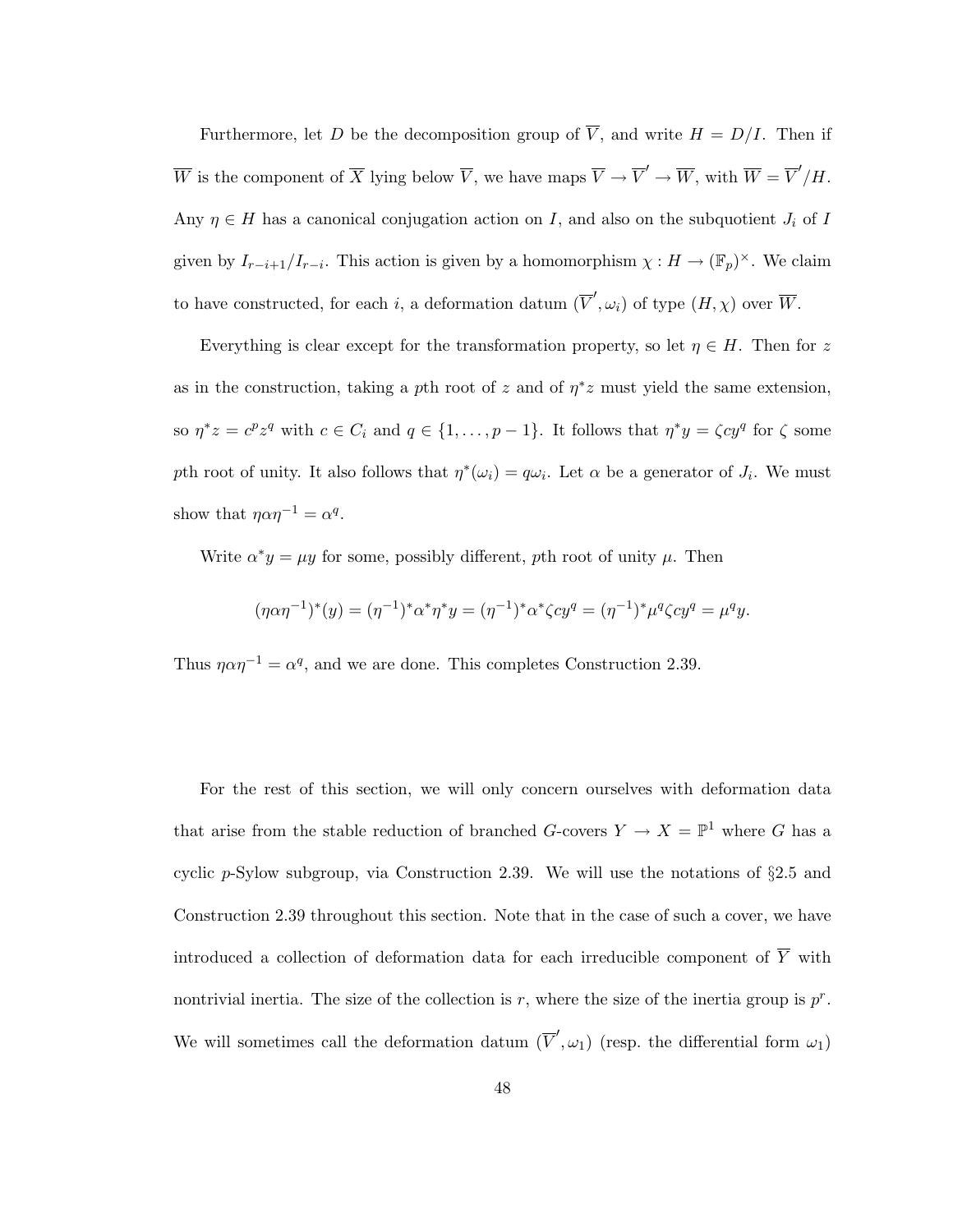the bottom deformation datum (resp. the bottom differential form) for  $\overline{V}'$ .

From [Wew03b, Proposition 1.7], we have the following result in the case of inertia groups of order p. The proof is the same in our case:

**Proposition 2.40.** Say  $(\overline{V}', \omega)$  is a deformation datum arising from the stable reduction of a cover as in Construction 2.39, and let  $\overline{W}$  be the component of  $\overline{X}$  lying under  $\overline{V}'$ . Then a critical point x of the deformation datum on  $\overline{W}$  is either a singular point of  $\overline{X}$  or the specialization of a branch point of  $Y \to X$  with ramification index divisible by p. In the first case,  $\sigma_x \neq 0$ , and in the second case,  $\sigma_x = 0$  and  $\omega$  is logarithmic.

We should also note the easy fact that any deformation datum  $(\overline{V}, \omega)$  such that  $\omega$  has a simple pole (equivalently, there is a critical point with  $\sigma = 0$ ) is multiplicative, whereas any deformation datum  $(Z, \omega)$  such that  $\omega$  has a multiple pole (equivalently, there is a critical point where  $\sigma$  is negative) is additive. This is a property of differential forms in characteristic p, and has nothing to do with the transformation property.

**Proposition 2.41.** Let  $(\overline{V}', \omega_1)$  be the bottom deformation datum for some irreducible component  $\overline{V}$  of  $\overline{Y}$ . If  $\omega_1$  is logarithmic, then so are all  $\omega_i$ 's arising from Construction 2.39. Furthermore,  $\omega_i = \omega_1$  for all i.

*Proof.* As was mentioned before Construction 2.39, we may assume that  $K^{st}$  contains the  $p^r$ th roots of unity. By Kummer theory, we can write  $B \otimes_{R^{st}} K^{st} = (C \otimes_{R^{st}} K^{st})[\theta]/(\theta^{p^r}-1)$  $\theta_1$ ). After a further extension of  $K^{st}$ , we can assume  $v(\theta_1) = 0$ .

If  $\omega_1$  is logarithmic, then the reduction  $\bar{\theta}_1$  of  $\theta_1$  to k is not a pth power in  $C \otimes_{R^{st}} k$ . We thus know that  $\omega_1 = d\overline{\theta}_1/\overline{\theta}_1$ . It is then easy to see that  $\omega_i$  arises from the equation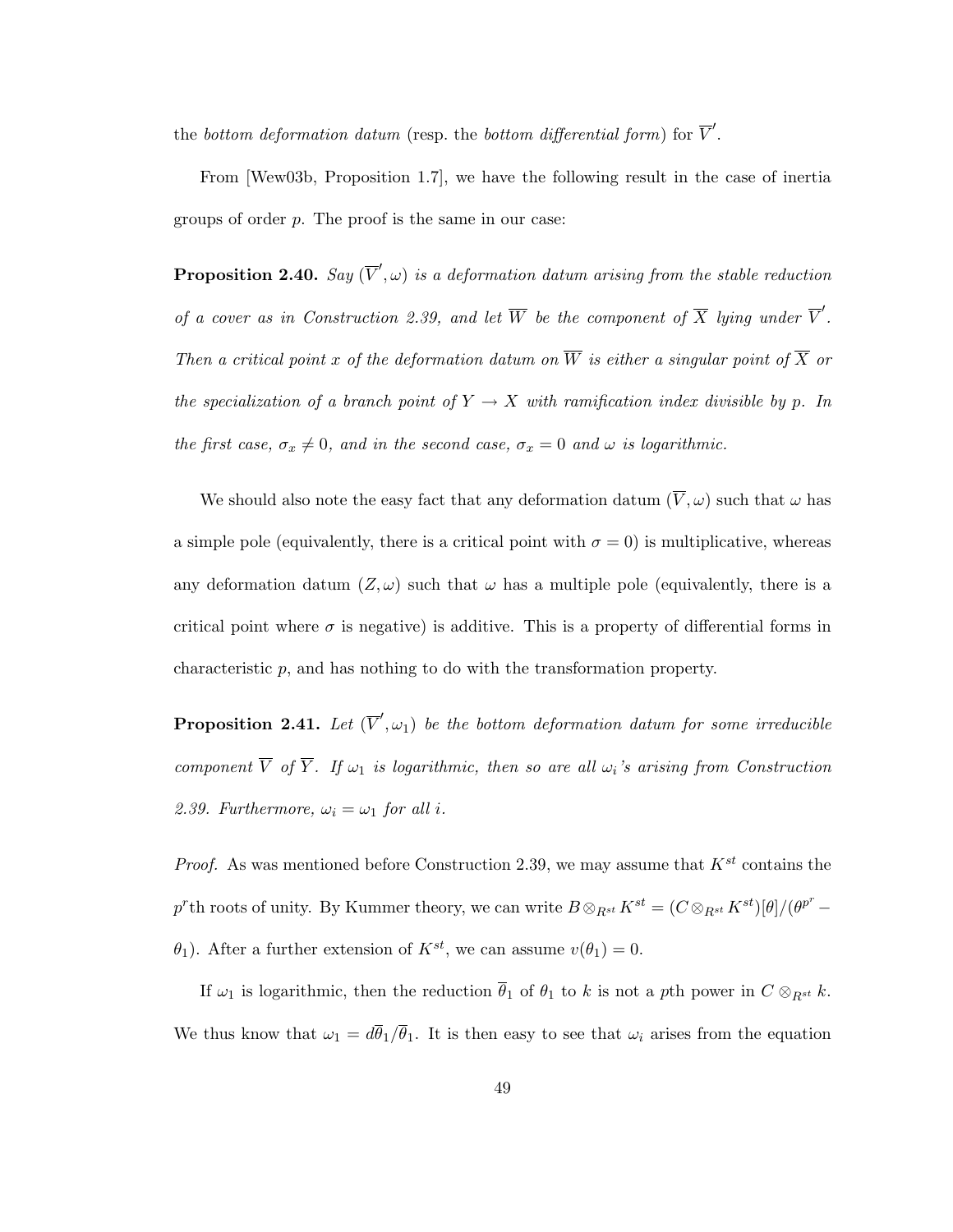$y^p = \theta_i$  where  $\theta_i = \sqrt[p^{i-1}]{ }$  $\overline{\theta_1}$ . Under the  $p^{i-1}$ st power isomorphism  $\iota: C_i \otimes_{R^{st}} k \to C \otimes_{R^{st}} k$ ,  $u(\theta_i) = \theta_1$ . So  $\omega_i$  is logarithmic, and is equal to  $\frac{d\theta_1}{\theta_1}$ , which is equal to  $\omega_1$ .

The next two results, Propositions 2.42 and 2.44, each generalize one part of the theorem [Hen99, 5, Theorem 1.10]. They relate deformation data, conductors of Artin-Schreier covers, épaisseurs of annuli, and differents of extensions. They are extremely important in what follows, as they are the "guts" behind the cleaner interface provided by Lemmas 2.46 and 2.47. The proof of Theorem 1.4 depends heavily on Lemmas 2.46 and 2.47. First we must set up some notation.

Suppose  $\overline{W}$  and  $\overline{W}'$  are intersecting components of  $\overline{X}$ , and let  $\overline{V}$  and  $\overline{V}'$  be intersecting components of  $\overline{Y}$  lying above them. Let x be the intersection point of  $\overline{W}$  and  $\overline{W}'$ , and let y be a point of  $\overline{V} \cap \overline{V}'$  above x. By Corollary 2.18, assume without loss of generality that the inertia group of  $\overline{V}$  contains that of  $\overline{V}'$ . Let  $I \cong \mathbb{Z}/p^r$  (resp.  $I' \cong \mathbb{Z}/p^{r'}$ ) be the inertia group of  $\overline{V}$  (resp.  $\overline{V}'$ ). By Proposition 2.22,  $r \geq 1$ . For each  $i, 1 \leq i \leq r$ , there is a deformation datum with differential form  $\omega_i$  associated to  $\overline{V}$ . For each  $i'$ ,  $1 \leq i' \leq r'$ , there is a deformation datum  $\omega'_{i'}$  associated to  $\overline{V}'$ . Let  $m_x$  be the prime-to-p part of the ramification index at x. The inclusion  $\hat{\mathcal{O}}_{\overline{W}',x} \hookrightarrow \hat{\mathcal{O}}_{\overline{V}',y}$  induced from the cover is a composition

$$
\hat{\mathcal{O}}_{\overline{W}',x} \hookrightarrow S \hookrightarrow \hat{\mathcal{O}}_{\overline{V}',y}
$$

where  $\hat{\mathcal{O}}_{\overline{W}',x} \hookrightarrow S$  is a totally ramified Galois extension with group  $I \cong \mathbb{Z}/p^{r-r'} \rtimes \mathbb{Z}/m_x$ and  $S \hookrightarrow \hat{\mathcal{O}}_{\overline{V}',y}$  is a purely inseparable extension of degree  $p^{r'}$ . Let J be the inertia group of y in G, and let  $J_i$  (resp.  $I_i$ ) be the unique subgroup of order  $p^i$  in J (resp. I). The following proposition gives a compatibility between deformation data, and also relates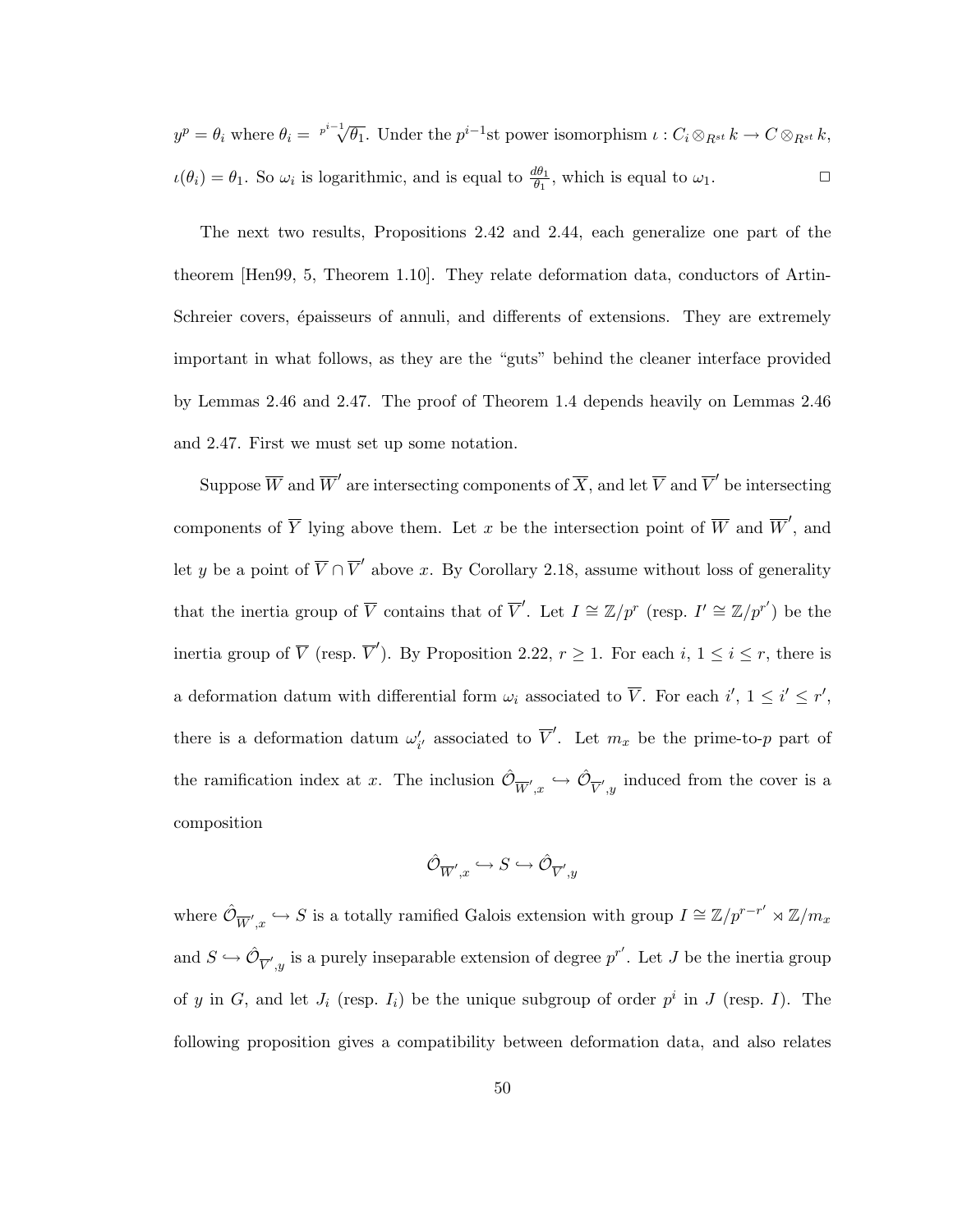deformation data to the geometry of  $\overline{Y}$ .

**Proposition 2.42.** With x as above, let  $(h_{i,x}, m_x)$  (resp.  $(h'_{i',x}, m_x)$ ) be the signature of  $\omega_i$  (resp.  $\omega'_{i'}$ ) at x. Write  $\sigma_{i,x} = h_{i,x}/m_x$  and  $\sigma'_{i',x} = h'_{i',x}/m_x$ . Then the following hold:

(i) If 
$$
i = i' + r - r'
$$
, then  $h_{i,x} = -h'_{i',x}$  and  $\sigma_{i,x} = -\sigma'_{i',x}$ .

(ii) If  $i \leq r - r'$ , then  $h_{i,x} = h$ , where h is the upper (equivalently lower) jump in the extension  $S^{I_{r-r'-i+1}} \hookrightarrow S^{I_{r-r'-i}}$ . Also,  $\sigma_{i,x} = \sigma$ , where  $\sigma$  is the upper jump in the  $extension S^{I_{r-r'-i+1} \rtimes \mathbb{Z}/m_x} \hookrightarrow S^{I_{r-r'-i}}.$ 

*Proof.* (cf. [Wew03b, Proposition 1.8]) The group J acts on the annulus  $A = \text{Spec } \hat{\mathcal{O}}_{Y^{st},y}$ . The proposition follows from [Hen99, 5, Proposition 1.10] applied to the formal annulus  $\mathcal{A}/(J_{r-i+1})$  and an automorphism given by a generator of  $J_{r-i+1}/J_{r-i}$  considered as a subquotient of J. The statement about  $\sigma_{i,x}$  follows by dividing both sides of the equation  $h_{i,x} = h$  by  $m_x$ . Note that what we call  $h_{i,x}$ , Henrio calls  $-m$ .  $\Box$ 

**Remark 2.43.** Consider the  $\mathbb{Z}/p^{r-r'} \rtimes \mathbb{Z}/m_x$ -extension  $\hat{\mathcal{O}}_{\overline{W}',x} \hookrightarrow S$ . If the  $j_i$  are its lower jumps (see §2.3), then Proposition 2.42, combined with [OP08, Lemma 3.1], shows that  $j_i = h_{i,x}$ . By Remark 2.12, the conductor of this extension is equal to

$$
\left(\sum_{i=1}^{r-r'-1} \frac{p-1}{p^i} \sigma_{i,x}\right) + \frac{1}{p^{r-r'-1}} \sigma_{r-r',x}.
$$

In this same context, let  $\delta_i$  be the valuation of the different of the extension  $C_i \hookrightarrow C_{i+1}$ giving rise to  $\omega_i$  (we will call  $\delta_i$  the different *corresponding to*  $\omega_i$ ). Likewise, let  $\delta'_{i'}$  be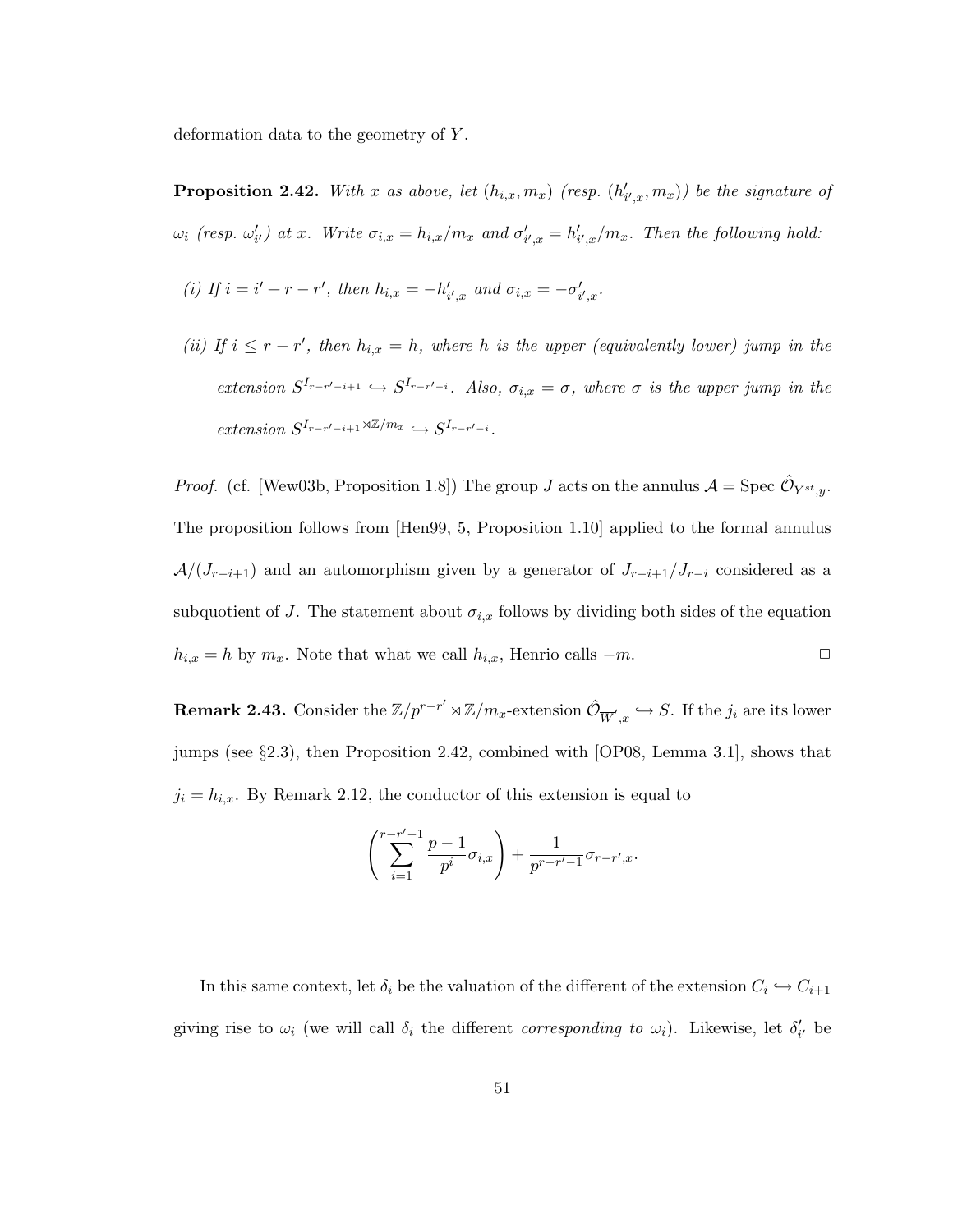the valuation of the different of the extension  $C'_{i'} \hookrightarrow C'_{i'+1}$  giving rise to  $\omega'_{i'}$ . We have the following proposition relating the change in the differents and the  $\acute{e}$  paisseur of the annulus corresponding to x:

**Proposition 2.44.** Assume the notations of Proposition 2.42. Let  $\epsilon_x$  be the épaisseur of the formal annulus corresponding to x.

- If  $i = i' + r r'$ , then  $\delta_i \delta'_{i'} = \frac{\epsilon_x \sigma_{i,x}(p-1)}{p^i}$  $\frac{x(p-1)}{p^i}$  .
- If  $i \leq r r'$ , then  $\delta_i = \frac{\epsilon_x \sigma_{i,x}(p-1)}{n^i}$  $\frac{x(p-1)}{p^i}$  .

*Proof.* As in the proof of Proposition 2.42, let  $\mathcal{A} = \text{Spec } \hat{\mathcal{O}}_{Y^{st},y}$ . If  $\epsilon$  is the épaisseur of  $\mathcal{A}/(J_{r-i+1})$ , then [Hen99, 5, Proposition 1.10] shows that  $\delta_i - \delta'_{i'} = \epsilon h_{i,x}(p-1)$  in the case  $i = i' + r - r'$  and  $\delta_i - 0 = \epsilon h_{i,x}(p-1)$  in the case  $i < r - r'$ . [Ray99, Proposition 2.3.2] (a)] shows that  $\epsilon_x = p^i m_x \epsilon$ . The proposition follows.

The above propositions require a great deal of notation. But the quantities which we define now will encapsulate most of the information we need.

**Definition 2.45.** Let  $\overline{W}$  be a p<sup>r</sup>-component of  $\overline{X}$ , and let  $\omega_i$ ,  $1 \le i \le r$ , be the deformation data above  $\overline{W}$ .

• For any  $w \in \overline{W}$ , define the *effective invariant*  $\sigma_w^{\text{eff}}$  by

$$
\sigma_w^{\text{eff}} = \left(\sum_{i=1}^{r-1} \frac{p-1}{p^i} \sigma_{i,w}\right) + \frac{1}{p^{r-1}} \sigma_{r,w}.
$$

Note that this is a weighted average of the  $\sigma_i$ 's.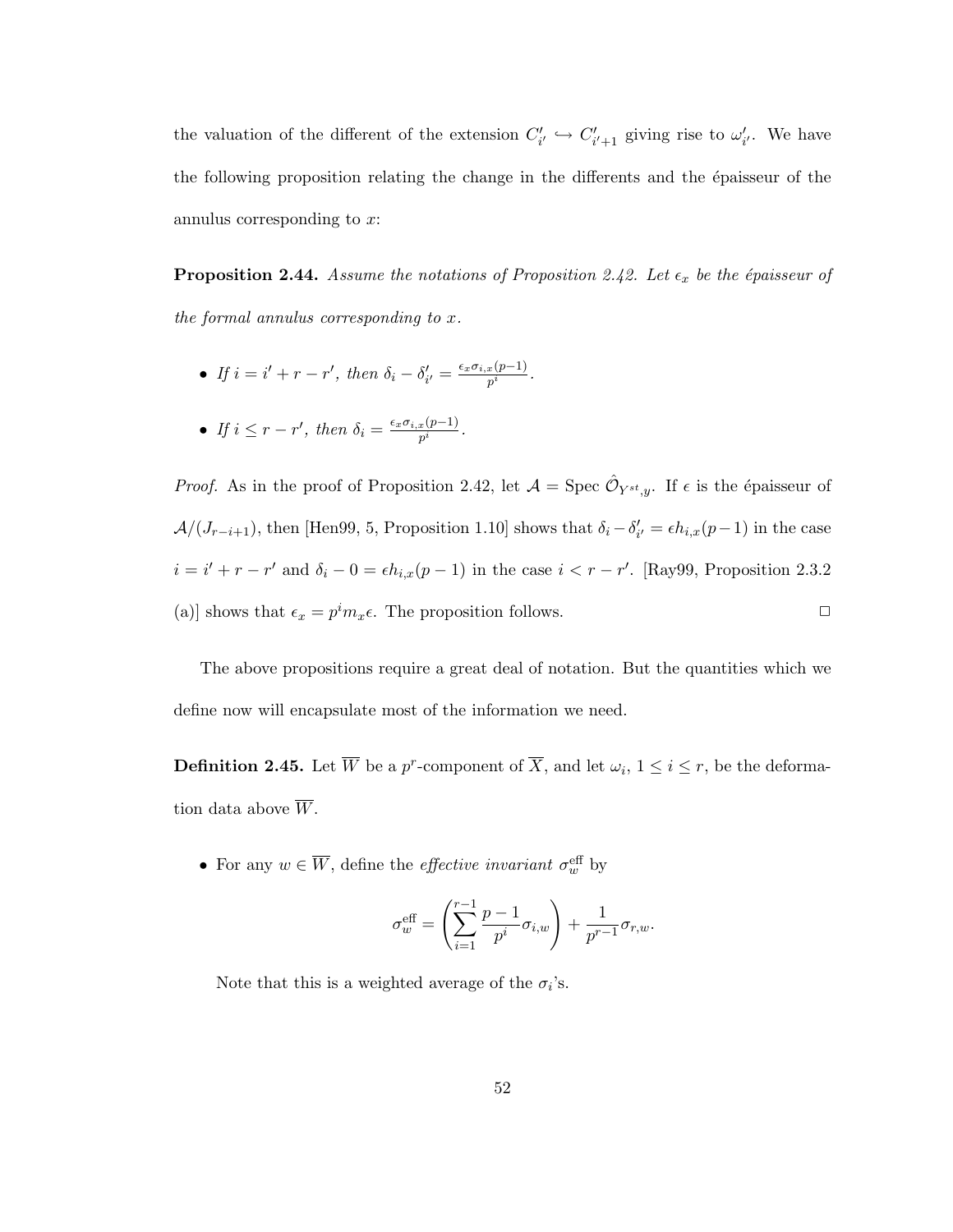• Define the *effective different*  $\delta^{\text{eff}}$  by

$$
\delta^{\text{eff}} = \left(\sum_{i=1}^{r-1} \delta_i\right) + \frac{p}{p-1} \delta_r.
$$

**Lemma 2.46.** Assume the notations of Proposition 2.44. Let  $\sigma_x^{\text{eff}}$  be the effective invariant at x of the deformation data above  $\overline{W}$ . Let  $\delta^{eff}$  (resp.  $(\delta')^{eff}$ ) be the effective different above  $\overline{W}$  (resp.  $\overline{W}'$ ). Then

$$
\delta^{\text{eff}} - (\delta')^{\text{eff}} = \sigma^{\text{eff}} \epsilon_x.
$$

*Proof.* We sum the equations from Proposition 2.44 for  $1 \leq i \leq r-1$ . Then we add  $\frac{p}{p-1}$ times the equation for  $i = r$ . This exactly gives  $\delta^{\text{eff}} - (\delta')^{\text{eff}} = \sigma^{\text{eff}} \epsilon_x$ .

The following lemma will be used repeatedly in Chapter 4:

**Lemma 2.47.** Let  $\overline{W}$  be an inseparable component of  $\overline{X}$  which is not a tail, and let  $w \in \overline{W}$  be a singular point of  $\overline{X}$  such that  $\overline{W} \prec w$ . Suppose that  $\overline{f}$  is monotonic from  $\overline{W}.$  Denote by  $\sigma_w^{\text{eff}}$  the effective invariant for the deformation data above  $\overline{W}$  at w. Let  $\Pi$ be the set of branch points of f with branching index divisible by p that specialize outward from w. Let B index the set of étale tails  $\overline{X}_b$  lying outward from w. Then the following formula holds:

$$
\sigma_w^{eff} - 1 = \sum_{b \in B} (\sigma_b - 1) - |\Pi|.
$$

*Proof.* In the context of this proof, call a set S of singular points of  $\overline{X}$  admissible for w if the following hold:

- For each  $s \in S$ ,  $w \preceq s$ .
- For each tail  $\overline{X}_b \succ \overline{W}$ , there exists exactly one  $s \in S$  such that  $s \prec \overline{X}_b$ .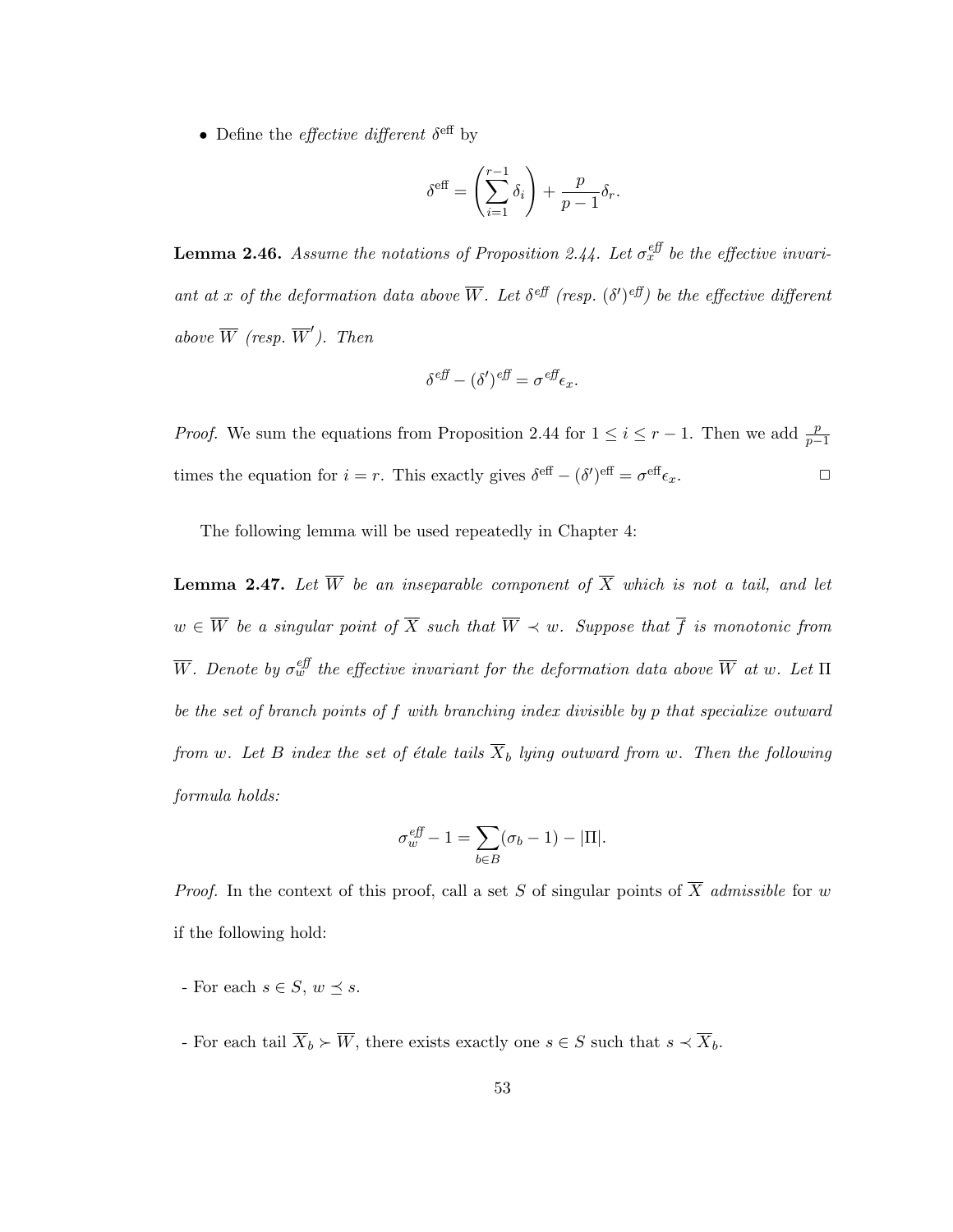Clearly, the set  $\{w\}$  is admissible for w, as is the set  $S_{\text{max}}$  containing all of the intersection points of tails of  $\overline{X}$  lying outward from w with the interior of  $\overline{X}$ . Suppose  $w' \succeq w$  is a singular point of  $\overline{X}$  lying on the intersection of two components  $\overline{W}' \prec \overline{W}''$ . Then we write  $\sigma_{i,w'}$  (resp.  $\sigma_{w'}^{\text{eff}}$ ) to mean the invariant for the *i*th differential form (resp. the effective invariant) at w' for the deformation data above  $\overline{W}'$ . For an admissible set S for w, write  $\Pi_S$  for the set of branch points of f with branching index divisible by p that specialize outward from some element of S. We will prove the lemma by proving the stronger statement that for all admissible  $S$  for  $w$ ,

$$
\sum_{s \in S} (\sigma_s^{\text{eff}} - 1) + |\Pi_S| = \sum_{b \in B} (\sigma_b - 1).
$$
 (2.7.3)

The lemma is exactly  $(2.7.3)$  for  $S = \{w\}.$ 

We will first prove (Step 1) that  $F(S) := \sum_{s \in S} (\sigma_s^{\text{eff}} - 1) + |\Pi_S|$  is independent of S. We will then prove (Step 2) that for  $S = S_{\text{max}}$ , (2.7.3) holds, thus proving the lemma.

Step 1: We show that  $F(S)$  is independent of S by "outward induction on S." Suppose we are given an admissible set S for w. Pick some  $s_0 \in S$ . Then  $s_0$  lies on the intersection of two components  $\overline{L} \prec \overline{M}$ . Let T be the set of singular points of  $\overline{X}$  lying on  $\overline{M}$ , excluding s<sub>0</sub>. Then  $S \cup T \setminus \{s_0\}$  is also admissible for w. It is clear that every admissible S can be obtained from  $\{w\}$  by a repetition of this process. Let  $\alpha_{\overline{M}} = 1$  if there is a branch point of f with branching index divisible by p specializing to  $\overline{M}$ . Otherwise,  $\alpha_{\overline{M}} := 0$ . We need to show that  $F(S) = F(S \cup T \setminus \{s_0\})$ ; in other words, that  $\sigma_{s_0}^{\text{eff}} - 1 = \sum_{t \in T} (\sigma_t^{\text{eff}} - 1) - \alpha_{\overline{M}}.$ 

We will use the local vanishing cycles formulas  $(2.7.1)$  and  $(2.7.2)$ . First, assume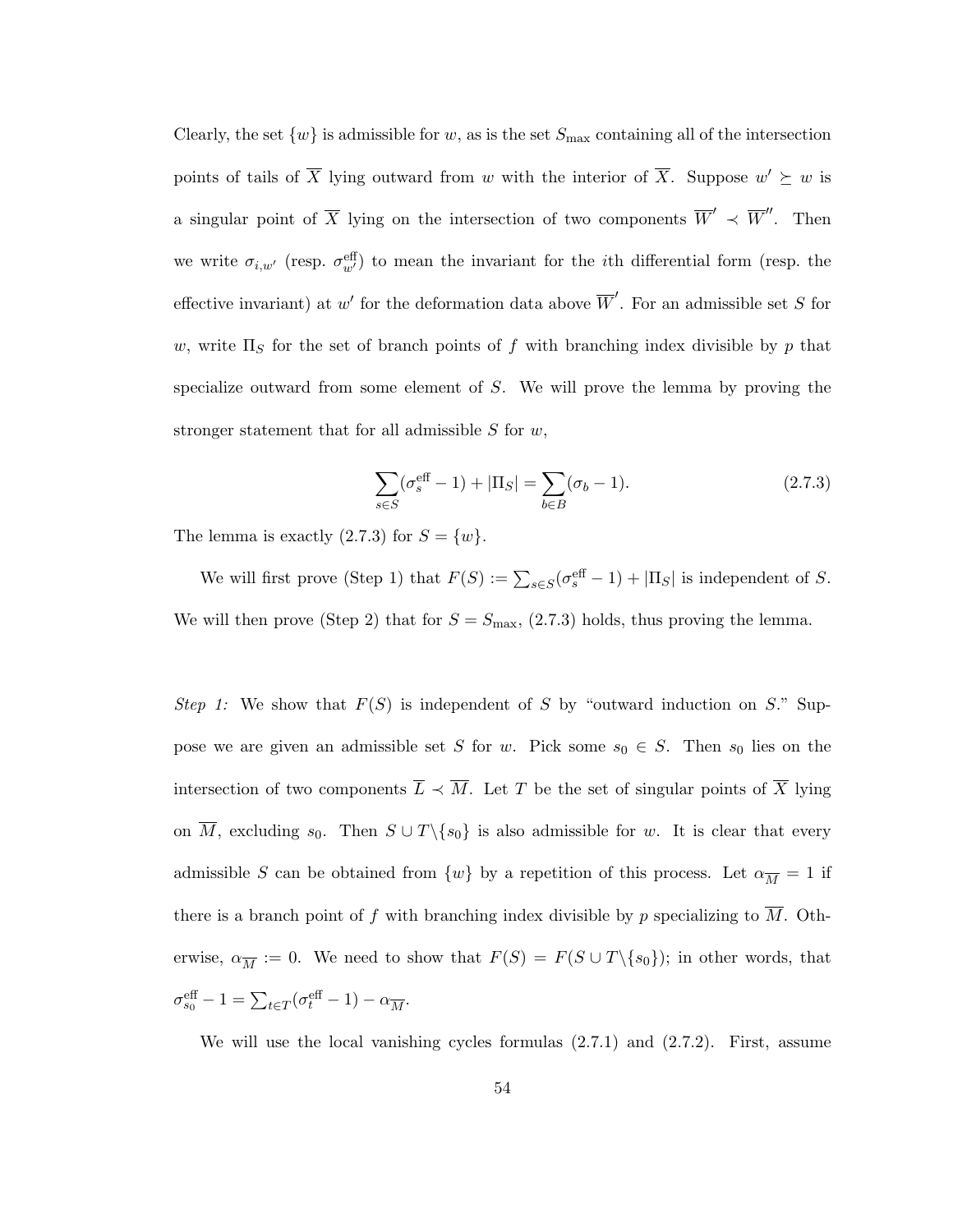that  $\overline{L}$  and  $\overline{M}$  are both p<sup>r</sup>-components, for some common r. Then, for each deformation datum  $\omega_i$  above  $\overline{M}$ ,  $1 \leq i \leq r$ , the local vanishing cycles formula (2.7.1) combined with Propositions 2.40 and 2.42 yields

$$
(-\sigma_{i,s_0} - 1) + \sum_{t \in T} (\sigma_{i,t} - 1) - \alpha_{\overline{M}} = -2.
$$
 (2.7.4)

In other words,

$$
\sigma_{i,s_0} - 1 = \sum_{t \in T} (\sigma_{i,t} - 1) - \alpha_{\overline{M}}.
$$
\n(2.7.5)

For  $1 \leq i \leq r-1$ , we multiply the *i*th equation (2.7.5) by  $\frac{p-1}{p^i}$  to obtain an equation  $E_i$ . For  $i = r$ , we multiply it by  $\frac{1}{p^{r-1}}$  to obtain  $E_r$ . Note that these coefficients add up to 1. Then we add up the equations  $E_i$ . By the definition of the effective invariant and the fact that these coefficients add up to 1, we obtain  $\sigma_{s_0}^{\text{eff}} - 1 = \sum_{t \in T} (\sigma_t^{\text{eff}} - 1) - \alpha_{\overline{M}}$ .

Now assume that  $\overline{L}$  is a p<sup>r</sup>-component and  $\overline{M}$  is a p<sup>r-j</sup>-component. Then, for each deformation datum  $\omega_i$  above  $\overline{M}$ ,  $1 \le i \le r - j$ , the local vanishing cycles formula (2.7.2) combined with Propositions 2.40 and 2.42 yields

$$
\left(-\frac{\sigma_{i+j,s_0}}{p^j} - 1 - \sum_{\alpha=1}^j \frac{p-1}{p^{\alpha}} \sigma_{\alpha,s_0}\right) + \sum_{t \in T} (\sigma_{i,t} - 1) - \alpha_{\overline{M}} = -2. \tag{2.7.6}
$$

In other words,

$$
\frac{\sigma_{i+j,s_0}}{p^j} - 1 + \sum_{\alpha=1}^j \frac{p-1}{p^{\alpha}} \sigma_{\alpha,s_0} = \sum_{t \in T} (\sigma_{i,t} - 1) - \alpha_{\overline{M}}
$$
(2.7.7)

For  $1 \leq i \leq r-j-1$ , we multiply the *i*th equation (2.7.7) by  $\frac{p-1}{p^i}$  to obtain an equation  $E_i$ . For  $i = r - j$ , we multiply it by  $\frac{1}{p^{r-j-1}}$  to obtain  $E_{r-j}$ . Note that these coefficients add up to 1. Then we add up the equations  $E_i$ . Again, by the definition of the effective invariant and the fact that these coefficients add up to 1, a straightforward calculation shows that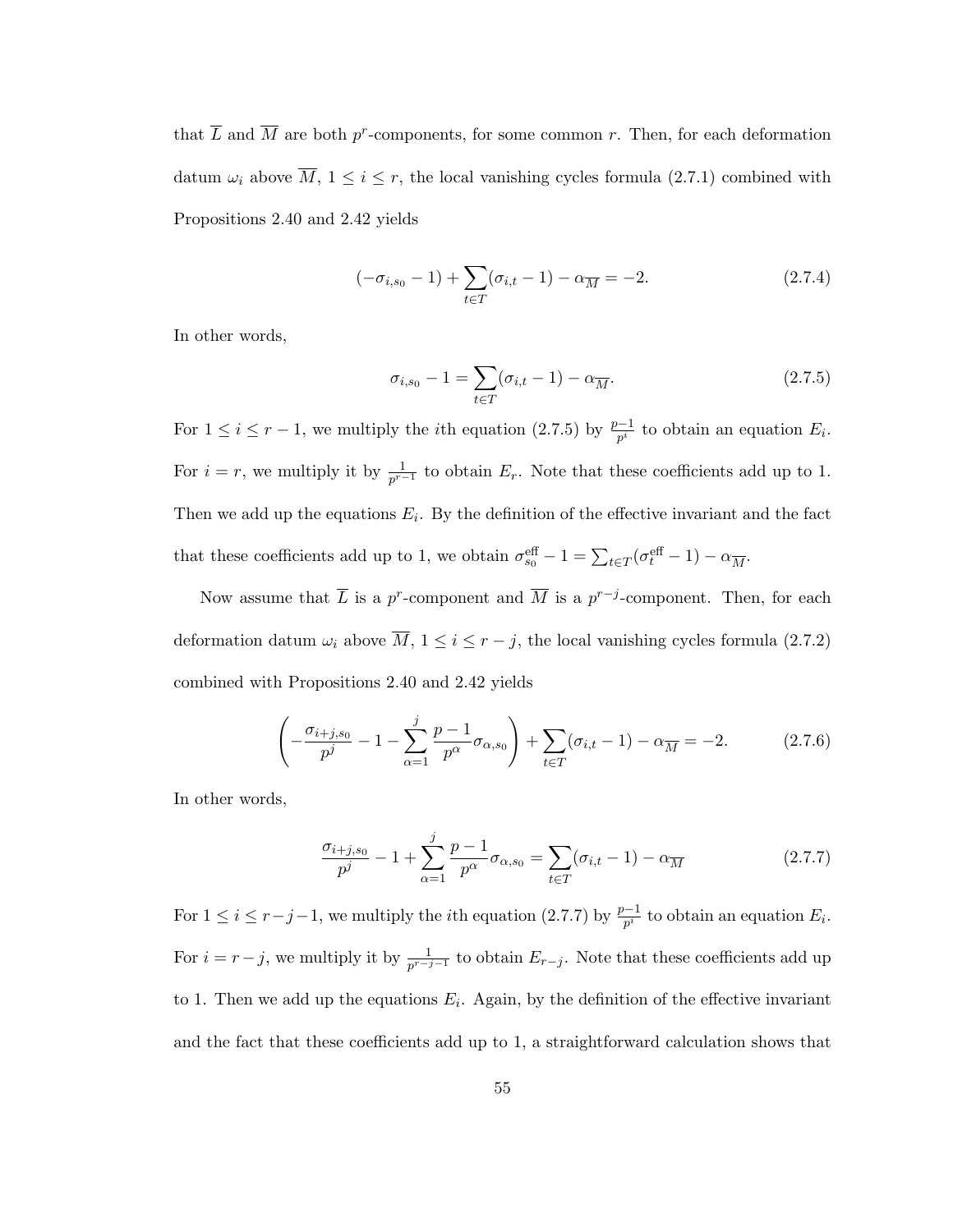we obtain  $\sigma_{s_0}^{\text{eff}} - 1 = \sum_{t \in T} (\sigma_t^{\text{eff}} - 1) - \alpha_{\overline{M}}$ . We have shown that  $F(S)$  is independent of S.

Step 2: We calculate  $F(S_{\text{max}})$ . Write  $S_{\text{max}} = S_{\text{\'et}} \cup S_{\text{insep}}$ , where  $S_{\text{\'et}}$  is the set of points of S lying on the intersection of an étale tail with the rest of  $\overline{X}$ , and  $S_{\text{insep}}$  is the set of points in S lying on the intersection of an inseparable tail with the rest of  $\overline{X}$ . If  $s_b \in S_{\text{\'et}}$  lies on the intersection of a p<sup>r</sup>-component and an étale tail  $\overline{X}_b$ , then  $\sigma_{s_b}^{\text{eff}}=\left(\sum_{i=1}^{r-1}% \sigma_{s_b}^{\text{eff}}\right)^{1/2}=\sigma_{s_b}^{\text{eff}}\left(\sum_{i=1}^{r-1}% \sigma_{s_b}^{\text{eff}}\right)^{1/2}$  $p-1$  $\frac{p-1}{p^i}\sigma_{i,s_b}\Big)+\frac{1}{p^{r-1}}$  $\frac{1}{p^{r-1}}\sigma_{r,s_b}$ . Proposition 2.42, combined with Remark 2.43, shows that this is equal to  $\sigma_b$ .

Now suppose  $s \in S_{\text{insep}}$  lies on the intersection of a p<sup>r</sup>-component and an inseparable tail  $\overline{X}_s$  which is a  $p^{r-j}$ -component. Then for each deformation datum  $\omega_i$  above  $\overline{X}_s$ ,  $1 \le i \le r - 1$ , (2.7.2) shows that

$$
\left(-\frac{\sigma_{i+j,s}}{p^j} - 1 - \sum_{\alpha=1}^j \frac{p-1}{p^{\alpha}} \sigma_{\alpha,s}\right) - \alpha_{\overline{X}_s} = -2.
$$
\n(2.7.8)

In other words:

$$
\frac{\sigma_{i+j,s}}{p^j} + \sum_{\alpha=1}^j \frac{p-1}{p^{\alpha}} \sigma_{\alpha,s} = 1 - \alpha_{\overline{X}_s}.
$$
 (2.7.9)

Again, for  $1 \leq i \leq r - j - 1$ , we multiply the *i*th equation (2.7.9) by  $\frac{p-1}{p^i}$  to obtain an equation  $E_i$ . For  $i = r - j$ , we multiply it by  $\frac{1}{p^{r-j-1}}$  to obtain  $E_{r-j}$ . As before, we add up the equations  $E_i$  to obtain  $\sigma_s^{\text{eff}} = 1 - \alpha_{\overline{X}_s}$ .

Thus,

$$
F(S_{\max}) = \sum_{b \in B} (\sigma_b - 1) - \sum_{s \in S_{\max}} (\alpha_{\overline{X}_s}) + |\Pi_{S_{\max}}| = \sum_{b \in B} (\sigma_b - 1).
$$

This is Equation  $(2.7.3)$ , so we are done.  $\Box$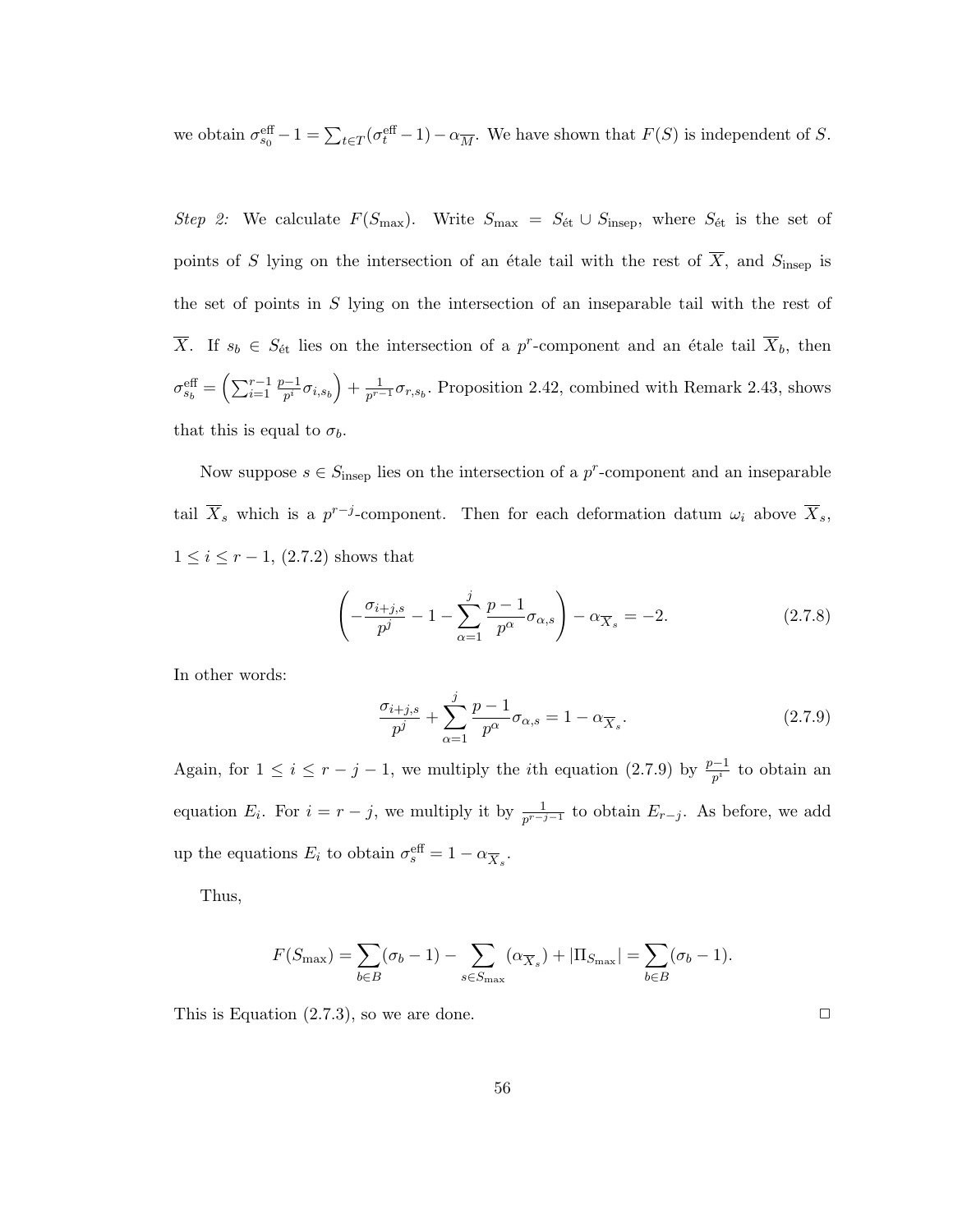# Chapter 3

# Combinatorial Properties of the Stable Reduction

Assume the notations of  $\S2.5$ . In this chapter, G is a finite group with a cyclic p-Sylow subgroup P of order  $p^n$ . Recall that  $m_G = |N_G(P)/Z_G(P)|$ , and that we will write m instead of  $m_G$  when G is understood. Also,  $f^{aux}: Y^{aux} \to X$  (resp.  $f^{str}: Y^{str} \to X$ ) is the auxiliary cover (resp. the strong auxiliary cover) with Galois group  $G^{aux}$  (resp.  $G^{str}$ ); see §2.6. Let Q be the normal subgroup of order p in  $G^{str}$  (Proposition 2.29).

# 3.1 Vanishing cycles formulas

The vanishing cycles formula ( $[Ray99, Théorème 3.3.5]$ ) is a key formula that helps us understand the structure of the stable reduction of a branched G-cover of curves in the case where  $p$  exactly divides the order of  $G$ . Here, we generalize the formula to the case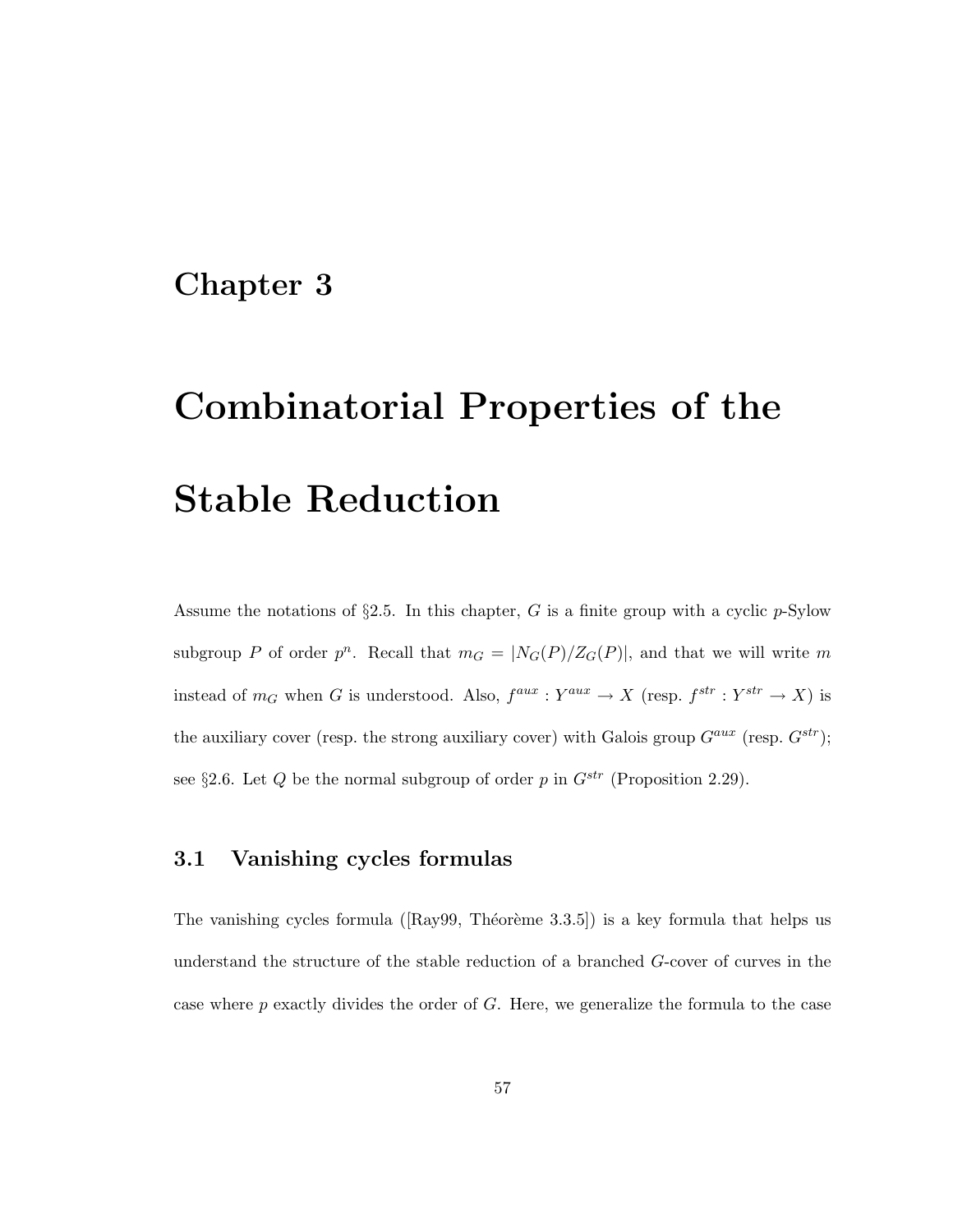where G has a cyclic p-Sylow group of arbitrary order. For any étale tail  $\overline{X}_b$ , recall that  $m_b$  is the index of tame inertia at the point of intersection  $x_b$  of  $\overline{X}_b$  with the rest of  $\overline{X}_b$ , and  $\sigma_b$  is the generalized ramification invariant (Definition 2.25). Set  $h_b = m_b \sigma_b$ . By Lemma 2.26,  $h_b$  is an integer.

**Theorem 3.1.** Let  $f: Y \to X$ , X not necessarily  $\mathbb{P}^1$ , be a G-Galois cover as in §2.5, where G has a cyclic p-Sylow subgroup. Let  $B_0$  be the set of branch points. As in §2.5, there is a smooth model  $X_R$  of X where the specializations of the branch points do not collide, f has bad reduction, and  $\overline{f} : \overline{Y} \to \overline{X}$  is the stable reduction of f. Let  $\Pi \subset B_0$ be the set of branch points which have branching index divisible by p. Let  $B_{new}$  be an indexing set for the new tails and let  $B_{prim}$  be an indexing set for the primitive tails. Let  $B_{\acute{e}t} = B_{new} \cup B_{prim}$ . Let  $g_X$  be the genus of X. Then we have the formula

$$
2g_X - 2 + |\Pi| = \sum_{b \in B_{new}} (\sigma_b - 1) + \sum_{b \in B_{prim}} (\sigma_b - 1).
$$
 (3.1.1)

Theorem 3.1 has the immediate corollary:

**Corollary 3.2.** Assume further that f is a three-point cover of  $\mathbb{P}^1$ . Then

$$
1 = \sum_{b \in B_{new}} (\sigma_b - 1) + \sum_{b \in B_{prim}} \sigma_b.
$$
 (3.1.2)

*Proof* (of the theorem). Write  $|G^{str}| = p^{\nu}m$ , where  $p \nmid m$ . Write  $\tilde{Y}^{str} = Y^{str}/Q$ . Let g (resp.  $\tilde{g}$ ) be the genus of  $Y^{str}$  (resp.  $\tilde{Y}^{str}$ ). Also, let  $\Pi_i$  be the set of points of X which are branched of index  $p^i$  in  $Y^{str} \to X$ . Thus,  $\Pi = \bigcup_{i=1}^{\nu} \Pi_i$ . The Hurwitz formula applied to  $Y^{str} \to X$  and  $\tilde{Y}^{str} \to X$  respectively gives us the following two equalities: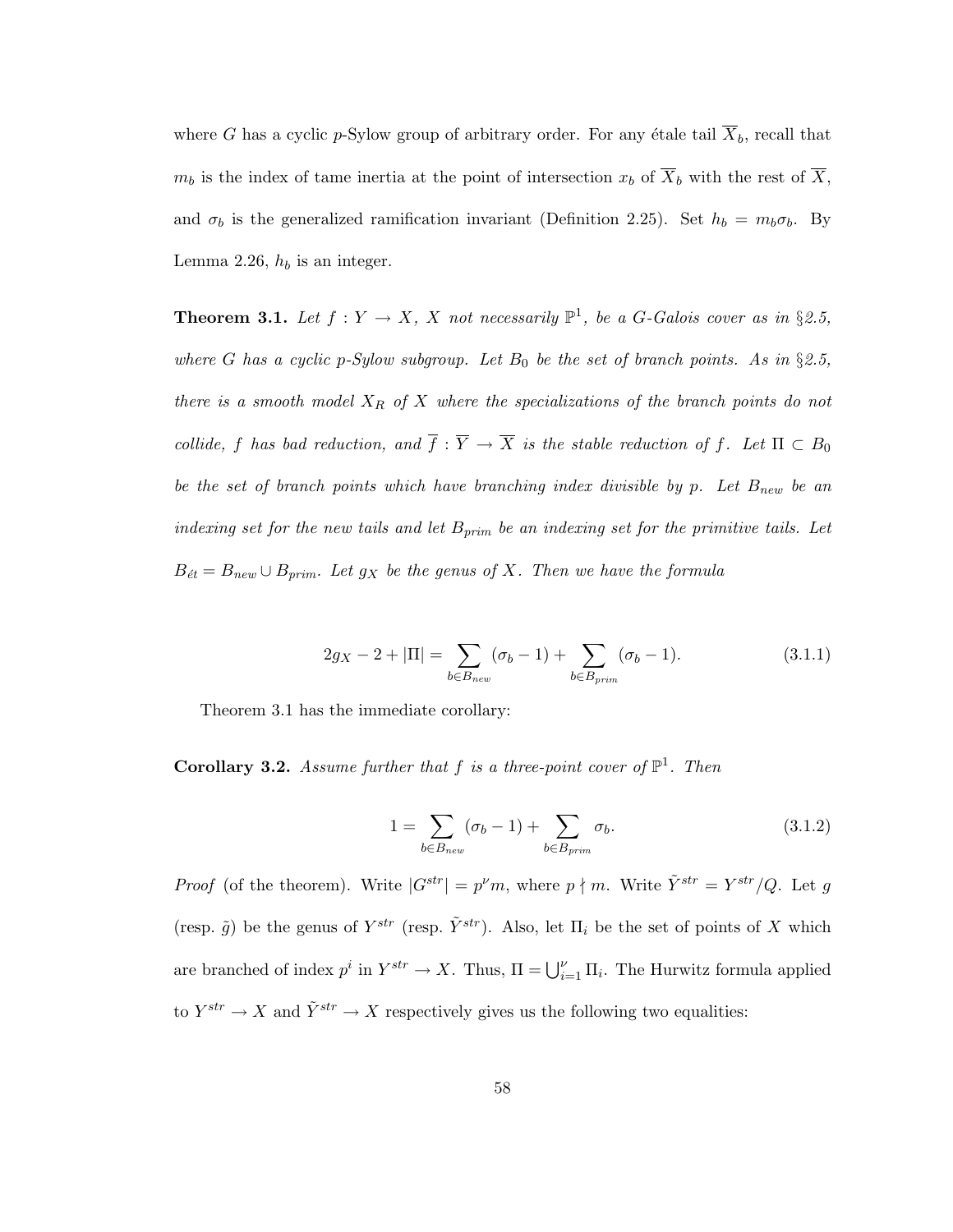$$
2g - 2 = p^{\nu} m \left( 2g_X - 2 + \sum_{b \in B_{\text{\'et}}} (1 - \frac{1}{m_b}) + \sum_{i=1}^{\nu} |\Pi_i| (1 - \frac{1}{p^i}) \right) \tag{3.1.3}
$$

and

$$
2\tilde{g} - 2 = p^{\nu - 1} m \left( 2g_X - 2 + \sum_{b \in B_{\text{\'et}}} (1 - \frac{1}{m_b}) + \sum_{i=1}^{\nu} |\Pi_i| (1 - \frac{1}{p^{i-1}}) \right). \tag{3.1.4}
$$

Since all of our schemes are flat over  $R$ ,  $p_a(\overline{Y}^{str}) = g$  and  $p_a(\overline{\tilde{Y}}^{str}) = \tilde{g}$ . Now, note that when we quotient out by  $Q$ , the morphism is radicial on the special fiber except above the tails, as Q is contained in the inertia group of every irreducible component lying above the interior of  $\overline{X}$ . This means that the contribution from components above the interior of  $\overline{X}$  to  $p_a(\overline{Y}^{str})$  is the same as their contribution to  $p_a(\overline{\tilde{Y}}^{str})$  Above each tail  $\overline{X}_b$ ,  $\overline{Y}^{str}$ consists of irreducible components  $\overline{Y}_b$ , each of which is the composition of a cyclic cover of order  $m_b$  branched at two points  $\infty_b$  and  $0_b$  with a cyclic p-power cover totally ramified at the unique point of  $\overline{Y}_b$  lying above  $\infty_b$ . Then Corollary 2.16 with group  $G^{str}$  of order  $p^{\nu}m$  applies to each tail  $\overline{X}_{b}$ . We obtain that

$$
g - \tilde{g} = \frac{1}{2} p^{\nu - 1} (p - 1) m \left( \sum_{b \in B_{\text{\'et}}} \left( (1 - \frac{1}{m_b}) + (\sigma_b + 1) - 2 \right) \right). \tag{3.1.5}
$$

But subtracting the difference of (3.1.3) and (3.1.4) and dividing by two, we have

$$
g - \tilde{g} = \frac{1}{2} p^{\nu - 1} (p - 1) m \left( 2g_X - 2 + \sum_{b \in B_{\text{\'et}}} (1 - \frac{1}{m_b}) + \sum_{i=1}^{\nu} |\Pi_i| \right). \tag{3.1.6}
$$

Setting the right-hand sides of (3.1.5) and (3.1.6) equal yields

$$
2g_X - 2 + |\Pi| = \sum_{b \in B_{\text{\'et}}} (\sigma_b - 1).
$$

 $\Box$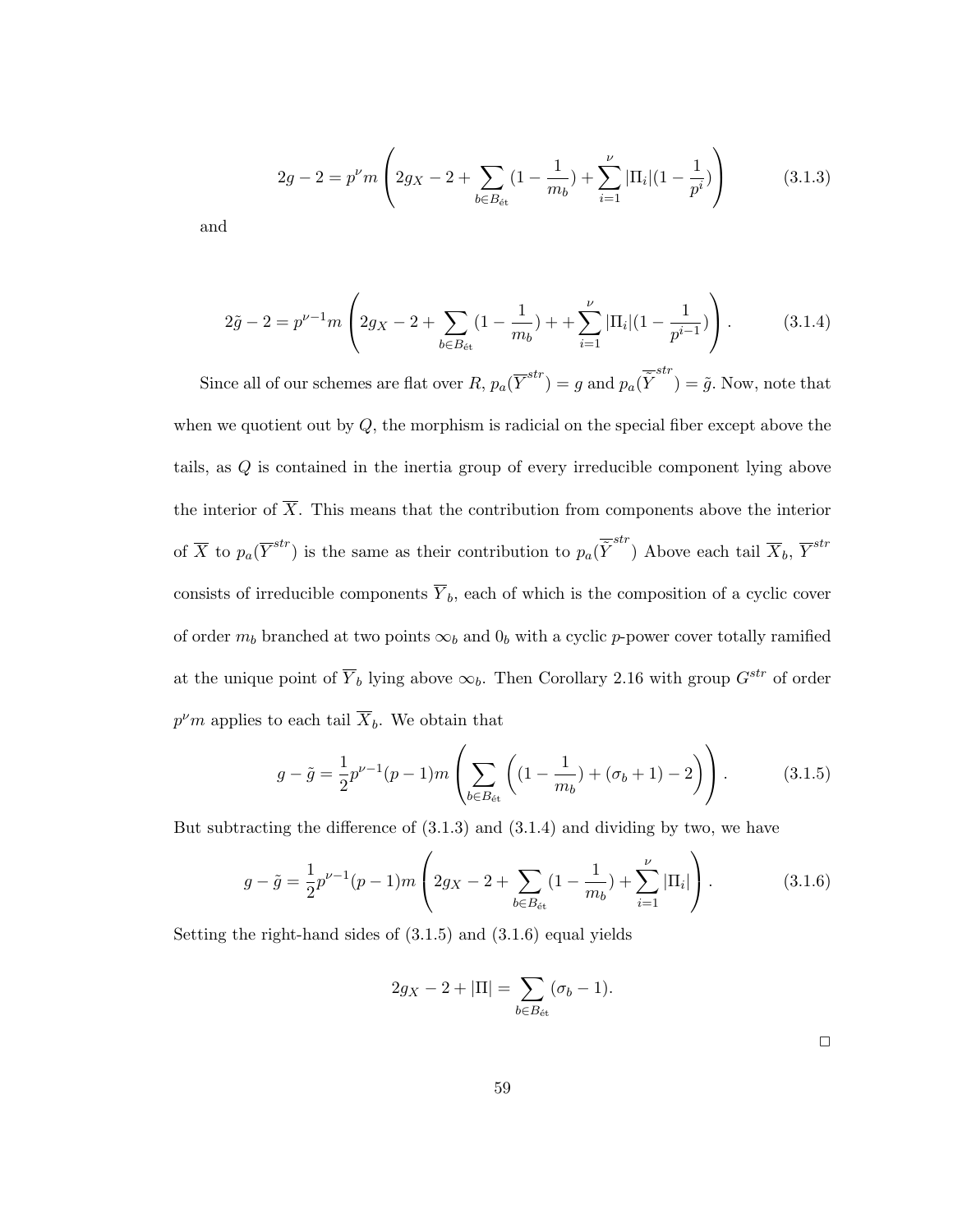Remark 3.3. Since the upper numbering is invariant under quotients, it is clear that quotienting out by a normal subgroup of prime-to-p order does not affect the quantity  $\sigma_b$ . Thus the quantity  $\sigma_b$  as we have calculated it is not different than if we had calculated it using the standard auxiliary cover, rather than the strong auxiliary cover.

The above formula can be generalized. Recall that for every  $i, 1 \leq i \leq n$ , we write  $\Pi_i$ for the set of branch points of f which have branching index divisible by  $p^i$ . Let  $B_{d,e}$  be an indexing set for the  $p^d$ -components of  $\overline{X}$  which intersect a  $p^e$ -component,  $e > d$ , and such that  $\overline{f}$  is monotonic from the  $p^d$ -component. For  $b \in B_{d,e}$ , let  $x_b$  be the (unique) point of intersection of the  $p^d$ -component indexed by b with a  $p^e$ -component. Let  $y_b$  be a point lying above  $x_b$ , and let  $\mathcal{O}_{z_b} = \mathcal{O}_{\overline{Y},w}^{\mathbb{Z}/p^d}$  $\frac{\mathbb{Z}/p^2}{\sum y_i}$ . Finally, let  $\sigma_{i,b}$  be the *i*th *upper* jump for the extension  $\mathcal{O}_{\overline{X},x_b} \hookrightarrow \mathcal{O}_{z_b}$ . If  $i = e - d$ , we will sometimes just write  $\sigma_b$  for  $\sigma_{i,b}$ . Then we have the following formula:

**Proposition 3.4.** For each r,  $0 \le r \le n-1$ , such that there exists some nonempty  $B_{d,e}$ with  $d \leq r < e$ ,

$$
2g_X - 2 + |\Pi_{r+1}| \ge \sum_{\substack{d,e \ b \in B_{d,e}}} \sum_{b \in B_{d,e}} (\sigma_{e-r,b} - 1). \tag{3.1.7}
$$

If  $f$  is monotonic, we have equality in  $(3.1.7)$ .

*Proof.* Again, consider the strong auxiliary cover  $f^{str}$ , which has Galois group  $G^{str} \cong$  $\mathbb{Z}/p^{\nu} \rtimes \mathbb{Z}/m$  for some  $\nu > r$  and stable reduction  $\overline{f}^{str}$ . Let  $(\overline{f}^{str})'$  be the quotient of the cover  $\overline{f}^{str}$  by the unique subgroup  $Q_r \subset G^{str}$  isomorphic to  $\mathbb{Z}/p^r$ . Also, let  $Q_{r+1}$  be the unique subgroup of  $G^{str}$  isomorphic to  $\mathbb{Z}/p^{r+1}$ . Let g be the genus of  $Y^{str}/Q_r$  and let  $\tilde{g}$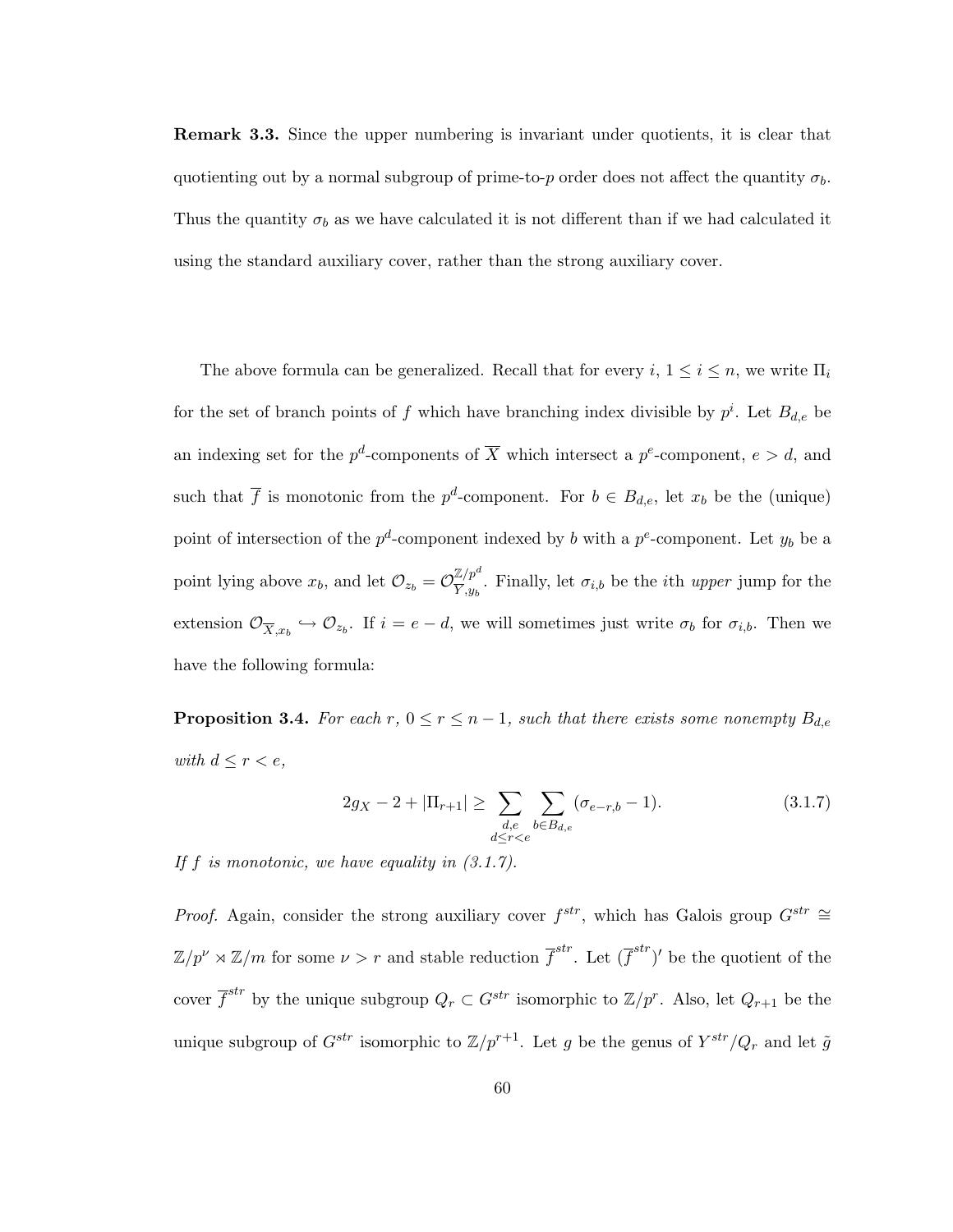be the genus of  $Y^{str}/Q_{r+1}$ . Then, as in the proof of Theorem 3.1,

$$
g - \tilde{g} = \frac{1}{2} p^{\nu - r - 1} (p - 1) m \left( 2g_X - 2 + \sum_{b \in B_{\text{\'et}}} \left( 1 - \frac{1}{m_b} \right) + |\Pi_{r+1}| \right). \tag{3.1.8}
$$

Since  $\overline{f}$  is monotonic from each component indexed by  $B_{d,e}$ , each component lying outward from  $B_{d,e}$  and each component in  $B_{d,e}$  is étale in the special fiber of  $\overline{Y}^{str}/Q_r$ . Also, any prime-to-p branch point of  $f^{str}/Q_r$  specializes either to or outward from a component indexed by  $B_{d,e}$ . Above the unique wildly branched point of  $\overline{X}_b$  for any  $b \in B_{d,e}$ , the conductor of higher ramification for  $\overline{f'}$  is  $\sigma_{e-r,b}$ . We note that quotienting out the cover  $\overline{f'}$  by the subgroup  $Q_{r+1}/Q_r < G^{str}/Q_r$  of order p cannot increase the contribution to the arithmetic genus from those components of  $\overline{Y}^{str}/Q_r$  lying above components of  $\overline{X}$  which do not lie outward from some component indexed by  $B_{d,e}$ . In fact, if  $\overline{f}$  is monotonic, then the action of  $Q_{r+1}/Q_r$  is radicial on these components and does not affect their contribution to the arithmetic genus at all.

By flatness, we have  $g = p_a(\overline{Y}^{str}/Q_r)$  and  $\tilde{g} = p_a(\overline{Y}^{str}/Q_{r+1})$ . Now, we apply Corollary 2.16 to obtain

$$
g - \tilde{g} \ge \frac{1}{2} p^{\nu - r - 1} (p - 1) m \left( \sum_{b \in B_{d,e}} (\sigma_{e-r,b} + 1 - 2) + \sum_{b \in B_{\text{\'et}}} \left( 1 - \frac{1}{m_b} \right) \right), \tag{3.1.9}
$$

with equality if  $\overline{f}$  is monotonic. Combining (3.1.8) and (3.1.9) yields the proposition.  $\Box$ 

Remark 3.5. We have some weak generalizations in the case where a p-Sylow subgroup of G is abelian, not necessarily cyclic. They are partially worked out and will not be included at this time. Their proofs are based on a version of the proof of Theorem 3.1 that does not use the auxiliary cover.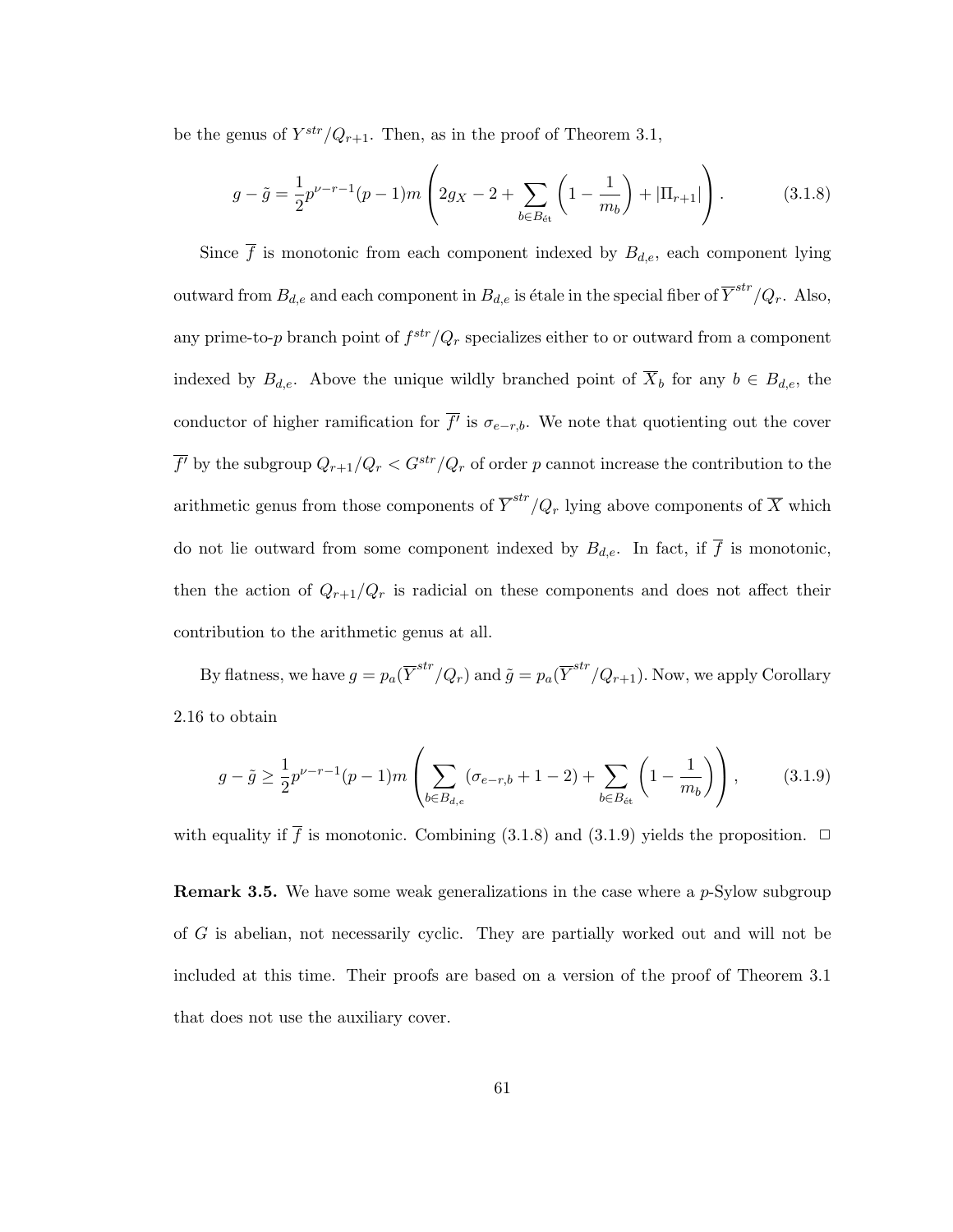### 3.2 Further properties

We maintain the assumptions of  $\S2.5$ , along with the assumption that a p-Sylow subgroup of G is cyclic of order  $p^n$ . As this section progresses, we will add more assumptions.

**Lemma 3.6.** If b indexes an inseparable tail  $\overline{X}_b$ , then all  $\sigma_{i,b}$ 's (page 60) are integers.

*Proof.* Consider the stable model of the strong auxiliary cover  $f^{str}$ . We know that any branch point of this cover has either prime-to-p or p-power order. By Proposition 2.17, any branch point on the generic fiber which specializes to a point in  $\overline{X}_b$  must be of ppower ramification index. In particular, the ramification index will be  $p^d$ , where  $\overline{X}_b$  is a p<sup>d</sup>-component. Consider an irreducible component  $\overline{V}_b$  of  $\overline{Y}^{str}$  lying above  $\overline{X}_b$ . Then  $\overline{V}_b/(\mathbb{Z}/p^d) \to \overline{X}_b$  is totally ramified above the point of intersection x of  $\overline{X}_b$  and the rest of  $\overline{X}$ , and étale elsewhere. If we quotient out by the (normal) p-Sylow subgroup of the inertia group I of  $\overline{V}_b/(\mathbb{Z}/p^d) \to \overline{X}_b$  above x, we obtain a tame cover branched at no more than one point, which must be trivial. Thus I is a p-group, and the upper jumps corresponding to the ramification of  $\overline{V}_b/(\mathbb{Z}/p^d) \to \overline{X}_b$  are integral by the Hasse-Arf Theorem ([Ser79, V, Theorem 1]). Hence each  $\sigma_{i,b}$  is integral by Remark 3.3.

**Lemma 3.7.** Let  $\overline{x}$  be a singular point of  $\overline{X}$  such that there are no étale tails  $\overline{X}_b$  with  $\overline{x} \lt \overline{X}_b$ . Then for any deformation datum above an irreducible component containing  $\overline{x}$ , the invariant  $\sigma_{\overline{x}}$  is an integer.

*Proof.* Take the strong auxiliary cover  $f^{str} : Y^{str} \to X$  of f. By Proposition 2.36, this does not change the invariant  $\sigma_{\overline{x}}$ . Now,  $f^{str}$  has Galois group  $\mathbb{Z}/p^{\nu} \rtimes \mathbb{Z}/m$ , for some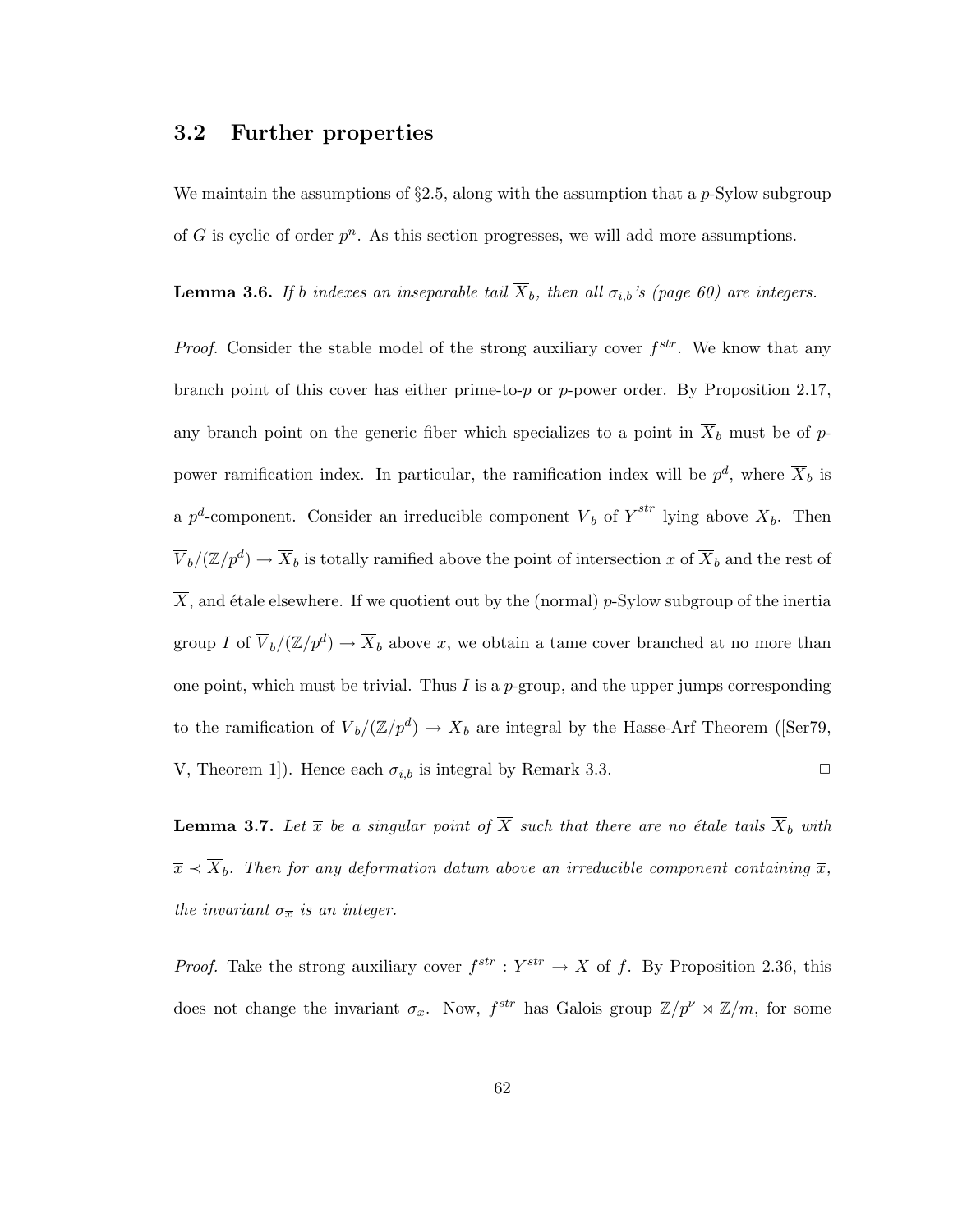$\nu \leq n$ . By construction,  $f^{str}$  has no branch points of prime-to-p branching index which specialize outward from  $\bar{x}$ .

Any irreducible component  $\overline{V}$  of  $\overline{Y}^{str}$  has decomposition group  $\mathbb{Z}/p^r \rtimes \mathbb{Z}/m'$ , where  $r \leq \nu$  and  $m'|m$ . If  $\overline{W}$  is the component of  $\overline{X}$  below  $\overline{V}$ , then it is impossible for  $\overline{W}$  to have exactly one point where the branching index is not a  $p$ -power (if this were the case, we could quotient out by the subgroup of order  $p^r$  to obtain a tamely ramified cover of  $\overline{W}$  branched at one point, which is impossible). This means that at intersection points of inseparable tails lying outward from  $\bar{x}$  with the rest of  $\bar{X}$ , the branching index is a power of p (as the intersection point is the only possible branch point of the inseparable tail). By inward induction, the branching index of  $\bar{x}$  is a p-power. By the definition of  $\sigma_{\bar{x}}$ , we have  $\sigma_{\overline{x}} \in \mathbb{Z}$ .

- **Lemma 3.8.** (i) A new tail  $\overline{X}_b$  (or even an inseparable tail which does not contain the specialization of any branch point) has  $\sigma_b \geq 1 + 1/m$ .
- (ii) If  $\overline{X}_c$  is any p<sup>d</sup>-tail to which no branch point of f specializes and that borders a  $p^e$ -component, then  $\sigma_b \geq p^{e-d-1}$ .
- (iii) If  $\overline{X}_b$  is a primitive tail that borders a p<sup>e</sup>-component, then  $\sigma_b \geq p^{e-1}/m$ .

*Proof.* If we assume that (i) is false,  $[Ray99, Lemme 1.1.6]$  shows that each irreducible component above  $\overline{X}_b$  is a genus zero Artin-Schreier cover of  $\overline{X}_b$ . Since no ramification points specialize to these components, this contradicts the three-point condition of the stable model.

For (ii) and (iii) we cite [Pri06, Lemma 19], which shows that  $\sigma_{i+1,b} \geq p\sigma_{i,b}$  for all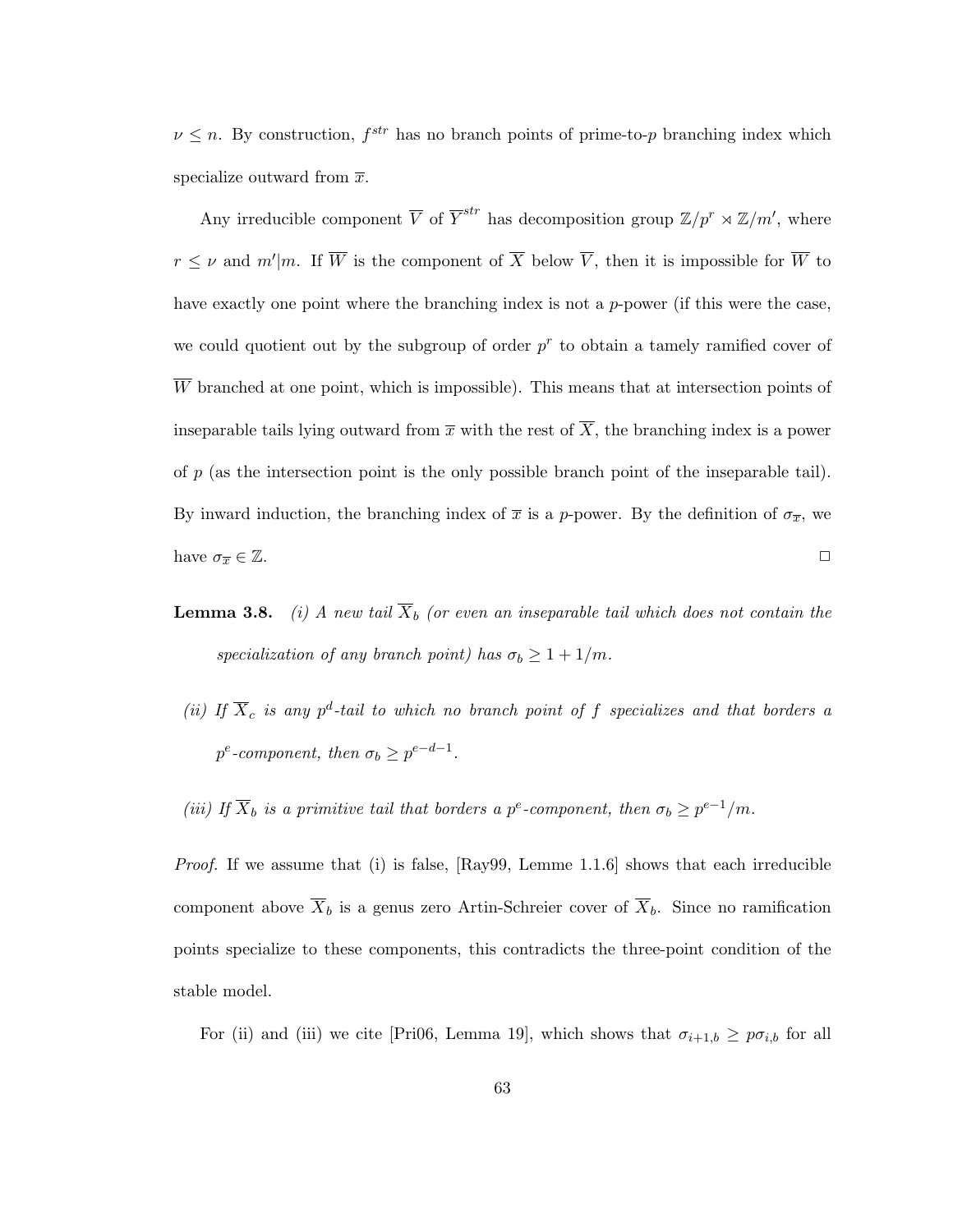i where the statement makes sense. Recall that  $\sigma_b = \sigma_{e-d,b}$ . Now, if  $\overline{X}_b$  is inseparable, then  $\sigma_b \in \mathbb{Z}$  (by Lemma 3.6). If  $\sigma_b = 1$ , then the components above the tail are genus zero by [Ray99, Lemme 1.1.6], and they violate the three-point condition of the stable model. So  $\sigma_b \ge 2$  for these inseparable tails, and (ii) is proved. Also,  $\sigma_{1,b} \ge 1/m$  for  $\overline{X}_b$ primitive. Then (iii) follows.  $\Box$ 

**Corollary 3.9.** Let x be a branch point of f with branching index exactly divisible by  $p^r$ . Suppose that x specializes to  $\overline{x}$ , which lies on an irreducible component  $\overline{W}$  of  $\overline{X}$  such that  $\overline{f}$  is monotonic from  $\overline{W}$ . Then either  $\overline{W}$  is the original component or  $\overline{W}$  intersects a  $p^{r+j}$ -component, for some  $j > 0$ .

*Proof.* By Proposition 2.19,  $\overline{W}$  is a p<sup>r</sup>-component. We note that since  $\overline{W}$  contains the specialization of a branch point with branching index divisible by  $p$ , the deformation data above  $\overline{W}$  are multiplicative (and thus identical, by Proposition 2.41). Now, assume that  $\overline{W}$  is not the original component. Let S be the set of singular points of  $\overline{X}$  lying on  $\overline{W}$ , and let  $s_0 \in S$  be the unique point of S such that  $s_0 \prec \overline{W}$ . For each  $s \in S' := S \setminus \{s_0\}$ , we consider  $\sigma_s^{\text{eff}}$ . Let  $B_s$  index the set of all étale tails  $\overline{X}_b$  such that  $s \prec \overline{X}_b$ . Since x specializes to  $\overline{W}$ , no branch point of f can specialize to any component outward from  $\overline{W}$ . In particular, each  $\overline{X}_b$  is a new tail. Because  $\overline{f}$  is monotonic from  $\overline{W}$ , we can apply Lemma 2.47 to show that

$$
\sigma_s^{\text{eff}} - 1 = \sum_{b \in B_s} (\sigma_b - 1).
$$

By Lemma 3.8, each  $\sigma_b$  in the above sum is greater than 1, so  $\sigma_s^{\text{eff}} \geq 1$ .

Since the deformation data above  $\overline{W}$  are all the same, this shows that each deformation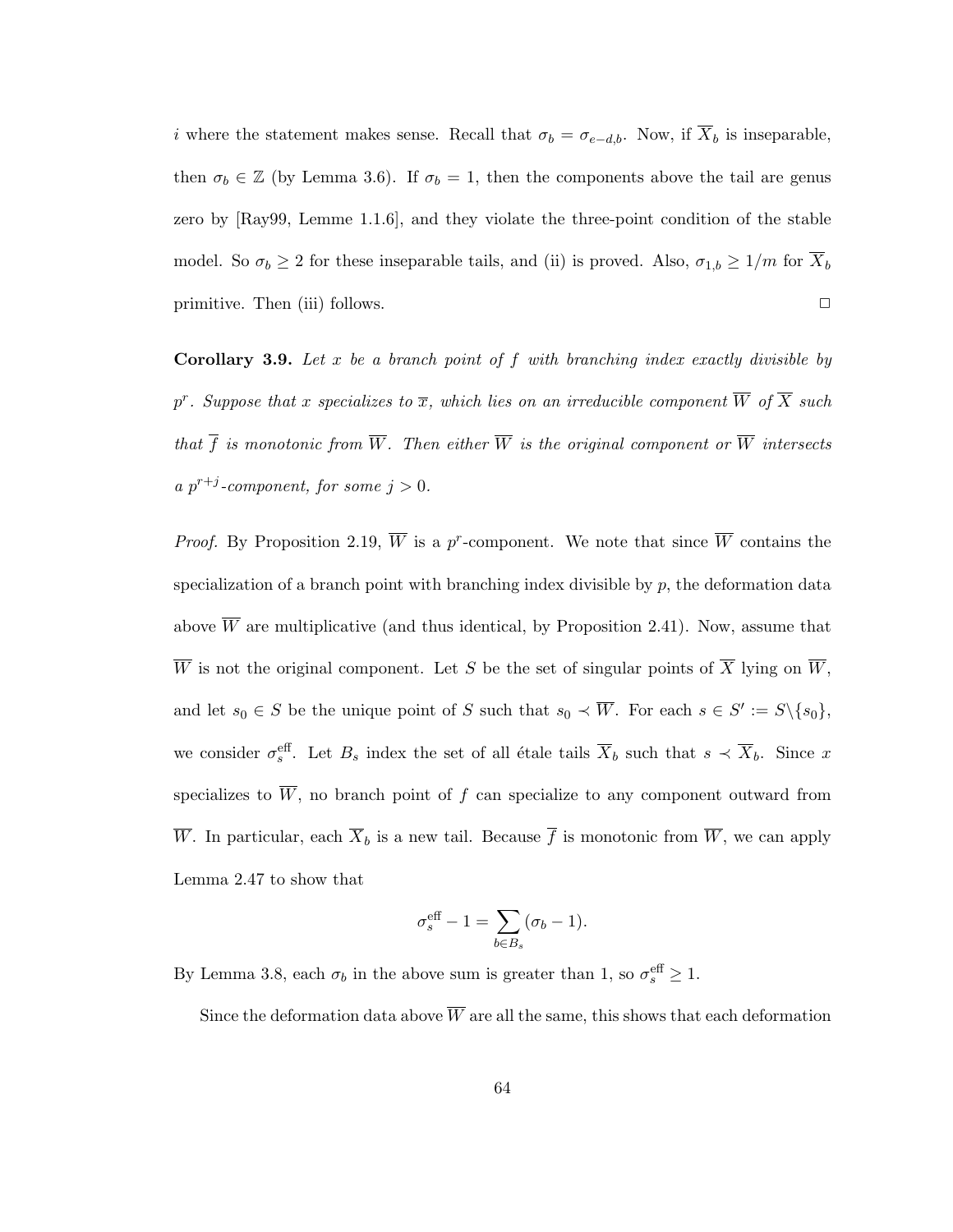datum  $\omega$  must have  $\sigma_s \geq 1$  for all  $s \in S'$ . For a contradiction, assume that  $\overline{W}$  does not intersect any  $p^{r+j}$ -components with  $j > 0$ . Then any irreducible component  $\overline{V}$  lying above  $\overline{W}$  is tamely ramified, and we can apply the local vanishing cycles formula (2.7.1). Since the only critical points of  $\omega$  lie in  $S \cup {\overline{x}}$ , and  $\sigma_{\overline{x}} = 0$ , we see that  $\sigma_{s_0} \leq 0$ . But  $\sigma_{s_0} = 0$ contradicts Proposition 2.40, and  $\sigma_{s_0} < 0$  is impossible because  $\omega$  is multiplicative. Thus we have our contradiction, and the corollary is proved.  $\Box$ 

We now give some sufficient criteria for the stable reduction of  $f$  to be monotonic. In particular, they are satisfied in all of the cases in Theorem 1.4.

**Proposition 3.10.** (i) If G is p-solvable, then  $\overline{f}$  is monotonic.

- (ii) If  $\overline{T}$  is a component of  $\overline{X}$  such that there are no new étale tails  $\overline{X}_b \succ \overline{T}$ , then  $\overline{f}$  is monotonic from  $\overline{T}$ .
- (iii) If f is a three-point cover of  $\mathbb{P}^1$ , and  $m=2$ , then  $\overline{f}$  is monotonic.

*Proof.* In cases (i) and (iii), assume for a contradiction that  $\overline{W}$  is a maximal component of  $\overline{X}$  for  $\prec$  such that  $\overline{f}$  is not monotonic from  $\overline{W}$ . Suppose that  $\overline{W}$  is a  $p^i$ -component. Let W be a p<sup>j</sup>-component intersecting  $\overline{W}$  such that  $\overline{W} \prec \overline{W}'$  and  $j > i$ . Let  $\{w\} = \overline{W}' \cap \overline{W}$ .

To (i): By Corollary 2.4, we know that there is a prime-to-p group N such that  $G/N \cong$  $\mathbb{Z}/p^n \rtimes \mathbb{Z}/m$ . Since quotienting out by a prime-to-p group does not affect monotonicity, we may assume that  $G \cong \mathbb{Z}/p^n \rtimes \mathbb{Z}/m$ . Consider the morphism  $X^{st} \to X'$  that is "the identity" on  $X_{K^{st}}$  and contracts all components of  $\overline{X}$  outward from and including  $\overline{W}'$ . If Y' is the normalization of X' in  $K^{st}(Y)$ , then Y' is obtained from  $Y^{st}$  by contracting all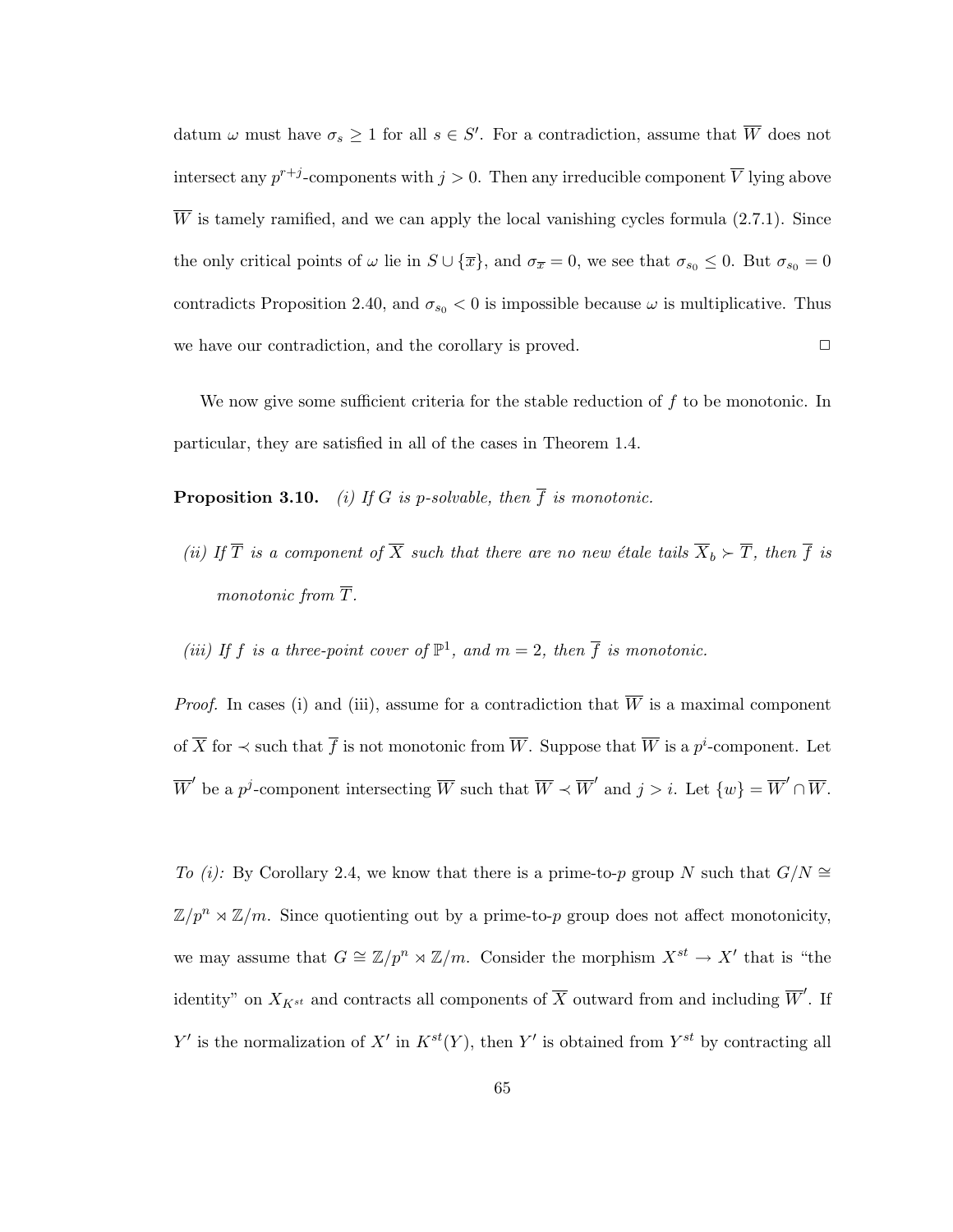of the components of the special fiber above those components contracted by  $X^{st} \to X'$ . Let y be a point of Y' lying over the image of w in X' (which we call w, by abuse of notation), and consider the map of complete germs  $\hat{Y}'_y \to \hat{X}'_w$ . This map is Galois with Galois group  $G' \cong \mathbb{Z}/p^j \rtimes H$ , where |H| is prime-to-p, by Proposition 2.17 and the fact that  $\overline{f}$  is monotonic from  $\overline{W}'$ . Let  $\hat{V}_v$  be the quotient of  $\hat{Y}'_y$  by the subgroup of G of order  $p^i$ . Then  $\phi: \hat{V}_v \to \hat{X}'_w$  is Galois with Galois group  $\mathbb{Z}/p^{j-i} \rtimes H$ . Note that w is a smooth point of  $X'$ , as we have contracted only a tree of projective lines (of course,  $y$  may be quite singular, but it is still a normal point of  $Y'$ ).

Now,  $\phi$  is totally ramified above the point w, but it is unramified above the height 1 prime  $(\pi)$ , where  $\pi$  is a uniformizer of R, because we have quotiented out the generic inertia of  $\overline{W}$ . Using purity of the branch locus ([Sza09, Theorem 5.2.13]), we see that  $\phi$ must be ramified over some height 1 prime  $(t)$  such that the scheme cut out by t intersects the generic fiber. Since we have been assuming from the beginning that the branch points of  $Y_K \to X_K$  do not collide on the special fiber  $\overline{X}_0$ , and we have not contracted  $\overline{X}_0$ , there is at most one branch point on the generic fiber that can specialize to  $w$ , and thus  $(t)$  cuts the generic fiber in exactly one point, and it is the only height 1 prime above which  $\phi$  is ramified. So  $\phi$  is étale outside of the scheme cut out by (t). We are now in the situation of [Ray94, Lemme 6.3.2], and we conclude that the ramification index at  $(t)$  is prime-to-p. But this contradicts the fact that the ramification index above w is divisible by  $p^{j-i}$ .

To (ii): We take the auxiliary cover  $f^{aux}$  of f. Since there are no new étale tails lying outward from  $\overline{T}$ , the construction of  $f^{aux}$  does not introduce any branch points beyond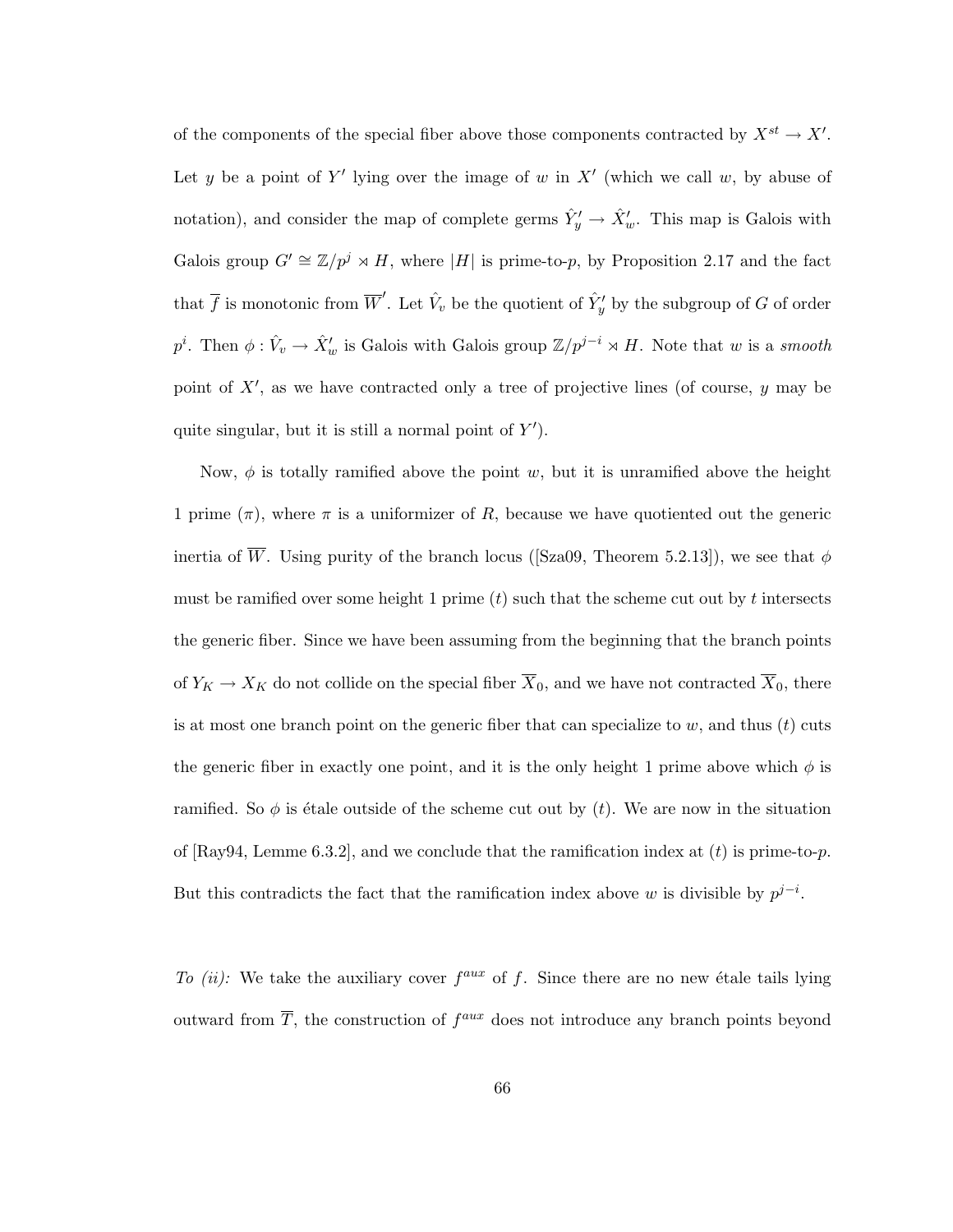$\overline{T}$ . Also, the Galois group  $G^{aux}$  of  $f^{aux}$  is p-solvable (§2.6). So the proof of part (i) carries through exactly to show that  $f^{aux}$  has monotonic stable reduction from  $\overline{T}$ . Since the construction of  $f^{aux}$  does not alter any generic inertia groups of components of  $\overline{X}$ ,  $f^{aux}$ has monotonic stable reduction from  $\overline{T}$  if and only if f does. So the stable reduction of f is monotonic from  $\overline{T}$ .

To (iii): Let  $\Sigma$  be the largest set of p<sup>j</sup>-components of  $\overline{X}$  such that  $\Sigma$  contains  $\overline{W}'$ and the union  $\overline{U}$  of the components in  $\Sigma$  is connected. Let S be the set of all singular points of  $\overline{X}$  that lie at the intersection of a component in  $\Sigma$  with a component not in Σ. By assumption,  $\overline{W} \notin \Sigma$ . So  $w \in S$ . Also, since  $\overline{f}$  is assumed to be monotonic from  $\overline{W}'$ , every  $s \in S$  lies on a  $p^{j-a_s}$ -component, with  $a_s > 0$ . Let  $\overline{X}_s \in \Sigma$  contain  $s$ , and let  $\overline{V}_s$  be an irreducible component of  $\overline{Y}$  lying above  $\overline{X}_s$ . By Proposition 2.42, the bottom differential form  $\omega$  for  $\overline{V}_s$  has positive invariant  $\sigma_s$ . Furthermore,  $(\overline{V}_s, \omega)$  is a deformation datum of type  $(D_{\overline{V}_s}/I_{\overline{V}_s}, \chi)$ , where  $D_{\overline{V}_s}$  is the decomposition group of the component  $V_s$  and  $I_{\overline{V}_s}$  is the inertia group. Since  $m = 2$ , and  $\chi$  comes from the character of  $D_{\overline{V}_s}/I_{\overline{V}_s}$  corresponding to the conjugation action on  $I_{\overline{V}_s}$  (Construction 2.39), we have that  $(|D_{\overline{V}_s}/I_{\overline{V}_s}|/|D_{\overline{V}_s}/I_{\overline{V}_s} \cap \text{ker}(\chi)|)|$  2. Since  $\overline{V}_s \to \overline{X}_s$  is tamely ramified everywhere, in particular above s, Proposition 2.37 shows that  $\sigma_s \in \frac{1}{2}$  $\frac{1}{2}\mathbb{Z}$ . It follows that  $\sigma_s \geq \frac{1}{2}$  $\frac{1}{2}$ .

Note that, by Corollary 3.9, no branch point of  $f$  with ramification index divisible by p can specialize to any component in  $\Sigma$ . Then, by repeated application of the local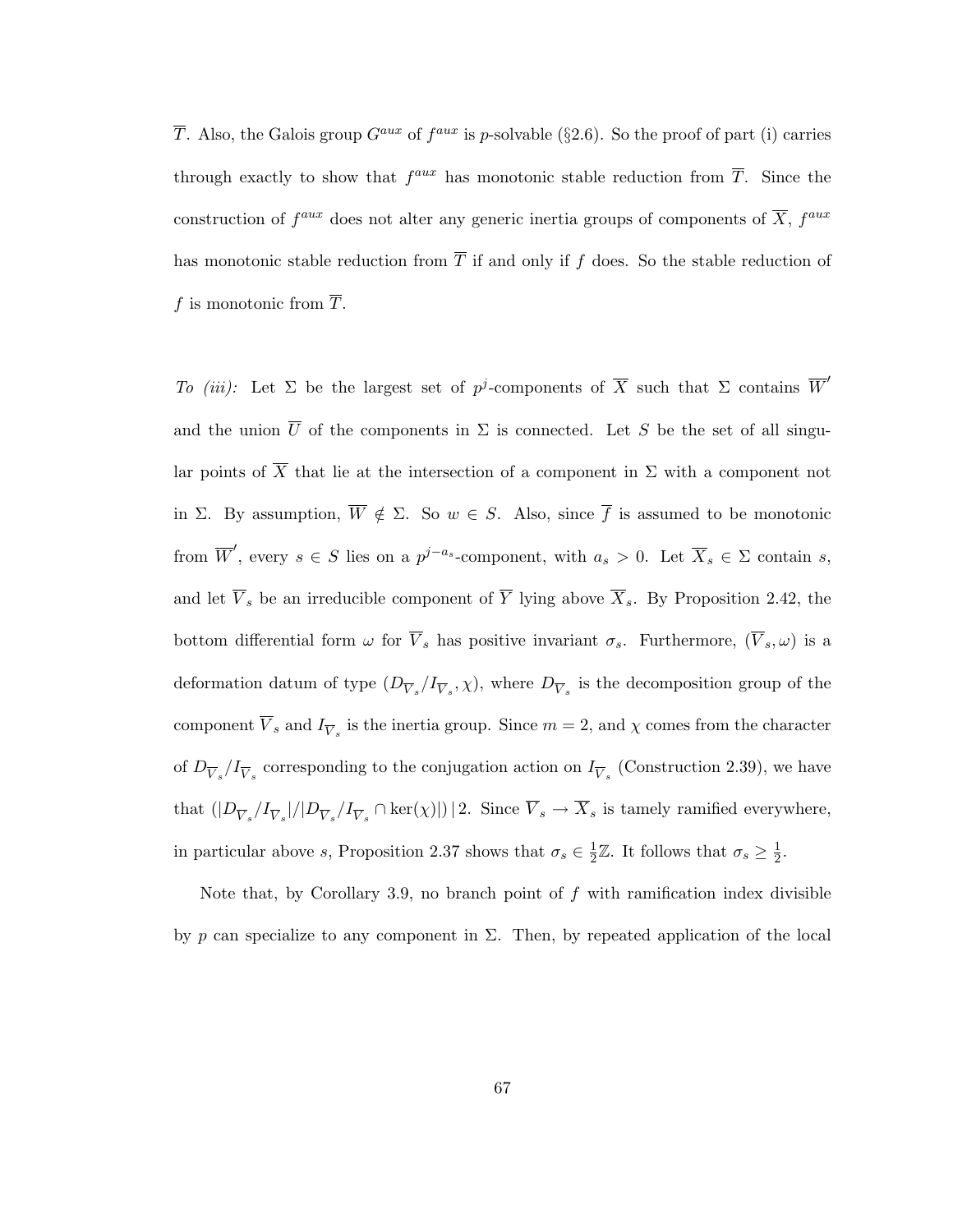vanishing cycles formula (2.7.1), we obtain the equation

$$
\sum_{s \in S} (\sigma_s - 1) = -2.
$$

We know that each term in this sum is at least  $-\frac{1}{2}$  $\frac{1}{2}$ . We claim that at most two of the terms can be non-integral. This will contradict the equation.

We show the claim. For  $s \in S$ , we know by Lemma 3.7 that  $\sigma_s \in \mathbb{Z}$  unless there is an étale tail  $\overline{X}_b$  such that  $\overline{X}_s \prec \overline{X}_b$ . But since  $m = 2$ , the vanishing cycles formula (3.1.2), in conjunction with with Lemma  $2.26$ , shows that there can be at most two étale tails. So at most two elements s of S can have non-integral  $\sigma_s$ . This proves the claim, and we obtain the desired contradiction.  $\Box$ 

For the rest of this section, assume that  $f: Y \to X$  is a three-point cover of  $\mathbb{P}^1$  with bad reduction.

- **Proposition 3.11.** (i) Suppose  $\overline{f}$  is monotonic. The stable reduction  $\overline{X}$  has at most one layer of p-components, i.e., no two p-components intersect each other.
	- (ii) If G is p-solvable with  $m > 1$ , then there is at most one layer of  $p^i$ -components for each  $0 \leq i \leq n$ .

*Proof. To (i):* Suppose, for a contradiction, that  $\overline{X}$  has a maximal chain of intersecting  $p$ -components of length greater than one, the maximal component of the chain being  $W$ . Then, by Proposition 2.24,  $\overline{W}$  is not a tail, and monotonicity shows that any component lying outward from  $\overline{W}$  is étale (and a tail, by Proposition 2.22). Consider a deformation datum  $(\overline{V}, \omega)$  corresponding to some irreducible component  $\overline{V}$  of  $\overline{Y}$  lying above  $\overline{W}$ . By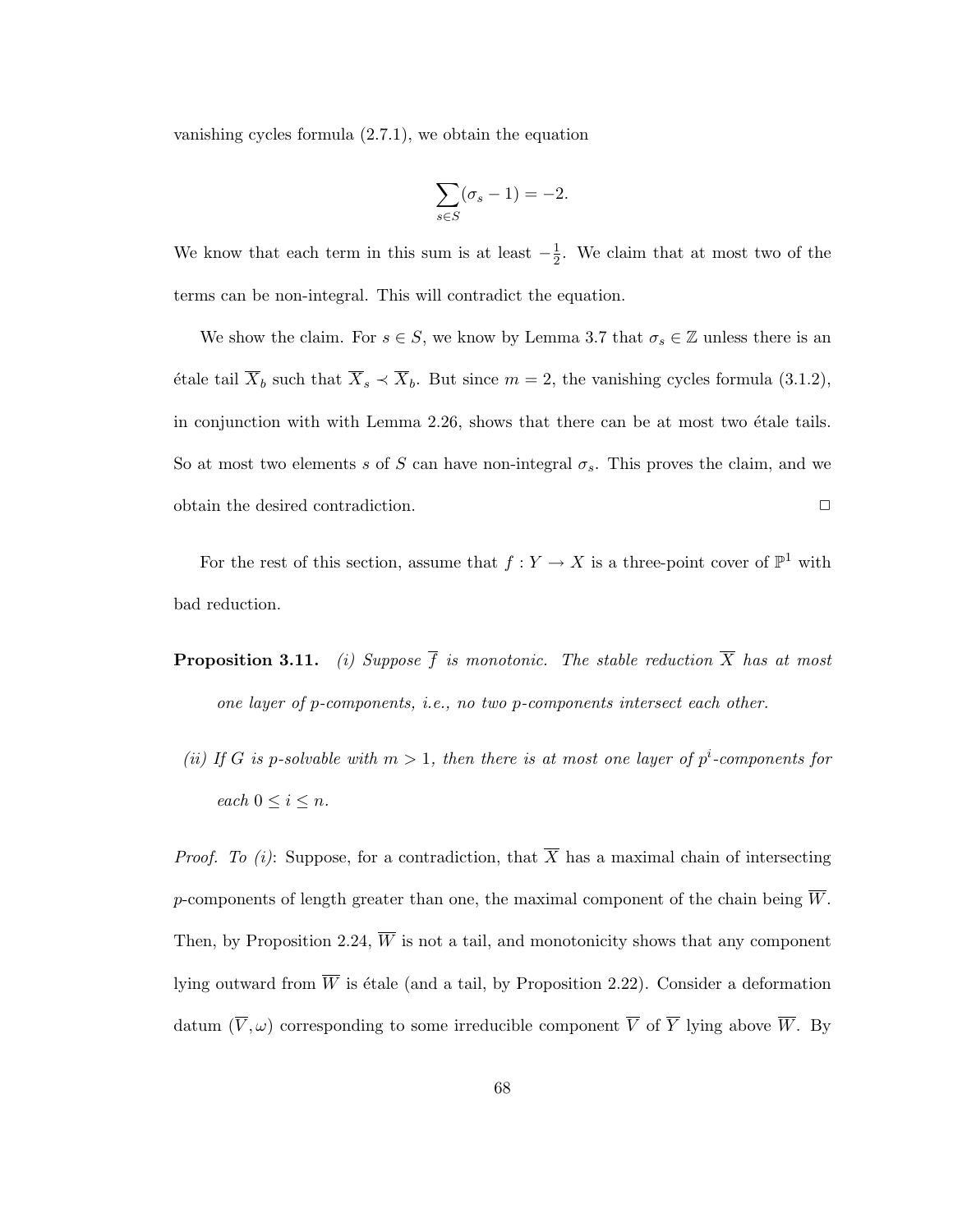Proposition 2.40, the only possibilities for critical points of  $\omega$  are points of intersection of  $\overline{W}$  with étale tails, the point of intersection of  $\overline{W}$  with the immediately preceding irreducible component of  $\overline{X}$ , or the specialization of a wild branch point of f to  $\overline{X}$ . Now, for  $x_b$  the intersection of  $\overline{W}$  with an étale tail  $\overline{X}_b$ , the vanishing cycles formula (3.1.2) shows that  $\sigma_{x_b}$  is an integer if and only if  $\overline{X}_b$  is the *only* étale tail of  $\overline{X}$ . If this is the case, then  $\overline{W}$  intersects exactly two components of  $\overline{X}$ , and  $\overline{V}$  is of genus zero, as it is a degree p inseparable extension of a tame cyclic cover of  $\overline{X}$  branched at two points. Then  $\overline{V}$  is totally ramified above these two points, and the three-point condition of the stable model is violated unless a wild branch point specializes to some  $w \in \overline{W}$ . But this violates Corollary 3.9.

Now assume that there is more than one étale tail of  $\overline{X}$ . Let  $B_W$  index the set of étale tails  $\overline{X}_b$  intersecting  $\overline{W}$ , and let C be the set of all critical points of  $\omega$ . For each  $b \in B_W$ , let  $x_b$  be the intersection of  $\overline{W}$  with  $\overline{X}_b$ . The vanishing cycles formula (3.1.2), along with Lemma 3.8, shows that  $0 < \sigma_{x_b} < 1$  for  $\overline{X}_b$  primitive and  $1 < \sigma_{x_b} < 2$  for  $\overline{X}_b$  new. Also,  $\sum_{b \in B_W} \langle \sigma_{x_b} \rangle \leq 1$ . Since  $\sum_{c \in C} (\sigma_c - 1) = -2$ , we have  $\sum_{c \in C} \sigma_c \in \mathbb{Z}$ . Let w be the point of intersection of  $\overline{W}$  and the interior part of  $\overline{X}$ . Then w is the only element of  $C\backslash B_W$  (no wild branch point specializes to  $\overline{W}$  by Corollary 3.9). Thus  $\sum_{c \in C} \langle \sigma_c \rangle = 1$ . This means that  $\sum_{c \in C} (\lfloor \sigma_c \rfloor - 1) = -3$ . Since  $\lfloor \sigma_b \rfloor - 1$  is  $-1$  for a primitive tail  $\overline{X}_b$  and 0 for a new tail  $\overline{X}_b$ , then  $\lfloor \sigma_w \rfloor$  equals −1 if there is a branch point specializing outward from w or −2 if there is no such branch point. We are now in the situation of [Wew03a, Lemma 2.8], which shows that the deformation datum on  $\overline{V}$  is not additive. Since  $\sigma_w < 0$ , the deformation datum has multiple poles above  $w$ , so it is not multiplicative either. This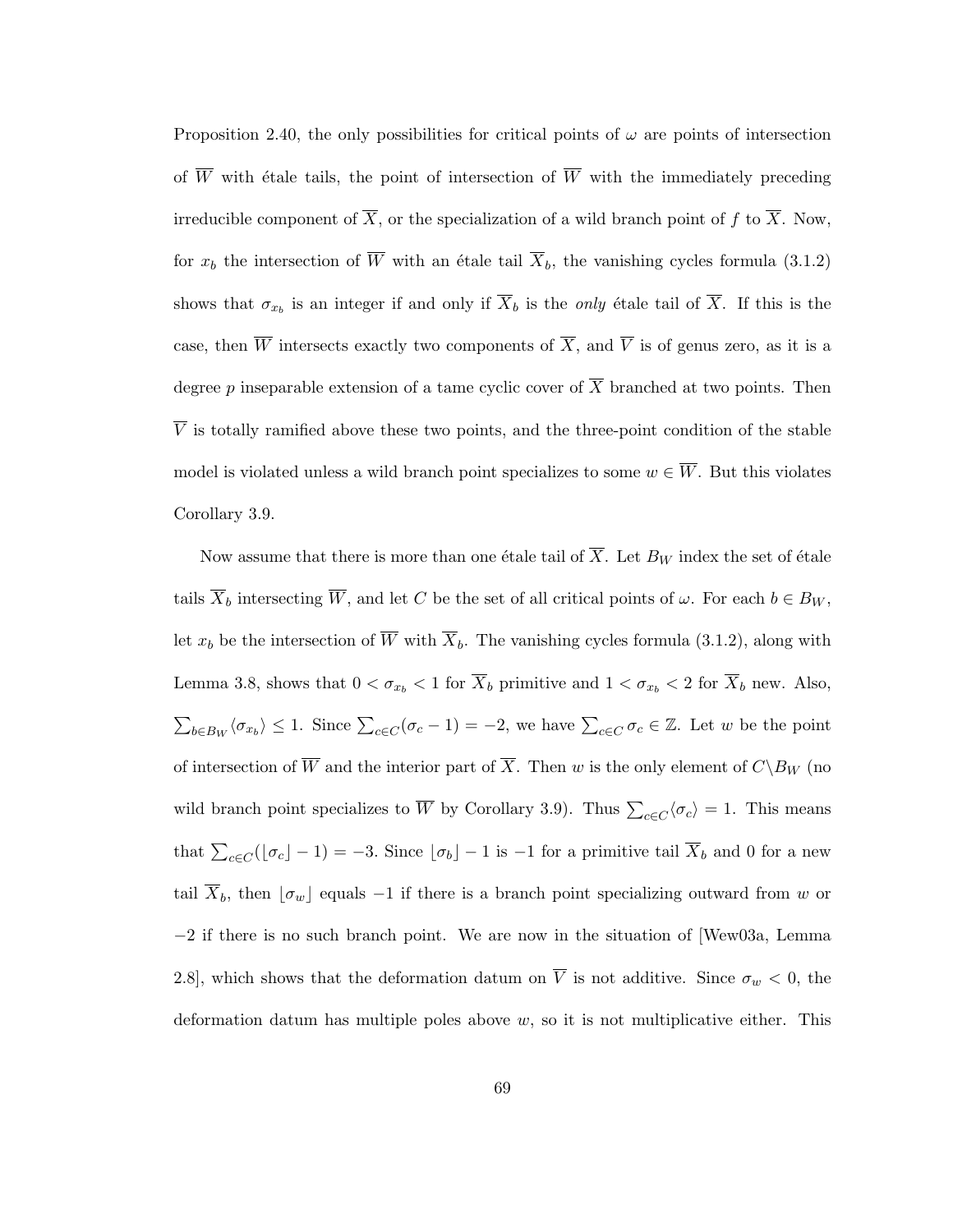contradiction finishes the proof of (i). Notice that this contradiction did not depend on the three-point condition for the stable model.

To (ii): Since G is p-solvable,  $\overline{f}$  is monotonic by Proposition 3.10. The case  $i = 0$ follows immediately from Proposition 2.22. Since G is p-solvable, there is a prime-to-p normal subgroup  $H \leq G$  such that  $G/H \cong \mathbb{Z}/p^n \rtimes \mathbb{Z}/m$ , where the action of  $\mathbb{Z}/m$  on  $\mathbb{Z}/p^n$  is faithful (Corollary 2.4). Let  $h: Z \to X$  be the corresponding cover with Galois group  $G/H$ . Since  $m > 1$ ,  $G/H$  is not cyclic, and thus h is branched at three points. In addition, at least two of those points must be branched of prime-to-p-order, because otherwise h would have a quotient which is a  $\mathbb{Z}/m$ -cover branched at fewer than two points (using that all branching indices are prime to p or powers of p). Thus the stable reduction  $\overline{h}$  has at least two primitive tails.

Let  $f^{st}: Y^{st} \to X^{st}$  be the stable model of f, with  $\overline{f}: \overline{Y} \to \overline{X}$  the stable reduction. Say there are two intersecting  $p^i$ -components of  $\overline{X}$ , for some  $i > 0$ .

Consider the unique subgroup  $H' \subseteq G$  which contains H such that  $H'/H \cong \mathbb{Z}/p^{i-1}$ . Then  $f^{st}/H'$  is a semistable model of a three-point cover with at least two primitive tails that contains two intersecting p-components. In this case, since the contradiction obtained in part (i) does not rely on the three-point condition of the stable model, so it gives us a contradiction here.  $\Box$ 

**Lemma 3.12.** If G is p-solvable with  $m > 1$ , then the original component is a  $p^n$ component, and all differential forms above the original component are multiplicative.

*Proof.* Since G is p-solvable, we know by Corollary 2.4 that  $f: Y \to X$  has a quotient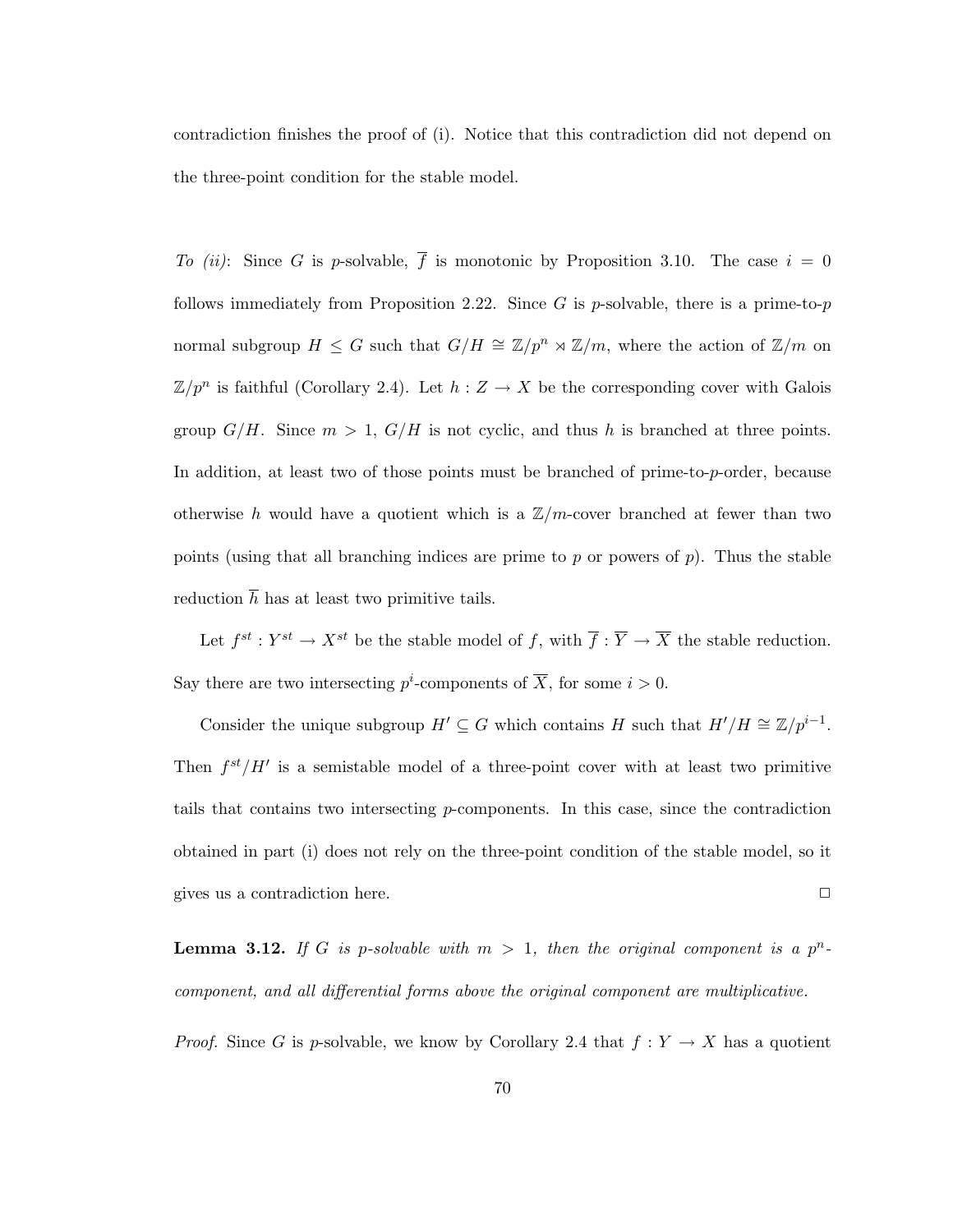cover  $Y' \to X$  with Galois group  $\mathbb{Z}/p^n \rtimes \mathbb{Z}/m$ , and thus a quotient cover  $h: Z \to X$  with Galois group  $\mathbb{Z}/p \rtimes \mathbb{Z}/m$ . If all branch points of h are of prime-to-p ramification index, then [Wew03a, §1.4] shows that h is of multiplicative type in the language of [Wew03a]. Then h has bad reduction by [Wew03a, Corollary 1.5], and the original component for the stable reduction  $\overline{Z} \to \overline{X}$  is a p-component. Furthermore, the deformation datum on the irreducible component of  $\overline{Z}$  above the original component of  $\overline{X}$  is multiplicative (also due to [Wew03a, Corollary 1.5]).

If h has a branch point x with ramification index divisible by p, then h has bad reduction (if h had good reduction  $\bar{h}$ , then  $\bar{h}$  would be generically étale, but not tamely ramified–this cannot happen unless branch points collide on the special fiber). By Proposition 2.19, x specializes to a p-component. By Proposition 3.11, this is the original component  $\overline{X}_0$ , which is the only p-component. The deformation datum above  $\overline{X}_0$  must be multiplicative here, as it contains the specialization of a branch point with  $p$  dividing the branching index (see after Proposition 2.40).

So in all cases, the original component is a  $p$ -component for h with multiplicative deformation datum. Thus the "bottom" differential form above  $\overline{X}_0$  for f is multiplicative. Now, consider the  $\mathbb{Z}/p^n$ -cover  $Y' \to Z' := Y'/(Z/p^n)$ . If Y' has stable model  $(Y')^{st}$ and stable reduction  $\overline{Y}'$ , let  $(Z')^{st} := (Y')^{st}/(\mathbb{Z}/p^n)$ . Then there is a canonical map  $(Z')^{st} \to X^{st}$ . Say  $\overline{V}'$  is an irreducible component of the special fiber of  $(\overline{Z}')^{st}$  lying above  $\overline{X}_0$ , let  $\eta$  be its generic point, and consider the ring  $C := \hat{\mathcal{O}}_{(Z')^{st}, \eta}$ . The normalization of Spec C in Y' is given, after a possible extension of  $K^{st}$ , by an equation  $y^{p^n} = u$ . Since the bottom differential form above  $\overline{X}_0$  for f is multiplicative, the reduction  $\overline{u}$  of u is not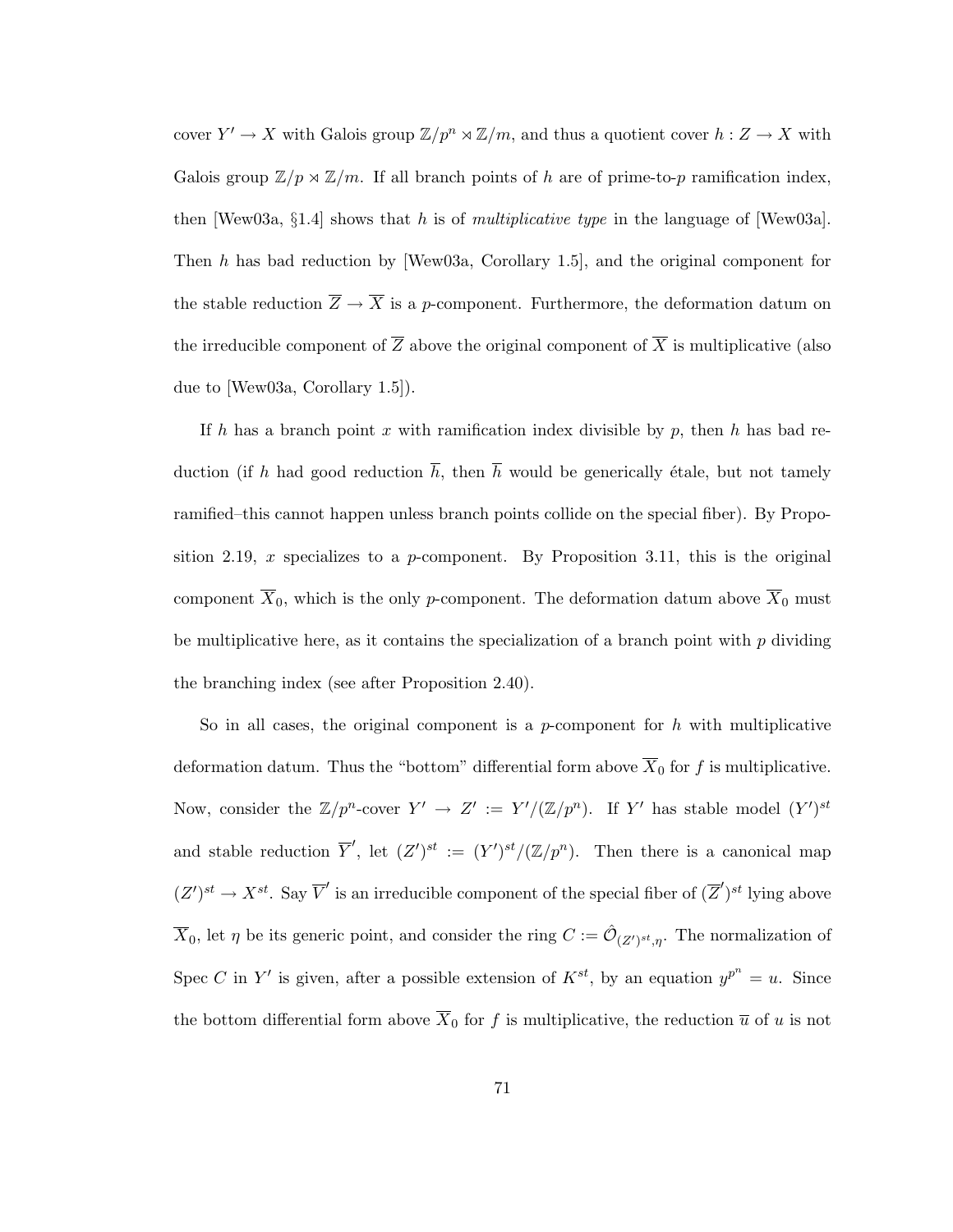a pth power in the residue field of C. This means that there exists only one point of  $\overline{Y}'$  above  $\eta$ , and thus by monotonicity,  $\overline{X}_0$  is a  $p^n$ -component. Finally, Proposition 2.41 shows that all the differential forms above  $\overline{X}_0$  for f are multiplicative.  $\Box$ 

**Proposition 3.13.** (i) If G is p-solvable with  $m > 1$ , then there are no inseparable tails.

(ii) If G is p-solvable with  $m > 1$ , then there are no new tails.

*Proof.* To (i): Say there is an inseparable tail  $\overline{X}_b$  that is a p<sup>i</sup>-component with ramification invariant  $\sigma_b$ . By Lemma 3.6,  $\sigma_b$  is an integer. By Lemma 3.8,  $\sigma_b > 1$  if  $\overline{X}_b$  does not contain the specialization of any branch point. Assume for the moment that this is the case. Then  $\sigma_b \geq 2$ . We let  $f' : Y/H \to X$  be the unique quotient cover of  $f : Y \to X$  with Galois group  $\mathbb{Z}/p^{n-i} \rtimes \mathbb{Z}/m$ . We know f' is branched at three points, with at least two having prime-to-p ramification index. Thus the stable reduction  $\overline{f}'$  has at least two primitive tails. It also has a new tail corresponding to the image of  $\overline{X}_b$ , which has ramification invariant  $\sigma_b \geq 2$ . Then the right-hand side of (3.1.2) for the cover f' is greater than 1. The left-hand side equals 1, so we have a contradiction.

We now prove that no branch point of f specializes to  $\overline{X}_b$ . Such a branch point x would have ramification index  $p^i s$ , where  $p \nmid s$ .

Let H' be such that  $G/H' \cong \mathbb{Z}/p^n \rtimes \mathbb{Z}/m$  (Corollary 2.4). Then in  $Y/H' \to X$ , x would have ramification index  $p^i$ . So in  $f' : Z = Y/H \rightarrow X$ , x would have ramification index 1. Thus  $Z \to X$  would be branched in at most two points, which contradicts the fact that  $f'$  is not cyclic.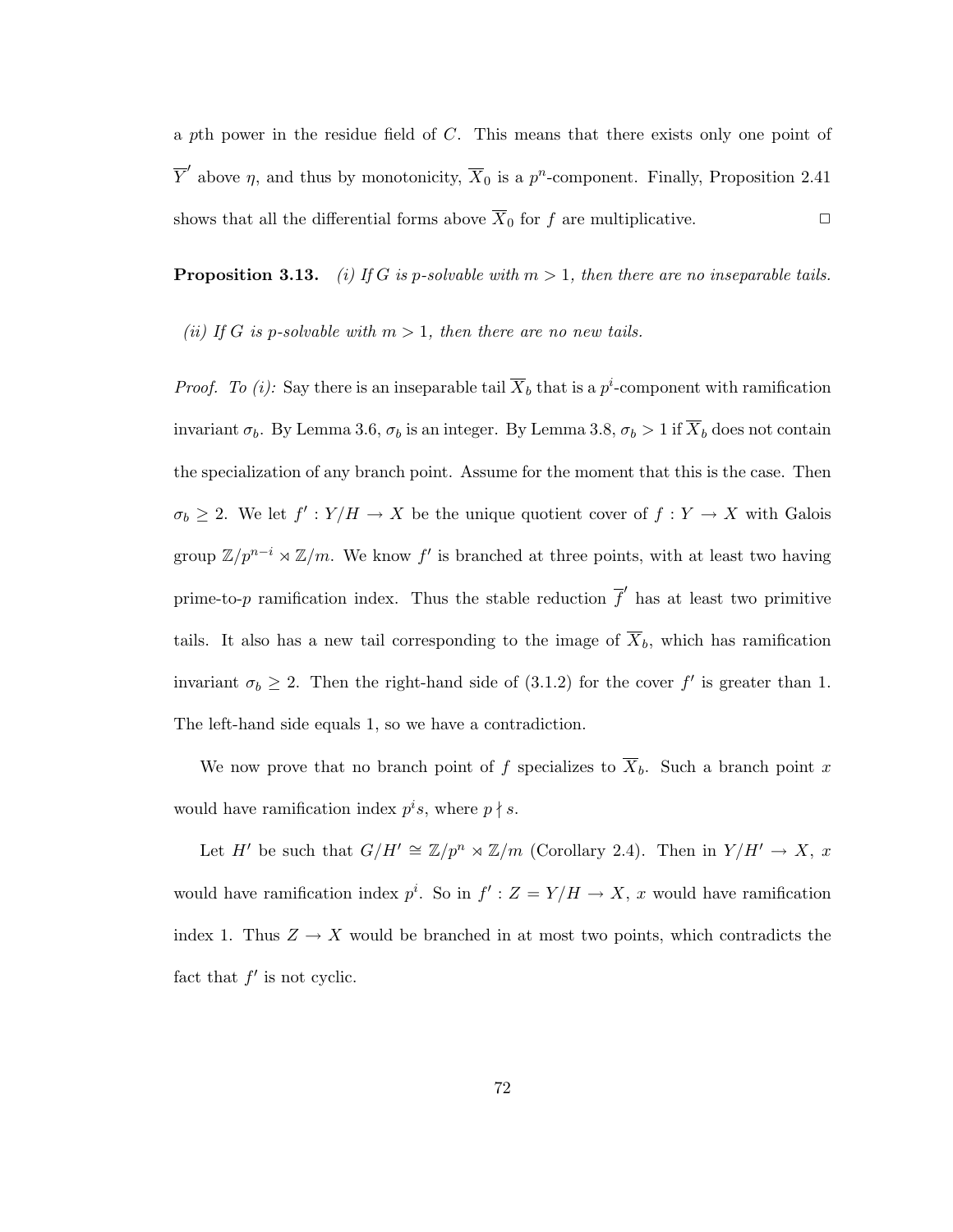To (ii): Suppose there is a new tail  $\overline{X}_b$  with ramification invariant  $\sigma_b$ . If  $\sigma_b \in \mathbb{Z}$ , we get the same contradiction as in the inseparable case. If  $\sigma_b \notin \mathbb{Z}$ , then  $\overline{X}_b$  is branched in only one point with inertia group  $\mathbb{Z}/p^i \rtimes \mathbb{Z}/m_b$  for  $i \geq 1$ ,  $m_b > 1$ . Let  $\overline{Y}_b$  be an irreducible component of  $\overline{Y}$  lying above  $\overline{X}_b$ . If P is a p-Sylow subgroup of G, consider the quotient cover  $\overline{Y}/P \to \overline{X}$ . The image of  $\overline{Y}_b$  in  $\overline{Y}/P$  is a cover of  $\overline{X}_b$  branched in one point of ramification index  $m_b > 1$ . This is a contradiction.  $\Box$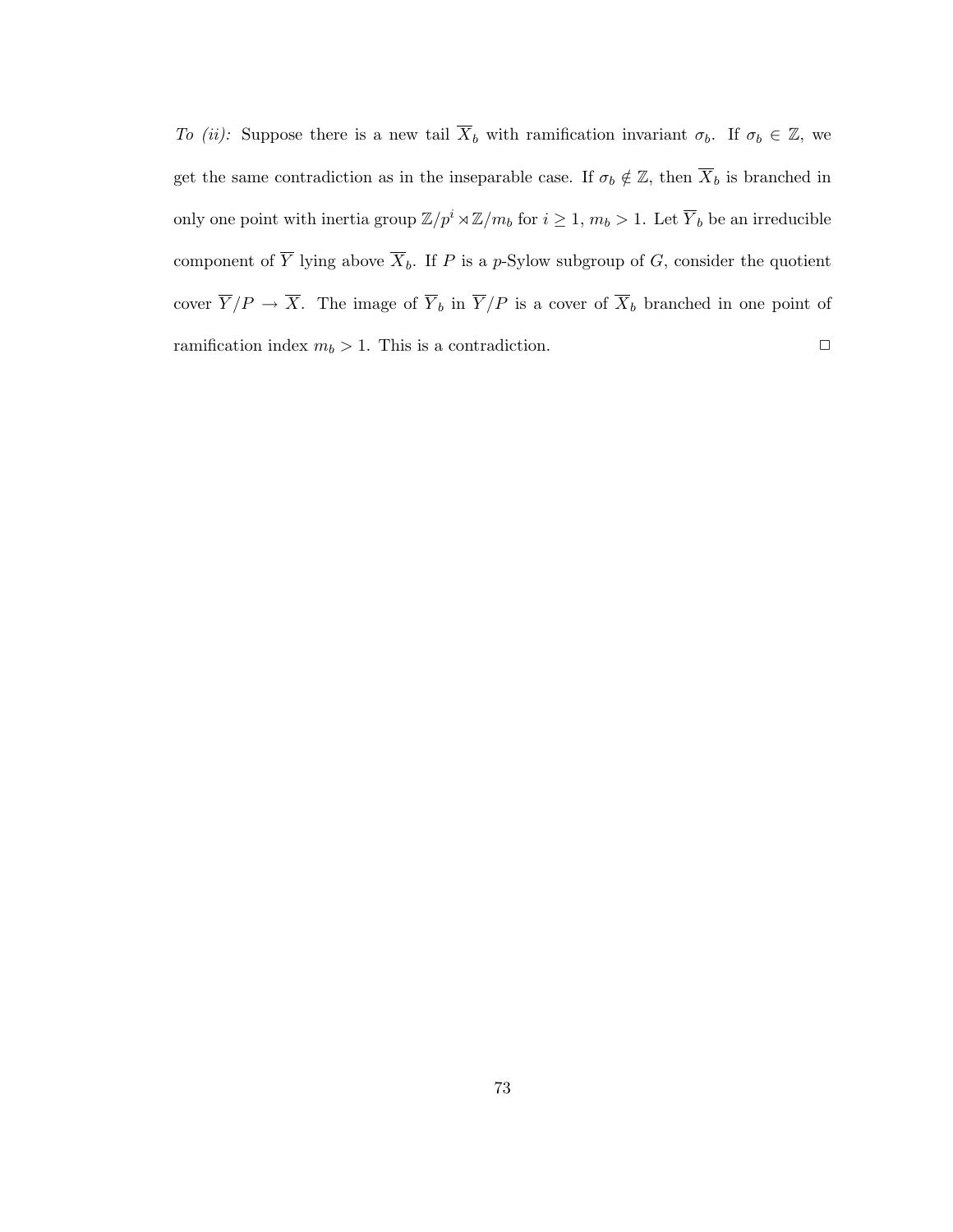## Chapter 4

# Proof of the Main Theorem

In this chapter, we will prove Theorem 1.4. Let  $f: Y \to X = \mathbb{P}^1$  be a three-point Galois cover defined over  $\overline{Q}$ . For an embedding  $\iota : \overline{Q} \hookrightarrow \overline{Q_p^{ur}}$ , let  $f_\iota$  be the base change of f to  $\overline{\mathbb{Q}_p^{ur}}$  via  $\iota$ . The following proposition shows that, for the purposes of Theorem 1.4, we need only consider covers defined over  $\overline{\mathbb{Q}_p^{ur}}$ .

**Proposition 4.1.** Let  $K_{gl}$  be the field of moduli of f (with respect to  $\mathbb{Q}$ ) and let  $K_{loc,L}$  be the field of moduli of  $f_t$  with respect to  $\mathbb{Q}_p^{ur}$ . Fix  $n \geq 0$ , and suppose that for all embeddings *ι*, the nth higher ramification groups of  $K_{loc,\iota}/\mathbb{Q}_p^{ur}$  for the upper numbering vanish. Then all the nth higher ramification groups of  $K_{gl}/\mathbb{Q}$  above p for the upper numbering vanish.

*Proof.* Pick a prime q of  $K_{gl}$  above p. We will show that the nth higher ramification groups at q vanish. Choose a place r of  $\overline{Q}$  above q. Then r gives rise to an embedding  $\iota_r : \overline{\mathbb{Q}} \hookrightarrow \overline{\mathbb{Q}_p^{ur}}$  preserving the higher ramification filtrations at r for the upper numbering (and the lower numbering). Specifically, if  $K/\overline{\mathbb{Q}_p^{ur}}$  is a finite extension such that the nth higher ramification group for the upper numbering vanishes, then the nth higher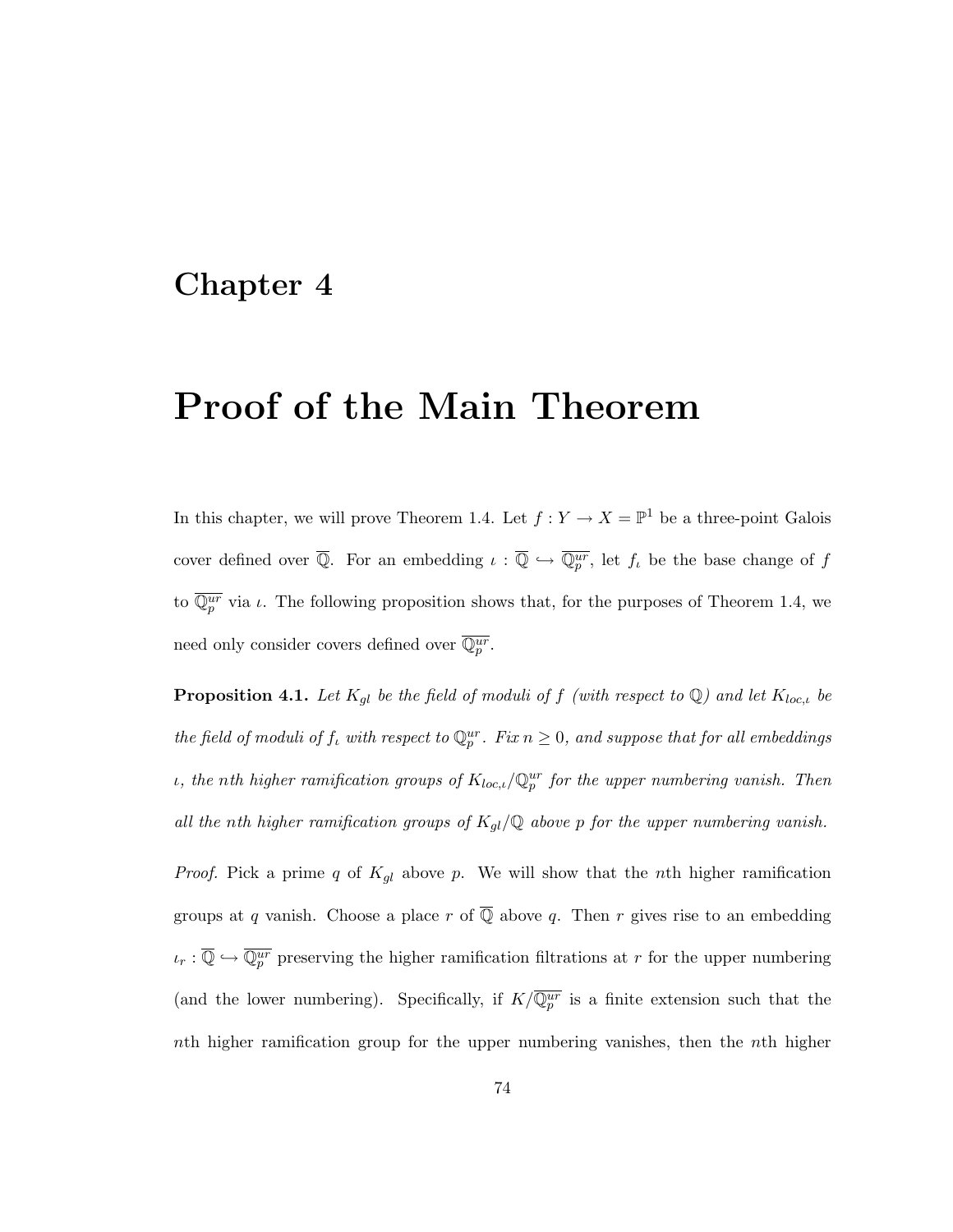ramification group for the upper numbering vanishes for  $\iota_r^{-1}(K)/\mathbb{Q}$  at the unique prime of  $\iota_r^{-1}(K)$  below r. By assumption, the nth higher ramification group for the upper numbering vanishes for  $K_{loc,\iota_r}/\overline{\mathbb{Q}_p^{ur}}$ . So in order to prove the proposition, it suffices to show that the field of moduli  $K_{gl}$  of f is contained in  $K' := \iota_r^{-1}(K_{loc,\iota_r}).$ 

Pick  $\sigma \in G_{K'}$ . Then  $\sigma$  extends by continuity to a unique automorphism  $\tau$  in  $G_{K_{loc,\mu_r}}$ . By the definition of a field of moduli,  $f_{i_r}^{\tau} \cong f_{i_r}$ . But then  $f^{\sigma} \cong f$ . By the definition of a field of moduli,  $K_{gl} \subseteq K'.$ . The contract of the contract of the contract of the contract of  $\Box$ 

So, in order to prove Theorem 1.4, we can consider three-point covers defined over  $\overline{\mathbb{Q}_p^{ur}}$ . In fact, we generalize slightly, and consider three-point covers defined over algebraic closures of complete mixed characteristic discrete valuation fields with algebraically closed residue fields. In particular, throughout this chapter,  $K_0$  is the fraction field of the ring  $R_0$  of Witt vectors over an algebraically closed field k of characteristic p. Also write  $K_n := K_0(\zeta_{p^n})$ , with valuation ring  $R_n$ . Let G be a finite group with a cyclic p-Sylow subgroup of order  $p^n$ , and  $m = |N_G(P)/Z_G(P)|$ . We assume  $f: Y \to X = \mathbb{P}^1$  is a three-point G-Galois cover of curves, a priori defined over some finite extension  $K/K_0$ . Since K has cohomological dmension 1, the field of moduli of f relative to  $K_0$  is the same as the minimal field of definition of f that is an extension of  $K_0$  ([CH85, Prop. 2.5]). We will therefore go back and forth between fields of moduli and fields of definition without futher notice.

In the next three sections, we deal separately with the case of a  $p$ -solvable group  $G$ with  $m > 1$ , the case of a group G with  $m = 1$ , and the case of a group G with  $m = 2$ . In most cases, we in fact determine more than we need for Theorem 1.4; namely, we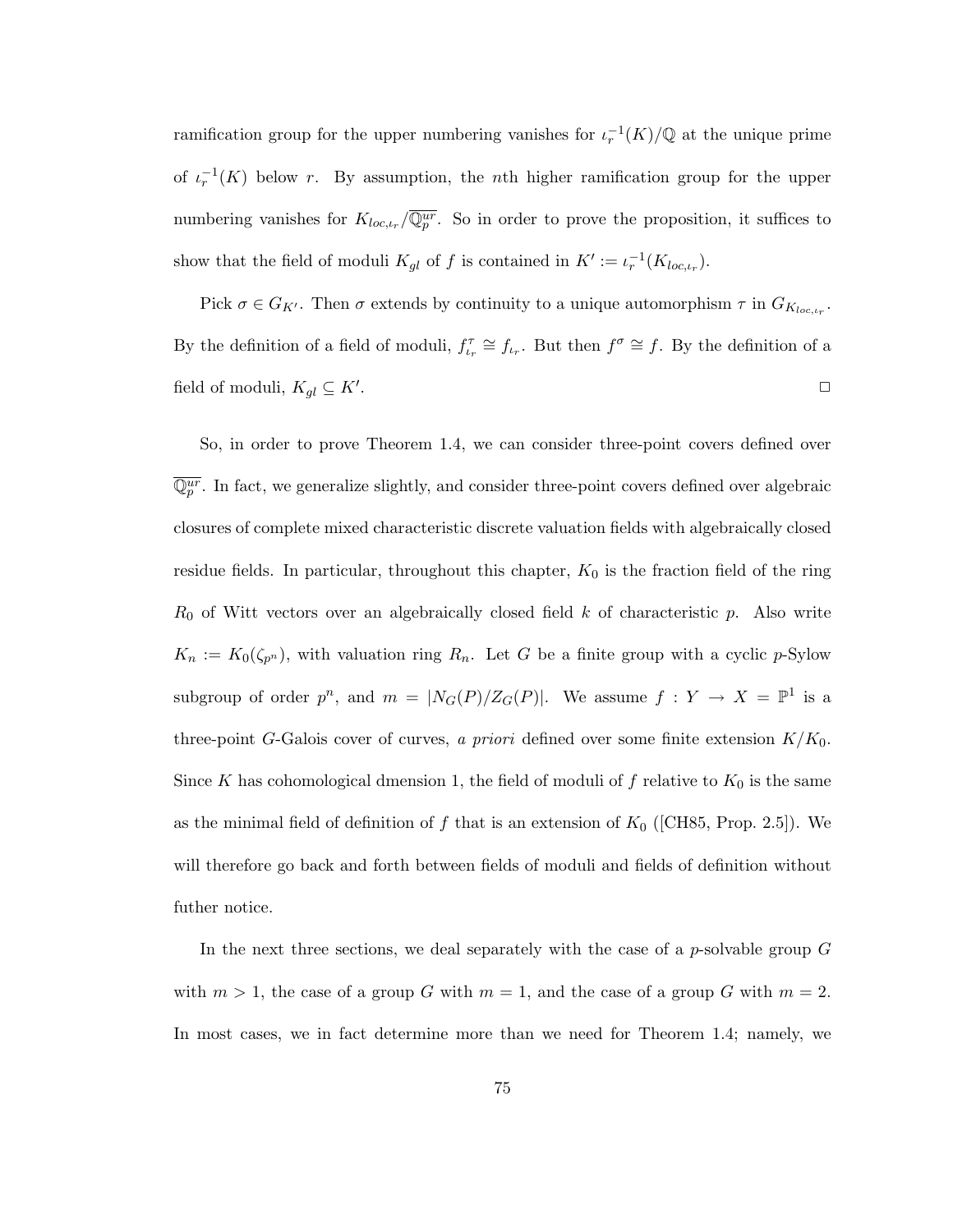determine bounds on the higher ramification filtrations of the extension  $K^{st}/K_0$ , where  $K^{st}$  is the minimal field of definition of the stable model of f. Our default smooth model  $X_R$  of X is always the unique one so that the specializations of 0, 1, and  $\infty$  do not collide on the special fiber.

## 4.1 The case where G is *p*-solvable and  $m > 1$

We know by Corollary 2.4 that G has a quotient of the form  $G/N \cong \mathbb{Z}/p^n \rtimes \mathbb{Z}/m$ , where the action of  $\mathbb{Z}/m$  on  $\mathbb{Z}/p^n$  is faithful. So we begin by considering only covers where  $G \cong \mathbb{Z}/p^n \rtimes \mathbb{Z}/m$ , the action of  $\mathbb{Z}/m$  on  $\mathbb{Z}/p^n$  is faithful, and  $m > 1$ . Our first aim will be to show that such a cover is defined as a mere cover over  $K_0$ . We will deal with the general *p*-solvable case for  $m > 1$  afterwards.

## **4.1.1** The case of a  $\mathbb{Z}/p^n \rtimes \mathbb{Z}/m$ -cover

Say  $f: Y \to X$  is a three-point G-cover with  $G \cong \mathbb{Z}/p^n \rtimes \mathbb{Z}/m$  and the conjugation action of  $\mathbb{Z}/m$  is faithful. Now, there is an intermediate  $\mathbb{Z}/m$ -cover  $h: Z \to X$  where  $Z = Y/(\mathbb{Z}/p^n)$ . If  $g: Y \to Y/N$  is the quotient map, then  $f = h \circ g$ . Because it will be easier for our purposes here, let us assume that the three branch points of f are at  $x_1, x_2$ , and  $x_3$  which are elements of  $R_0$ , none of which has the same reduction to k (in particular, none is  $\infty$ ). Since the mth roots of unity are contained in  $K_0$ , the cover h can be given birationally by the equation  $z^m = (x - x_1)^{a_1}(x - x_2)^{a_2}(x - x_3)^{a_3}$  with  $0 \le a_i < m$  for all  $i \in \{1, 2, 3\}$ , where  $a_1 + a_2 + a_3 \equiv 0 \pmod{m}$ . Fix a primitive mth root of unity  $\zeta_m$ , and a generator  $g \in \mathbb{Z}/m$  such that  $g^*z = \zeta_m z$ . Let  $\overline{f} : \overline{Y} \to \overline{X}$  be the stable reduction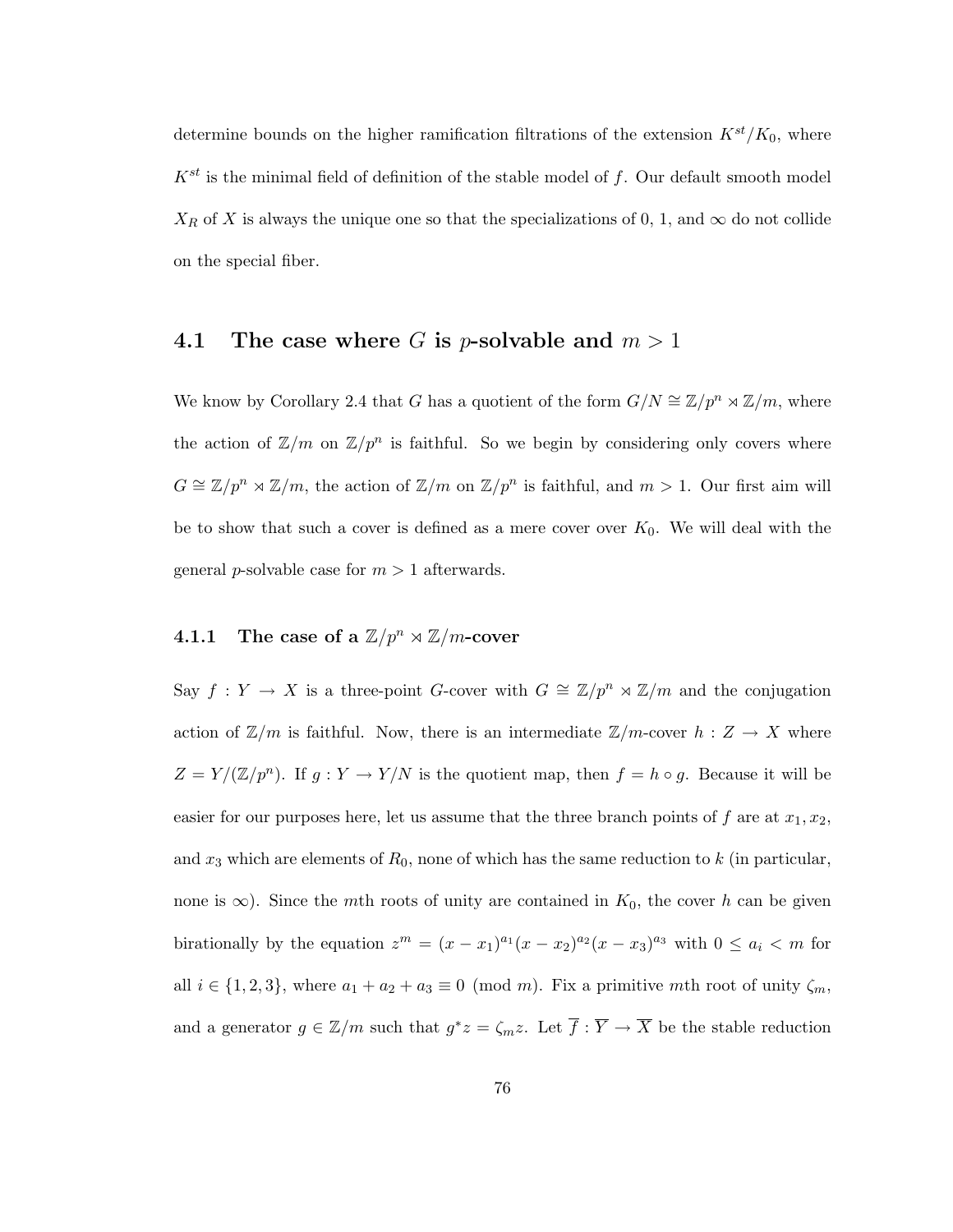of f, relative to the standard smooth model  $X_R = \mathbb{P}^1_R$  for some finite extension  $R/R_0$ , and let  $\overline{X}_0$  be the original component of  $\overline{X}$ . We know from Lemma 3.12 that  $\overline{X}_0$  is a  $p^n$ -component, and all of the deformation data above  $\overline{X}_0$  are multiplicative.

Consider the  $\mathbb{Z}/p \rtimes \mathbb{Z}/m$ -cover  $f': Y' \to X$ , where Y' is the quotient of Y by the unique subgroup of order  $p^{n-1}$  of G. The stable reduction  $\overline{f}' : \overline{Y}' \to \overline{X}'$  of this cover has a multiplicative deformation datum  $(\omega, \chi)$  over the original component  $\overline{X}_0$ , with  $\chi: \mathbb{Z}/m \hookrightarrow \mathbb{F}_p^{\times}$  such that  $g^*(\omega) = \chi(1)\omega$ . For all  $x \in \overline{X}_0$ , recall that  $(h_x, m_x)$  is the signature of the deformation datum at x, and  $\sigma_x = h_x/m_x$  (see §2.7.2). Also, since there are no new tails (Proposition 3.13), Proposition 3.11 shows that the stable reduction  $\overline{X}'$ consists only of the original component  $\overline{X}_0$  along with a primitive étale tail  $\overline{X}_i$  for each branch point  $x_i$  of f (or f') with prime-to-p ramification index. The tail  $\overline{X}_i$  intersects  $\overline{X}_0$ at the specialization of  $x_i$  to  $\overline{X}_0$ .

**Proposition 4.2.** For  $i = 1, 2, 3$ , let  $\overline{x}_i$  be the specialization of  $x_i$  to  $\overline{X}_0$ . For short, write  $h_i, m_i, \text{ and } \sigma_i \text{ for } h_{\overline{x}_i}, m_{\overline{x}_i}, \text{ and } \sigma_{\overline{x}_i}.$ 

- (i) For  $i = 1, 2, 3, h_i \equiv a_i / \gcd(m, a_i) \pmod{m_i}$ .
- (ii) In fact, the  $h_i$  depend only on the  $\mathbb{Z}/m$ -cover  $\eta: Z \to X$ .

*Proof.* To (i): (cf. [Wew03a, Proposition 2.5]) Let  $\overline{Z}_0$  be the unique irreducible component lying above  $\overline{X}_0$ , and suppose that  $\overline{z}_i \in \overline{Z}_0$  lies above  $\overline{x}_i$ . If  $t_i$  is a formal parameter at  $\overline{z}_i$ , we have

$$
\omega = (c_0 t_i^{h_i - 1} + \sum_{j=1}^{\infty} c_j t_i^{h_i - 1 + j}) dt_i
$$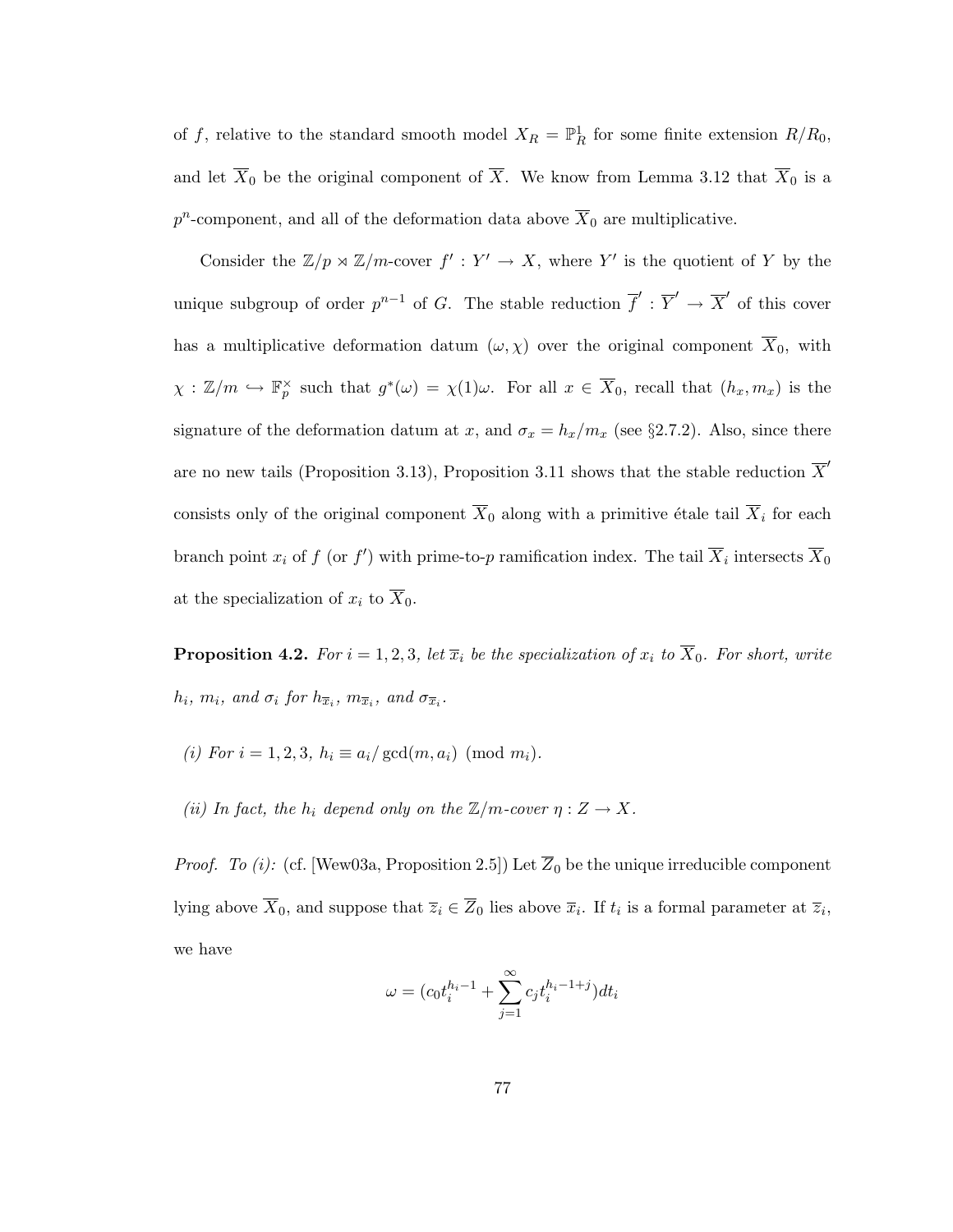in a formal neighborhood of  $\overline{z}_i$ . Now,  $g^*\omega = \chi(1)\omega$ . Thus  $(g^{a_i})^*\omega = \chi(a_i)\omega$ . Also, a local calculation (using  $z^m = (\text{unit})(x - x_i)^{a_i}$ ) shows that  $(g^{a_i})^* t_i = \chi(\text{gcd}(m, a_i)) t_i$ . Thus  $(g^{a_i})^* \omega = \chi(h_i \gcd(m, a_i)) \omega$ . Since  $\chi(1)$  has order m, we conclude that

$$
h_i \gcd(m, a_i) \equiv a_i \pmod{m}.\tag{4.1.1}
$$

It is clear that the ramification index  $m_i$  at  $\bar{x}_i$  is  $m/\text{gcd}(m, a_i)$ . Dividing (4.1.1) by  $gcd(m, a_i)$  yields (i).

To (ii): Since we know the congruence class of  $h_i$  modulo  $m_i$ , it follows that the fractional part  $\langle \sigma_i \rangle$  of  $\sigma_i$  is determined by  $\eta : Z \to X$ . But if  $x_i$  corresponds to a primitive tail, we know that  $0 < \sigma_i < 1$ . If  $x_i$  corresponds to a wild branch point, then  $\sigma_i = 0$ . Thus  $\sigma_i$  is determined by  $\langle \sigma_i \rangle$ , so it is determined by  $h: Z \to X$ . Since  $h_i = \sigma_i m_i$ , we are done.  $\Box$ 

**Corollary 4.3.** The differential form  $\omega$  corresponding to the cover  $f' : Y' \to X$  is determined (up to multiplication by a scalar) by  $h: Z \to X$ .

*Proof.* Proposition 4.2 determines the divisor corresponding to  $\omega$  from  $h: Z \to X$ . Two meromorphic differential forms on a complete curve can have the same divisor only if they differ by a scalar multiple.  $\Box$ 

We will now show that  $h: Z \to X$  determines not only the differential form  $\omega$ , but actually the entire cover  $f: Y \to X$  as a mere cover. We will do this in several stages, using an induction.

Proposition 4.4. Assume  $m > 1$ .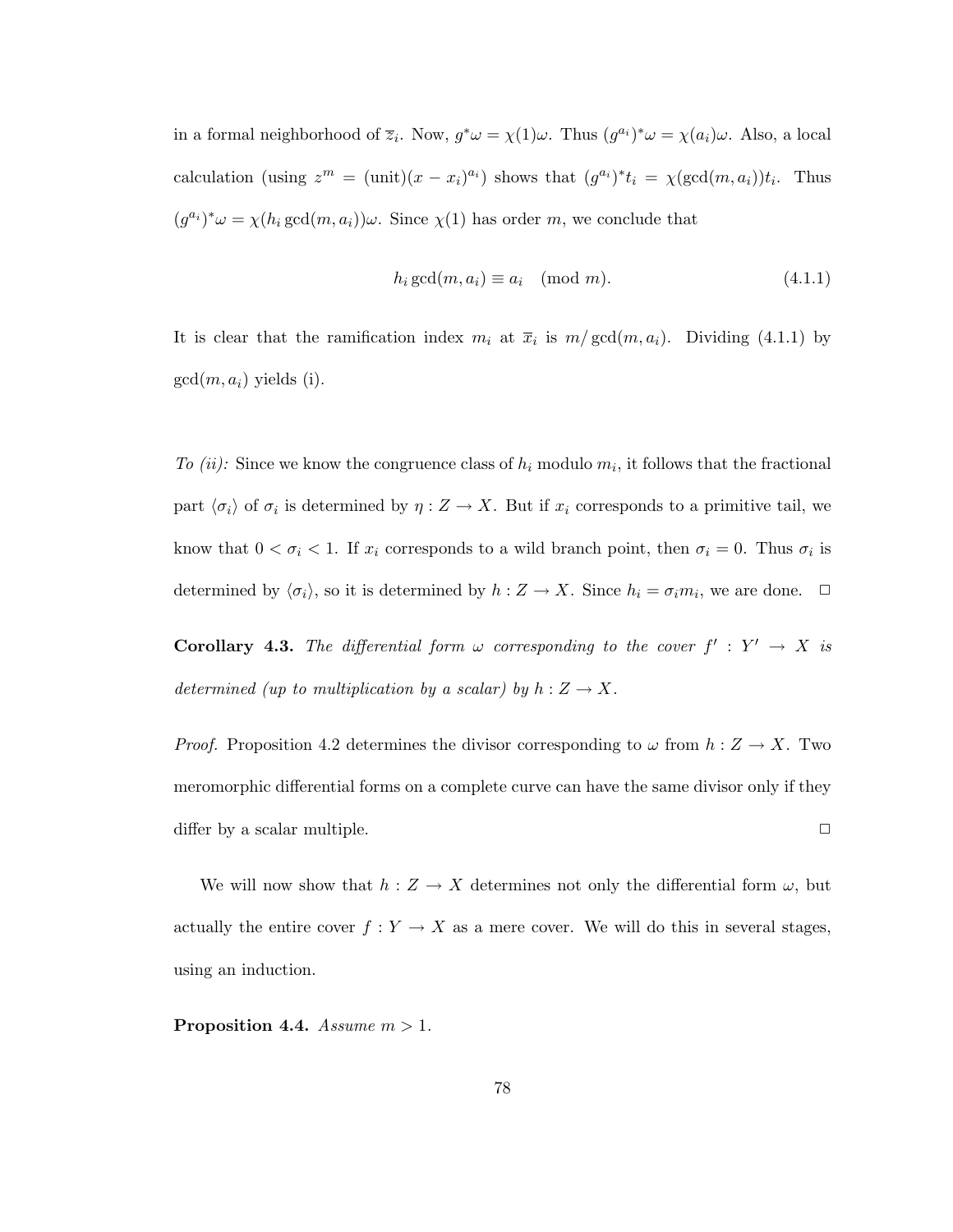- (i) If  $f: Y \to X$  is a three-point  $\mathbb{Z}/p^n \rtimes \mathbb{Z}/m$ -cover (with faithful conjugation action of  $\mathbb{Z}/m$  on  $\mathbb{Z}/p^n)$  defined over some finite extension  $K/K_0,$  then it is determined as a mere cover by the map  $\eta: Z = Y/(\mathbb{Z}/p^n) \to X$ .
- (ii) If  $f: Y \to X$  is a three-point  $\mathbb{Z}/p^n \rtimes \mathbb{Z}/m$ -cover (with faithful conjugation action of  $\mathbb{Z}/m$  on  $\mathbb{Z}/p^n$ ) defined over some finite extension  $K/K_0$ , its field of moduli (as a mere cover) with respect to  $K_0$  is  $K_0$ , and f can be defined over  $K_0$  (as a mere cover).
- (iii) In the situation of part (ii), the field of moduli of f (as a  $\mathbb{Z}/p^n \rtimes \mathbb{Z}/m$ -cover) with respect to  $K_0$  is  $K_n = K_0(\zeta_{p^n})$ . Thus f is defined over  $K_n$  (as a  $\mathbb{Z}/p^n \rtimes \mathbb{Z}/m$ -cover).

*Proof.* To (i): We first prove the case  $n = 1$ . Write  $(f')^{st} : (Y')^{st} \to (X')^{st}$  for the stable model of f', let  $\overline{f}' : \overline{Y}' \to \overline{X}'$  be the stable reduction of f', and let  $\overline{X}_0$  be the original component of  $\overline{X}'$ . Write  $(Z')^{st}$  for  $(Y')^{st}/(\mathbb{Z}/p)$  and  $\overline{Z}'$  for  $\overline{Y}'/(\mathbb{Z}/p)$ . We know from Corollary 4.3 that  $\eta$  determines (up to a scalar multiple) the logarithmic differential form  $\omega$  that is part of the deformation datum  $(\overline{Z}_0, \omega)$  on the irreducible component  $\overline{Z}_0$  above  $\overline{X}_0$ . Let  $\xi$  be the generic point of  $\overline{Z}_0$ . Then  $\omega$  is of the form  $d\overline{u}/\overline{u}$ , where  $\overline{u} \in k(\overline{Z}_0)$  is the reduction of some function  $u \in \hat{\mathcal{O}}_{(Z')^{st}, \xi}$ . Moreover, we can choose u such that the cover  $Y' \to Z'$  is given birationally by extracting a pth root of u (viewing  $u \in K(Z) \cap \hat{\mathcal{O}}_{(Z')^{st}, \xi}$ ). That is,  $K(Y') = K(Z)[t]/(t^p - u)$ . We wish to show that knowledge of  $d\overline{u}/\overline{u}$  up to a scalar multiple  $c \in \mathbb{F}_p^{\times}$  determines u up to raising to the cth power, and then possibly multiplication by a pth power in  $K(Z)$  (as this shows  $Y' \to X$  is uniquely determined as a mere cover). This is clearly equivalent to showing that knowledge of  $d\overline{u}/\overline{u}$  determines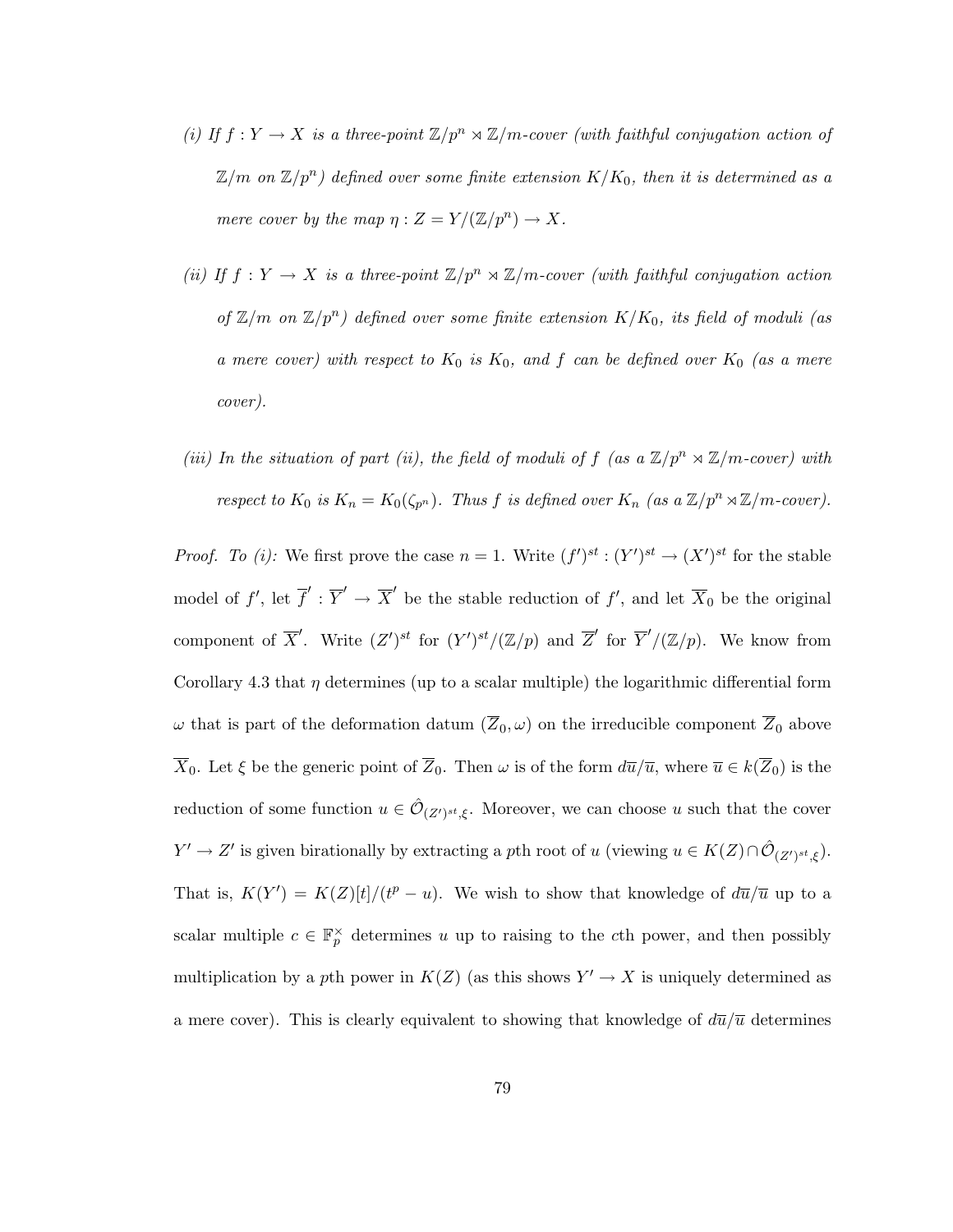u up to a pth power.

Let us say that there exists  $u, v \in K(Z) \cap \mathcal{O}_{(Z')^{st}, \xi}$  such that  $d\overline{u}/\overline{u} = d\overline{v}/\overline{v}$ . Then  $\overline{u} = \overline{\kappa v}$ , with  $\overline{\kappa} \in k$ . Since k is algebraically closed,  $\overline{\kappa}$  is a pth power, and thus lifts to some pth power  $\kappa$  in K. Multiplying v by  $\kappa$ , we can assume that  $\overline{u} = \overline{v}$ . Consider the cover  $Y'' \to Z$  given birationally by the field extension  $K(Y'') = K(Z)[t]/(t^p - u/v)$ . Since  $\overline{u} = \overline{v}$ , we have that  $u/v$  is congruent to 1 in  $\mathcal{O}_{(Z')^{st}, \xi}$ . This means that the cover  $Y'' \to Z$ cannot have multiplicative reduction (see Remark 2.33 (i)). But the cover  $Y'' \to Z \to X$ is a  $\mathbb{Z}/p \rtimes \mathbb{Z}/m$ -cover, branched at at most three points, so it must have multiplicative reduction if it is nontrivial (Lemma 3.12). Thus it is trivial, which means that  $u/v$  is a pth power in  $K(Z)$ , i.e.,  $u = \phi^p v$  for some  $\phi \in K(Z)$ . This proves the case  $n = 1$ .

For  $n > 1$ , we proceed by induction. We assume that (i) is known for  $\mathbb{Z}/p^{n-1} \rtimes \mathbb{Z}/m$ covers. Given  $\eta: Z \to X$ , we wish to determine  $u \in K(Z)^\times/(K(Z)^\times)^{p^n}$  such that  $K(Y)$ is given by  $K(Z)[t]/(t^{p^n} - u)$ . By the induction hypothesis, we know that u is welldetermined up to multiplication by a  $p^{n-1}$ st power. Suppose that extracting  $p^{n}$ th roots of u and v both give  $\mathbb{Z}/p^n \rtimes \mathbb{Z}/m$ -covers branched at 0,1, and  $\infty$ . Consider the cover  $Y'' \to Z \to X$  given birationally by  $K(Y'') = K(Z)[t]/(t^{p^n} - u/v)$ . Since  $u/v$  is a  $p^{n-1}$ st power in  $K(Z)$ , this cover splits into a disjoint union of  $p^{n-1}$  different  $\mathbb{Z}/p \rtimes \mathbb{Z}/m$ -covers. By part (i), each of these covers is given by extracting a pth root of some power of  $u$ itself! So  $\frac{p^{n-1}}{\sqrt{u/v}} = u^c w^p$ , where  $c \in (\mathbb{Z}/p)^\times$ . Thus  $v = u^{1-p^{n-1}c} w^{p^n}$ , which means that extracting  $p^n$ th roots of either u or v gives the same mere cover.

To (ii): We know that the cyclic cover h of part (i) is defined over  $K_0$ , because we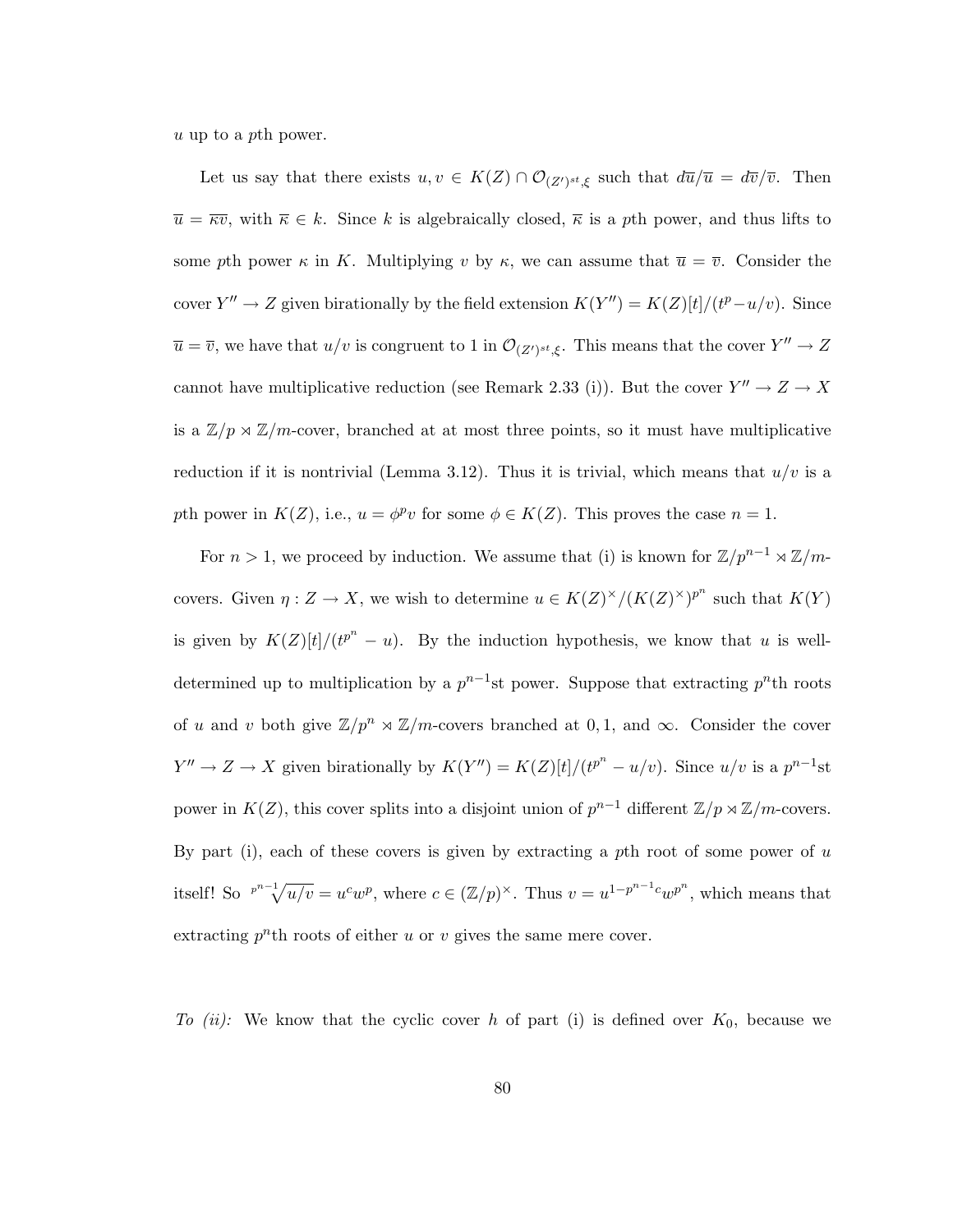have written it down explicitly. Now, for  $\sigma \in G_{K_0}$ ,  $f^{\sigma}$  is a  $\mathbb{Z}/p^n \rtimes \mathbb{Z}/m$ -cover with quotient cover h, branched at 0, 1, and  $\infty$ . By part (i), there is only one such cover, so  $f^{\sigma} \cong f$  as mere covers. Thus the field of moduli of f as a mere cover with respect to  $K_0$ is  $K_0$ . By [CH85], Proposition 2.5,  $K_0$  is also a field of definition.

To (iii): Since f is defined over  $K_0$  as a mere cover, it is certainly defined over  $K_n$ as a mere cover. So we have a (not necessarily  $\mathbb{Z}/p \rtimes \mathbb{Z}/m$ -equivariant) isomorphism  $\phi: f \to f^{\sigma}$  for all  $\sigma \in G_{K_n}$ . Let  $\alpha$  be the automorphism of  $\mathbb{Z}/p^n \rtimes \mathbb{Z}/m$  such that for all  $g \in \mathbb{Z}/p^n \rtimes \mathbb{Z}/m$ ,  $\phi \alpha(g) = g\phi$ . By Kummer theory, we can write  $K_n(Z) \hookrightarrow K_n(Y)$  as a Kummer extension, with Galois action defined over  $K_n$ . This means that  $\alpha(g) = g$  for  $g \in \mathbb{Z}/p^n$ . Furthermore,  $h: Z \to X$  is defined over  $K_0$  as a  $\mathbb{Z}/m$ -cover. Thus,  $\alpha(\overline{g}) = \overline{g}$ for all g, where  $\bar{g}$  represents the reduction of g to  $\mathbb{Z}/m$ . But the only automorphisms of  $\mathbb{Z}/p^n \rtimes \mathbb{Z}/m$  satisfying both of these properties are inner, so  $\alpha(g) = \gamma g \gamma^{-1}$ , for some  $\gamma$ independent of g. Replacing  $\phi$  with  $\phi\gamma$  gives a  $\mathbb{Z}/p^n \rtimes \mathbb{Z}/m$ -equivariant automorphism  $f \to f^{\sigma}$ , which shows that the field of moduli of f with respect to  $K_0$  is  $K_n$ . Since  $K_0$  has cohomological dimension 1, we see that  $f: Y \to X$  is defined over  $K_n$  as a  $\mathbb{Z}/p^n \rtimes \mathbb{Z}/m$ -cover.  $\Box$ 

We know from Proposition 4.4 that f is defined over  $K_0$  as a mere cover and over  $K_n$ as a G-cover. Recall from Section 2.5 that the minimal field of definition of the stable model  $K^{st}$  is the field cut out by the subgroup  $\Gamma^{st} \leq G_{K_0}$  that acts trivially on the stable reduction  $\overline{f} : \overline{Y} \to \overline{X}$ . Recall also that the action of  $G_{K_n}$  centralizes the action of G.

**Lemma 4.5.** If  $g \in G_{K_n}$  acts on  $\overline{Y}$  with order p and acts on an irreducible component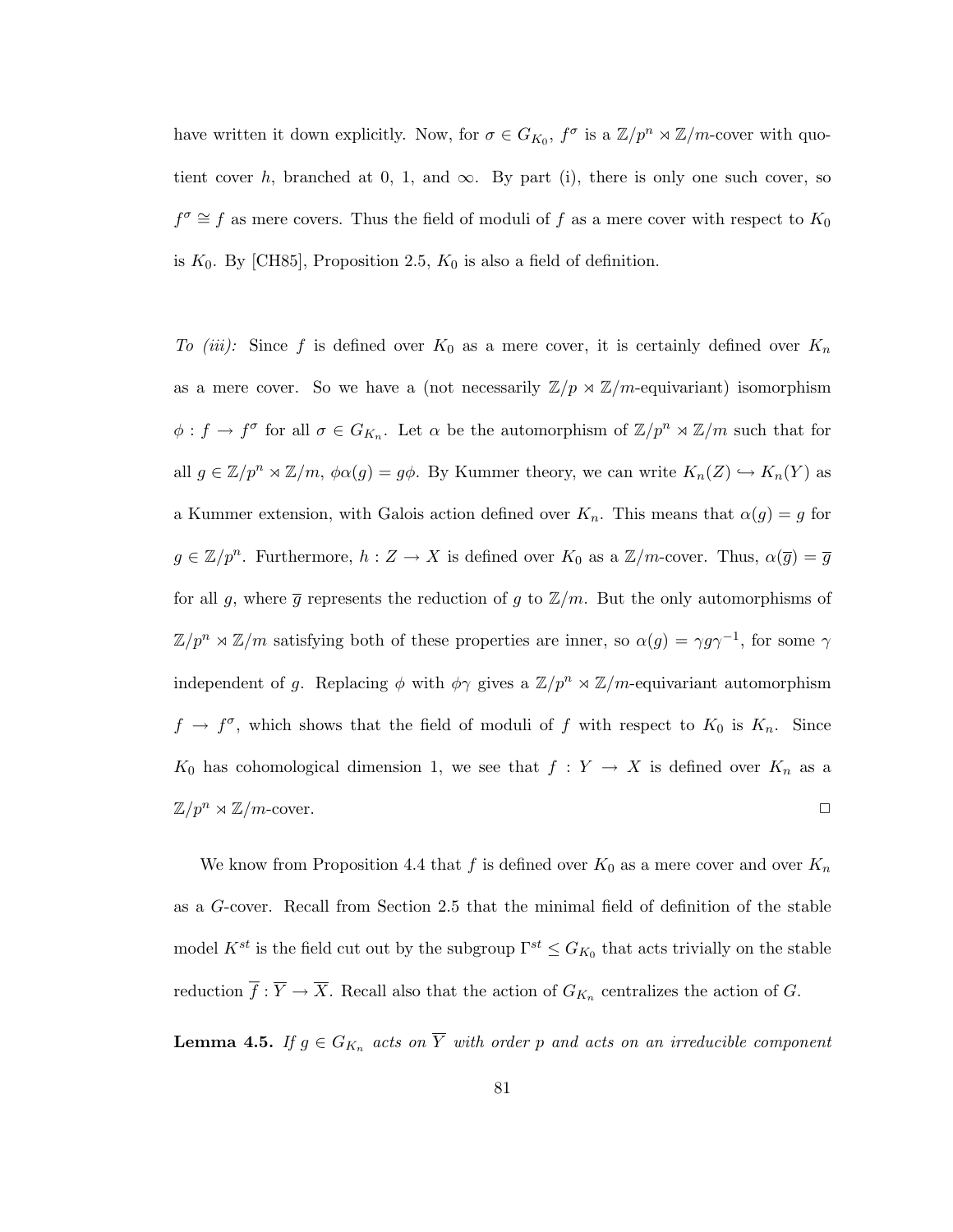### $\overline{V}$  of  $\overline{Y}$ , then g acts trivially on  $\overline{V}$ .

*Proof.* First, note that since each tail  $\overline{X}_b$  of  $\overline{X}$  is primitive (Proposition 3.13), each contains the specialization of a  $K_0$ -rational point, and thus g fixes that point along with the point of intersection of  $\overline{X}_b$  with the rest of  $\overline{X}$ . Since the action of g on  $\overline{X}$  has order p, and there exist no nontrivial automorphisms of  $\mathbb{P}^1_k$  with order p, g fixes each tail of  $\overline{X}$ pointwise. Since g fixes the original component pointwise as well, g fixes all of  $\overline{X}$  pointwise by an easy inward induction. So if g acts on  $\overline{V}$ , it acts "vertically," as an element of  $D/I$ , where  $D \subseteq G$  is the decomposition group of  $\overline{V}$  and I is the inertia group. The group  $D/I$ is of the form  $\mathbb{Z}/p^r \rtimes \mathbb{Z}/m'$  for some  $r \leq n, 1 \neq m'|m$ , and  $D/I$  has trivial center. But g commutes with  $D/I$ , as it commutes with G. Thus g acts trivially on  $\overline{V}$ .

**Lemma 4.6.** If  $g \in G_{K_n}$  acts on  $\overline{Y}$  with order p, then g acts trivially on  $\overline{Y}$ .

*Proof.* We already know that g acts trivially on  $\overline{X}$ . Recall Lemma 3.12, which states that the original component  $\overline{X}_0$  of  $\overline{X}$  is a  $p^n$ -component. Then g acts trivially above  $\overline{X}_0$ , because the cardinality of the fiber of f above any point of  $\overline{X}_0$  is prime to p. We now proceed by outward induction. Suppose  $g$  acts trivially above a tree  $T$  of components of  $\overline{X}$  containing the original component. Let  $\overline{W}$  be a component of  $\overline{X}$  intersecting T but not lying in T. Let  $\overline{V}$  be a component of  $\overline{Y}$  lying above  $\overline{W}$ . Then g acts on  $\overline{V}$ , because it fixes any intersection point of  $\overline{V}$  with a component of  $\overline{Y}$  lying above T. By Lemma 4.5, q acts trivially on  $\overline{V}$ . This completes the induction.

The following is the main proposition of §4.1.1: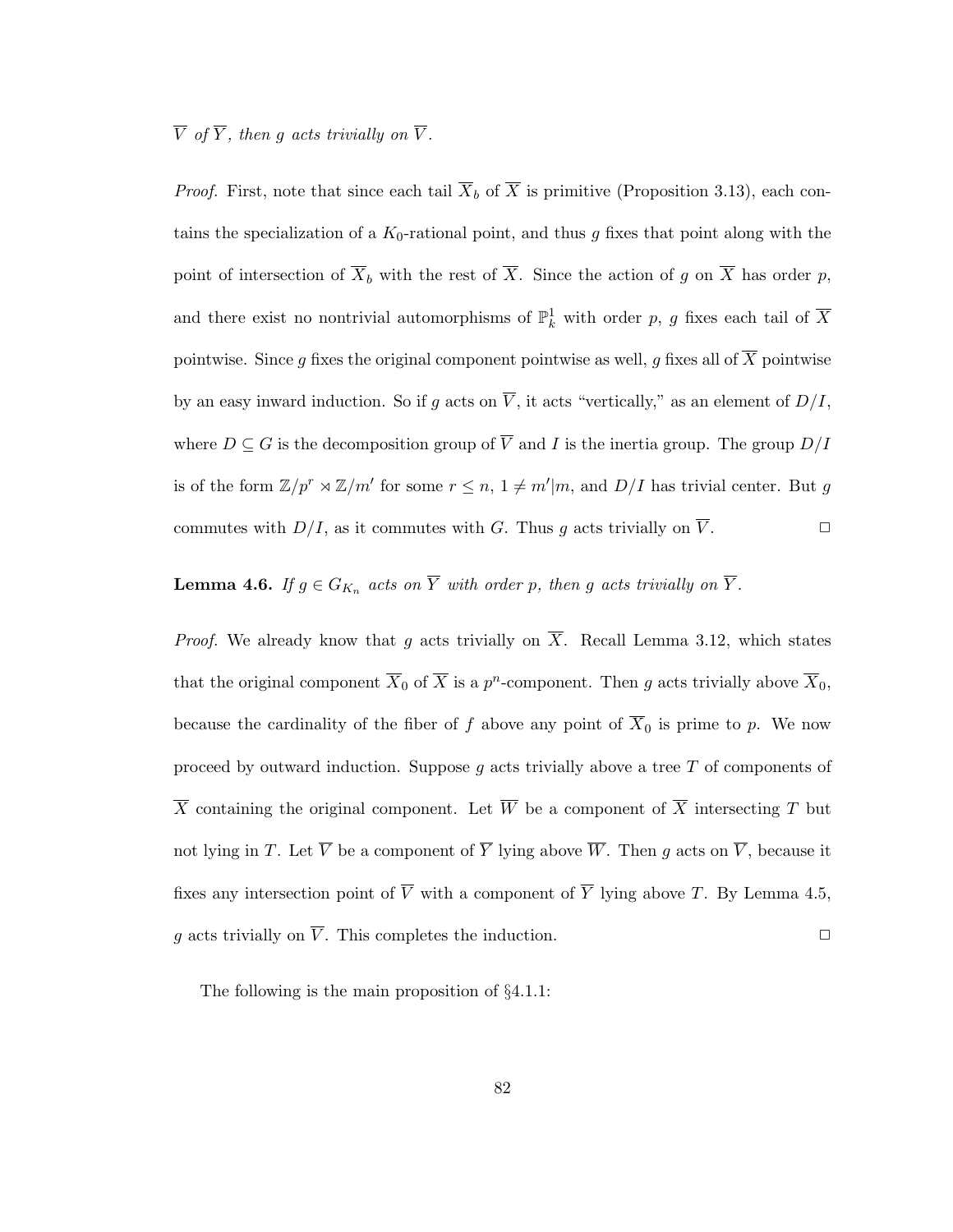**Proposition 4.7.** Assume  $m > 1$ . Let  $f : Y \to X$  be a three-point G-cover, where  $G \cong \mathbb{Z}/p^n \rtimes \mathbb{Z}/m$  (with faithful conjugation action of  $\mathbb{Z}/m$  on  $\mathbb{Z}/p^n$ ). Then if  $K^{st}$  is the field of definition of the stable model  $f^{st}: Y^{st} \to X^{st}$ , we have that  $K^{st}/(K^{st} \cap K_n)$  is a tame extension.

*Proof.* We need only show that no element of  $G_{K_n}$  acts with order p on  $\overline{Y}$ , as this will show that  $p \nmid [K^{st} : K_n]$ . This follows from Lemma 4.6.

#### 4.1.2 The case of a general *p*-solvable cover,  $m > 1$

**Proposition 4.8.** Let G be a finite p-solvable group with a cyclic p-Sylow subgroup P of order  $p^n$ . Assume  $m = |N_G(P)/Z_G(P)| > 1$ . If  $f: Y \to X$  is a three-point G-cover of  $\mathbb{P}^1$ , then the field of moduli K of f relative to  $K_0$  is a tame extension of  $K_0(\zeta_{p^n})$ . Furthermore, if  $K^{st}/K_0$  is the minimal extension over which the stable reduction of f is defined, then  $K^{st}/(K^{st} \cap K_n)$  is a tame extension. Furthermore, the nth higher ramification groups for the upper numbering of the extension  $K^{st}/K_0$  vanish.

*Proof.* By Corollary 2.4, we know that there is a prime-to-p subgroup N such that  $G/N$ is of the form  $\mathbb{Z}/p^n \rtimes \mathbb{Z}/m$ . Let  $f : Y \to X$  be a G-cover branched at 0, 1, and  $\infty$ , defined over some finite extension of  $K_0$ , and let  $f^{\dagger}: Y^{\dagger} \to X$  be the quotient  $G/N$ -cover. We know from Proposition 4.7 that  $f^{\dagger}$  is defined over  $K_n$  as a  $G/N$ -cover and has stable reduction defined over a tame extension  $K'$  of  $K_n$ . Let  $\overline{f} : \overline{Y} \to \overline{X}$  and  $\overline{f}^{\dagger} : \overline{Y}^{\dagger} \to \overline{X}$ be the stable reductions of f and  $f^{\dagger}$ , respectively. The branch points of  $Y \to Y^{\dagger}$  are all ramification points of  $f^{\dagger}$ , because  $f^{\dagger}$  is branched at three points. Thus, they do not collide on  $\overline{Y}^{\dagger}$ . The usage of  $\overline{X}$  for both covers is justified because the stable reduction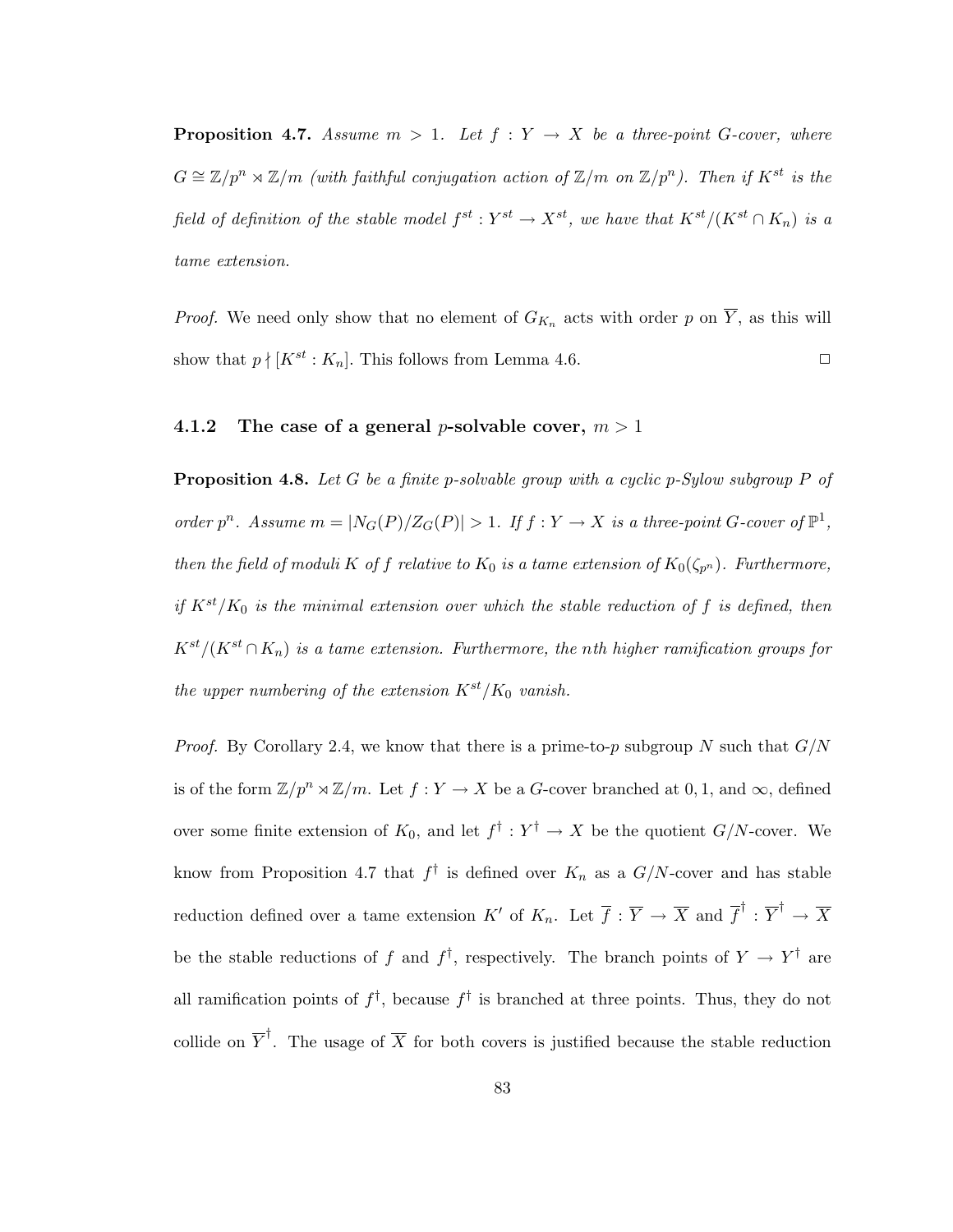of X is the same for both covers (in fact,  $\overline{Y}^{\dagger} = \overline{Y}/N$ ). Therefore,  $\overline{Y} \to \overline{Y}^{\dagger}$  is a finite prime-to-p map (an N-cover). Then Lemma 2.30 shows that the stable model of  $Y \to Y^{\dagger}$ is defined over a tame extension  $K''$  of  $K'$ . Lemma 2.31 then shows that the stable model of f is defined over a tame extension  $K'''$  of  $K''$ . Thus the field of moduli of f is contained in  $K'''$ , which is a tame extension of  $K'$ , and hence a tame extension of  $K_n$ .

By [Ser79, Corollary to IV, Proposition 18], the nth higher ramification groups for the upper numbering of the extension  $K^{st}/K_0$  vanish.

#### 4.2 The case where  $m = 1$

Since  $N_G(P) = Z_G(P)$ , Lemma 2.2 shows that G has a quotient of the form  $G/N \cong \mathbb{Z}/p^n$ . In particular, G is p-solvable. As in §4.1, we start by analyzing three-point  $\mathbb{Z}/p^n$ -covers. Finding the field of moduli is easy in this case, so we give a complete description of the stable reduction of such covers.

## **4.2.1** The case of a  $\mathbb{Z}/p^n$ -cover

Let  $G = \mathbb{Z}/p^n$ . Assume  $f: Y \to X$  is a three-point G-cover branched at 0, 1, and  $\infty$ .

**Proposition 4.9.** The field of moduli of  $f: Y \to X$  relative to  $K_0$  is  $K_n = K_0(\zeta_{p^n})$ .

*Proof.* Since the field of moduli of f relative to  $K_0$  is the intersection of all extensions of  $K_0$  which are fields of definition of f, it suffices to show that  $K_n$  is the minimal such extension. By Kummer theory, f can be defined over  $\overline{K_0}$  birationally by the equation  $y^{p^n} = x^a(x-1)^b$ , for some integral a and b. The Galois action is generated by  $y \mapsto \zeta_{p^n} y$ . This cover is clearly defined over  $K_n$  as a G-cover.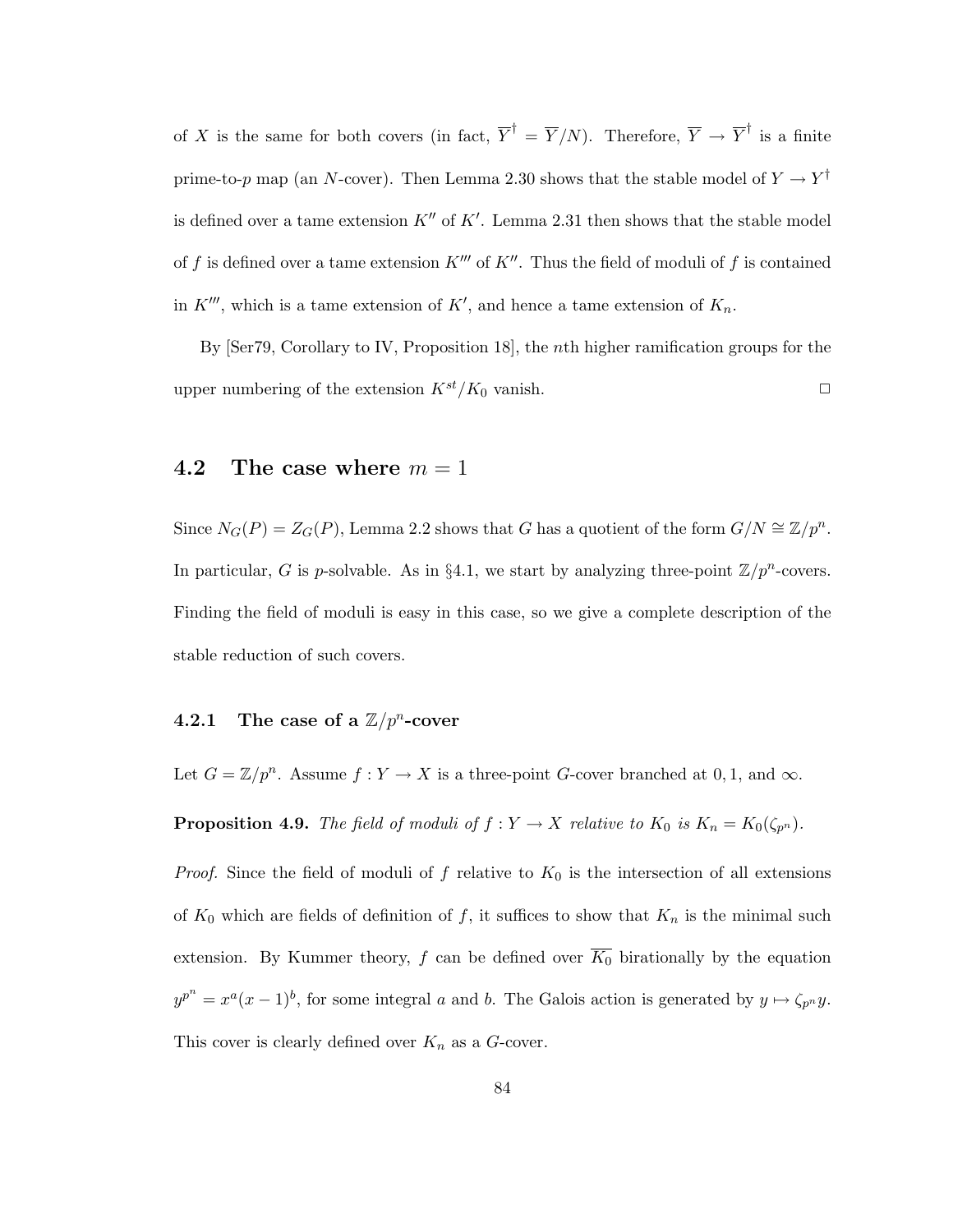Since f is connected, f is totally ramified above at least one of the branch points x (i.e., with index  $p^n$ ). Let  $y \in Y$  be the unique point above x. Assume f is defined over some finite extension  $K/K_0$  as a G-cover, where Y and X are considered as K-varieties. Then, by [Ray99, Proposition 4.2.11], the residue field  $K(y)$  of y contains the  $p<sup>n</sup>$ th roots of unity. Since y is totally ramified,  $K(y) = K(x) = K$ , and thus  $K \supseteq K_n$ . So  $K_n$  is the minimal extension of  $K_0$  which is a field of definition of f.  $\Box$ 

In the rest of this section, we give a full, explicit determination of the stable reduction of three-point G-covers  $f: Y \to X$ . We assume throughout that  $p \neq 2$  (this case is more difficult, and will not be included). From §2.2, such a cover is given by a triple  $(x, y, (xy)^{-1})$  of elements of G such that x and y generate G. Since G is cyclic, we see that at least two elements of the set  $\{x, y, (xy)^{-1}\}\$  have order  $p^n$ . This means that f is totally ramified above at least two points. Then  $f$  can be given by an equation of the form  $y^{p^n} = cx^a(x-1)^b$ . If f is totally ramified above 0, 1, and  $\infty$ , then a, b, and  $a + b$ are prime to p. If f is totally ramified above two points (without loss of generality  $0$  and  $\infty$ ) and ramified of index  $p^s, s < n$  above 1, then a and  $a + b$  are prime to p, whereas  $v_p(b) = n - s.$ 

As in §2.5, write  $f^{st}: Y^{st} \to X^{st}$  for the stable model of f, and  $\overline{f}: \overline{Y} \to \overline{X}$  for the stable reduction. Note that  $\bar{f}$  is monotonic, by Proposition 3.10.

**Lemma 4.10.** The stable reduction  $\overline{X}$  contains exactly one étale tail  $\overline{X}_b$ , which is a new tail. Let  $d = \frac{a}{a+}$  $\frac{a}{a+b}$ .

(i) If f is totally ramified above 0, 1, and  $\infty$ , then  $\overline{X}_b$  corresponds to the disk of radius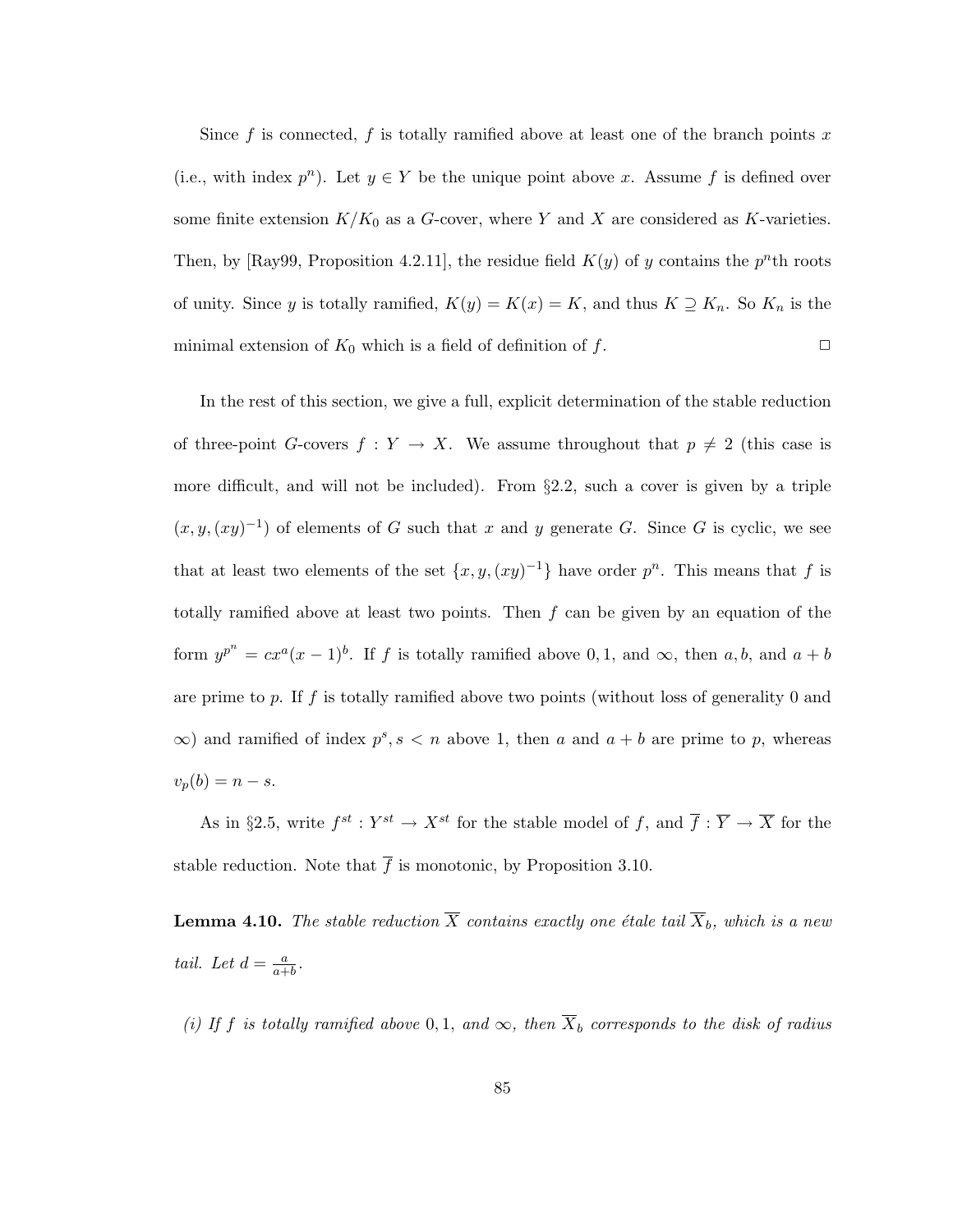|e| centered at d, where  $v(e) = \frac{1}{2}(n + \frac{1}{p-1}).$ 

(ii) If f is totally ramified above 0 and  $\infty$ , and ramified of order p<sup>s</sup> above 1, then  $\overline{X}_b$ corresponds to the disk of radius |e| centered at d, where  $v(e) = \frac{1}{2}(2n - s + \frac{1}{p-1})$ .

*Proof.* By Lemma 2.26, the ramification invariant  $\sigma$  of any étale tail is an integer. Clearly there are no primitive tails, as there are no branch points with prime-to- $p$  branching index. By Lemma 3.8, any new tail has  $\sigma \geq 2$ . By the vanishing cycles formula (3.1.2), there is exactly one new tail  $\overline{X}_b$  and its invariant  $\sigma_b$  is equal to 2.

To (i): Let e be an element of  $\overline{K_0}$  with  $v(e) = \frac{1}{2}(n + \frac{1}{p-1})$ , and let K be a subfield of  $\overline{K_0}$  containing  $K_0(\zeta_{p^n})$  and e. Let R be the valuation ring of K. Consider the smooth model  $X'_R$  of  $\mathbb{P}^1_K$  corresponding to the coordinate t, where  $x = d + et$ . The formal disk D corresponding to the completion of  $D_k = X'_k \setminus \{t = \infty\}$  in  $X'_R$  is the closed disk of radius 1 centered at  $t = 0$ , or equivalently, the disk of radius  $|e|$  centered at  $x = d$  (§2.4). Its ring of formal functions is  $R\{t\}$ .

We know that f is given by an equation of the form  $y^{p^n} = g(x) := cx^a(x-1)^b$ , and that any value of c yields f over  $\overline{K_0}$ . Taking K sufficiently large, we may assume  $c = \frac{(a+b)^{a+b}}{a^a(-b)^b}$  $\frac{a+b)^{\alpha+\sigma}}{a^a(-b)^b}.$ In order to calculate the normalization of  $X'_R$  in  $K(Y)$ , we calculate the normalization E of D in the fraction field of  $R\{t\}[y]/(y^{p^n} - g(x)) = R\{t\}[y]/(y^{p^n} - g(d + et)).$  Now,

$$
g(d+et) = g(d) + \frac{g'(d)}{1!}(et) + \frac{g''(d)}{2!}(et)^2 + \cdots
$$

A quick calculation shows that  $g(d) = 1$ ,  $g'(d) = 0$ , and  $g''(d) = \frac{(a+b)^3}{ab}$  is a unit in R. Thus  $v(\frac{g''(d)}{2!}e^2) = n + \frac{1}{p-1}$ , and the coefficients of the higher powers of t have higher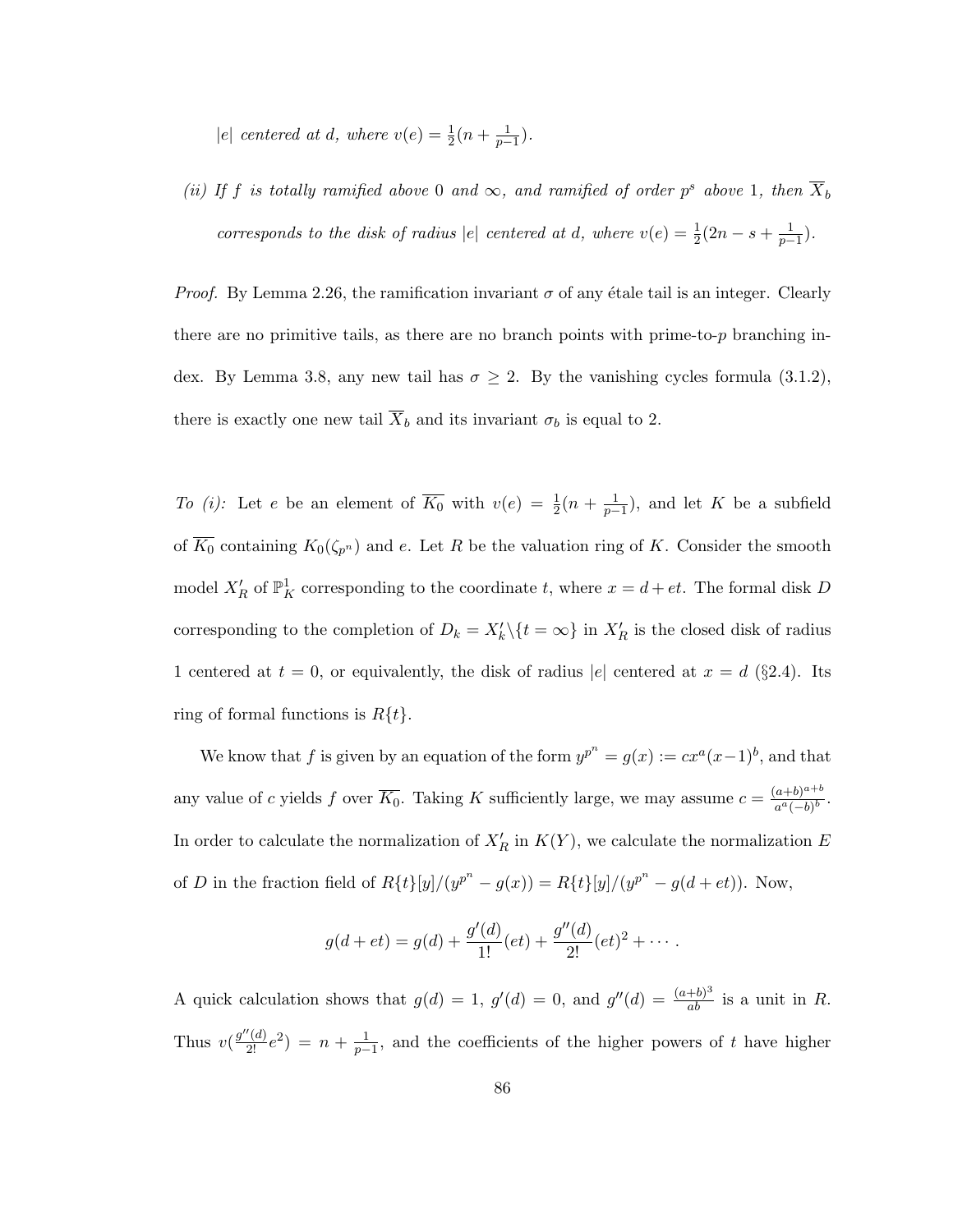valuations. Since  $p \neq 2$ , we are in the situation of Corollary 2.34, and the special fiber  $\overline{E}$  of E is a disjoint union of  $p^{n-1}$  étale covers of  $\overline{D} := D \otimes_R k \cong \mathbb{A}^1_k$ . By Remark 2.33 (iii), each of these covers extends to an Artin-Schreier cover of conductor 2 over  $\mathbb{P}^1_k$ . By Corollary 2.13, these have genus  $\frac{p-1}{2} > 0$ , and thus the component  $\overline{X}_b$  corresponding to D is included in the stable model. By Proposition 2.22, it is a tail. Since there is only one tail of X, and it has ramification invariant 2, it must correspond to  $\overline{X}_b$ .

To (ii): We repeat the proof of (i), except in this case we choose e such that  $v(e)$ 1  $\frac{1}{2}(2n - s + \frac{1}{p-1})$ . Then, letting  $g(x) = x^a(x-1)^b$ , we have that  $g(d) = 1$ ,  $g'(d) = 0$ , and  $g''(d) = \frac{(a+b)^3}{ab}$  has valuation  $s - n$  in R. Thus  $v(\frac{g''(d)}{2!}e^2) = n + \frac{1}{p-1}$ , and the coefficients of the higher powers of t have higher valuations. We conclude as in (i).  $\Box$ 

## **Corollary 4.11.** (i) If f is totally ramified above all three branch points, then  $\overline{X}$  has no inseparable tails.

(ii) If f is totally ramified above only 0 and  $\infty$ , then if  $\overline{X}$  has an inseparable tail, it contains the specialization of  $x = 1$ .

*Proof. To (i):* Suppose there is an inseparable tail  $\overline{X}_c \subset \overline{X}$ . Suppose  $\overline{X}_c$  is a  $p^j$ component  $(j \lt n, \text{ by Proposition 2.24})$ . Let  $\sigma_c$  be its ramification invariant (page 60). Then, by Proposition 2.19,  $\overline{X}_c$  does not contain the specialization of a branch point of f. By Lemma 3.8, this means that  $\sigma_c > 1$ . Then let  $Q < G$  be the unique subgroup of order  $p^j$ . The stable model of the cover  $Y/Q \to X$  is a contraction of  $Y^{st}/Q$ . But  $\overline{X}_c$  is a new tail of  $Y^{st}/Q$ . Since  $\sigma_c > 1$ , the components of  $\overline{Y}/Q$  above  $\overline{X}_c$  have positive genus, and thus cannot be contracted in the stable model of  $Y/Q \to X$ . So  $\overline{X}_c$  is a new tail of the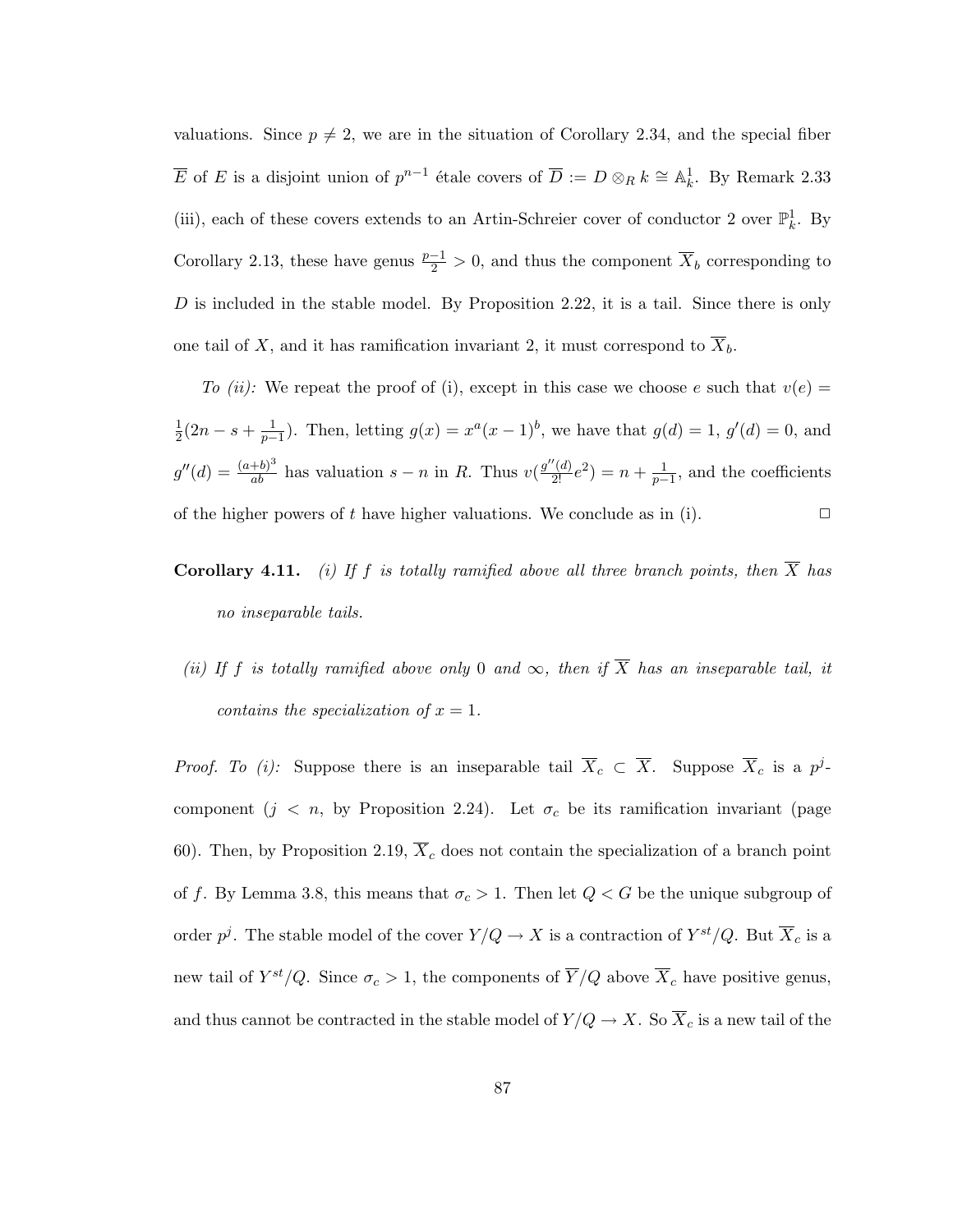stable model of  $Y/Q \to X$ . But it does not contain the specialization of d. This contradicts Lemma 4.10 (substituting  $n-j$  for n in the statement), showing that  $\overline{X}_c$  cannot exist.

To (ii): Assume f is ramified above  $x = 1$  of index  $p^s$ ,  $s < n$ . Again let  $\overline{X}_c$  be an inseparable tail of  $\overline{X}$  that is a  $p^j$ -component, and  $\sigma_c$  its ramification invariant. Assume that  $x = 1$  does not specialize to  $\overline{X}_c$ . If  $j \geq s$ , then the generalized vanishing cycles formula (3.1.7) with  $r = j$  yields  $0 \ge \sigma_c - 1$ . But  $\sigma_c \ge 2$  by Lemma 3.8, giving a contradiction. Now suppose  $j < s$ . Letting  $Q < G$  be the unique subgroup of order  $p<sup>j</sup>$ , we see that  $Y/Q$  is a three-point cover. So we obtain the same contradiction as in (i).  $\Box$ 

**Lemma 4.12.** The stable reduction  $\overline{X}$  cannot have a p<sup>i</sup>-component intersecting a  $p^{i+j}$ component, for  $j \geq 2$ .

*Proof.* Let  $\overline{X}_c$  be such a  $p^i$ -component, and let  $\sigma_c = \sigma_{j,c}$  be its ramification invariant. Then since every term on the right-hand side of the generalized vanishing cycles formula (3.1.7) for  $r = i$  is nonnegative, we have that  $1 \ge \sigma_c - 1$ . But by [Pri06, Lemma 19],  $\sigma_c \ge p^{j-1}\sigma_{1,c}$ . Since  $j \ge 2$  and  $p > 2$ , then  $\sigma_c > 2$ . This is a contradiction.

We now give the structure of the stable reduction when  $f$  has three totally ramified points.

**Proposition 4.13.** Suppose that f is totally ramified above all three branch points. Then  $\overline{X}$  is a chain, with one  $p^{n-i}$ -component  $\overline{X}_i$  for each  $i, 0 \leq i \leq n$  ( $\overline{X}_0$  is the original component). For each  $i > 0$ , the component  $\overline{X}_{n-i}$  corresponds to the closed disk of radius  $|e_i|$  centered at  $d = \frac{a}{a+1}$  $\frac{a}{a+b}$ , where  $v(e_i) = \frac{1}{2}(i + \frac{1}{p-1})$ .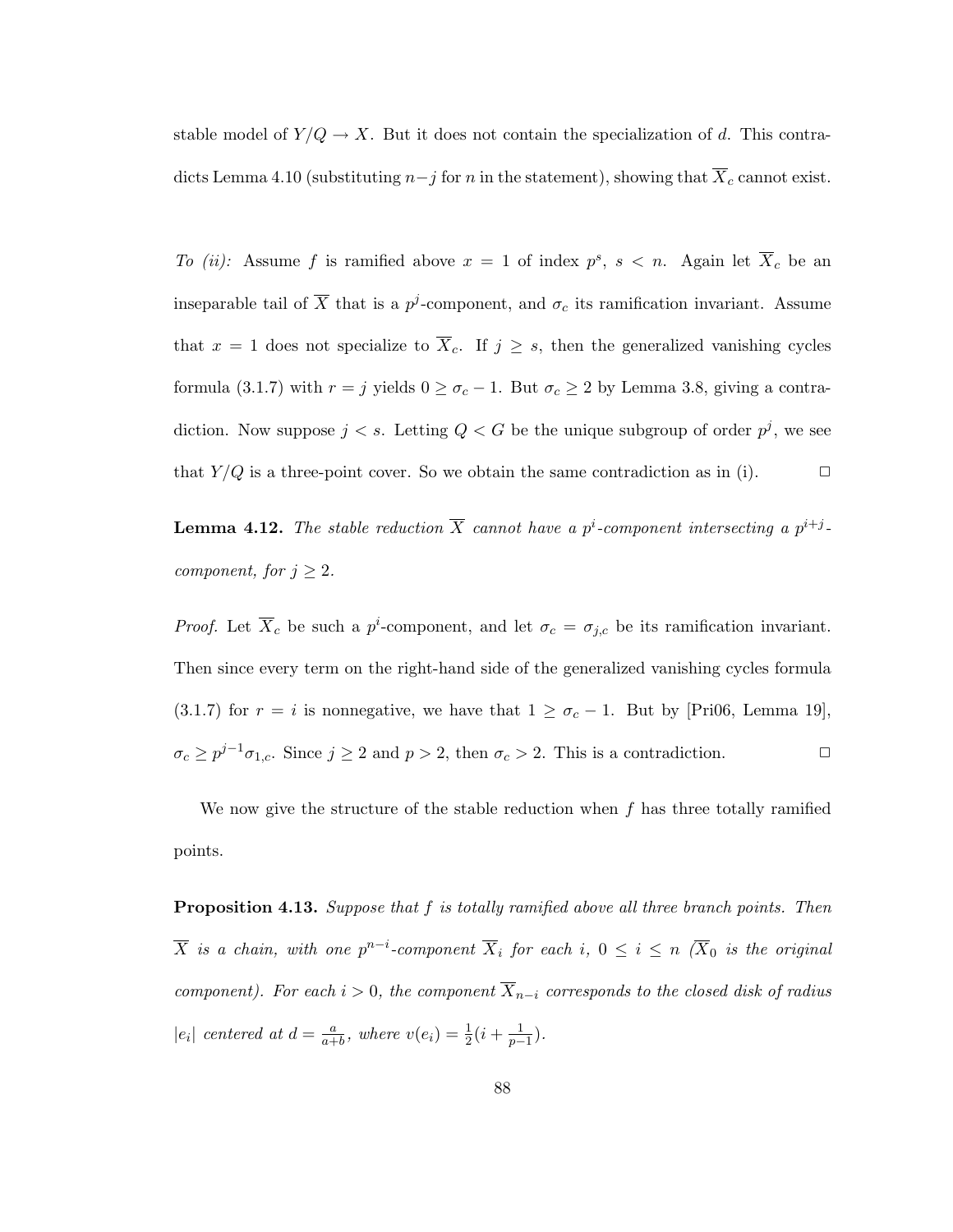*Proof.* We know from Lemma 4.10 and Corollary 4.11 that  $\overline{X}$  has only one tail, so it must be a chain. The original component contains the specializations of the branch points, so it must be a  $p^n$ -component. By, Lemma 4.12, there must be a  $p^{n-i}$ -component for each i,  $0, \leq i \leq n$ . Also, there cannot be two components  $\overline{W} \prec \overline{W}'$  with the same inertia, as the components lying above  $\overline{W}'$  would be purely inseparable over  $\overline{W}'$ , with only two marked points. This violates the three-point condition.

It remains to show that the disks are as claimed. For  $i = n$ , this follows from Lemma 4.10. For  $i < n$ , consider the cover  $Y/Q_i \to X$ , where  $Q_i$  is the unique subgroup of G of order  $p^{n-i}$ . The stable model of this cover is a contraction of  $Y^{st}/Q_i \rightarrow X^{st}$ . By Lemma 4.10 (using i in place of n), the stable reduction of  $Y/Q_i \rightarrow X$  has a new tail corresponding to a closed disk centered at d with radius  $p^{-\frac{1}{2}(i+\frac{1}{p-1})}$ . Thus  $\overline{X}$  also contains such a component. This is true for every i, proving the proposition.  $\Box$ 

Things are more complicated when  $f$  has only two totally ramified points:

**Proposition 4.14.** Suppose that f is totally ramified above 0 and  $\infty$ , and ramified of index p<sup>s</sup> above 1, for  $0 < s < n$ . Then  $\overline{X}$  has stable reduction as in Figure 4.1. Furthermore, if  $\rho \in \overline{K_0}$  such that  $|\rho|$  is the radius of a closed disk corresponding to a component of  $\overline{X}$ other than the original component, then  $v(\rho) \in \frac{1}{2(p-1)} \mathbb{Z}$ .

*Proof.* We know by Lemma 4.10 that  $\overline{X}$  has exactly one étale tail. By Corollary 4.11,  $\overline{X}$  can have at most one inseparable tail, which contains the specialization of  $x = 1$ . We claim that this tail does, in fact, exist. Suppose it did not. Then  $\overline{X}$  would be a chain. In particular, there would be a component  $\overline{W}$  in this chain to which  $x = 1$  specializes. In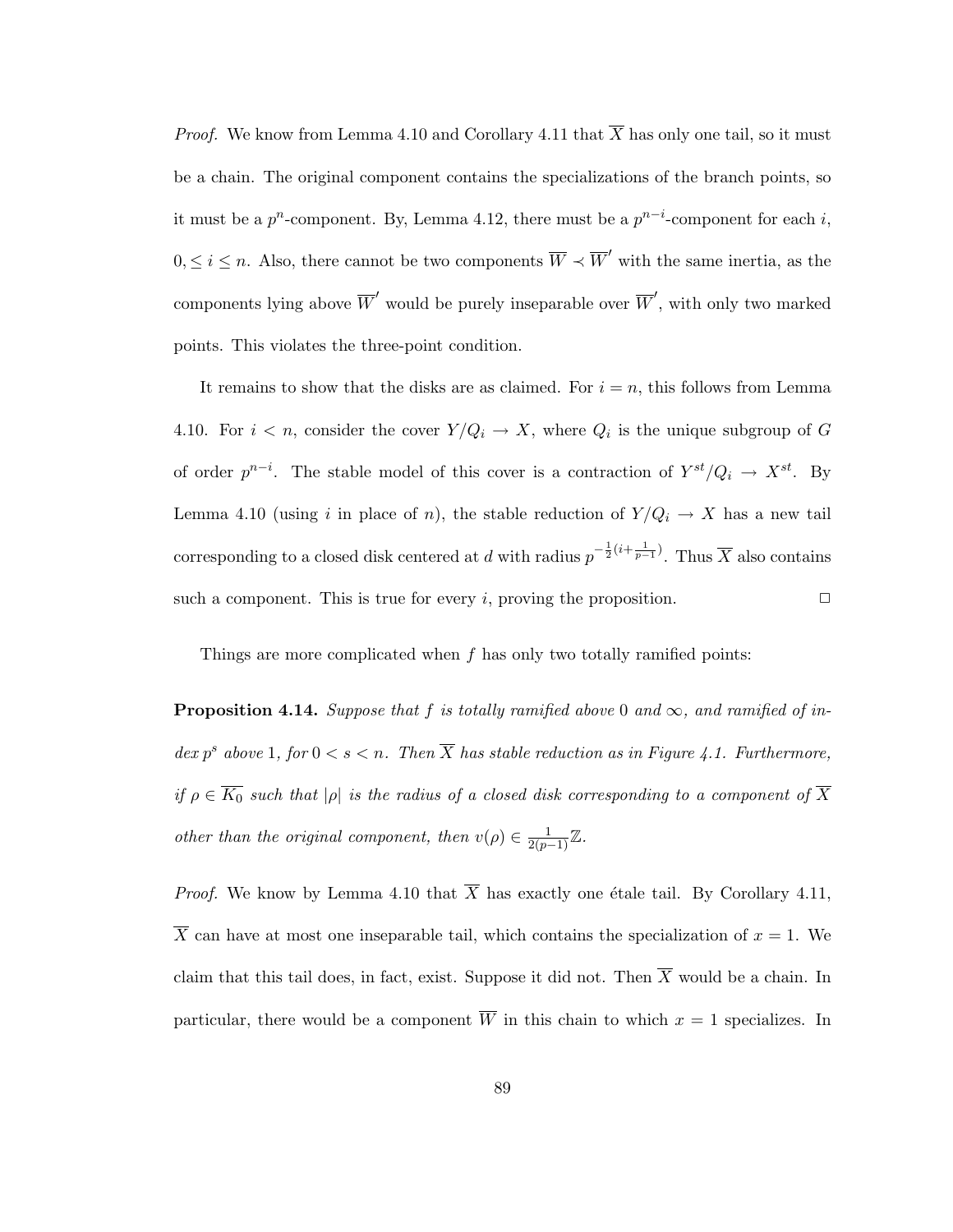

Figure 4.1: The stable reduction with two full branch points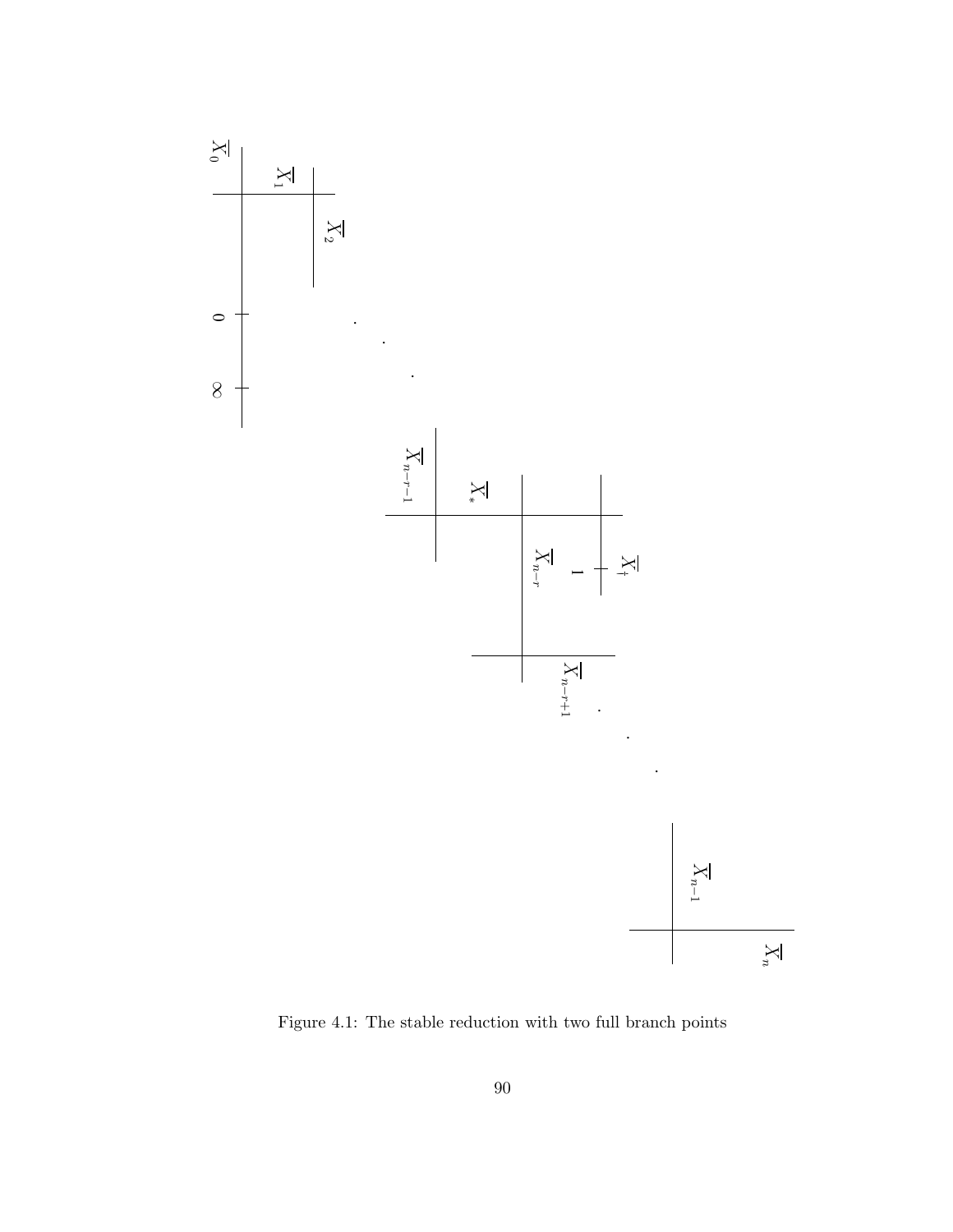particular, the deformation data above  $\overline{W}$  are mulitplicative and identical. Let  $\alpha$  (resp.  $\beta$ ) be the intersection of  $\overline{W}$  with the immediately preceding (resp. following) component of  $\overline{X}$ . Let  $\sigma_{\alpha}$  and  $\sigma_{\beta}$  be the invariants of one of the deformation data at  $\alpha$  and  $\beta$  respectively. By Lemma 2.47,  $\sigma_{\beta} = \sigma_{\beta}^{\text{eff}} = 2$ . Also, if  $\gamma$  is the point to which  $x = 1$  specializes, then  $\sigma_{\gamma} = 0$ . Then the local vanishing cycles formula (2.7.2) yields  $\frac{\sigma_{\alpha}}{p} + A = -1$ , where A is some positive number. Thus  $\sigma_{\alpha}$  is negative, which contradicts the fact that the deformation data is multiplicative. This proves the claim.

Recall that  $v(1-d) = v(\frac{b}{a+1})$  $\frac{b}{a+b}$  =  $v(b)$  =  $n - s$ . Since X has a tail containing the specialization of 1 (call this  $\overline{X}_{\dagger}$ ) and one containing the specialization of d, there must be a component of  $\overline{X}$  "separating" 1 and d, i.e., corresponding to the disk centered at 1 (equivalently, d) of radius  $|1 - d|$ . Call this component  $\overline{X}_*$ . Then  $\overline{X}$  looks like a chain from the original component  $\overline{X}_0$  to  $\overline{X}_*$ , followed by two chains, one going out to  $\overline{X}_\dagger$  and one going out to the new tail, which we will call  $\overline{X}_n$  in this proof.

Let us first examine the part of  $\overline{X}$  between  $\overline{X}_0$  and  $\overline{X}_*$ . Let  $Q < G$  be the unique subgroup of order  $p^s$ , and consider the cover  $f' : (Y^{st})' := Y^{st}/Q \to X^{st}$ . For any singular point  $\overline{x}$  of  $\overline{X}$  on this chain lying on an intersection of components  $\overline{W} \prec \overline{W}'$ , we will take  $(\sigma_{\overline{x}}^{\text{eff}})'$  to mean the effective invariant for the deformation data above  $\overline{W}$  at  $\overline{x}$  for the cover f'. Now, f' is a cover branched at two points. By (3.1.1), any tail  $\overline{X}_b$  of the stable reduction of this graph must have  $\sigma_b = 1$ . So we always have  $(\sigma_{\overline{x}}^{\text{eff}})' = 1$ , by Lemma 2.47. Above  $\overline{X}_0$ , the effective different  $(\delta^{\text{eff}})'$  for  $f'$  is  $n-s+\frac{1}{p-1}$ . So above  $\overline{X}_*$ , it is  $n-s+\frac{1}{p-1}-(n-s)=\frac{1}{p-1}>0$ , by Lemma 2.46 applied to all of the singular points between  $\overline{X}_0$  and  $\overline{X}_*$ . This means that  $\overline{X}_*$  is an inseparable component for  $f'$ , which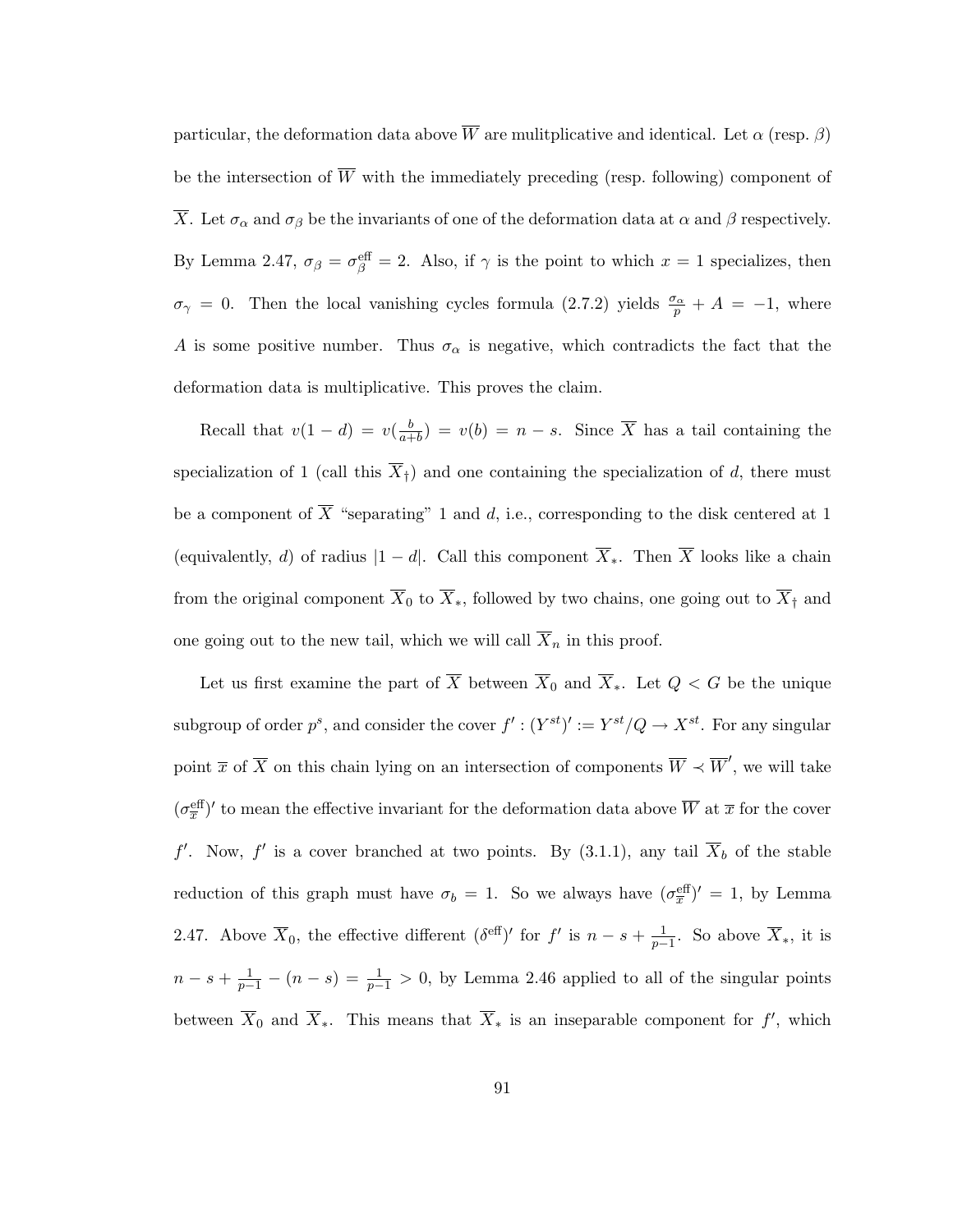means that it is at least a  $p^{s+1}$ -component for f. On the other hand, if we quotient out further by a group of order p, a similar calculation will show that  $\overline{X}_*$  becomes an étale component. So  $\overline{X}_*$  is a  $p^{s+1}$ -component.

By Lemma 4.12, there must be a  $p^i$ -component between  $\overline{X}_0$  and  $\overline{X}_*$  for each  $i, s+1 \leq$  $i \leq n$ . If we let  $Q_i$  be the subgroup of G of order  $p^i$ , then if we take  $f'_i : (Y^{st})'_i :=$  $Y^{st}/Q_i \to X^{st}$ , the effective different above  $\overline{X}_0$  is  $n-i+\frac{1}{p-1}$ . Since all of the  $\sigma^{\text{eff}}$ 's are still equal to 1, Lemma 2.46 shows that above a component corresponding to the closed disk of radius  $p^{-(n-i+\frac{1}{p-1})}$  centered at d, the effective different will be 0. This means that this component is the innermost  $p^i$ -component. For  $i > s + 1$ , we cannot have two  $p^i$ -components intersecting each other, because the three-point condition on  $\overline{f}$  will be violated on the outermost one (the components lying above would be purely inseparable over it). For  $i = s + 1$ , we have a  $p^i$ -component corresponding to the closed disk of radius  $n - s - 1 + \frac{1}{p-1}$  around d intersecting  $\overline{X}_*$ , which corresponds to the closed disk of radius  $n - s$  around d. We label each  $p^i$ -component in this chain (excepting  $\overline{X}_*$ ), by  $\overline{X}_{n-i}$  in Figure 4.1. We have shown that their radii satisfy the condition in the proposition.

Now, let us examine the part of  $\overline{X}$  between  $\overline{X}_*$  and  $\overline{X}_*$ . We have seen that  $\overline{X}_*$  is a  $p^{s+1}$ -component, and  $\overline{X}_{\dagger}$  is a  $p^s$ -component by Proposition 2.19. So this part of  $\overline{X}$  consists only of these two components. Recall that if we quotient out  $Y^{st}$  by  $Q$  (which is  $Q_s$ ), the effective different above  $\overline{X}_*$  is  $\frac{1}{p-1}$ . Also, recall that the effective invariant  $\sigma^{\text{eff}}$  at  $\overline{X}_* \cap \overline{X}_\dagger$ above  $\overline{X}_*$  is 1 after taking this quotient. So by Lemma 2.46,  $\overline{X}_\dagger$  corresponds to the disk of radius  $p^{-(n-s+\frac{1}{p-1})}$  centered at 1. This satisfies the condition of the proposition.

Lastly, let us examine the part of  $\overline{X}$  between  $\overline{X}_*$  and the new tail  $\overline{X}_n$ . We know there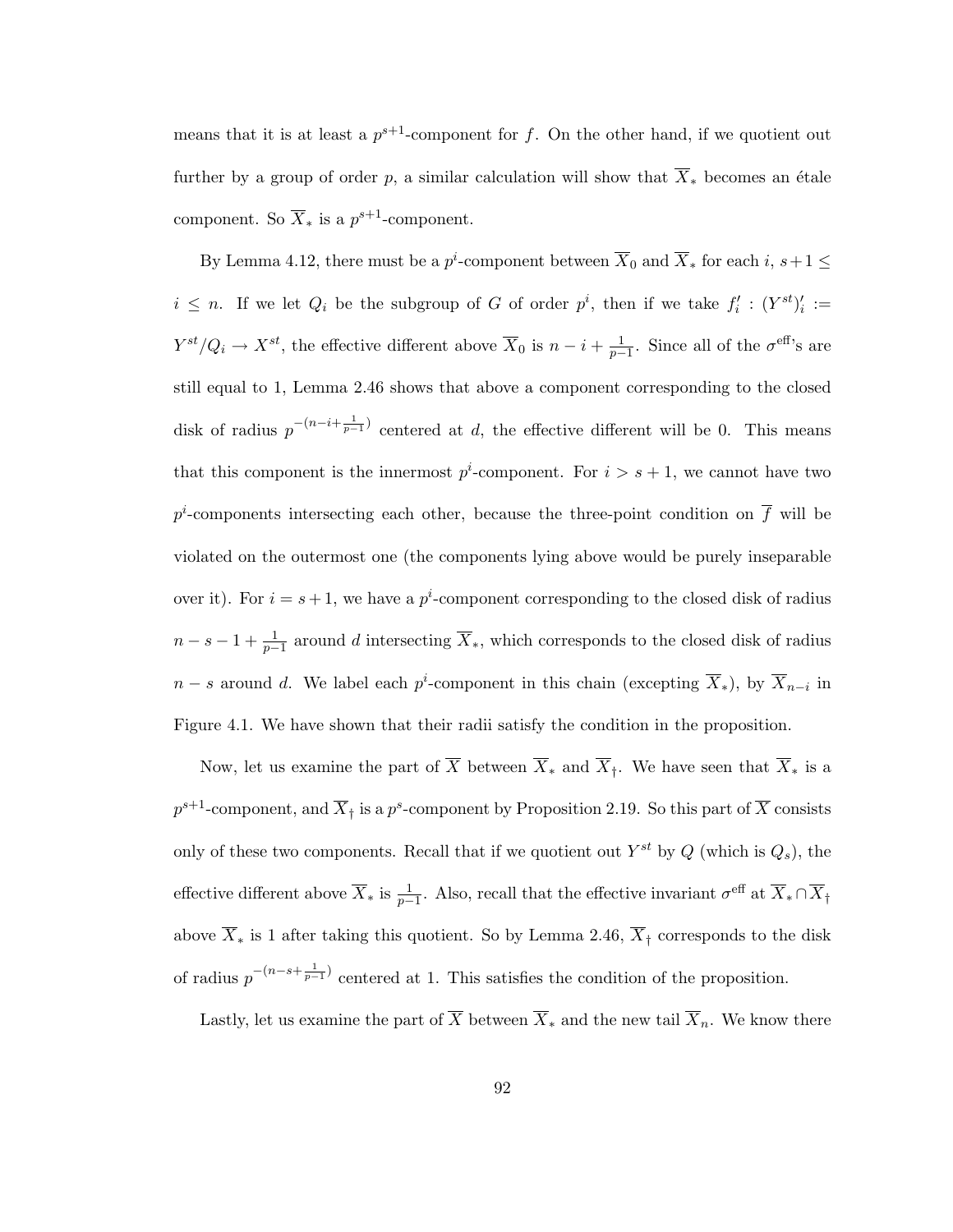must be a  $p^i$ -component for each  $i, 0 \le i \le s+1$ . This component must be unique, as if there are two  $p^i$ -components that intersect, we will again violate the three-point condition above the outermost one. These components are labeled  $X_{n-i}$  in Figure 4.1 (with the exception of  $X_*$ ). We calculate the radius of the closed disk corresponding to each  $X_{n-i}$ . For  $i = s$ , the radius is  $p^{-(n-s+\frac{1}{p-1})}$  for exactly the same reasons as for  $\overline{X}_{\dagger}$ . For  $i = 0$ , we already know from Lemma 4.10 that the radius is  $p^{-\frac{1}{2}(2n-s+\frac{1}{p-1})}$ . For  $1 \leq i \leq s-1$ , we consider the cover  $Y/Q_i \to X$ , where  $Q_i$  is the unique subgroup of G of order  $p^{n-i}$ . The stable model of this cover is a contraction of  $Y^{st}/Q_i \to X^{st}$ . Since  $Y/Q_i \to X$  is still a three-point cover, we can use Lemma 4.10 (with  $n - i$  in place of n) to obtain that the stable reduction of  $Y/Q \to X$  has a new tail corresponding to a closed disk centered at d with radius  $p^{-\frac{1}{2}(2n-s-i+\frac{1}{p-1})}$ . This is the component  $\overline{X}_{n-i}$ . Again, these radii all satisfy the condition of the proposition.  $\Box$ 

The stable reduction of  $f$  having been described, we now turn to the minimal field of definition of the stable model.

**Lemma 4.15.** Suppose a component  $\overline{W}$  of  $\overline{X}$  corresponds to a disk of radius  $|e|$  containing a K<sub>0</sub>-rational point  $x_0$ . Then any element of  $G_{K_0(e)}$  acting on  $X^{st}$  fixes  $\overline{W}$  pointwise.

*Proof.* Let  $\overline{x}$  be a point of  $\overline{W}$  which is a smooth point of  $\overline{X}$ . Then  $\overline{x}$  is not the specialization of  $\infty \in X$ . Choose some lift  $x \in \overline{K_0}$ . The set of points that specialize to  $\overline{x}$  is an open disc of radius |e|. Now, if  $\bar{x}$  is the specialization of  $x_0$ , then clearly it is fixed by  $G_{K_0(e)}$ . If not, then  $\frac{x-x_0}{e}$  has valuation 0 in  $\overline{K_0}$ . Choose  $u \in K_0$  such that  $v(u - \frac{x-x_0}{e}) > 0$ . Then  $v((eu + x_0) - x) > v(e)$ , and thus  $eu + x_0$  also specializes to  $\overline{x}$ . But  $eu + x_0 \in K_0(e)$ , so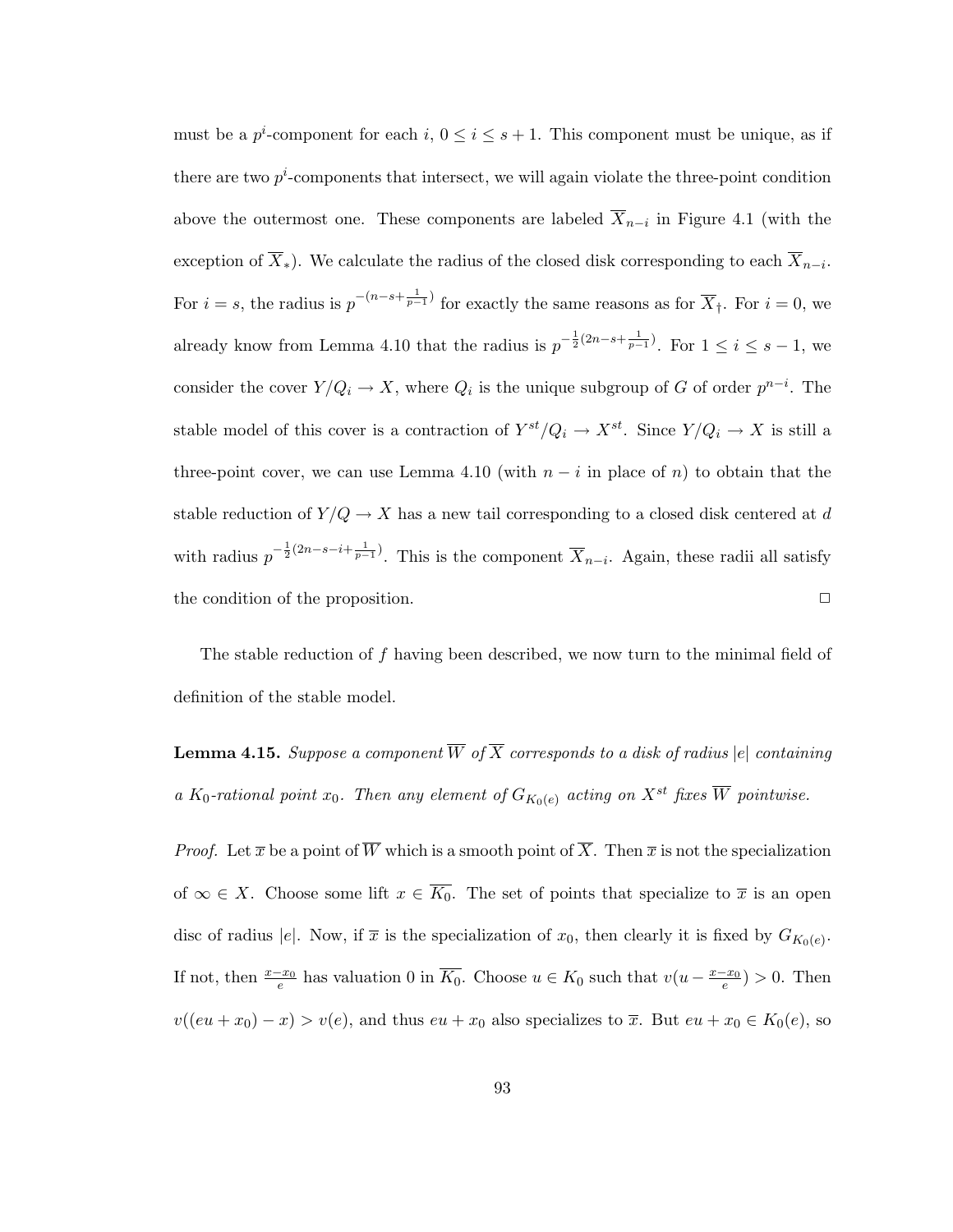We give the major result of this section:

**Proposition 4.16.** Assume  $G = \mathbb{Z}/p^n$ ,  $n \geq 1$ ,  $p \neq 2$ , and  $f: Y \to X$  is a three-point G-cover defined over  $\overline{K}_0$ .

- (i) If f is totally ramified above 0, 1, and  $\infty$ , then there is a model for f defined over  $K_n = K_0(\zeta_{p^n})$  whose stable model is defined over  $K_n(\sqrt{\zeta_{p}-1})$ .
- (ii) If f is totally ramified above 0 and  $\infty$ , and of index p<sup>s</sup> above 1, then there is a model for f over  $K_n$  whose stable model is defined over  $K_n(\sqrt{\zeta_p-1}, \sqrt[p^{n-s}]{c})$ , where  $c \in \mathbb{Q}$ and  $p^{n-s}|v_p(c)$ .

*Proof.* To (i): Take f to be given by the equation  $y^{p^n} = cx^a(x-1)^b$ , with  $a, b, a+b$  prime to p and  $c = \frac{(a+b)^{a+b}}{a^a(-b)^b}$  $\frac{(a+b)^{a+b}}{a^a(-b)^b}$ . Set  $K^{st} = K_n(\sqrt{\zeta_p-1})$ . Note that  $v(K^{st}) = \frac{1}{2(p-1)}\mathbb{Z}$ .

By §2.5, we must show that  $G_{K^{st}}$  acts trivially on  $\overline{Y}$ . First we show that  $G_{K^{st}}$  acts trivially on  $\overline{X}$ . By Proposition 4.13, every component of  $\overline{X}$  corresponds to a closed disk containing the  $K_0$ -rational point d whose radius is the absolute value of an element whose valuation is in  $\frac{1}{2(p-1)}\mathbb{Z}$ . We can choose such an element in  $K^{st}$ . So  $G_{K^{st}}$  acts trivially on every component of  $\overline{X}$ , and thus on  $\overline{X}$ .

So the action of  $G_{K^{st}}$  on  $\overline{Y}$  must be vertical. Consider the fiber of  $Y \to X$  above  $d=\frac{a}{a^{\perp}}$  $\frac{a}{a+b}$ . From the equation  $y^{p^n} = cx^a(x-1)^b$  of our model, the points of this fiber are all rational over  $K^{st}$  (they are pth roots of unity). Thus their specializations are fixed by  $G_{K^{st}}$ . Since d specializes to  $\overline{X}_n$  and  $G_{K^{st}}$  acts vertically,  $G_{K^{st}}$  fixes all of  $\overline{Y}$  above  $\overline{X}_n$ . By inward induction and continuity,  $G_{K^{st}}$  fixes  $\overline{Y}$ .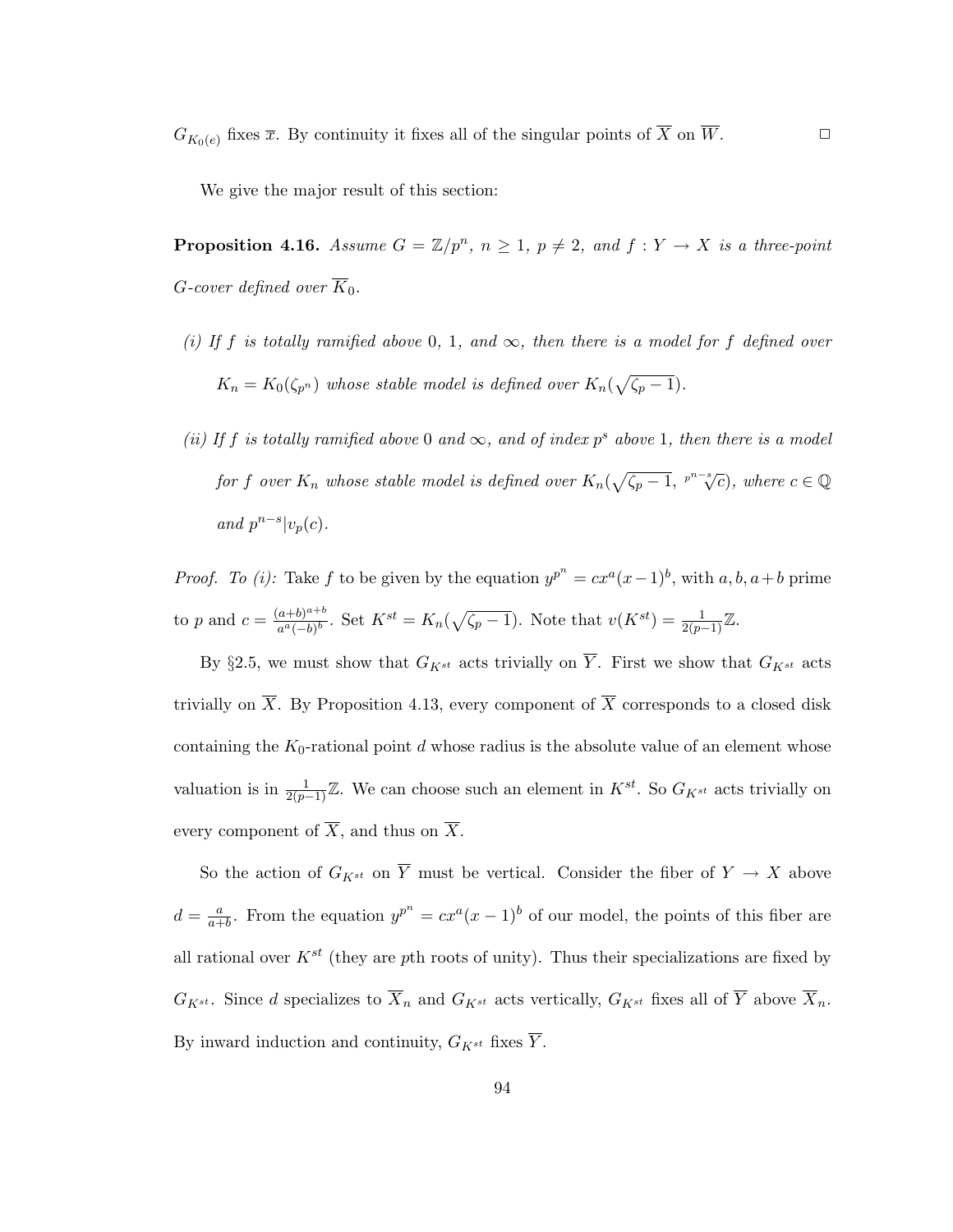To (ii): Take c and the equation for f as in part (i). Note that  $v(c) = -bv(b)$ . Since  $v(b) = n - s$ , it follows that  $p^{n-s}|v(c)$ . We set  $G_{K^{st}} = K_n(\sqrt{\zeta_p - 1}, \sqrt[p^{n-s}]{c})$ .

As in the proof of (i), this time using Proposition 4.14 instead of 4.13, we see that  $G_{K^{st}}$  must act vertically on  $\overline{Y}$ . Exactly as in (i), we see that  $G_{K^{st}}$  acts trivially above the unique étale tail of  $\overline{X}$ . Now, consider  $\overline{Y}/(Q_s)$ , where  $Q_s$  is the unique subgroup of order  $p<sup>s</sup>$  in G. This is a cover of X given birationally by the equation  $y^{p^{n-s}} = cx^{a}(x-1)^{b}$ . Since  $p^{n-r}$  exactly divides b, we set  $y' = y/(x-1)^{b/p^{(n-s)}}$ . The new equation  $(y')^{p^{n-s}} = cx^a$ shows that the points above  $x = 1$  are defined over the field  $K_0(\sqrt[p^{n-s}]{c})$ . Thus they are defined over  $K^{st}$ . Again, by inward induction and continuity,  $G_{K^{st}}$  fixes  $\overline{Y}$ .

Corollary 4.17. In either case covered in Proposition 4.16, let  $K^{st}$  be the minimal field of definition of the stable reduction, and let  $\Gamma = Gal(K^{st}/K_0)$ . Then  $\Gamma^n = \{Id\}$  (where  $\Gamma^n$  means the nth higher ramification group for the upper numbering).

*Proof.* In case (i) of Proposition 4.16,  $K^{st}$  is a tame extension of  $K_0(\zeta_{p^n})$ . The *n*th higher ramification groups for the upper numbering for  $K_0(\zeta_{p^n})/K_0$  vanish by [Ser79, Corollary to IV, Proposition 18]. Since the upper numbering is preserved by quotients, the nth higher ramification groups vanish for  $K^{st}/K_0$  as well.

For case (ii) of Proposition 4.16, we show that  $K_0(\zeta_{p^n}, {p^n}^* \zeta) / K_0$  has trivial nth higher ramification groups for the upper numbering, where  $p^{n-s}|v_p(c)$  and  $c \in \mathbb{Q}$ . Writing  $c' = c/p^{v_p(c)}$  we have that  $v(c') = 0$  and  $K_0(\zeta_{p^n}, \sqrt[p^{n-s}]{c}) = K_0(\zeta_{p^n}, \sqrt[p^{n-s}]{c})$  $\overline{c'}$ ). Then the result follows from [Viv04, Theorem 5.8].  $\square$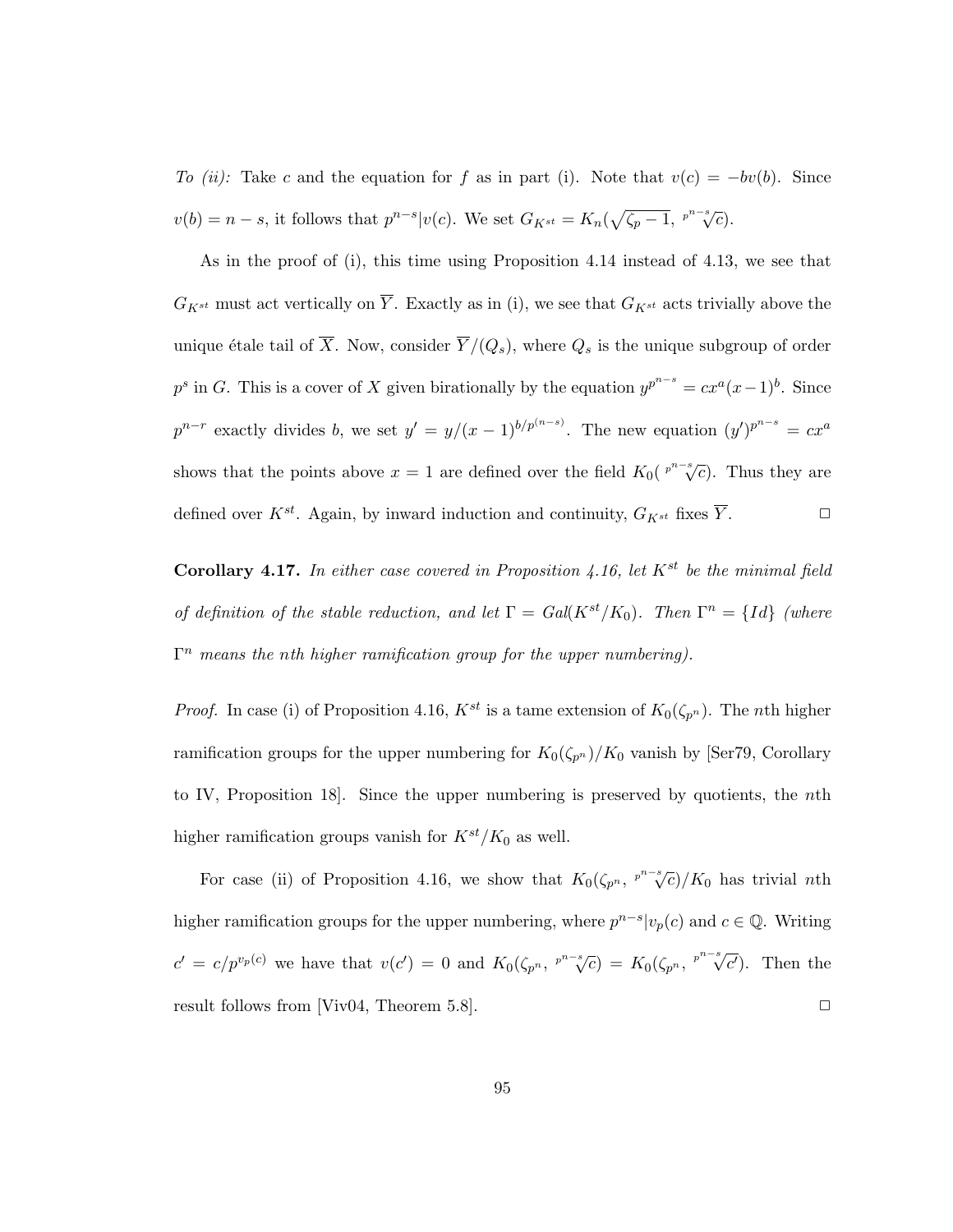#### 4.2.2 The case of a general cover,  $m = 1$

**Proposition 4.18.** Let G be a finite group with a cyclic p-Sylow subgroup P of order  $p^{n}$ . Assume  $N_{G}(P) = Z_{G}(P)$  and  $p \neq 2$ . If  $f: Y \to X$  is a three-point G-cover of  $\mathbb{P}^{1}$ defined over  $\overline{K_0}$ , then the field of moduli K of f relative to  $K_0$  is a tame extension of  $K_n := K_0(\zeta_{p^n})$ . Furthermore, there exists a model  $f_K$  of f over K such that if  $K^{st}/K_0$ is the minimal extension over which the stable reduction of  $f_K$  is defined, then the nth higher ramification groups for the upper numbering of the extension  $K^{st}/K_0$  vanish.

*Proof.* By Corollary 2.4, we know there is a prime-to-p normal subgroup  $N \leq G$  such that  $G/N \cong \mathbb{Z}/p^n$ . Let  $Y^{\dagger} = Y/N$ . If the quotient cover  $f^{\dagger} : Y^{\dagger} \to X$  is branched at three points, then Lemmas 2.30 and 2.31, combined with Proposition 4.9 and Corollary 4.17, yield the proposition. If, however,  $f^{\dagger}$  is a cyclic  $\mathbb{Z}/p^{n}$ -cover branched at only two points, say  $x = 0$  and  $x = \infty$ , then we must mark the specializations of the points lying over  $x = 1$ , and require these markings to be separated on the closed fiber. Call this model  $(f^{\dagger})': ((Y^{\dagger})^{st})' \to (X^{st})'$  (cf. §2.6 before Lemma 2.30). We will show that it is defined over  $K_n = K_0(\zeta_{p^n})$ . Then Lemmas 2.30 and 2.31 will yield the proposition.

We may assume that  $f^{\dagger}: Y^{\dagger} \to X$  is given by the equation  $y^{p^n} = x$ , which is defined over  $K_n$  as a  $\mathbb{Z}/p^n$ -cover. Let  $R_n$  be the ring of integers of  $K_n$ , and take the smooth model  $X_{R_n}$  of X corresponding to the coordinate x. The normalization of  $X_{R_n}$  in  $K_n(Y^{\dagger})$  has smooth, irreducible special fiber  $\overline{Y}^{\dagger}$  that is purely inseparable of degree  $p^{n}$  over the special fiber  $\overline{X}_0$  of  $X_{R_n}$ . All points above  $x=1$  specialize to the same point on  $\overline{Y}^{\dagger}$ . In order to separate these points, we take  $n$  successive blowups to introduce a chain of intersecting components  $\overline{X}_1,\ldots,\overline{X}_n$ , where  $\overline{X}_i$  is a  $p^{n-i}$ -component (we cannot have a  $p^a$ -component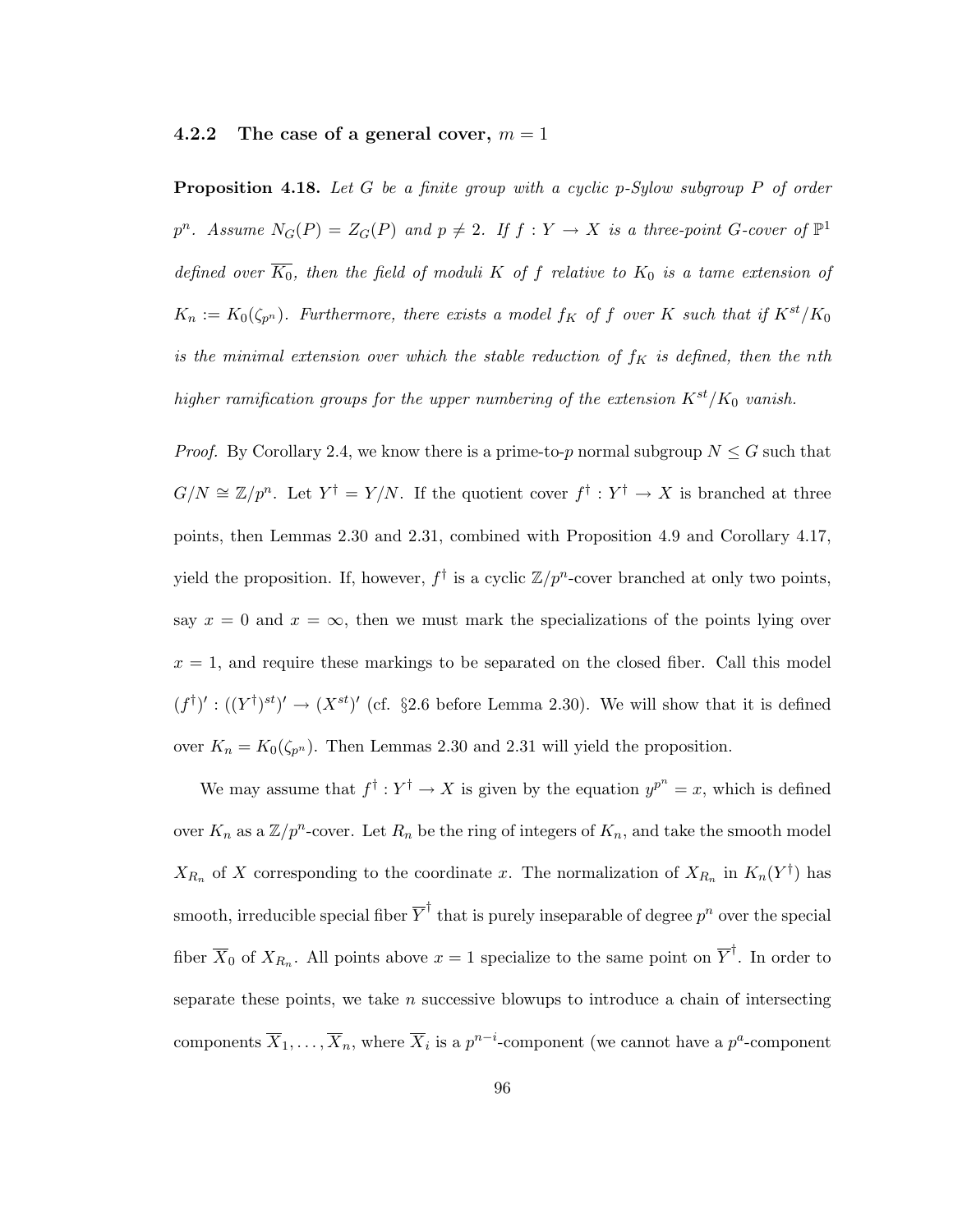intersect a  $p^{a-j}$ -component with  $j > 1$ , by Lemma 4.12. This is the model  $\overline{X}^{st}$ , and its normalization in  $K(Y)$ , for K a large enough extension of  $K_n$ , is  $((Y^{\dagger})^{st})'$ . We must show  $((Y^{\dagger})^{st})'$  is in fact defined over  $K_n$ .

Each component  $\overline{X}_i$ ,  $1 \leq i \leq n$  corresponds to a disk centered at  $x = 1$ . Let  $x_i =$  $\overline{X}_i \cap \overline{X}_{i+1}$ . To calculate the radius of the disk corresponding to  $\overline{X}_i$ , we take the quotient of  $((Y^{\dagger})^{st})'$  by  $\mathbb{Z}/p^{n-i}$ . Let  $0 \leq j < i$ . By Lemma 2.47,  $\sigma_{x_j}^{\text{eff}}$  for the deformation data above  $\overline{X}_j$  is 1. Also, the effective different above  $\overline{X}_0$  for the quotient cover is  $i + \frac{1}{p-1}$ , whereas the effective different above  $\overline{X}_i$  is zero. Then, applying Lemma 2.46 to each of the  $x_j$ ,  $0 \le j < i$ , shows that the radius of the disk corresponding to  $\overline{X}_i$  is  $p^{-(i+\frac{1}{p-1})}$ . The valuation of this is  $i + \frac{1}{p-1}$ .

As in the proof of Lemma 4.15, each smooth point of  $X_i$ ,  $0 \le i \le n$ , is the specialization of some point defined over  $K_n$ . Thus  $G_{K_n}$  acts trivially on  $\overline{X} = \bigcup_{i=0}^n \overline{X}_i$ . Since the points above  $x = 1$  in  $Y^{\dagger}$  are clearly defined over  $K_n$ ,  $G_{K_n}$  acts trivially above  $\overline{X}_n$ . By inward induction, it acts trivially on  $((Y^{\dagger})^{st})'$ . So the cover  $(f^{\dagger})'$  is defined over  $K_n$ , and we are  $\Box$ 

#### 4.3 The case where  $m = 2$

Since  $m|(p-1)$ , we may (and do) assume throughout this section that  $p \neq 2$ . We break this section up into the cases where the number  $\tau$  of branch points of  $f: Y \to X = \mathbb{P}^1$ with prime-to-p branching index is 1, 2, or 3. The cases  $\tau = 2$  and  $\tau = 3$  are quite easy, whereas the case  $\tau = 1$  is much more involved. This stems from the appearance of new tails in the stable reduction of f in the case  $\tau = 1$ . The ideas in the proof of the  $\tau = 1$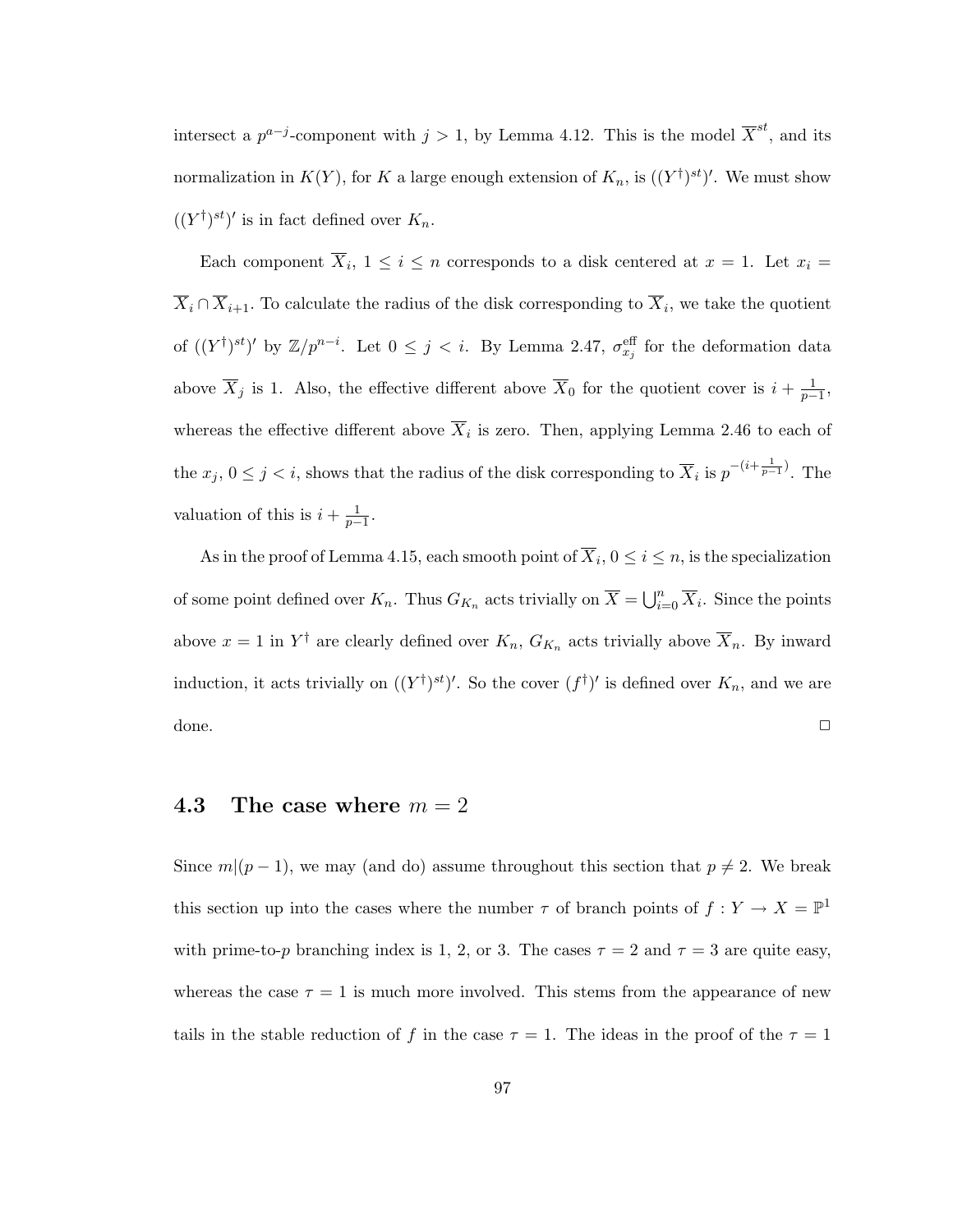case should work as well in the  $\tau = 0$  case; although we have a partial proof, it is not yet complete, so we do not include it here. Before examining the separate cases, we mention the following easy lemma:

**Lemma 4.19.** If  $m = 2$ , and if f has bad reduction, then there are at most two étale tails. Furthermore, for any étale tail  $\overline{X}_b$ ,  $\sigma_b \in \frac{1}{2}$  $\frac{1}{2}\mathbb{Z}$  (see §2.5).

*Proof.* That  $\sigma_b \in \frac{1}{2}$  $\frac{1}{2}\mathbb{Z}$  follows by Lemma 2.26. Then, in the vanishing cycles formula  $(3.1.2)$ , each term on the right-hand side is at least  $\frac{1}{2}$ , using Lemma 3.8. So there can be at most two terms, corresponding to at most two étale tails.  $\Box$ 

The  $\tau = 3$  case follows from this lemma:

**Proposition 4.20.** Assume  $f : Y \to X$  is a three-point G-cover defined over  $\overline{K_0}$  where G has a cyclic p-Sylow subgroup P with  $m = |N_G(P)/Z_G(P)| = 2$ . Suppose that all three branch points of f have prime-to-p branching index. Then f has potentially good reduction. Additionally, f has a model defined over  $K_0$ , and thus the field of moduli of f with respect to  $K_0$  is  $K_0$ .

*Proof.* Suppose f has bad reduction. By the fact that the specializations of the ramification points of f cannot coalesce on  $\overline{Y}$ , we have that each of the three branch points must specialize to an étale primitive tail (Proposition 2.19). But this contradicts Lemma  $4.19$ .

Let  $\overline{f}$ :  $\overline{Y} \to \overline{X}$  be the reduction of f over k. f is tamely branched. Then by [Ful69, Theorem 4.10], there exists a unique deformation of  $f_R$  to a cover defined over R, where R is the ring of integers of any finite extension  $K/K_0$ . It follows that  $f_{R_0}$  exists, and  $f_{R_0} \otimes_{R_0} R \cong f_R$ . Thus  $f_{R_0} \otimes_{R_0} K_0$  is the model we seek.  $\Box$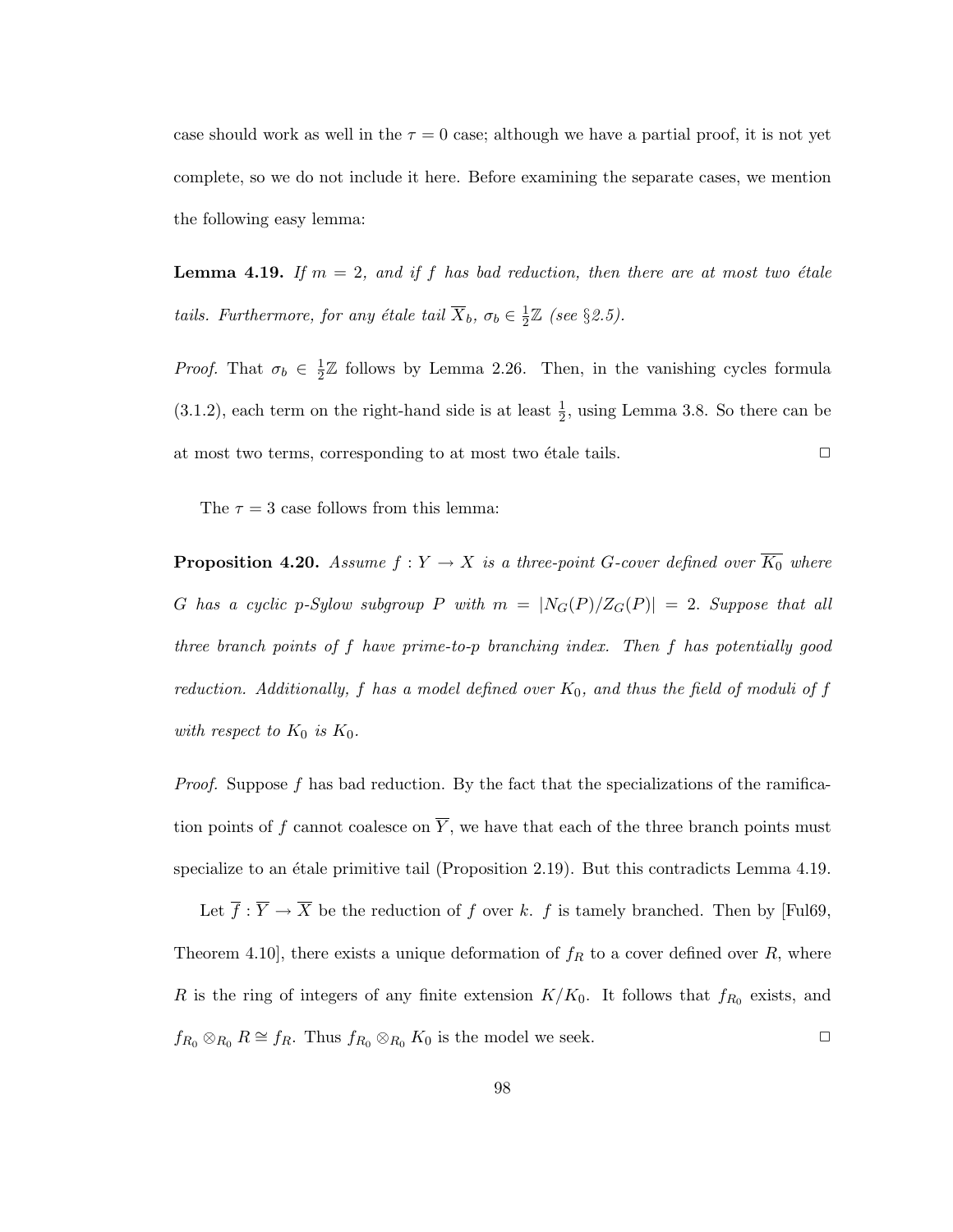#### 4.3.1 The Case  $\tau = 2$

From now on, we assume that f has bad reduction (if f has good reduction, we conclude as in Proposition 4.20). Now we consider the case where two branch points have primeto-p branching index (without loss of generality, we can take these points to be 0 and  $\infty$ ). Then each of these specializes to a primitive tail, and Lemma 4.19 shows that there are no new tails. The ramification invariant for each of these tails is  $\frac{1}{2}$  by Lemma 4.19 and the vanishing cycles formula (3.1.2). Then the strong auxiliary cover  $f^{str}: Y^{str} \to X$  is a three-point  $\mathbb{Z}/p^{\nu} \rtimes \mathbb{Z}/2$ -cover, for some  $\nu \leq n$ . Since we know the branching of this cover, we can determine the form of its equation — it must be given birationally by the equations

$$
z^2 = x, y^{p^{\nu}} = \left(\frac{z-1}{z+1}\right)^r
$$

for some  $r \in \mathbb{Z}$ . So as a mere cover,  $f^{str}$  is defined over  $K_0$ , and as a  $G^{str} \cong \mathbb{Z}/p^{\nu} \rtimes \mathbb{Z}/2$ cover, it is defined over  $K_{\nu}$ . By Proposition 4.7, the stable model of  $f^{str}$  is defined over a tame extension of  $K_{\nu}$  (see the proof of Proposition 4.4 (iii)). Lemmas 2.30 and 2.31 show that the same is also true for the stable model of  $f^{aux}$ , the standard auxiliary cover. Using Lemma 2.28, the same is true for the stable model of  $f$ . We have shown the following:

**Proposition 4.21.** Assume  $f : Y \to X$  is a three-point G-cover defined over  $\overline{K_0}$  where G has a cyclic p-Sylow subgroup P with  $m = |N_G(P)/Z_G(P)| = 2$ . Suppose that two of the three branch points of f have prime-to-p branching index. Then f can be defined over some K which is a tame extension of  $K_n$ . Indeed, even the stable model of f can be defined over such a K. Thus the field of moduli of  $f$  relative to  $K_0$  is contained in a tame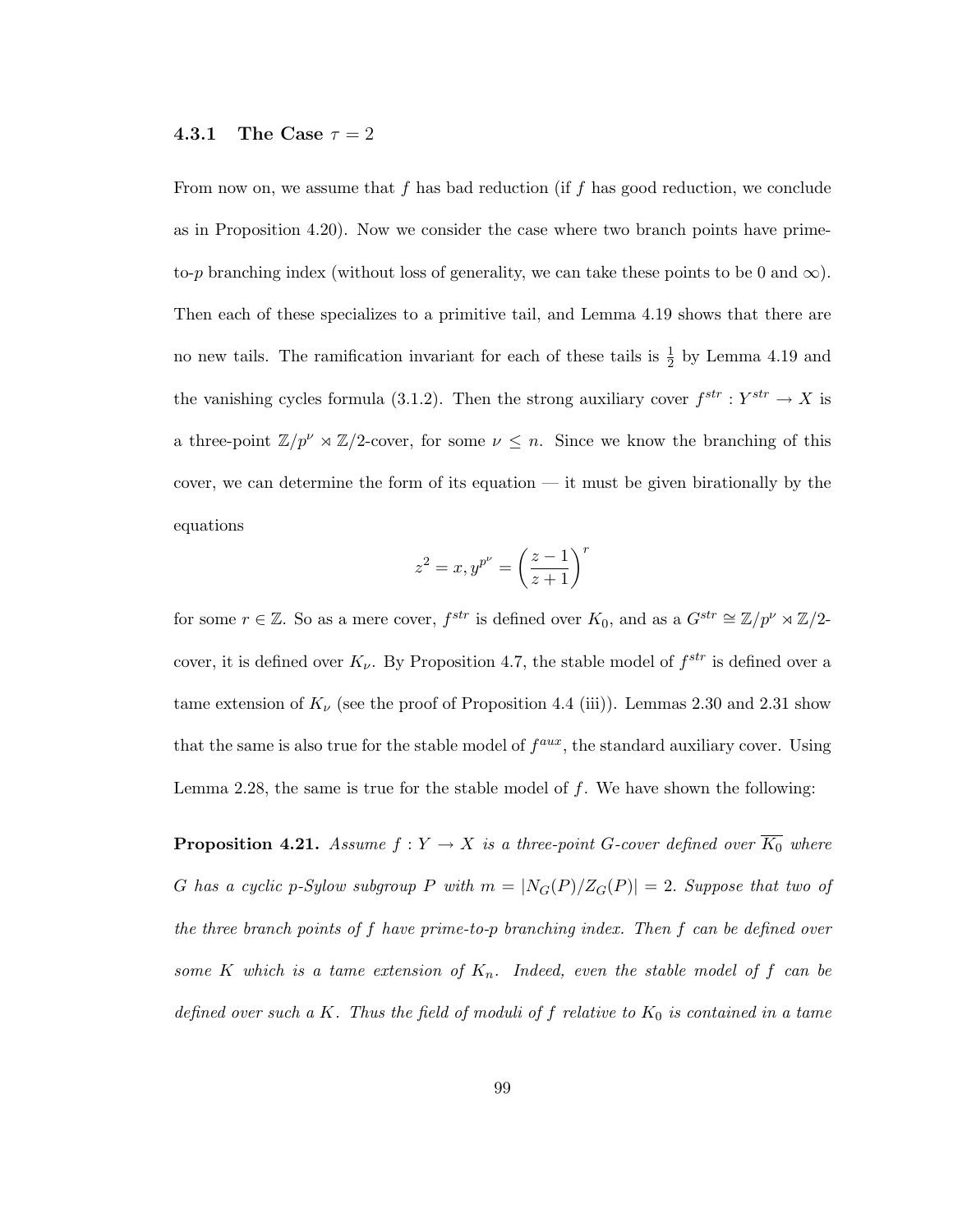extension of  $K_n$ .

#### **4.3.2** The Case  $\tau = 1$

Now we consider the case where only one point, say  $0$ , has prime-to- $p$  branching index. The goal of this (rather lengthy) section is to prove the following proposition:

**Proposition 4.22.** Assume  $f: Y \to X$  is a three-point G-cover defined over  $\overline{K_0}$  where G has a cyclic p-Sylow subgroup P with  $m = |N_G(P)/Z_G(P)| = 2$  and  $p \neq 3, 5$ . Suppose that exactly one of the three branch points of f has prime-to-p branching index. Then f can be defined over some  $K$  such that the nth higher ramification groups for the upper numbering for  $K/K_0$  vanish. Indeed, even the stable model of f can be defined over such a K. Thus the nth higher ramification group for the upper numbering for the field of moduli of f relative to  $K_0$  vanishes.

The outline of the proof is this: We will take the auxiliary cover of  $f$ , show that its modified stable model can be defined over a field  $K/K_0$  whose nth higher ramification groups vanish for the upper numbering, and then conclude via Lemma 2.28 that the stable model of  $f$  can be defined over  $K$ .

We mention that, because  $m = 2$ , the stable reduction of f is monotonic (Proposition 3.10).

We first deal with the case where there is a primitive tail containing the specialization of 0, but no new tails. Then the vanishing cycles formula (3.1.2) shows that this tail has  $\sigma = 1$ . Furthermore, if  $P^{aux}$  is a p-Sylow subgroup of  $G^{aux}$ , we claim that  $N_G(P^{aux}) =$  $Z_G(P^{aux})$ . If this were not the case, then the strong auxiliary cover would have Galois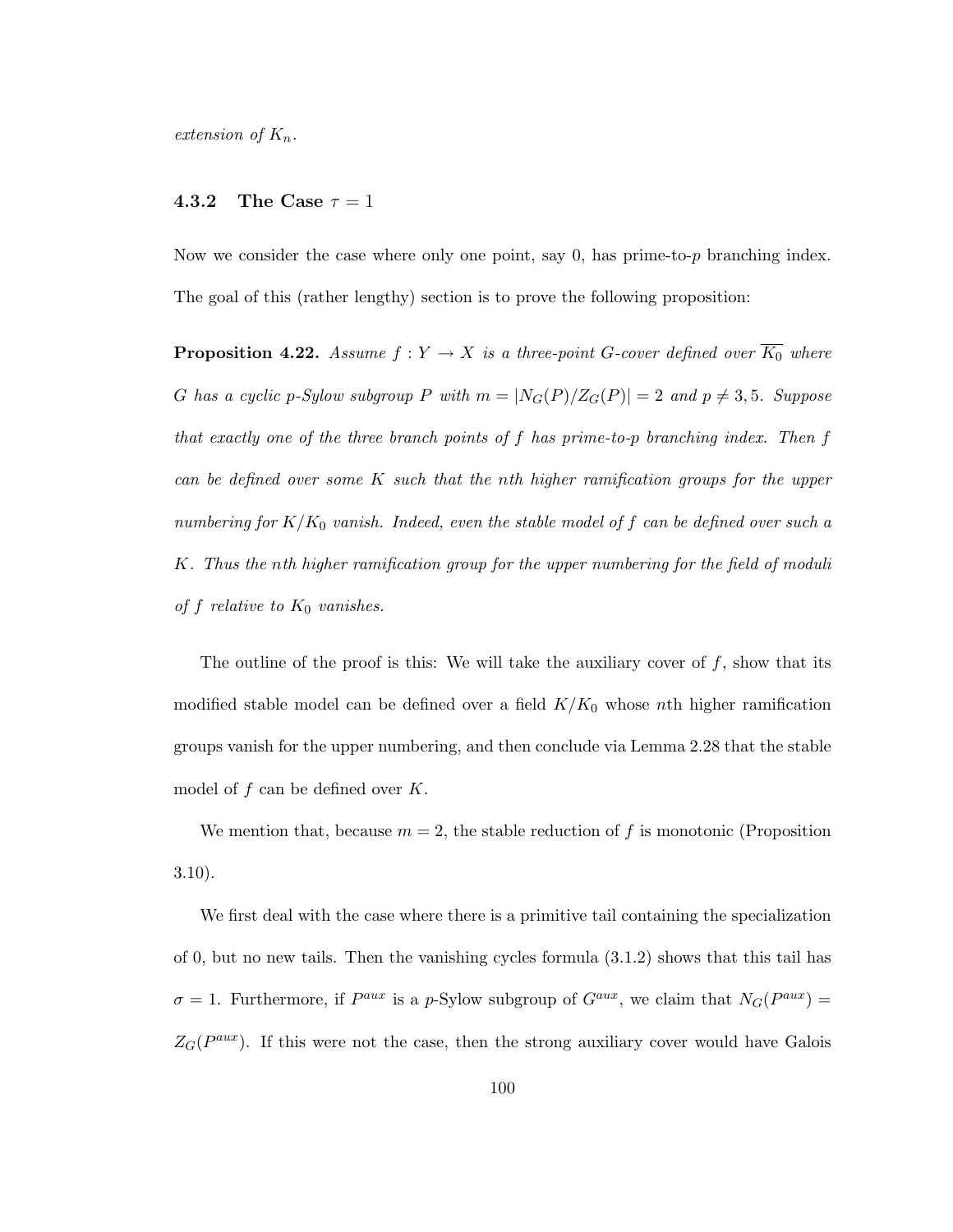group  $G^{str} \cong \mathbb{Z}/p^{\nu} \rtimes \mathbb{Z}/2$ , for some  $\nu \leq n$ , but only one branch point with prime-to-p branching index. Then quotienting out by  $\mathbb{Z}/p^{\nu}$  would yield a contradiction.

Since we are assuming that the stable reduction of  $f$  has no new tails, the auxiliary cover  $f^{aux}: Y^{aux} \to X$  is branched at either two or three points. If it is branched at three points, we are in the situation of Proposition 4.18, and we immediately conclude that the stable model of  $f^{aux}$  (which is the modified stable model) is defined over some K such that the nth higher ramification groups of the extension  $K/K_0$  vanish. If it is branched at two points, it is a cyclic cover, and we conclude that the modified stable model of  $f^{aux}$  is defined over  $K_n = K_0(\zeta_{p^n})$  as in the proof of Proposition 4.18. From [Ser79, IV, Corollary to Proposition 18, the *n*th higher ramification groups of  $K_n/K_0$  vanish. By Lemma 2.28, Proposition 4.22 is true in this case.

We now come to the main case, where there is a new tail  $\overline{X}_b$  and a primitive tail  $\overline{X}_{b'}$ . We will assume for the remainder of this section that  $p \neq 3, 5$  (although it is likely that the main results should hold in the case  $p = 3, 5$ , see Remark 1.5 (iii)). By the vanishing cycles formula (3.1.2), the primitive tail has  $\sigma = 1/2$  and the new tail has  $\sigma = 3/2$ . It is then clear that the auxiliary cover has four branch points, at  $0, 1, \infty$ , and a (keep in mind that we have some freedom in how we choose  $a$ ). Also, the modified stable model of the auxiliary cover is, in fact, the stable model. The strong auxiliary cover then has Galois group  $G^{str} \cong \mathbb{Z}/p^{\nu} \rtimes \mathbb{Z}/2$  for some  $\nu \leq n$ . Without loss of generality, we can assume that 0 and a are branched of index 2, and 1 and  $\infty$  are branched of p-power index. The cover  $f^{str}$  can be given by the description  $(g_0, g_1, g_\infty, g_a)$ , where  $g_0, g_1$ , and  $g_\infty$  generate  $G^{str}$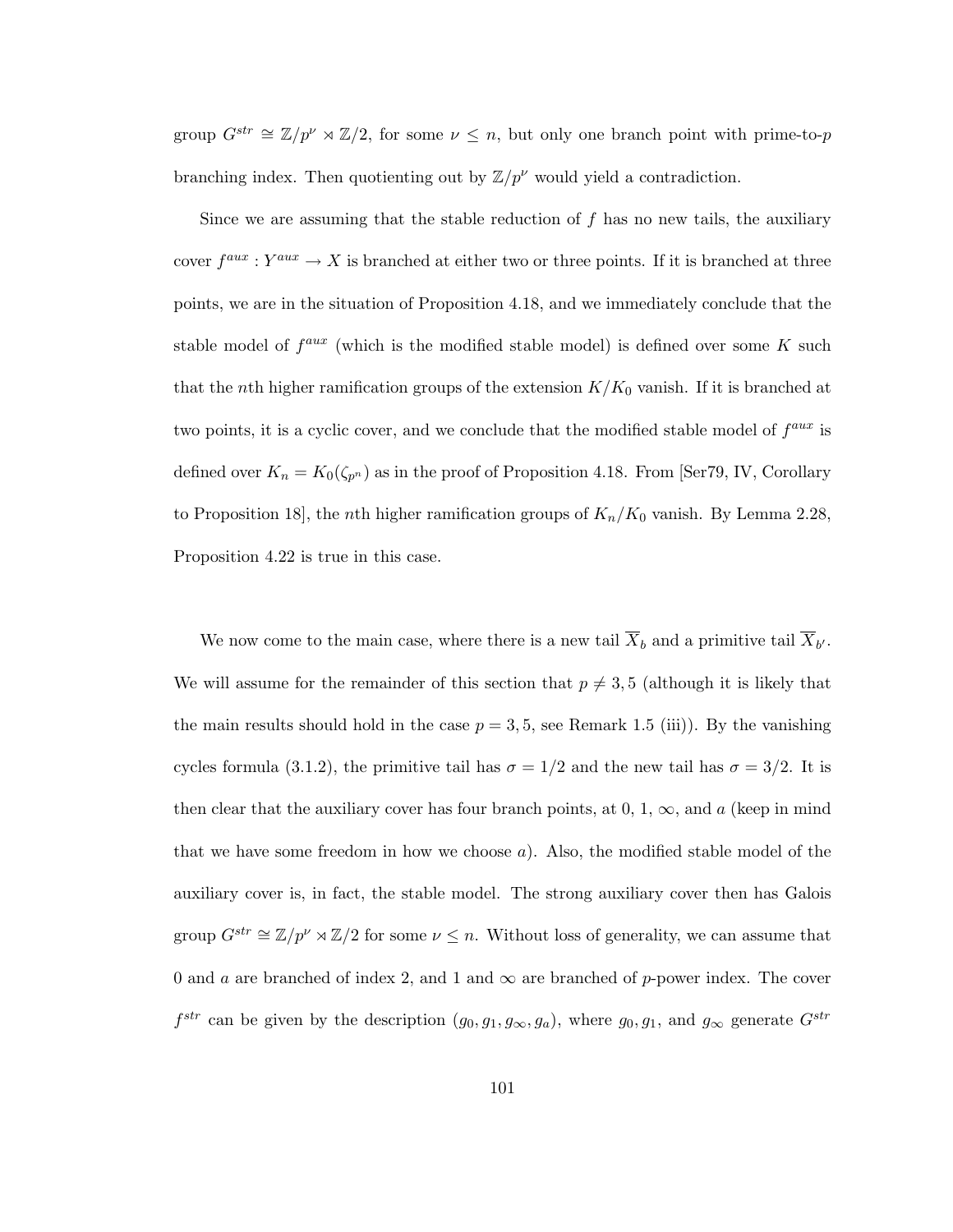and  $g_a = (g_0 g_1 g_\infty)^{-1}$ ; see §2.2. Since  $g_0, g_1$ , and  $g_\infty$  must generate  $G^{str}$ , we see that at least one of  $\{1, \infty\}$  must be branched of index  $p^{\nu}$ . In particular, by Proposition 2.19, there is a p<sup>*v*</sup>-component of  $\overline{X}$ . Because  $\overline{f}^{str}$  is monotonic, the original component  $\overline{X}_0$  is a  $p^{\nu}$ -component.

After a possible application of the transformation  $x \to \frac{x}{x-1}$  of  $\mathbb{P}^1$ , which interchanges 1 and  $\infty$  while fixing 0, we can further assume that a does not collide with  $\infty$  on the smooth model of X corresponding to the coordinate x (i.e.,  $|a| \leq 1$ ). We will start by working over a field  $K/K_0$  over which the stable model of  $f^{str}$  is defined. Let R be the ring of integers of K, and let  $\pi$  be a uniformizer of R. As always, v is a discrete valuation on K such that  $v(p) = 1$ .

To prove Proposition 4.22, we will show that the stable model of  $f$  is defined over a field  $K^{st}$  such that the *n*th higher ramification groups of  $K^{st}/K_0$  vanish. This proof will be somewhat involved, so we outline the steps here.

Step 0. We prove some preliminary lemmas.

- Step 1. We show that the new branch point  $a$  can be chosen to be a  $K_0$ -rational point. This is the main part of the proof.
- Step 2. We deduce that  $f^{str}$  can be defined as a mere cover over  $K_0(\sqrt{\frac{2}{\lambda}})$  $\overline{1-a}$  =  $K_0$ , and as a  $G^{str}$ -cover over  $K_{\nu}$ .
- Step 3. We then show that, if  $a \neq 0 \pmod{\pi}$ , there are no new inseparable tails. If  $a \equiv 0$ (mod  $\pi$ ), there is exactly one new inseparable tail, and we describe its location.

Step 4. We determine an extension  $(K^{str})^{st}$  of  $K_{\nu}$  over which the stable model  $(f^{str})^{st}$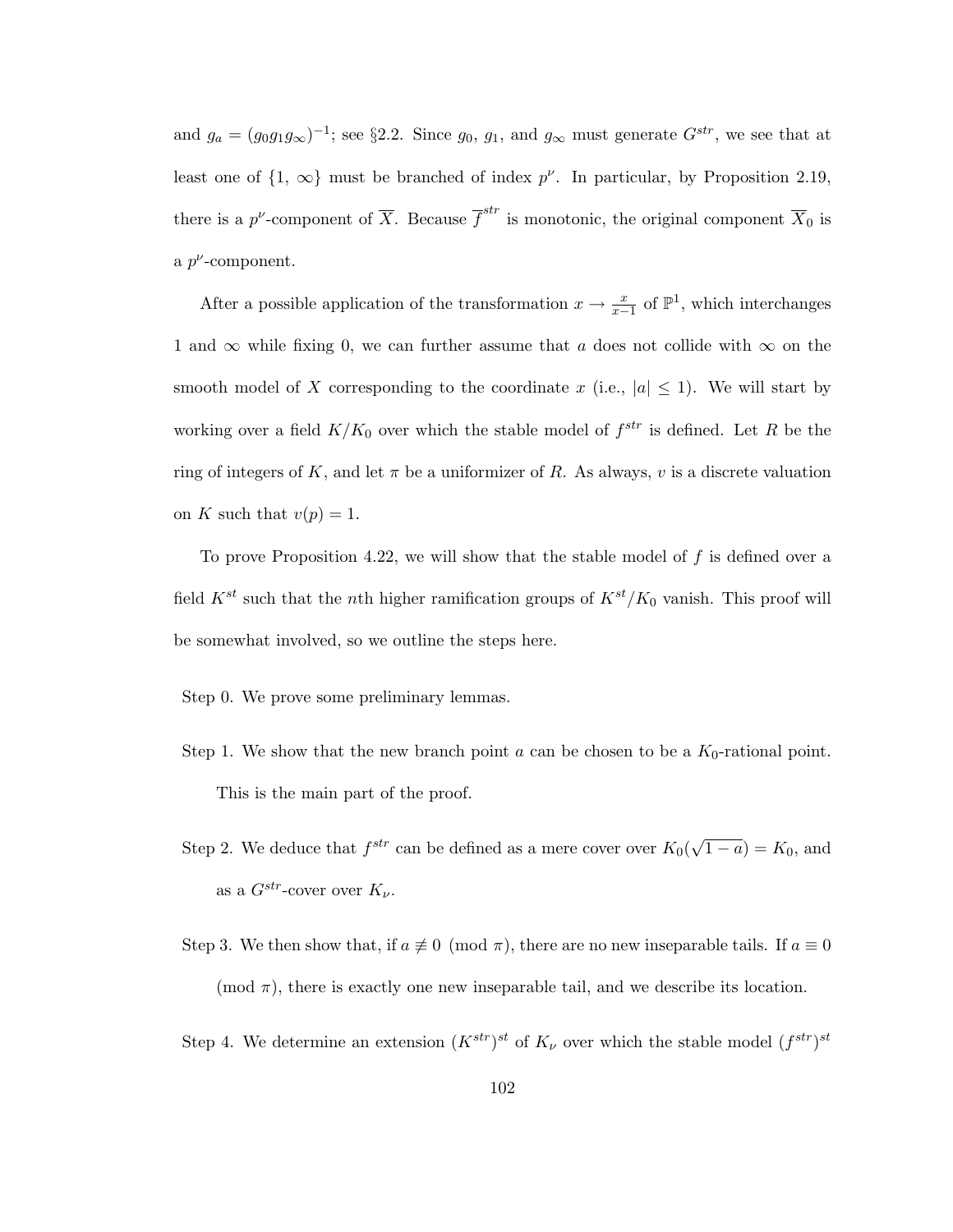of  $f^{str}$  can be defined.

Step 5. We show that  $(f^{aux})^{st}$  is defined over a tame extension  $(K^{aux})^{st}$  of  $(K^{str})^{st}$ .

Step 6. It follows that  $f^{st}$  is defined over a tame extension  $K^{st}$  of  $(K^{aux})^{st}$ .

Step 7. We show that the  $\nu$ th higher ramification groups for the upper numbering for  $K^{st}$  vanish. Since  $\nu \leq n$ , the *n*th higher ramification groups vanish as well.

**Step 0.** The following is a general structural lemma about  $\overline{f}^{str}$ :

**Lemma 4.23.** Every étale tail  $\overline{X}_b$  of  $\overline{X}$  intersects a p-component.

*Proof.* By Proposition 2.24,  $\overline{X}_b$  intersects an inseparable component. If  $\overline{X}_b$  intersects a  $p^{\alpha}$ -component, with  $\alpha > 1$ , then Lemma 3.8 shows that  $\sigma_b \geq p/2$ . Since  $p^{\alpha-1}/2 > 2$ , and all terms on the right hand side of (3.1.2) are positive, this contradicts the vanishing cycles formula  $(3.1.2)$ .

**Lemma 4.24.** The point  $x = \infty$  is branched of index  $p^{\nu}$  and specializes to the original component  $\overline{X}_0$ . If  $a \neq 1 \pmod{\pi}$ , then  $f^{str}$  is branched at  $x = 1$  of index  $p^{\nu}$ , and  $x = 1$ also specializes to the original component.

*Proof.* Assume for a contradiction that  $\infty$  is not branched of index  $p^{\nu}$ . Then 1 is branched of index  $p^{\nu}$ . Obviously, there are no  $p^{\nu+j}$ -components for  $j > 0$ . Since  $\overline{f}^{str}$  is monotonic, 1 then specializes to  $\overline{X}_0$  by Corollary 3.9. Thus, the deformation data above  $\overline{X}_0$  are multiplicative and identical, by Proposition 2.41. By assumption and Proposition 2.19,  $\infty$  does not specialize to the original component. Then consider the unique point  $\overline{x} \in \overline{X}_0$ such that the specialization  $\overline{\infty}$  of  $\infty$  satisfies  $\overline{x} \prec \overline{\infty}$ . Since  $|a| \leq 1$ , there is no étale tail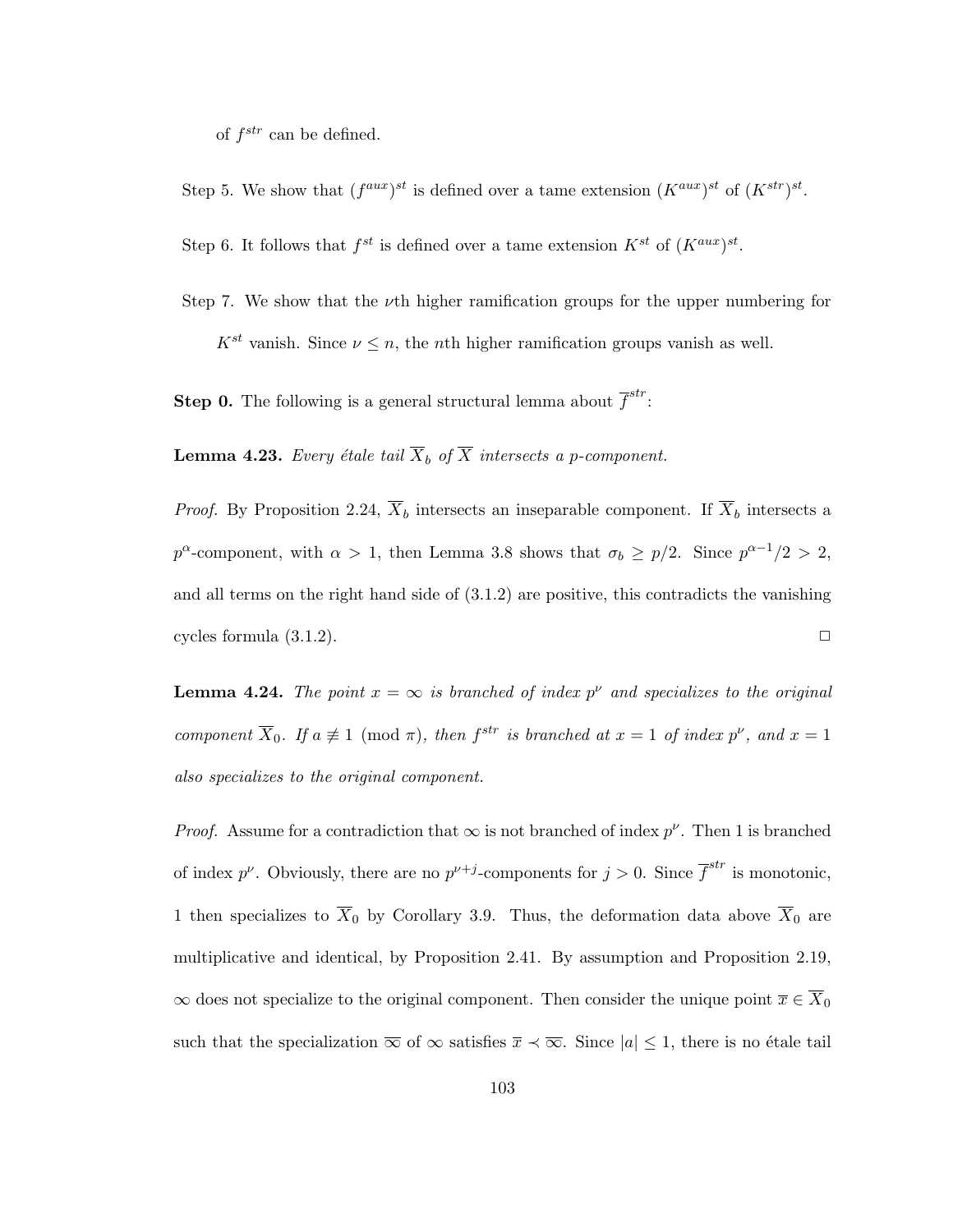lying outward from  $\bar{x}$ , and Lemma 2.47 shows that  $\sigma_{\bar{x}}^{\text{eff}} = 0$  for the differential data above  $\overline{X}_0$ . But this means that  $\sigma_{\overline{x}} = 0$  for each deformation datum above  $\overline{X}_0$ . This contradicts Proposition 2.40. We have thus shown that  $\infty$  is branched of index  $p^{\nu}$ . By Corollary 3.9,  $\infty$  specializes to  $\overline{X}_0$ .

Now suppose  $a \not\equiv 1 \pmod{\pi}$ . Assume for a contradiction that 1 does not specialize to the original component. Consider the unique point  $\overline{x} \in \overline{X}_0$  such that  $x \prec \overline{1}$ , the specialization of 1. As in the previous paragraph,  $\sigma_{\overline{x}} = 0$  for each deformation datum above  $\overline{X}_0$ , and we get a contradiction.

**Lemma 4.25.** Let  $c = \alpha + \frac{\beta}{\sqrt{1-a}}, \ \alpha, \beta, a \in K$ . Then if  $v(c) > 0$  and  $v(\alpha) = 0$ , there exists an element  $a_0 \in K_0(\alpha, \beta)$  such that  $v(a - a_0) = v(c) + 2v(\beta)$ .

*Proof.* Choose  $a_0 = 1 - \left(\frac{\beta}{\alpha}\right)$  $\left(\frac{\beta}{\alpha}\right)^2$ . Solving for a, we find that  $a = 1 - \left(\frac{\beta}{c-1}\right)$  $\left(\frac{\beta}{c-\alpha}\right)^2$ . Then  $a - a_0 = \beta^2 \left( \frac{2c\alpha - c^2}{c^2 (c_0 - c)} \right)$  $\alpha^2(\alpha-c)^2$  $\big).$ 

Clearly,  $v(a - a_0) = 2v(\beta) + v(c)$ .

**Step 1.** We must show that the unique new tail  $\overline{X}_b$  of  $\overline{X}$  contains the specialization of a  $K_0$ -rational point. From the construction of the auxiliary cover (§2.6), we know that we can then choose this point as our  $a$ . We will show the existence of the  $K_0$ -rational point specializing to  $\overline{X}_b$  by calculating the radius of the closed disk corresponding to  $\overline{X}_b$ , and then showing that only values of a that are within this radius of a  $K_0$ -rational point  $a_0$ can arise as the added branch point of the auxiliary cover of a three-point cover. Then, in the construction of the auxiliary cover, we can replace a with  $a_0$ .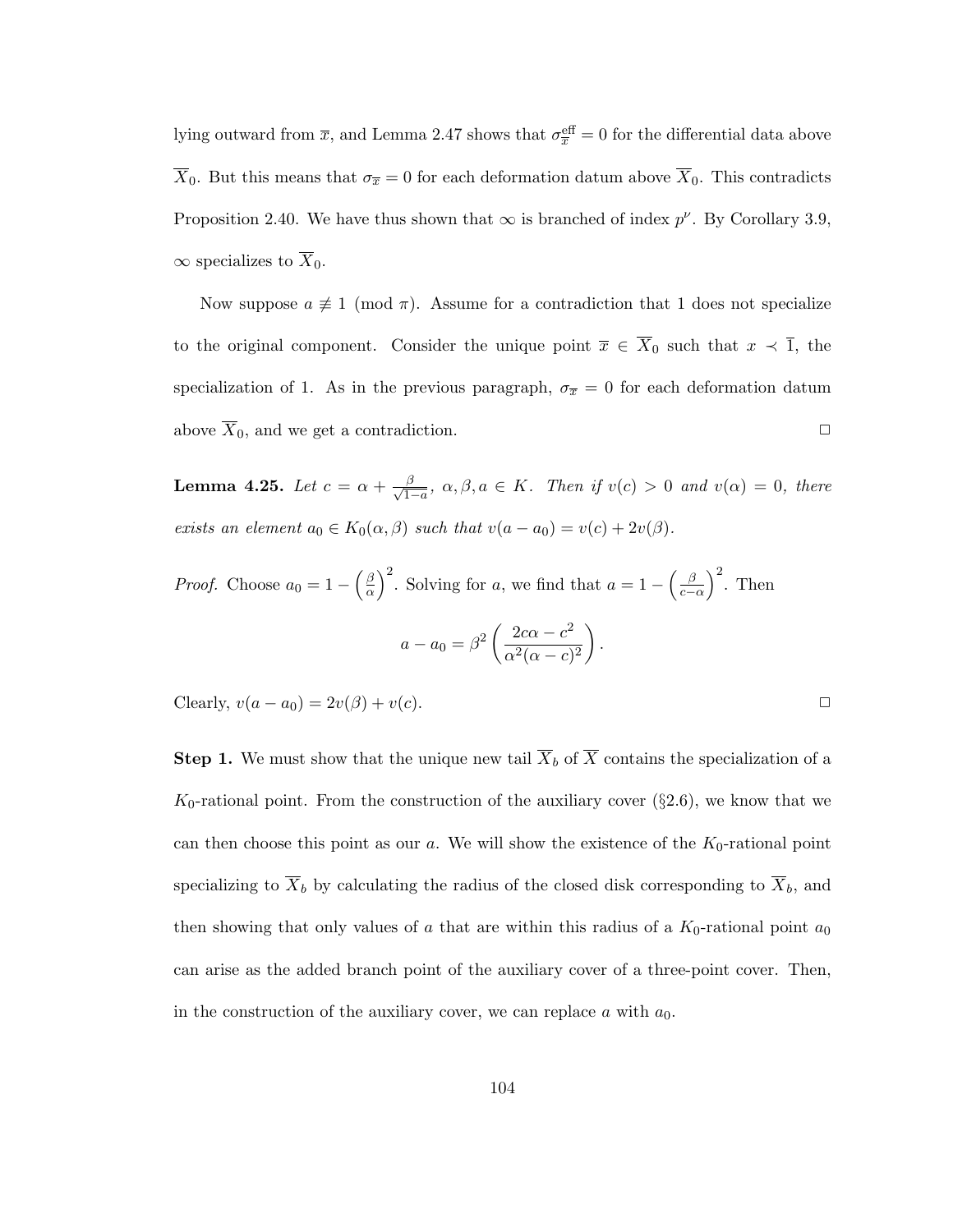Let us write down the equations of the cover  $f^{str}$  :  $Y^{str} \rightarrow X^{str}$ . Let  $Z^{str} =$  $Y^{str}/(\mathbb{Z}/p^{\nu})$ , and write  $\overline{Z}$  for  $\overline{Y}/(\mathbb{Z}/p^{\nu})$ . Then  $Z^{str} \to X^{str}$  is a degree 2 cover of  $\mathbb{P}^{1}$ 's, branched at 0 and a. Therefore,  $Z^{str}$  can be given (birationally) over  $\overline{K_0}$  by the equation

$$
z^2 = \frac{x - a}{x}.\tag{4.3.1}
$$

Let  $\overline{Z}_b$  be the unique irreducible component of  $\overline{Z}$  above  $\overline{X}_b$ . Since  $z = \pm 1$  (resp.  $\pm$ √  $\overline{1-a}$ corresponds to  $x = \infty$  (resp.  $x = 1$ ), then  $Y^{str} \to Z^{str}$  can be given (birationally) over  $\overline{K}_0$  by the equation

$$
y^{p^{\nu}} = g(z) := (z+1)^{r} (z-1)^{p^{\nu}-r} (z+\sqrt{1-a})^{s} (z-\sqrt{1-a})^{p^{\nu}-s}
$$
(4.3.2)

for some integers r and s, which are well-defined modulo  $p^{\nu}$ . The branching index of  $f^{str}$ at  $\infty$  is  $p^{\nu-v(r)}$ , and at 1 it is  $p^{\nu-v(s)}$ .

**Lemma 4.26.** Let  $\rho$  (resp. e) be an element of K such that  $|\rho|$  (resp.  $|e|$ ) is the radius of the disk centered at  $x = a$  corresponding to  $\overline{X}_b$  (resp. the disk centered at  $z = 0$ corresponding to  $\overline{Z}_b$ ).

(i) If 
$$
a \not\equiv 0, 1 \pmod{\pi}
$$
, then  $v(\rho) = \frac{2}{3}(\nu + \frac{1}{p-1})$  and  $v(e) = \frac{1}{3}(\nu + \frac{1}{p-1})$ .  
\n(ii) If  $a \equiv 0 \pmod{\pi}$ , then  $v(\rho) = \frac{2}{3}(\nu + \frac{1}{p-1}) + \frac{v(a)}{3}$  and  $v(e) = \frac{1}{3}(\nu + \frac{1}{p-1} - v(a))$ .  
\n(iii) If  $a \equiv 1 \pmod{\pi}$ , then  $v(\rho) = \frac{2}{3}(\nu + \frac{1}{p-1} + v(1-a))$  and  $v(e) = \frac{1}{3}(\nu + \frac{1}{p-1} + v(1-a))$ .

*Proof.* Consider the chain of components  $\overline{X}_0 =: \overline{W}_0 \prec \overline{W}_1 \prec \cdots \prec \overline{W}_j \prec \overline{W}_{j+1} := \overline{X}_b$ such that each  $\overline{W}_i$  intersects  $\overline{W}_{i+1}$  at one point. Let  $x_i = \overline{W}_i \cap \overline{W}_{i+1}$ . Write  $\sigma_i^{\text{eff}}$  for the effective invariant at  $x_i$  for the deformation data above  $\overline{W}_i$ , and write  $\epsilon_i$  for the épaisseur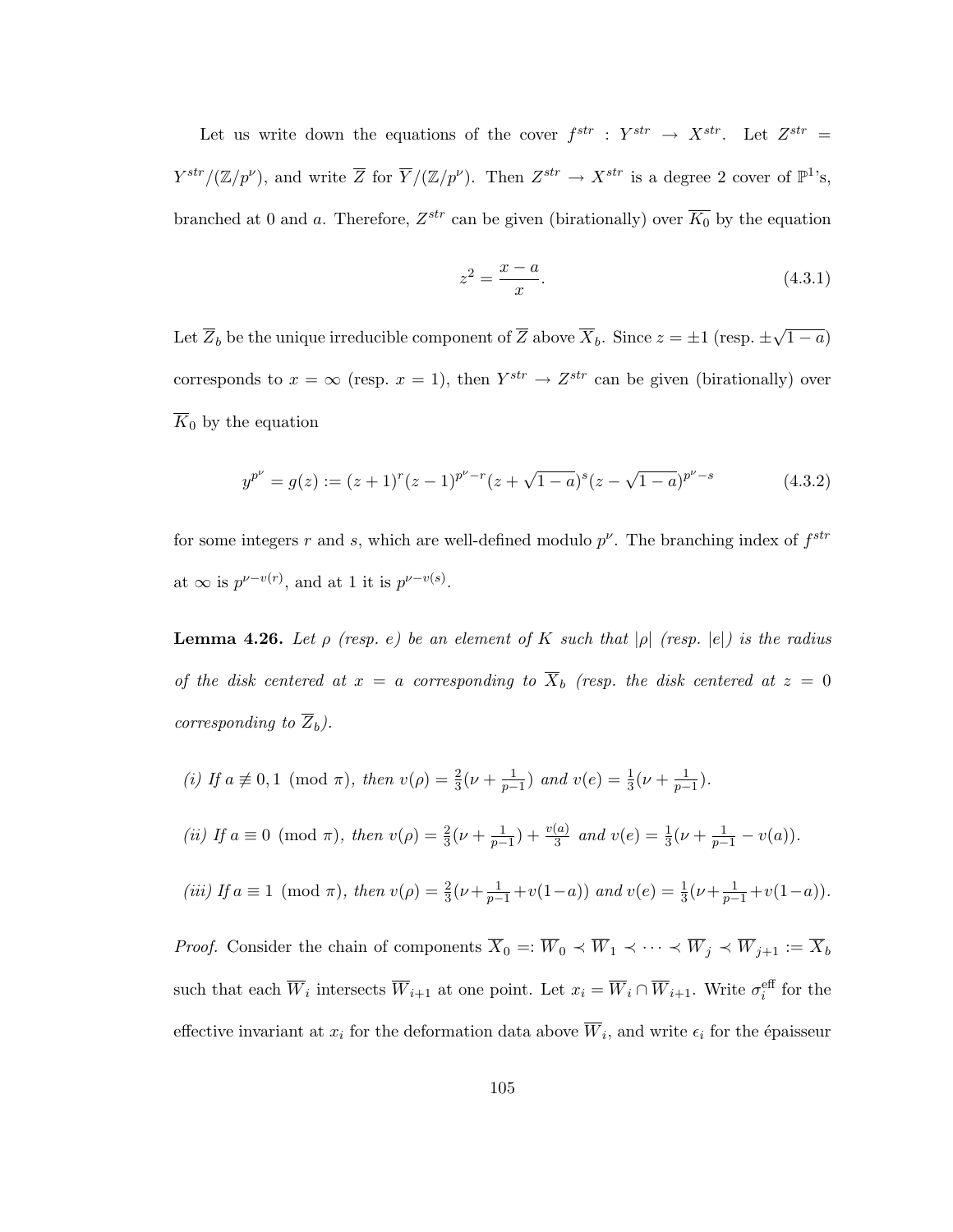of the annulus corresponding to  $x_i$ .

To (i): Suppose  $a \neq 0, 1 \pmod{\pi}$ . Then  $\overline{X}_b$  is the only étale tail lying outward from  $x_0$ . No branch points with branching index divisible by p lie outward from  $x_0$ , either. By Lemma 2.47,  $\sigma_i^{\text{eff}} = \frac{3}{2}$  $\frac{3}{2}$  for all  $0 \leq i \leq j$ . Also, the effective different above  $\overline{X}_0$  is  $\nu + \frac{1}{p-1}$ , whereas above  $\overline{X}_b$  it is zero. By applying Lemma 2.46 to each  $x_i$ ,  $0 \le i \le j$ , we obtain  $v(\rho) = \frac{2}{3}(\nu + \frac{1}{p-1})$ . Since  $z^2 = \frac{x-a}{x}$  $\frac{-a}{x}$ , and x is a unit in R for all x specializing to  $X_b$ , we have  $v(e) = \frac{1}{2}v(\rho) = \frac{1}{3}(\nu + \frac{1}{p-1}).$ 

To (ii): Suppose  $a \equiv 0 \pmod{\pi}$ . In order to separate the specializations of a and 0 on the special fiber, there must be a component  $\overline{W}$  of  $\overline{X}$  corresponding to the closed disk of radius  $p^{-v(a)}$  and center 0 (or equivalently, center a). Suppose  $\overline{W} = \overline{W}_{i_0}$ . Then, for  $i < i_0$ , Lemma 2.47 shows that  $\sigma_i^{\text{eff}} = 1$ . For  $i > i_0$ , Lemma 2.47 shows that  $\sigma_i^{\text{eff}} = \frac{3}{2}$  $\frac{3}{2}$ . By construction, we have  $\sum_{i=0}^{i_0-1} \epsilon_i = v(a)$ . Applying Lemma 2.46 to each of the points  $x_0, \ldots, x_{i_0-1}$ , we see that the effective different  $\delta_{\text{eff}}$  above  $\overline{W}$  is  $\nu + \frac{1}{p-1} - v(a)$ . Then, applying Lemma 2.46 to each of the points  $x_{i_0}, \ldots, x_j$ , we see that  $\sum_{i=i_0}^{j} \epsilon_i = \frac{2}{3}$  $rac{2}{3}(\nu + \frac{1}{p-1} - v(a)).$ So  $v(\rho) = \sum_{i=0}^{j} \epsilon_i = \frac{2}{3}$  $rac{2}{3}(\nu + \frac{1}{p-1}) + \frac{v(a)}{3}.$ 

Since  $z^2 = \frac{x-a}{x}$  $\frac{-a}{x}$ , then for any z,  $v(z) = \frac{1}{2}(v(x-a) - v(x))$ . We have shown that  $\overline{X}_b$ corresponds to the disk  $v(x-a) \geq \frac{2}{3}$  $\frac{2}{3}\left(\nu+\frac{1}{p-1}\right)+\frac{v(a)}{3}$  $\frac{a}{3}$ . Since  $X_b$  is a new tail, 0 does not specialize to this disk. So for any x in this disk,  $v(x - a) > v(a)$ , so  $v(x) = v(a)$ . This shows that  $v(z) = \frac{1}{2}(v(x - a) - v(a))$ . We conclude that the disk corresponding to  $\overline{Z}_b$  is the disk centered at 0 with radius |e| such that  $v(e) = \frac{1}{3}(\nu + \frac{1}{p-1} - v(a)).$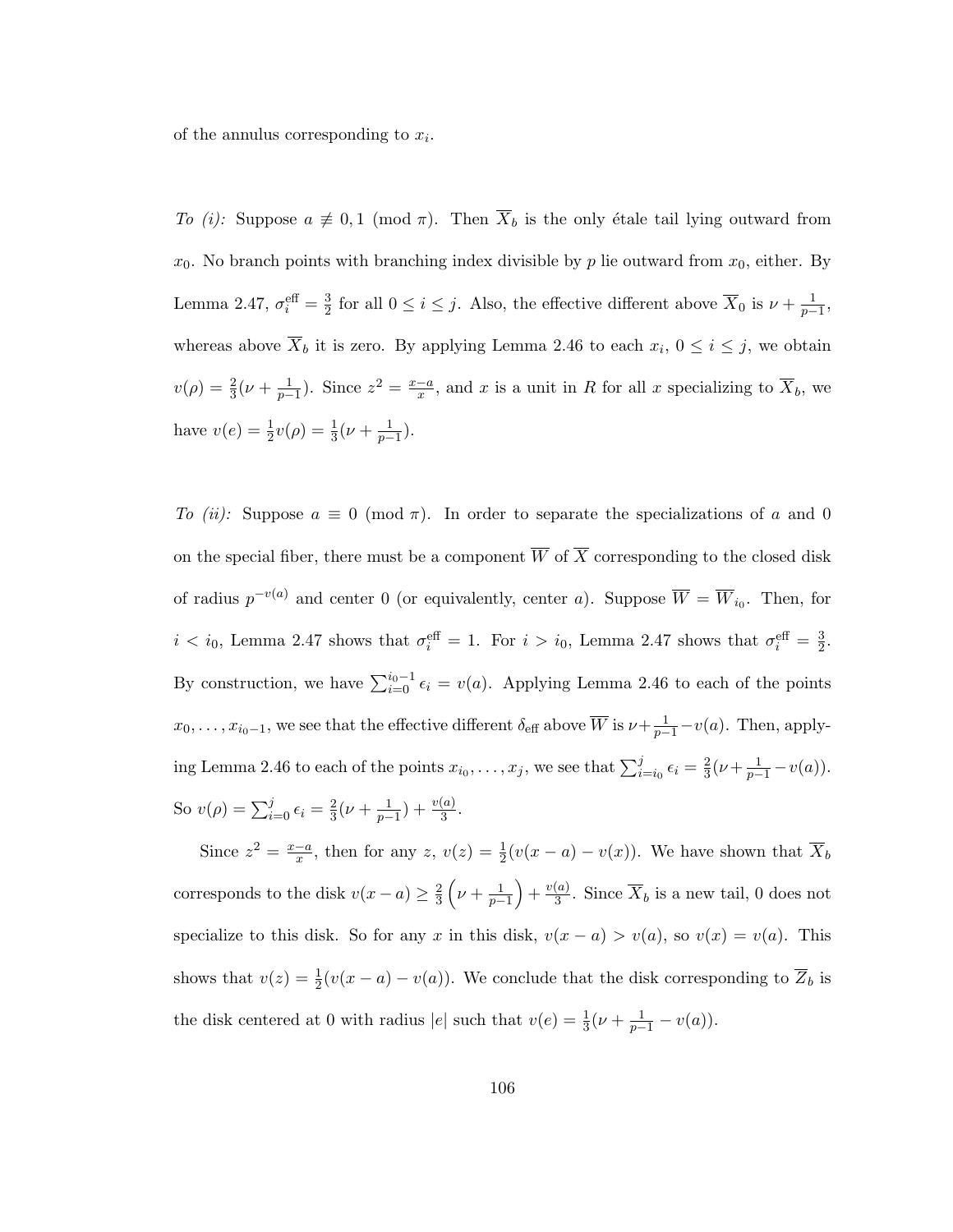To (iii): Suppose  $a \equiv 1 \pmod{\pi}$ . In order to separate the specializations of a and 1 on the special fiber, there must be a component  $\overline{W}$  of  $\overline{X}$  corresponding to the closed disk of radius  $p^{-v(1-a)}$  and center 1 (or equivalently, center a). Suppose  $\overline{W} = \overline{W}_{i_0}$ . Then, for  $i < i_0$ , Lemma 2.47 shows that  $\sigma_i^{\text{eff}} = \frac{1}{2}$  $\frac{1}{2}$ . For  $i > i_0$ , Lemma 2.47 shows that  $\sigma_i^{\text{eff}} = \frac{3}{2}$  $\frac{3}{2}$ . By construction, we have  $\sum_{i=0}^{i_0-1} \epsilon_i = v(1-a)$ . Applying Lemma 2.46 to each of the points  $x_0, \ldots, x_{i_0-1}$ , we see that the effective different  $\delta_{\text{eff}}$  above  $\overline{W}$  is  $\nu + \frac{1}{p-1} - \frac{1}{2}$  $\frac{1}{2}v(1-a)$ . Then, applying Lemma 2.46 to each of the points  $x_{i_0}, \ldots, x_j$ , we see that  $\sum_{i=i_0}^{j} \epsilon_i = \frac{2}{3}$  $\frac{2}{3}(\nu + \frac{1}{p-1} - \frac{1}{2})$  $\frac{1}{2}v(1-a)$ ). So  $v(\rho) = \sum_{i=0}^{j} \epsilon_i = \frac{2}{3}$  $\frac{2}{3}(\nu + \frac{1}{p-1} + v(1-a)).$  As in the case where  $a \not\equiv 0, 1 \pmod{\pi}$ ,  $v(e) = \frac{1}{2}v(\rho)$ , so  $v(e) = \frac{1}{3}(\nu + \frac{1}{p-1} + v(1-a))$ .  $\Box$ 

Recall that

$$
g(z) = (z+1)^r (z-1)^{p^{\nu}-r} (z+\sqrt{1-a})^s (z-\sqrt{1-a})^{p^{\nu}-s}.
$$

Let t be a coordinate on  $\overline{Z}_b$ , and let  $e \in K$  be such that  $|e|$  is the radius of the disk D corresponding to  $\overline{Z}_b$ . Since  $x = a$  corresponds to  $z = 0$ , we have  $z = et$ . If  $\hat{Y}, \hat{Z}$  are the formal completions of  $(Y^{str})^{st}$  and  $(Z^{str})^{st}$  along their special fibers, then the torsor  $\hat{Y} \times_{\hat{Z}} D \to D$  is given generically by the equation

$$
y^{p^{\nu}} = g(0) + \frac{g'(0)}{1!}(et) + \frac{g''(0)}{2!}(et)^2 + \cdots
$$

Possibly after a finite extension of K (so that  $g(0)$  becomes a  $p^{\nu}$ th power), we can write

$$
y^{p^{\nu}} = 1 + \frac{g'(0)}{1!g(0)}(et) + \frac{g''(0)}{2!g(0)}(et)^2 + \cdots.
$$

Now, since  $\sigma_b = \frac{3}{2}$  $\frac{3}{2}$ , we know that this torsor must split into  $p^{\nu-1}$  connected components, each of which has étale reduction and conductor 3. Let  $c_i = \frac{g^{(i)}(0)}{i!g(0)}e^i$ .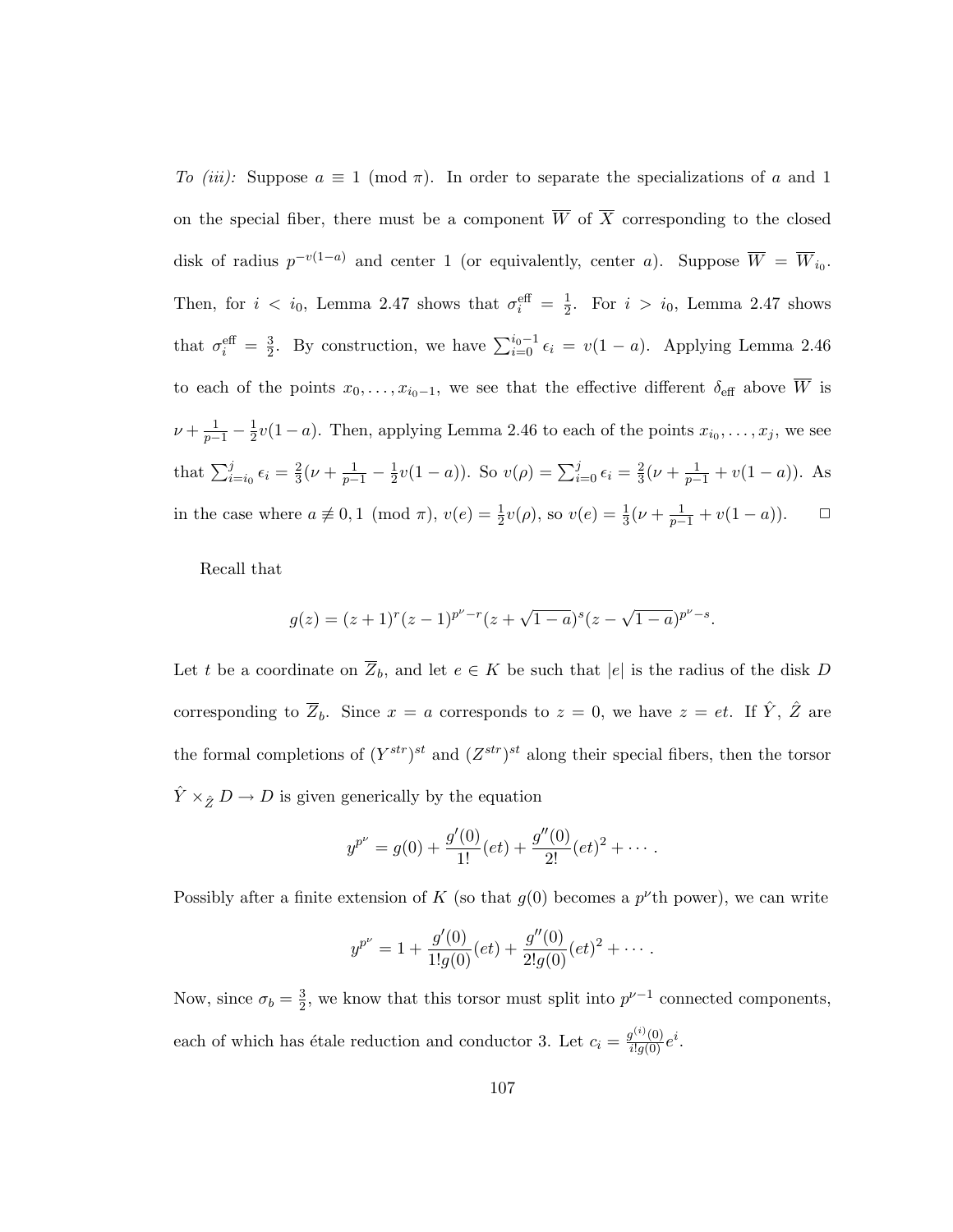We will have to deal separately with the cases  $a \not\equiv 0, 1 \pmod{\pi}$ ,  $a \equiv 1 \pmod{\pi}$ , and  $a \equiv 0 \pmod{\pi}$ .

The case  $a \not\equiv 0, 1 \pmod{\pi}$ :

In this case,  $v(e) = \frac{1}{3}(\nu + \frac{1}{p-1})$  by Lemma 4.26. Note that  $g(0) = \pm (1 - a)^{p\nu/2}$  has valuation 0. Since  $g^{(i)}(0)/i!$  is the coefficient of  $z^i$  in g, it has non-negative valuation, and thus  $v(c_i) \geq \frac{i}{3}$  $\frac{i}{3}(\nu+\frac{1}{p-1})$ . It follows that for  $p|i \text{ (and } i \neq 0), v(c_i) > \nu+\frac{1}{p-1}$ . So for our torsor to have the correct kind of reduction, Lemma 2.14 shows that we must have  $v(c_3) = \nu + \frac{1}{p-1}$ and  $v(c_1), v(c_2) \geq \nu + \frac{1}{p-1}$ . In particular, we must have  $v(\frac{g'(0)}{g(0)}) \geq \frac{2}{3}$  $\frac{2}{3}(\nu+\frac{1}{p-1})$ . A calculation shows that

$$
\frac{g'(0)}{g(0)} = 2r - p^{\nu} + \frac{2s - p^{\nu}}{\sqrt{1 - a}}.
$$

We now apply Lemma 4.25 with  $c = \frac{g'(0)}{g(0)}$ ,  $\alpha = 2r - p^{\nu}$ , and  $\beta = 2s - p^{\nu}$ . So  $K_0(\alpha, \beta) = K_0$ . Since the branching index of 1 is  $p^{\nu}$ , s is a unit modulo p and  $v(\beta) = 0$ . Since  $v(c) \geq \frac{2}{3}$  $\frac{2}{3}(\nu+\frac{1}{p-1})$ , there exists  $a_0 \in K_0$  such that  $v(a-a_0) \geq \frac{2}{3}$  $\frac{2}{3}(\nu + \frac{1}{p-1})$ . But by Lemma 4.26,  $v(\rho) = \frac{2}{3}(\nu + \frac{1}{p-1})$ , where  $|\rho|$  is the radius of the disk corresponding to  $\overline{X}_b$ . So we have found a  $K_0$ -rational point  $a_0$  specializing to  $\overline{X}_b$ . Note that the assumption  $p \neq 5$  was not necessary in this case.

The case  $a \equiv 0 \pmod{\pi}$ :

In this case,  $v(e) = \frac{1}{3}(\nu + \frac{1}{p-1} - v(a))$  by Lemma 4.26. As in the proof of Lemma 4.26, write  $\overline{W}$  for the irreducible component of  $\overline{X}$  which corresponds to the disk of radius  $|a|$ around 0.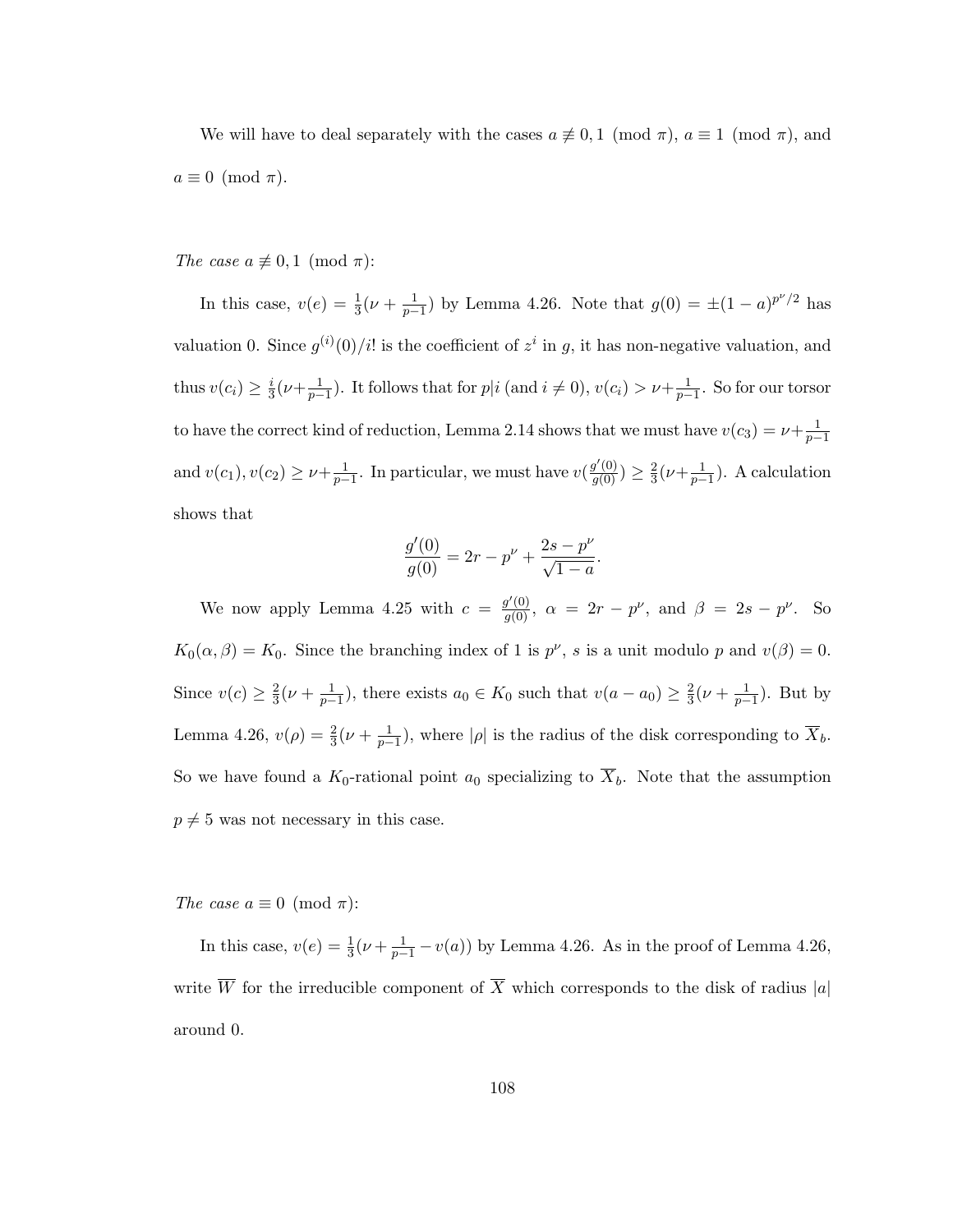**Claim 4.27.** We have  $v(a) = v(r + s) \leq \nu - 1$ . In particular,  $v(a) \in \mathbb{Z}$ .

*Proof.* The cover  $\overline{Y}^{str} \to \overline{Z}^{str}$  splits completely above the specialization  $\overline{z}$  of  $z = 0$ . Let t be a coordinate corresponding to  $\overline{Z}_b$ , so that  $z = et$ . Then  $\overline{z}$  corresponds to an open disk  $|t| < 1$ , and [Ray94, Proposition 3.2.3 (2)] shows that this disk splits into  $p^{\nu}$  disjoint copies in  $\overline{Y}^{str}$ . Recall that  $Y^{str} \to Z^{str}$  is given by the equation

$$
y^{p^{\nu}} = g(z) = (z+1)^{r} (z-1)^{p^{\nu}-r} (z+\sqrt{1-a})^{s} (z-\sqrt{1-a})^{p^{\nu}-s}.
$$

This means that  $g(ct)$  is a p<sup> $\nu$ </sup>th power in R[[t]]. If  $\sum \alpha_i t^i$  is a power series in R[[t]] that is a p<sup>v</sup>th power, the coefficient of t must be divisible by  $p^{\nu}$ . So the coefficient of t in  $g(e t)$ , which is  $g'(0)e$ , has valuation at least  $\nu$ , and thus  $v(\frac{g'(0)}{g(0)}) \geq \nu - v(e) = \frac{2}{3}\nu + \frac{1}{3}$  $rac{1}{3}v(a)-\frac{1}{3(p-1)}$ .

On the other hand,  $\frac{g'(0)}{g(0)} = 2r - p^{\nu} + \frac{2s-p^{\nu}}{\sqrt{1-a}}$ , which can be written as

$$
2r + p^{\nu} + (2s + p^{\nu})(1 + \frac{a}{2} + O(a^2)) = 2(r + s) + sa + s(O(a^2)) + p^{\nu}(2 + O(a^2)),
$$

where  $O(a^2)$  represents terms whose valuation is at least  $2v(a)$ . If we assume for the moment that  $v(a) < \nu - \frac{1}{2(p-1)}$ , then we must have  $v(\frac{g'(0)}{g(0)}) \geq \frac{2}{3}$  $\frac{2}{3}\nu + \frac{1}{3}$  $\frac{1}{3}v(a) - \frac{1}{3(p-1)} > v(a).$ Since  $v(a^2)$  and  $v(p^{\nu})$  are both greater than  $v(a)$ , this means  $v(2(r + s) + sa) > v(a)$ , so  $v(r + s) = v(sa) = v(a)$ . Since  $v(r + s) \in \mathbb{Z}$ ,  $v(r + s) = v(a) \leq \nu - 1$ . If instead, we assume that  $v(a) \ge \nu - \frac{1}{2(p-1)}$ , then  $v(\frac{g'(0)}{g(0)}) \ge \frac{2}{3}$  $\frac{2}{3}\nu + \frac{1}{3}$  $\frac{1}{3}v(a) - \frac{1}{3(p-1)} > \nu - 1$ . So  $v(2(r + s)) = v(r + s) > \nu - 1.$ 

So it remains to show that we cannot have both  $v(a) \geq \nu - \frac{1}{2(p-1)}$  and  $v(r+s) \geq \nu$ . Suppose this is the case. Then, by multiplying  $g(z)$  by  $\frac{(z+1)^{r+s}(z-\sqrt{1-a})^{r+s-p^{\nu}}}{(z-1)^{p^{\nu}}}$ , which is a  $p^{\nu}$ th power, we obtain the equation

$$
y^{p^{\nu}} = \left(\frac{z + \sqrt{1 - a}}{z + 1}\right)^s \left(\frac{z - \sqrt{1 - a}}{z - 1}\right)^r
$$

.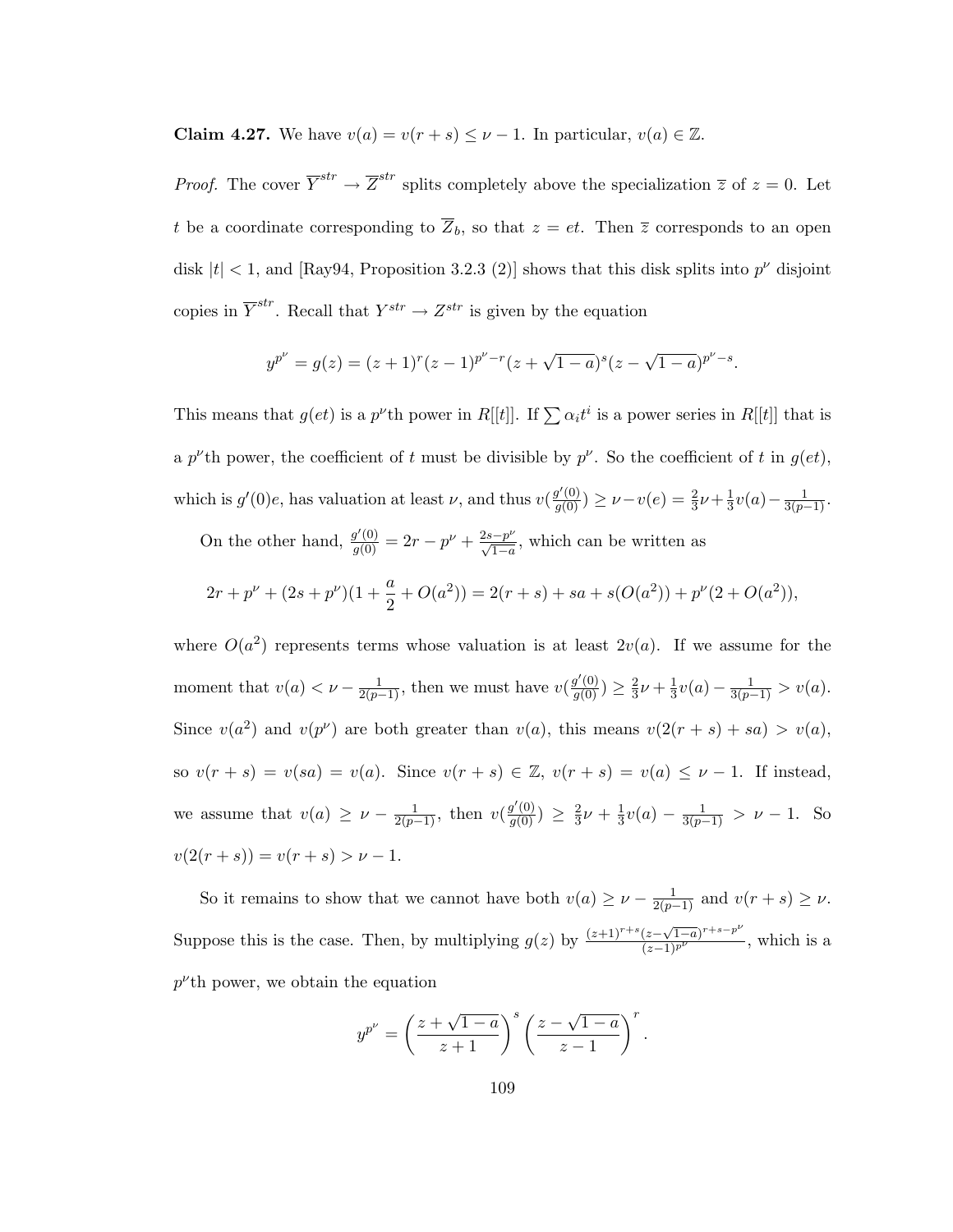Consider the unique component  $\overline{V}$  of  $\overline{Z}^{str}$  above  $\overline{W}$ . This component corresponds to the coordinate z. The formal completion of  $\overline{V} \setminus \{z = \pm 1\}$  is Spec C where

$$
C := \text{Spec } R\{(z-1)^{-1}, (z+1)^{-1}\}.
$$

We have  $\frac{z+\sqrt{1-a}}{z+1} - 1 = 1+(\sqrt{1-a}-1)(z+1)^{-1}$ . Since v(  $\sqrt{1-a} - 1$ ) =  $v(a) > \nu - 1 + \frac{1}{p-1}$ , this is a  $p^{\nu-1}$ st power in C (Remark 2.35). Likewise,  $\left(\frac{z-\sqrt{1-a}}{z-1}\right)$  $\left(\frac{\sqrt{1-a}}{z-1}\right)$  is a  $p^{\nu-1}$ st power in C. So  $\left(\frac{z+\sqrt{1-a}}{z+1}\right)^s \left(\frac{z-\sqrt{1-a}}{z-1}\right)$  $\left(\frac{\sqrt{1-a}}{z-1}\right)^r$  is a  $p^{\nu-1}$ st power in C. But this means that there are at least  $p^{\nu-1}$  irreducible components in the inverse image of  $\overline{V} \setminus \{z = \pm 1\}$  in  $\overline{Y}^{str}$ , and thus that many irreducible components of  $\overline{Y}^{str}$  above  $\overline{V}$ .

Now,  $\overline{W}$  is not a tail, so it is not an étale component by Proposition 2.22. Also, if  $\overline{W}$  is a p-component, it must intersect a  $p^2$ -component by Proposition 3.11 and monotonicity. But then the inertia group above this intersection point is of order divisible by  $p^2$ , so there cannot be  $p^{\nu-1}$  irreducible components above  $\overline{V}$ . If  $\overline{W}$  is a  $p^j$ -component for  $j \geq 2$ , then again there cannot be  $p^{\nu-1}$  irreducible components above  $\overline{V}$ . This is a contradiction, proving the claim.  $\Box$ 

**Lemma 4.28.** The valuation  $v\left(\frac{g^{(i)}(0)}{i!g(0)}\right) \geq v(a) - v(i)$ .

*Proof.* Since  $g(0) = \pm ($ √  $\overline{(1-a)}^{p^{\nu}}$ , it has valuation 0. Now,  $\frac{g^{(i)}(0)}{i!}$  $\frac{\partial (0)}{\partial l}$  is the coefficient of  $z^i$  in  $g(z)$ . Since  $v(a) \ge v(a) - v(i)$ , it suffices to look modulo  $p^{v(a)}$ . Then  $g(z)$  is congruent to  $(z+1)^{r+s}(z-1)^{2p^{\nu}-r-s}$ . The coefficient of  $z^i$  is a sum of terms of the form  $\pm \binom{r+s}{i}$  $j^{+s}$ )  $\binom{2p^{\nu}-r-s}{i-j}$  $\ell_{i-j}^{(-r-s)}$ . It is true in general that  $v(\binom{\alpha}{\beta}) \ge v(\alpha) - v(\beta)$ . This, combined with the fact that  $v(i) \ge \min(v(j), v(i - j))$  shows that the coefficient in question has valuation at least  $v(r + s) - v(i)$ , which is equal to  $v(a) - v(i)$ , by Claim 4.27.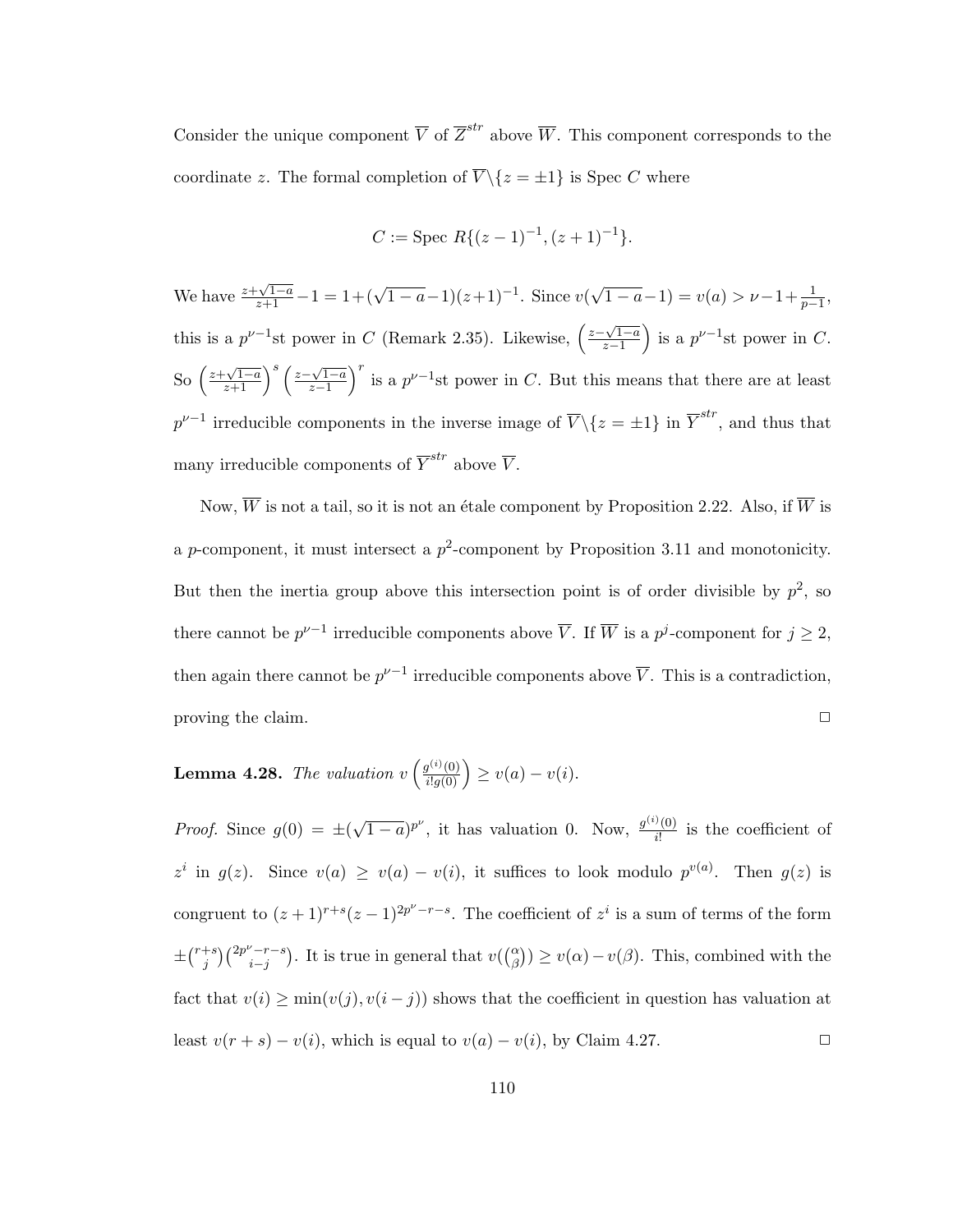Recall that  $c_i := \frac{g^{(i)}(0)}{i!}$  $\frac{\partial}{\partial t} (0) e^{i}$ . Recall also that we are assuming  $p > 5$ .

**Corollary 4.29.** For  $i > 3$ ,  $v(c_i) > \nu + \frac{1}{p-1}$ .

*Proof.* By Lemma 4.28,  $v(c_i) \geq iv(e) + v(a) - v(i)$ . By Lemma 4.26 (ii),  $v(e) = \frac{1}{3}(\nu +$  $\frac{1}{p-1} - v(a)$ ). So  $v(c_i) \geq \frac{i}{2}$  $\frac{i}{3}(\nu + \frac{1}{p-1})$  $\frac{1}{p-1} - v(a) + v(a) - v(i) = \nu + \frac{1}{p-1}$  $\frac{1}{p-1} + \frac{i-3}{3}$  $\frac{-3}{3}(\nu+\frac{1}{p-1})$  $\frac{1}{p-1} - v(a) - v(i).$ Therefore,  $v(c_i) > \nu + \frac{1}{p-1}$  whenever  $\frac{(i-3)}{3}(\nu + \frac{1}{p-1} - v(a)) \ge v(i)$ . By Claim 4.27,

 $\nu - v(a) \geq 1$ . Then for  $i > 3$  (and  $p > 5$ ), one can see that  $\frac{(i-3)}{3}(\nu + \frac{1}{p-1} - v(a)) \geq v(i)$ always holds. This proves the corollary.  $\Box$ 

Now, we will show that the tail  $\overline{X}_b$  contains the specialization of a  $K_0$ -rational point. We let t be a coordinate on  $\overline{Z}_b$ , and let  $\overline{Z}_b$  correspond to a disk D. Let  $\hat{Y}$  and  $\hat{Z}$  be the formal completions of  $(Y^{str})^{st}$  and  $(Z^{str})^{st}$  along their special fibers. As in the case  $a \not\equiv 0,1 \pmod{\pi}$ , we have that, after a finite extension of K, the torsor  $\hat{Y} \times_{\hat{Z}} D \to D$ can be given generically by the equation

$$
y^{p^{\nu}} = 1 + \frac{g'(0)}{1!g(0)}(et) + \frac{g''(0)}{2!g(0)}(et)^2 + \cdots
$$

Since  $\sigma_b = \frac{3}{2}$  $\frac{3}{2}$ , we know that this torsor must split into  $p^{\nu-1}$  connected components, each of which has étale reduction and conductor 3. Let  $c_i = \frac{g^{(i)}(0)}{i!g(0)}e^i$ . By Corollary 4.34,  $v(c_i) > \nu + \frac{1}{p-1}$  for all i such that  $p|i$ . So for our torsor to have the correct kind of reduction, Lemma 2.14 shows that we must have  $v(c_3) = \nu + \frac{1}{p-1}$  and  $v(c_1), v(c_2) \geq \nu + \frac{1}{p-1}$ . In particular, we must have

$$
v(\frac{g'(0)}{g(0)}) = v(2r - p^{\nu} + \frac{2s - p^{\nu}}{\sqrt{1 - a}}) \ge \nu + \frac{1}{p - 1} - v(e) = \frac{2}{3}(\nu + \frac{1}{p - 1}) + \frac{1}{3}v(a).
$$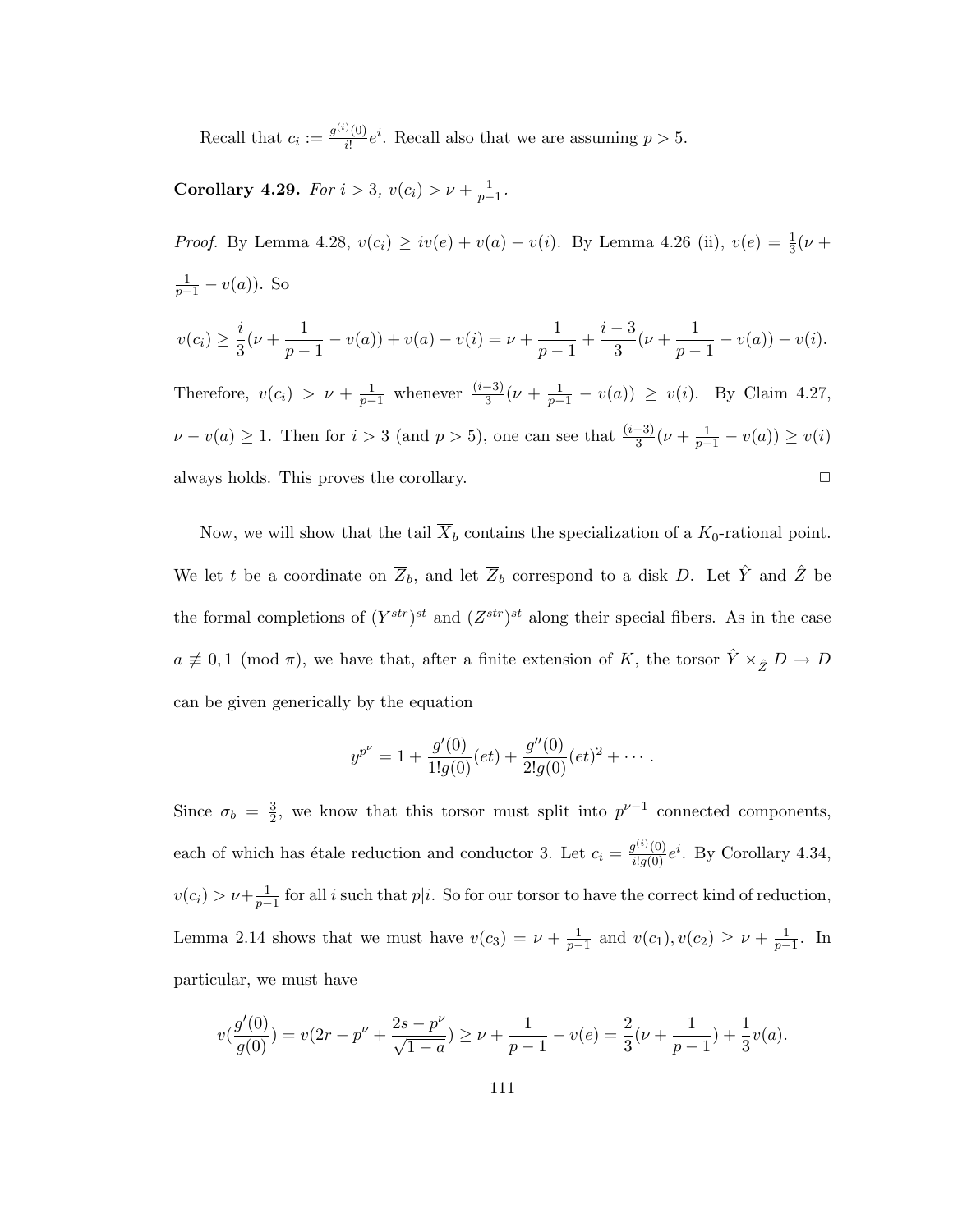Applying Lemma 4.25 with  $c = \frac{g'(0)}{g(0)}$  and  $\beta = 2s - p^{\nu}$ , there exists  $a_0 \in K_0$  such that  $v(a-a_0) \geq \frac{2}{3}$  $\frac{2}{3}(\nu+\frac{1}{p-1})+\frac{1}{3}\nu(a)$ . By Lemma 4.26, this is exactly the valuation of the radius of the disk corresponding to  $\overline{X}_b$ . So there exists a  $K_0$ -rational point specializing to  $\overline{X}_b$ .

**Remark 4.30.** We can, in fact, take this  $K_0$ -rational point to be  $a = 1 - \frac{s^2}{r^2}$  $\frac{s^2}{r^2}$ . Then the branch of the square root that we choose satisfies  $\sqrt{1-a} = -\frac{s}{r}$  $\frac{s}{r}$ .

The case  $a \equiv 1 \pmod{\pi}$ . We claim that 1 is branched of index strictly less than  $p^{\nu}$ . Indeed, if 1 were branched of index  $p^{\nu}$ , then it would specialize to the original component by Corollary 3.9. But 1 must specialize to a smooth point. Since  $a \equiv 1 \pmod{\pi}$ , then a would specialize to this same point. But this contradicts the definition of the stable model. Let  $p^{\nu_1}$  be the branching index of 1. Then we know  $v(s) = v_1 := \nu - \nu_1$ . Recall that  $\infty$  specializes to  $\overline{X}_0$ . Also, recall from Lemma 4.26 that  $\overline{Z}_b$  corresponds to a closed disk of radius |e|, where  $v(e) = \frac{1}{3}(\nu + \frac{1}{p-1} + v(1-a)).$ 

Write  $v_0 = v(1 - a)$ . Then, since the specializations of 1 and a cannot collide on  $\overline{X}$ , we must have a component  $\overline{W}$  of  $\overline{X}$  corresponding to the disk of radius  $p^{-v_0}$  centered at 1 (or equivalently, at  $a$ ).

**Claim 4.31.** We have  $v_0 \leq 2(\nu - 1 + \frac{1}{p-1})$ .

*Proof.* Let  $Q_{\nu_1} \leq G^{str}$  be the unique subgroup of order  $p^{\nu_1}$ . Consider the cover  $f'$ :  $(Y^{str})^{st}/Q_{\nu_1} \to X$ . The effective different above the original component  $\overline{X}_0$  for this cover is  $\nu - \nu_1 + \frac{1}{p-1}$ . For any singular point  $\overline{x} \in \overline{X}$  such that  $\overline{X}_0 \prec \overline{x} \prec \overline{W}$ , let  $(\sigma_{\overline{x}}^{\text{eff}})'$  be the effective invariant at  $\bar{x}$  for the deformation data above the innermost component passing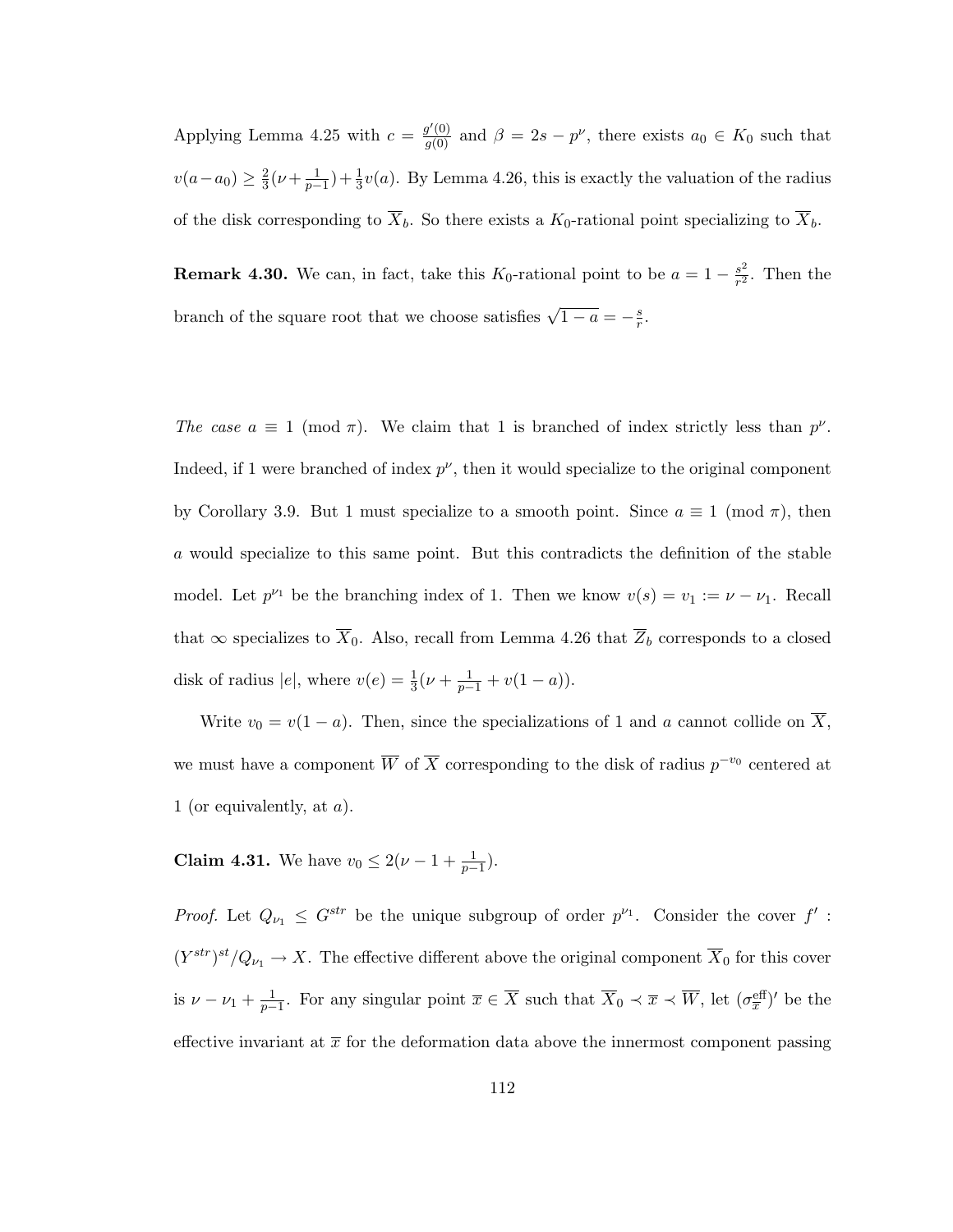through  $\bar{x}$  for the cover f'. Since no branch point of f' with index divisible by p, and only one branch point with index 2, specializes outward from any such  $\bar{x}$ , Lemma 2.47 shows that  $(\sigma_{\overline{x}}^{\text{eff}})' - 1$  is a sum of elements of the form  $\sigma - 1$ , where  $\sigma > 0$ ,  $\sigma \in \frac{1}{2}$  $\frac{1}{2}\mathbb{Z}$ , and  $\sigma \in \mathbb{Z}$ for all but one term in the sum. Therefore,  $(\sigma_{\overline{x}}^{\text{eff}})' - 1 \ge -\frac{1}{2}$ , so  $(\sigma_{\overline{x}}^{\text{eff}})' \ge \frac{1}{2}$  $\frac{1}{2}$ .

By Corollary 3.9 and monotonicity,  $x = 1$  specializes to a component which intersects a component which is inseparable for  $f'$ . In particular, since  $x = 1$  specializes on or outward from  $\overline{W}$ , it must be the case that any component of  $\overline{X}$  lying inward from  $\overline{W}$  is inseparable for the cover f'. Then, we can apply Lemma 2.46 to each  $\overline{X}_0 \prec \overline{x} \prec \overline{W}$  to show that if  $\delta$  is the effective different above  $\overline{W}$  for  $f'$ , then  $\nu - \nu_1 + \frac{1}{p-1} - \delta \geq \frac{1}{2}$  $\frac{1}{2}v_0$ . Since  $\delta > 0$  and  $\nu_1 \geq 1$ , this yields  $v_0 \leq 2(\nu - 1 + \frac{1}{p-1})$ ).  $\qquad \qquad \Box$ 

**Claim 4.32.** We have  $v_0 = 2v_1$ .

*Proof.* As in the case  $a \equiv 0 \pmod{\pi}$ , we must have that  $v(\frac{g'(0)}{g(0)}e) \geq \nu$ , so  $v(\frac{g'(0)}{g(0)}) \geq$ 2  $\frac{2}{3}\nu - \frac{1}{3}$  $\frac{1}{3}(\frac{1}{p-1}+v_0)$ . Since  $v_0 < 2(\nu-1+\frac{1}{p-1})$  (Claim 4.31), we see that  $v(\frac{g'(0)}{g(0)}) > \frac{2}{3}-\frac{1}{p-1} > 0$ . Recall that

$$
\frac{g'(0)}{g(0)} = 2r - p^{\nu} + \frac{2s - p^{\nu}}{\sqrt{1 - a}}.
$$

Since  $v(2r - p^{\nu}) = 0$ , it follows that  $v(\frac{2s-p^{\nu}}{\sqrt{1-a}}) = 0$ . Therefore  $v($ √  $\overline{1-a}$ ) =  $v(2s-p^{\nu}) = v_1$ . So  $v_0 = v(1 - a) = 2v_1$ .

From now on we will write all quantities in terms of  $v_1$ , not  $v_0$ . So  $v(e) = \frac{1}{3}(\nu + \frac{1}{p-1}) +$ 2  $\frac{2}{3}v_1$ . Recall that  $g(z) = (z+1)^r(z-1)^{p^{\nu}-r}(z+$ √  $\overline{1-a})^s(z-$ √  $\overline{1-a}$ )<sup>p $\nu-s$ </sup>.

**Lemma 4.33.** • If  $i \leq p^{\nu}$ , then  $v\left(\frac{g^{(i)}(0)}{i!g(0)}\right) \geq (1-i)v_1 - v(i)$ .

• If  $i > p^{\nu}$ , then  $v\left(\frac{g^{(i)}(0)}{i!g(0)}\right) \geq -p^{\nu}v_1$ .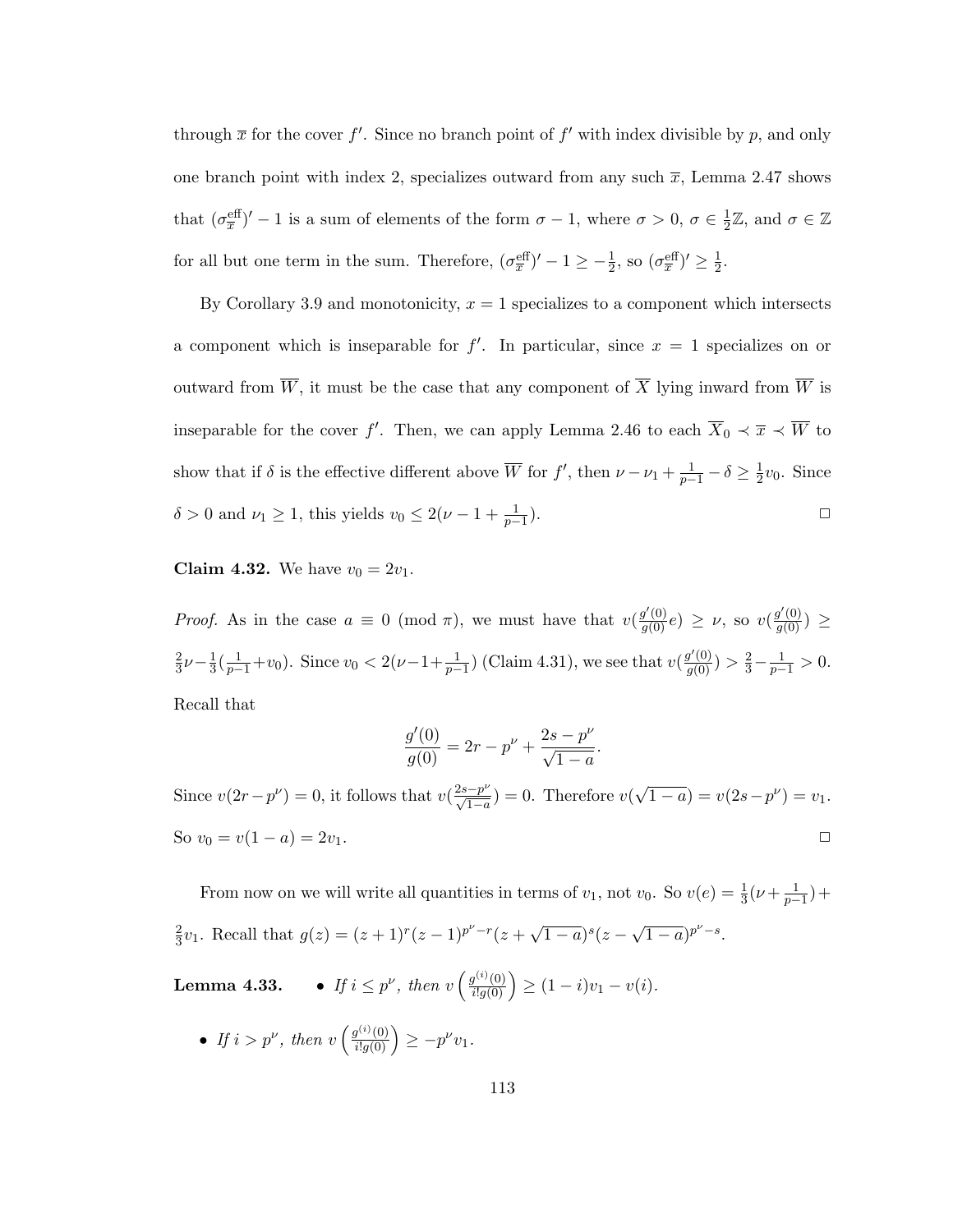*Proof.* Since  $g(0) = \pm ($ √  $\overline{(1-a)}^{p^{\nu}}$ , we see that  $v(g(0)) = -p^{\nu}v_1$ . Now,  $\frac{g^{(i)}(0)}{i!}$  $\frac{f(0)}{i!}$  is the coefficient of  $z^i$  in  $g(z)$ , which clearly always has nonnegative valuation. So we have the lemma in the case  $i > p^{\nu}$ . For  $i \leq p^{\nu}$ , let us examine the coefficient of  $z^{i}$  in  $g(z)$ . The lemma will follow if we show that this coefficient has valuation at least  $(p^{\nu} - i + 1)v_1 - v(i)$ . If we expand g without combining terms, each coefficient of a  $z^i$ -term has at least  $p^{\nu} - i$ factors of  $\sqrt{1-a}$ , and thus valuation at least  $v_1(p^{\nu}-i)$ . Any term that has  $p^{\nu}-i+1$ factors of  $\sqrt{1-a}$  has high enough valuation, so we need only be concerned with those terms that have exactly  $p^{\nu} - i$  factors of  $\sqrt{1 - a}$ . Such a term has coefficient

$$
\pm(\sqrt{1-a})^{p^{\nu}-i}\binom{s}{j}\binom{p^{\nu}-s}{i-j}
$$

for some  $j \leq i$ . But it is true in general that  $v(\binom{\alpha}{\beta}) \geq v(\alpha) - v(\beta)$ . This, combined with the fact that  $v(i) \ge \min(v(j), v(i - j))$ , shows that the coefficient in question has valuation at least  $(p^{\nu} - i)v_1 + v_1 - v(i)$ . Thus we are done.

As always, recall that  $c_i := \frac{g^{(i)}(0)}{i!}$  $\frac{\partial}{\partial t}(0) e^{i}$ , and that we assume  $p > 5$ .

Corollary 4.34. For  $i > 3$ ,  $v(\frac{g^{(i)}(0)}{i!g(0)}e^i) > v + \frac{1}{p-1}$ .

*Proof.* For simplicity, write  $c_i$  for  $\frac{g^{(i)}(0)}{i!g(0)}e^i$ . If  $i \leq p^n$ , then Lemma 4.33 shows that  $v(c_i) \geq$  $(1-i)v_1 - v(i) + iv(e) = v_1 - v(i) + i(v(e) - v_1)$ . Since  $v(e) = \frac{1}{3}(\nu + \frac{1}{p-1}) + \frac{2}{3}v_1$ , we have that  $v(c_i) \ge v_1 - v(i) + \frac{i}{3}(\nu + \frac{1}{p-1} - v_1)$ , or rearranging, that

$$
v(c_i) \ge \nu + \frac{1}{p-1} + \frac{i-3}{3}(\nu + \frac{1}{p-1} - v_1) - v(i). \tag{4.3.3}
$$

Therefore,  $v(c_i) > \nu + \frac{1}{p-1}$  whenever  $\frac{(i-3)(\nu-v_1)}{3} \ge v(i)$ . Recall that  $\nu - v_1$  is a positive integer. For  $i > 3$  (and  $p > 3$ ), one can see that  $\frac{(i-3)(\nu-v_1)}{3} \ge v(i)$  holds. So we have shown the corollary for  $i \leq p^{\nu}$ .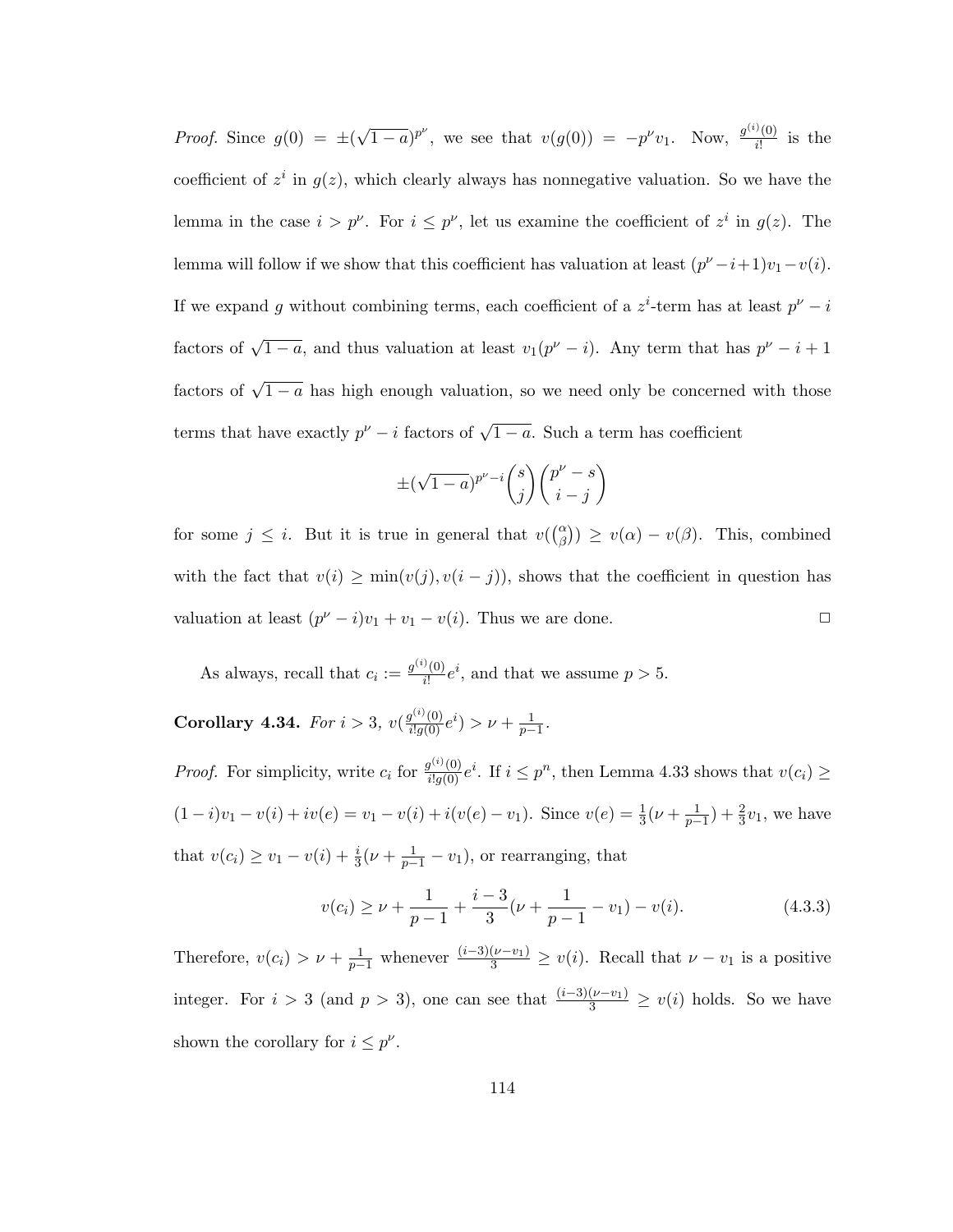If  $i > p^{\nu}$ , then again by Corollary 4.34,  $v(c_i) \geq -p^{\nu}v_1 + iv(e)$ . Since  $i \geq p^{\nu} + 1$ , we can write

$$
v(c_i) \ge p^{\nu}(v(e) - v_1) + v(e) = \frac{p^{\nu}}{3}(\nu + \frac{1}{p-1} - v_1) + \frac{1}{3}(\nu + \frac{1}{p-1} + 2v_1).
$$
 (4.3.4)

The right-hand side can be rewritten as  $\nu + \frac{1}{p-1} + \frac{p^{\nu}-2}{3}$  $\frac{(-2)}{3}(\nu + \frac{1}{p-1} - v_1)$ . This is greater than  $\nu + \frac{1}{p-1}$ , because  $\nu > v_1$ . This proves the corollary for  $i > p^{\nu}$ .  $\Box$ 

Now, we will show that the tail  $\overline{X}_b$  contains the specialization of a  $K_0$ -rational point. We let t be a coordinate on  $\overline{Z}_b$ , and let  $\overline{Z}_b$  correspond to a disk D. Let  $\hat{Y}$  and  $\hat{Z}$  be the formal completions of  $(Y^{str})^{st}$  and  $(Z^{str})^{st}$  along their special fibers. As in the case  $a \not\equiv 0,1 \pmod{\pi}$ , we have that, after a finite extension of K, the torsor  $\hat{Y} \times_{\hat{Z}} D \to D$ can be given generically by the equation

$$
y^{p^{\nu}} = 1 + \frac{g'(0)}{1!g(0)}(et) + \frac{g''(0)}{2!g(0)}(et)^2 + \cdots
$$

Since  $\sigma_b = \frac{3}{2}$  $\frac{3}{2}$ , we know that this torsor must split into  $p^{\nu-1}$  connected components, each of which has étale reduction and conductor 3. Let  $c_i = \frac{g^{(i)}(0)}{i!g(0)}e^i$ . By Corollary 4.34,  $v(c_i) > \nu + \frac{1}{p-1}$  for all i such that  $p|i$ . Then Lemma 2.14 shows that, in order for our torsor to have the correct kind of reduction, we must have  $v(c_3) = \nu + \frac{1}{p-1}$  and  $v(c_1), v(c_2) \geq \nu + \frac{1}{p-1}$ . In particular, we must have

$$
v(\frac{g'(0)}{g(0)}) = v(2r - p^{\nu} + \frac{2s - p^{\nu}}{\sqrt{1 - a}}) \ge \nu + \frac{1}{p - 1} - v(e) = \frac{2}{3}(\nu + \frac{1}{p - 1} - v_1).
$$

Applying Lemma 4.25 with  $c = \frac{g'(0)}{g(0)}$  and  $\beta = 2s - p^{\nu}$ , there exists  $a_0 \in K_0$  such that  $v(a - a_0) \geq \frac{2}{3}$  $\frac{2}{3}(\nu+\frac{1}{p-1})+\frac{4}{3}\nu_1$ . By Lemma 4.26, this is exactly the valuation of the radius of the disk corresponding to  $\overline{X}_b$ . So there exists a  $K_0$ -rational point specializing to  $\overline{X}_b$ .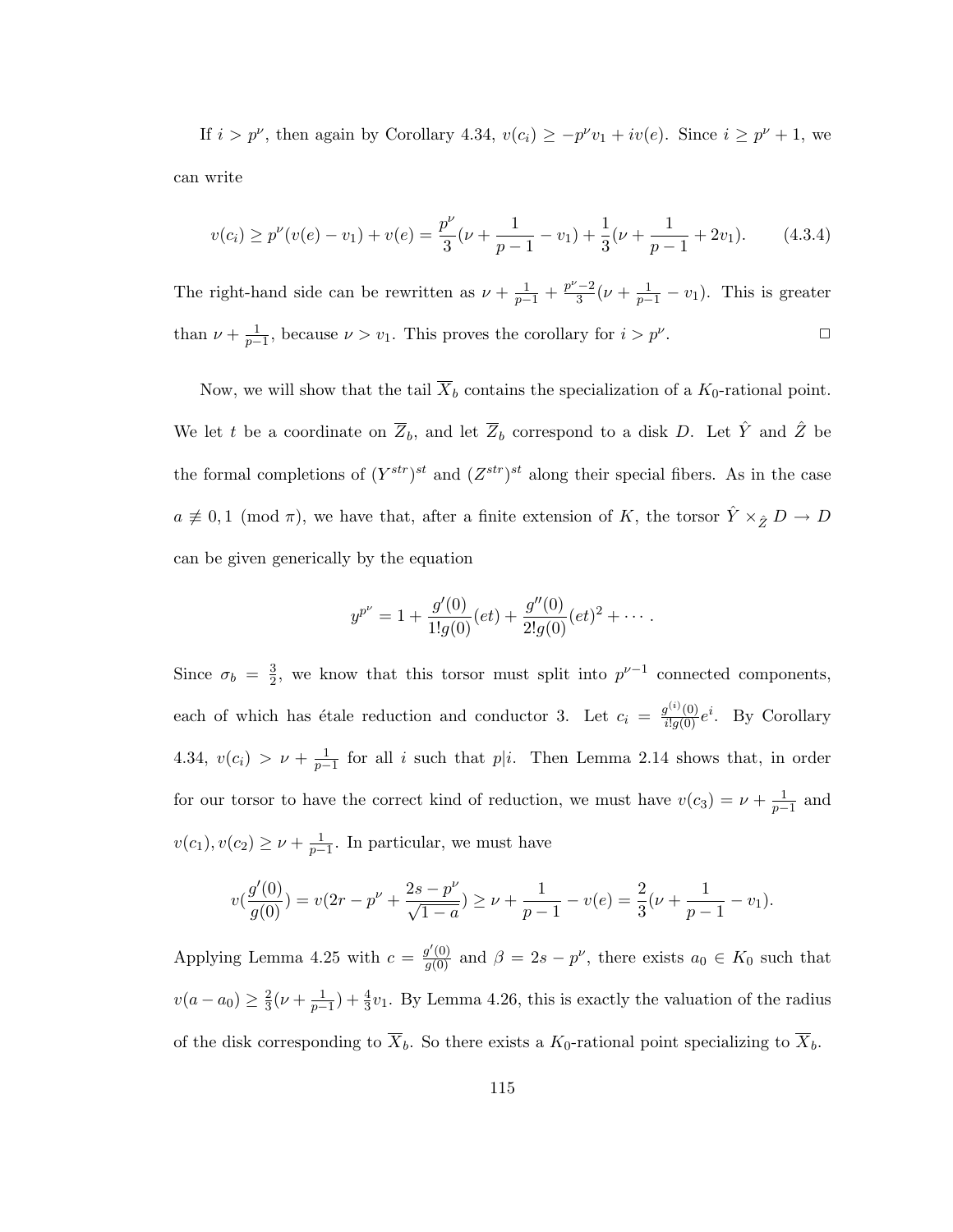Step 2. Choose  $a \in K_0$ , using Step 1. We have explicit equations (4.3.1) and (4.3.2) for the cover  $f^{str}$ , which show immediately that  $f^{str}$  is defined as a mere cover over  $K_{0}(% \mathcal{H})=\sum_{i=1}^{n}(\mathcal{H}_{i}^{i},\mathcal{H}_{i}^{i})$ √  $\overline{1-a}$ ).

Let  $\alpha$  be a generator of  $\mathbb{Z}/p^{\nu} \leq G^{str}$ , and let  $\beta$  be an element of order 2 in  $G^{str}$ . Since  $\alpha^*$  fixes z, Equation (4.3.2) shows that  $\alpha^*(y) = \zeta_{p}^i y$  for some  $i \in \mathbb{Z}$ . Also, Equation (4.3.1) shows that  $\beta^*(z) = -z$ . Writing  $g(z)$  for the right-hand side of (4.3.2), we see that  $\beta^*(g(z)) = g(z)^{-1} ((z+1)(z-1)(z+1))$ √  $\overline{1-a}(z-$ √  $(\overline{1-a})^{p^{\nu}}$ . Thus  $\beta^{*}(y) =$  $\zeta_{p}^{i}y^{-1}(z+1)(z-1)(z+$ √  $\overline{(1-a)}(z-a)$  $\sqrt{1-a}$ ). This shows that the action of  $G^{str}$  is defined over  $K_0($ √  $\overline{1-a}, \zeta_{p^{\nu}}$ . Since  $a \in K_0$ , √  $\overline{1-a}$  is a degree 2 extension of  $K_0$ . Since  $K_{\nu} = K_0(\zeta_{p^{\nu}})$  contains the unique tame extension of  $K_0$  of degree  $p-1$ , and  $2|(p-1)$ , we have that  $K_0($ √  $\overline{1-a}, \zeta_{p^{\nu}}$  =  $K_{\nu}$ . So  $f^{str}$  is defined over  $K_{\nu}$  as a  $G^{str}$ -cover.

**Step 3.** We aim to show that  $\overline{X}$  has no new inseparable tails, except in the case  $a \equiv 0$ (mod  $\pi$ ), where it has one.

Set j equal to the least integer such that there exists an inseparable tail  $\overline{X}_c$  which is a p<sup>j</sup>-component. In the language of page 60, the invariant  $\sigma_c$  of  $\overline{X}_c$  satisfies  $\sigma_c \geq 2$ , by Lemmas 3.6 and 3.8. Write  $(Y^{str})' = Y^{str}/Q_j$ , where  $Q_j < G^{str}$  is the unique subgroup of order  $p^j$ , and write  $(\overline{f}^{str})' : (\overline{Y}^{str})' \to \overline{X}'$  for the stable reduction of  $(\overline{f}^{str})'$ . The stable model of  $(f^{str})' : (Y^{str})' \rightarrow X$  is obtained from  $(Y^{str})^{st}/Q_j \rightarrow X^{st}$  by contracting all components of the special fiber lying outwards from the  $p^j$ -components which intersect  $p^{j+1}$ -components.

For the duration of Step 3, we use the following convention: If  $\bar{x}$  is a singular point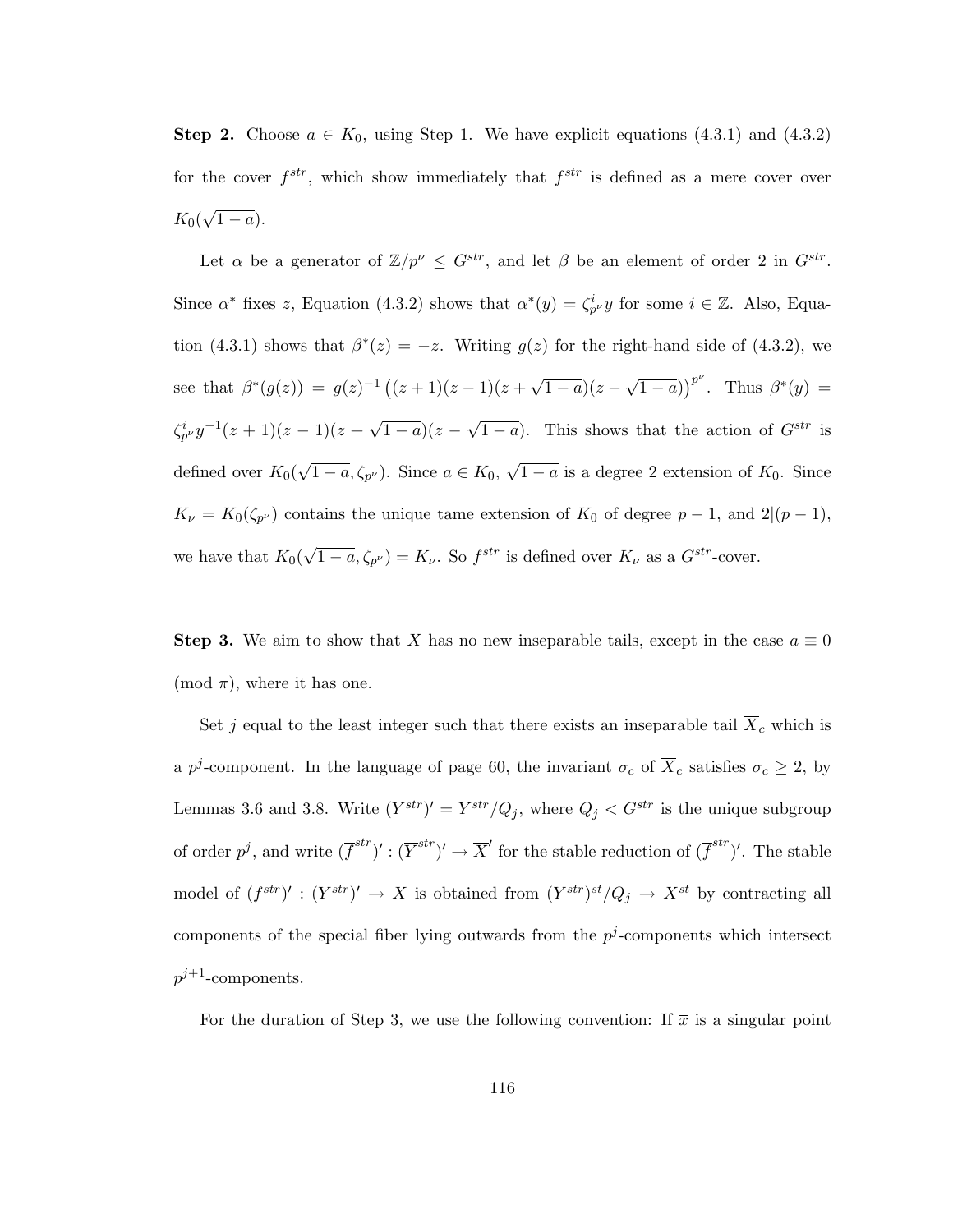of  $\overline{X}'$ , lying on the intersection of two irreducible components  $\overline{W}' \prec \overline{W}''$ , then  $\sigma_{\overline{x}}^{\text{eff}}$  is the effective invariant above  $\bar{x}$  for the deformation data above  $\overline{W}'$  for the cover  $(f^{str})'$ . Also,  $\epsilon_{\overline{x}}$  is the épaisseur of the annulus corresponding to x. For any component  $\overline{X}_{\ell}$  of  $\overline{X}'$ , we will use the notation  $\sigma_{\ell}$  from page 60. By Lemma 4.23, this is always equal to  $\sigma_{1,\ell}$ . If  $a \equiv 0 \pmod{\pi}$  (resp.  $a \equiv 1 \pmod{\pi}$ ), recall from Step 1 that we have a component  $\overline{W}$ of  $\overline{X}$  separating a and 0 (resp. a and 1).

- **Lemma 4.35.** (i)  $\overline{X}_c$  is the only inseparable tail that is a  $p^j$ -component. Its invariant  $\sigma_c$  is equal to 2.
- (ii) There are two p<sup>j</sup>-components  $\overline{X}_{\beta}$  and  $\overline{X}_{\beta'}$  of  $\overline{X}_{\gamma}$ , other than  $\overline{X}_{c}$ , which intersect  $p^{j+1}$ -components. We have  $\sigma_{\beta} = \sigma_{\beta'} = \frac{1}{2}$  $\frac{1}{2}$ . Also, up to switching indices  $\beta$  and  $\beta'$ , we have  $\overline{X}_0 \prec \overline{X}_{\beta} \prec \overline{X}_b$  and  $\overline{X}_0 \prec \overline{X}_{\beta'} \prec \overline{X}_{b'}$ .

(iii) If  $a \equiv 1 \pmod{\pi}$ , then  $j \leq \nu - \nu_1 - 1$ , where  $\nu_1 = \nu$ √  $(1 - a)$  as in Step 1. If  $a \equiv 0$ (mod  $\pi$ ), then  $j \leq \nu - \nu(a)$ .

*Proof.* To (i) and (ii): Suppose the inseparable tails that are  $p^{j}$ -components are indexed by the set C. The vanishing cycles formula  $(3.1.7)$  with  $r = j$ , combined with Lemma 4.23, shows that

$$
-2+|\Pi_{r-j+1}|=\sum_{c'\in C}(\sigma_{c'}-1)+\sum_{\ell\in B_{j,j+1}\backslash C}\sigma_{\ell}.
$$

By the minimality of j, any component in  $B_{j,j+1}$  that is not in  $C'$  must lie between  $\overline{X}_0$ and either  $X_b$  or  $X_{b'}$ . Thus there are at most two such components  $X_{\ell}$ , and each must satisfy  $\sigma_{\ell} \geq \frac{1}{2}$  $\frac{1}{2}$ . Then the only way that (3.1.7) can be satisfied is if  $|\Pi_{j+1}| = 2$ ,  $|C| = \{c\}$ ,  $\sigma_c = 2$ ,  $|B_{j,j+1} \backslash C| = 2$ , and  $\sigma_{\ell} = \frac{1}{2}$  $\frac{1}{2}$  for each  $\ell \in B_{j,j+1}.$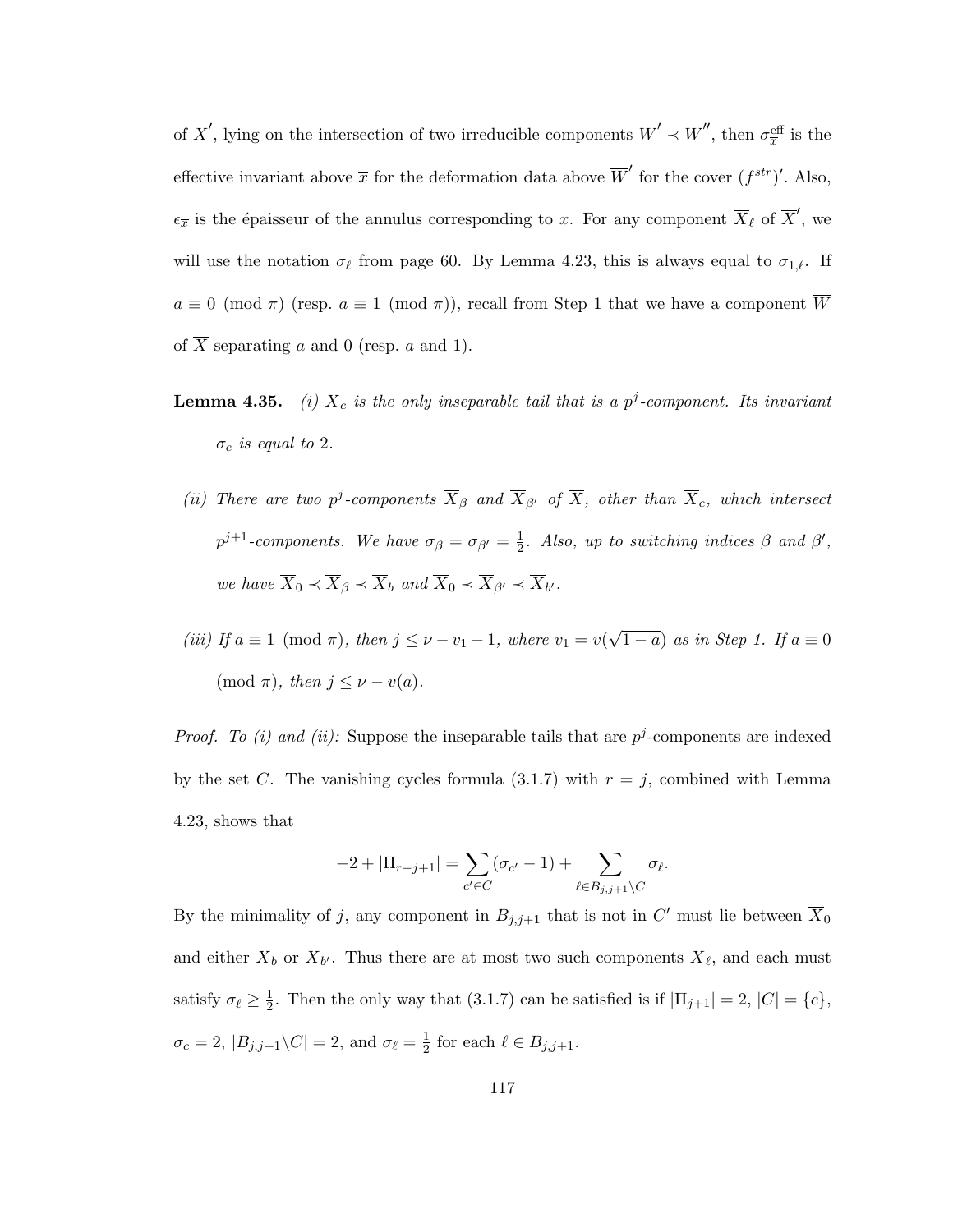To (iii): From Step 1, we know that  $f^{str}$  is ramified above 1 of index  $p^{\nu-v_1}$  in the case  $a \equiv 1 \pmod{\pi}$ . From the proof of (ii),  $|\Pi_{j+1}| = 2$ , which means that 1 is branched of order at least  $p^{j+1}$ . It follows that  $j \leq \nu - v_1 - 1$ .

If  $a \equiv 0 \pmod{\pi}$ , recall that  $\overline{W}$  is the component of  $\overline{X}$  separating 0 and a. Then  $\overline{W} \prec \overline{X}_{\beta}$ , as otherwise we would have  $\overline{X}_{\beta} = \overline{X}_{\beta'}$ . Consider the cover  $(f^{str})'$ . We claim that the order of generic inertia above  $\overline{W}$  is at most  $p^{\nu-v(a)+1}$ . If this is true, then  $\overline{X}_{\beta}$ , having less inertia than  $\overline{W}$ , must be a  $p^j$ -component for  $j \leq \nu - v(a)$ .

To prove the claim, it suffices to show that  $g(z)$  is a  $p^{v(a)-1}$ st power in

$$
A := R\{(z-1)^{-1}, (z+1)^{-1}\}
$$

(cf. the proof of Claim 4.27). We may multiply  $g(z)$  by  $\frac{(z+1)^{r+s}(z-\sqrt{1-a})^{r+s-p^{\nu}}}{(z-1)^{p^{\nu}}}$ , which is a  $p^{v(r+s)}$ th power, thus a  $p^{v(a)}$ th power, by Claim 4.27. We obtain the equation

$$
y^{p^{\nu}} = \left(\frac{z + \sqrt{1-a}}{z+1}\right)^s \left(\frac{z - \sqrt{1-a}}{z-1}\right)^r.
$$

As in the proof of Claim 4.27, we see that  $\frac{z+\sqrt{1-a}}{z+1} - 1 = 1 + (\sqrt{1-a}-1)(z+1)^{-1}$ . Since  $v($  $\sqrt{1-a}-1$  =  $v(a) > v(a) - 1 + \frac{1}{p-1}$ , this is a  $p^{v(a)-1}$ st power in A (Remark 2.35). Likewise,  $\left(\frac{z-\sqrt{1-a}}{z-1}\right)$  $\left(\frac{\sqrt{1-a}}{z-1}\right)$  is a  $p^{v(a)-1}$ st power in A. So  $g(z)$  is a  $p^{v(a)-1}$ st power in A, and we are done.  $\Box$ 

By Lemma 4.35, the stable reduction  $\overline{X}'$  has étale tails  $\overline{X}_{\beta}, \overline{X}'_{\beta}$  $\beta$ , and  $X_c$  with  $\sigma_\beta =$  $\sigma_{\beta'}=\frac{1}{2}$  $\frac{1}{2}$  and  $\sigma_c = 2$ . The effective different  $\delta^{\text{eff}}$  above  $\overline{X}_0$  for  $(f^{str})'$  is  $\nu - j + \frac{1}{p-1}$ .

**Lemma 4.36.** Let  $\overline{Z}_{\beta}$  be the unique component of  $\overline{Z}^{str}$  above  $\overline{X}_{\beta}$ . Let e' be such that the radius of the disk corresponding to  $\overline{Z}_{\beta}$  is  $|e'|$ .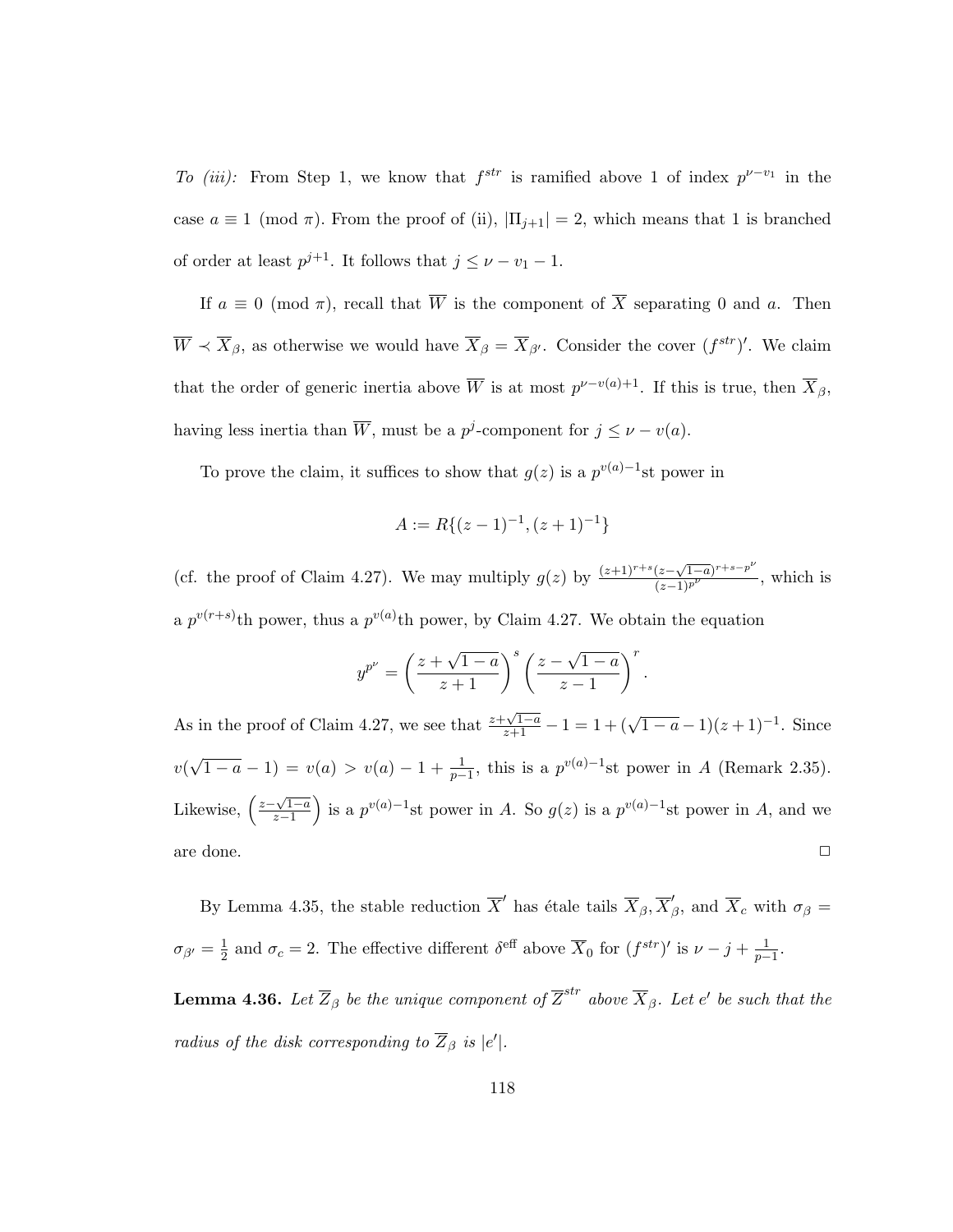(i) There exists  $q \in \mathbb{Q}$  such that every point  $\overline{x} \in X$  specializing to  $\overline{X}_c$  satisfies  $v(x-a) =$ 

 $q$ .

(ii)

- If  $a \not\equiv 0, 1 \pmod{\pi}$ , then  $v(e') = \nu j + \frac{1}{p-1} q$  and  $q < v(\rho') = 2v(e')$ . Thus  $v(e') > \frac{1}{3}$  $\frac{1}{3}(\nu-j+\frac{1}{p-1}).$
- If  $a \equiv 0 \pmod{\pi}$ , then  $v(e') = \nu j + \frac{1}{p-1} q$  and  $q < v(\rho') = 2v(e') + v(a)$ . Thus  $v(e') > \frac{1}{3}$  $\frac{1}{3}(\nu - j + \frac{1}{p-1} - v(a)).$
- If  $a \equiv 1 \pmod{\pi}$ , then  $v(e') = \nu j + \frac{1}{p-1} q + v(a)$  and  $q < 2v(e')$ . Thus  $v(e') > \frac{1}{3}$  $\frac{1}{3}(\nu - j + \frac{1}{p-1} + v(a)).$

*Proof.* To (i): We know that  $x = 0$  does not specialize to  $\overline{X}_c$ . So if  $x_1$  and  $x_2$  specialize to  $\overline{X}_c$ , then  $v(x_1 - x_2)$  is greater than both  $v(x_1 - a)$  and  $v(x_2 - a)$ . We conclude that  $v(x_1 - a) = v(x_2 - a)$ . Clearly  $q < v(e')$ , as if  $v(x - a) \ge e'$ , then x specializes to  $\overline{X}_{\beta}$ .

To (ii): The proof of each case uses the same method, so we prove the case  $a \equiv 0 \pmod{\pi}$ and leave the others as exercises. Suppose that  $q > v(a)$ . Then  $v(\rho') = q + v(\rho') - q$ . Let  $\overline{w} \in \overline{X}$  be the maximal point such that  $\overline{w} \prec \overline{X}_c$  and  $\overline{w} \prec \overline{X}_{\beta}$ . Consider the singular points  $\bar{x}$  of  $\bar{X}$  such that  $\bar{X}_0 \prec \bar{x} \prec \bar{X}_{\beta}$ . By Lemma 2.47 we have the following facts: If  $\overline{w} \prec \overline{x}$ , then  $\sigma_{\overline{x}}^{\text{eff}} = \frac{1}{2}$  $\frac{1}{2}$ . If  $\overline{W} \prec \overline{x} \preceq \overline{w}$ , then  $\sigma_{\overline{x}}^{\text{eff}} = \frac{3}{2}$  $\frac{3}{2}$ . If  $\overline{x} \prec \overline{W}$ , then  $\sigma_{\overline{x}}^{\text{eff}} = 1$ . Using Lemma 2.46, one shows that  $v(\rho') - q = 2(\nu - j + \frac{1}{p-1} + \frac{1}{2})$  $\frac{1}{2}v(a) - \frac{3}{2}$  $\frac{3}{2}q$ ). Thus  $v(\rho') = 2(\nu - j + \frac{1}{p-1} + \frac{1}{2})$  $\frac{1}{2}v(a) - q$ ). Since  $v(\rho') = 2v(e') + v(a)$  (cf. proof of Lemma 4.26) (ii)), we have  $v(e') = \nu - j + \frac{1}{p-1} - q$ . If instead,  $q < v(a)$ , we do a similar computation,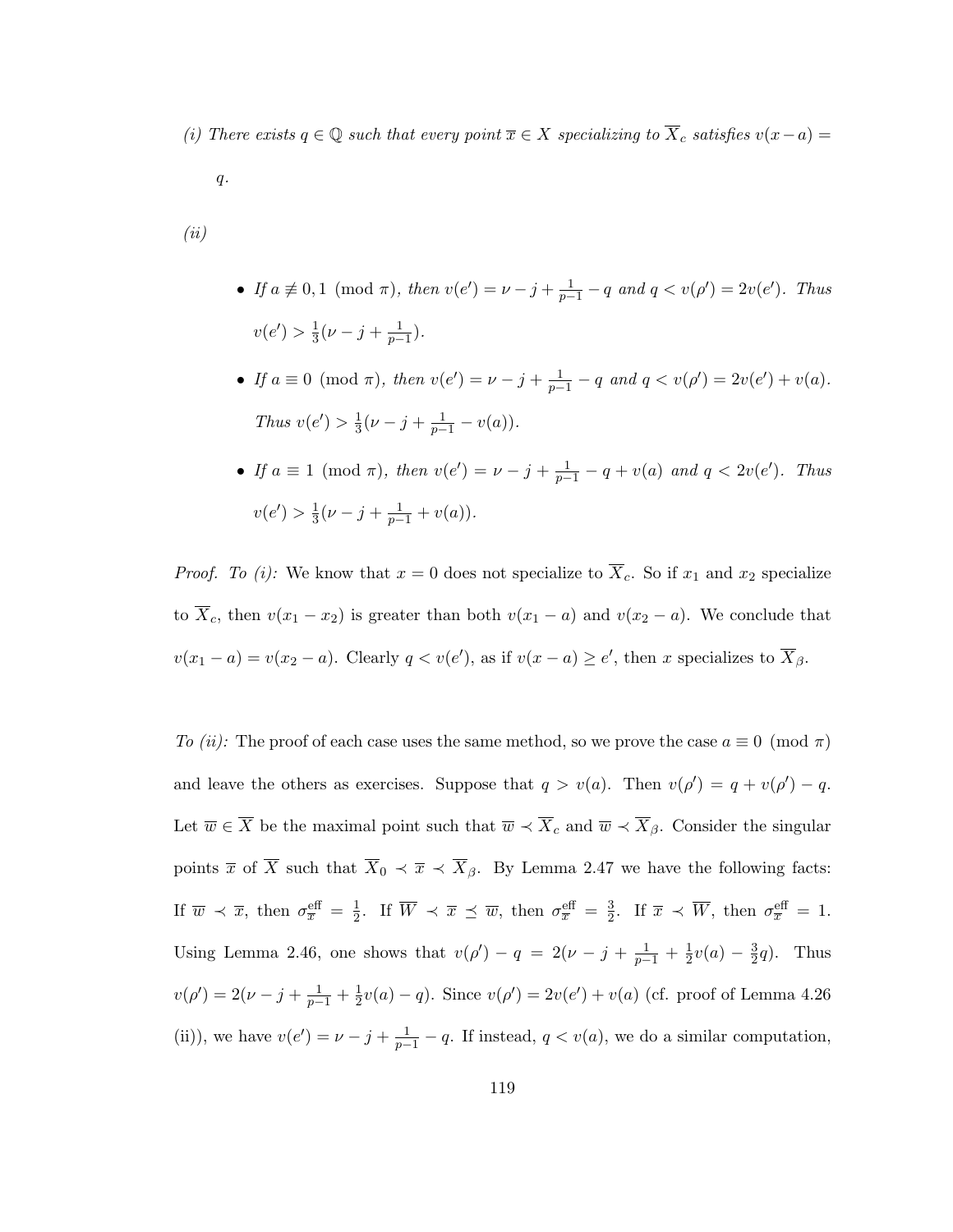this time writing  $v(\rho') = v(a) + v(\rho') - v(a)$ .

**Proposition 4.37.** There are no new inseparable tails unless  $a \equiv 0 \pmod{\pi}$ . In this case, any inseparable tail must be a  $p^{\nu-v(a)}$ -component.

*Proof.* If t is a coordinate corresponding to  $\overline{Z}_{\beta}$ , we can write the equation of  $(Y^{str})' \to Z^{str}$ in terms of the coordinate  $t$  as

$$
y^{p^{\nu-j}} = g(e't)/g(0) = 1 + \frac{g'(0)}{1!g(0)}(e't) + \frac{g''(0)}{2!g(0)}(e't)^2 + \cdots
$$

We first claim that if  $a \neq 0 \pmod{\pi}$ , then the right-hand side is a  $p^{\nu-j}$ th power in  $R\{t\}$ . This means that the cover splits into  $p^{\nu-j}$  irreducible components above  $\overline{Z}_{\beta}$ , each isomorphic to  $\overline{Z}_{\beta}$ , which is a contradiction. To prove the claim, we will show that each coefficient  $c_i'$  of  $t^i$  in  $g(e't)/g(0)$ , for  $i > 1$ , has valuation greater than  $\nu - j + \frac{1}{p-1}$ . By the binomial theorem,  $g(e't)/g(0)$  will be a  $p^{\nu-j}$ th power. Let us note by Lemma 4.36 that, in all cases, if  $c_i$  is defined as in Step 1, then  $v(c_i') > v(c_i) - \frac{i}{3}$  $\frac{i}{3}j$ .

In the case  $a \not\equiv 0, 1 \pmod{\pi}$ , it is clear from Lemma 4.36 that  $v(c_i) > \nu - j + \frac{1}{p-1}$ for  $i \geq 3$ . Now, let e be such that  $v(e) = \frac{1}{3}(\nu + \frac{1}{p-1})$ . We know from Step 1 that  $v(c_i) = v(\frac{g^{(i)}(0)}{i!g(0)}e^i) \ge \nu + \frac{1}{p-1}$  for  $i = 1, 2$ . Then

$$
v(c_i') = \nu + \frac{1}{p-1} - i(v(e) - v(e')) > \nu + \frac{1}{p-1} - \frac{i}{3}j > \nu - j + \frac{1}{p-1}
$$

for  $i = 1, 2$ . This finishes the case  $a \not\equiv 0, 1 \pmod{\pi}$ . Note that the assumption  $p \neq 5$  was unnecessary here.

If  $a \equiv 1 \pmod{\pi}$ , then for  $i \geq 3$ , we have  $v(c_i') > v(c_i) - \frac{i}{3}$  $\frac{1}{3}j$ . By Equation (4.3.3), we have

$$
v(c_i') \ge \nu - j + \frac{1}{p-1} + \frac{i-3}{3}(\nu - j + \frac{1}{p-1} - v_1) - v(i)
$$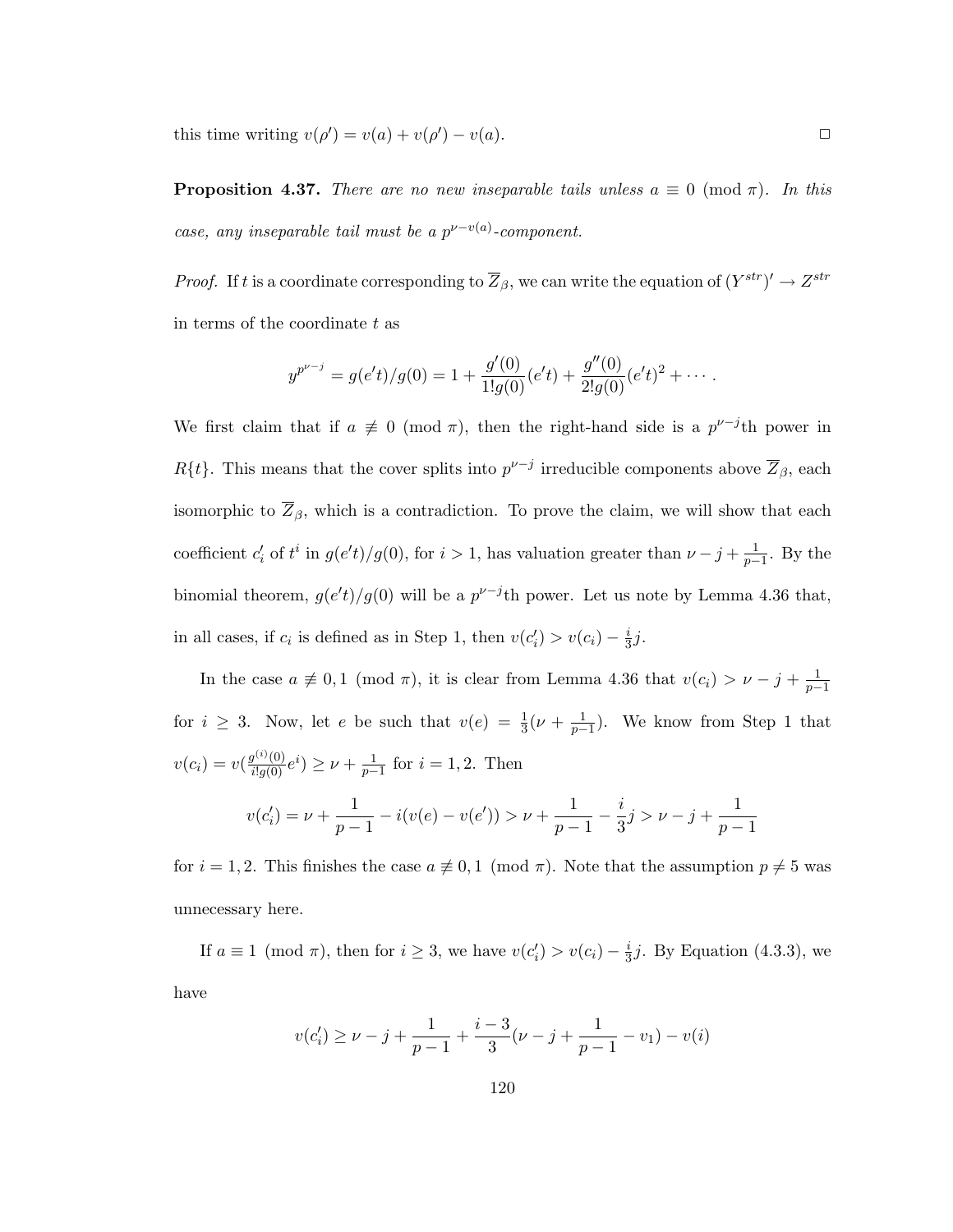if  $i \leq p^{\nu}$ . By Lemma 4.35,  $v_1 \leq \nu - j - 1$ . Since  $\frac{i-3}{3} > v(i)$  whenever  $i \geq 3$  and  $p > 5$ , we have  $v(c_i') > \nu - j + \frac{1}{p-1}$ . For  $i = 1, 2$ , the proof is identical to the case  $a \not\equiv 0, 1 \pmod{\pi}$ . For  $i > p^n$ , Equation (4.3.4) gives that

$$
v(c_i') \geq \nu-j+\frac{1}{p-1}+\frac{p^{\nu}-2}{3}(\nu-j+\frac{1}{p-1}-v_1).
$$

Since  $\nu - j > v_1$ , we again have that  $v(c'_i) > \nu - j + \frac{1}{p-1}$ .

Lastly, suppose  $a \equiv 0 \pmod{\pi}$ . By Lemma 4.28, we have  $v(c_i) \ge v(a) - v(i) + iv(e)$ , so  $v(c_i') \ge v(a) - v(i) + iv(e')$ . By Lemma 4.36, this is equal to

$$
\nu - j + \frac{1}{p-1} + (i-1)(\nu - j + \frac{1}{p-1} - v(a)) - v(i).
$$

Since  $j < \nu - v(a)$  (Proposition 3.13), this is always greater than  $\nu - j + \frac{1}{p-1}$  for  $i \geq 3$ and  $p > 5$  except when  $i = p$  and  $j = \nu - v(a)$ . For  $i = 1, 2$ , the proof is again identical to the case  $a \not\equiv 0, 1 \pmod{\pi}$ .

**Proposition 4.38.** In the case  $a \equiv 0 \pmod{\pi}$ , there is, in fact, a new inseparable tail  $\overline{X}_c$  which is a p<sup>j</sup>-component with  $j = \nu - v(a)$ . Furthermore,  $\overline{X}_c$  corresponds to the disk of radius  $p^{-(v(a)+\frac{1}{2(p-1)})}$  around  $x=\frac{a}{2}$  $\frac{a}{2}.$  The two components of  $\overline{Z}^{str}$  lying above  $\overline{X}_{c}$ correspond to the disks of radius  $p^{-\left(\frac{1}{p-1}\right)}$  around  $z = \pm$ √ 1.

*Proof.* Recall that the equations for  $(Y^{str})' \rightarrow X$  are given by

$$
z^2 = \frac{x - a}{x}
$$

and

$$
y^{p^{\nu-j}} = g(z) = (z+1)^r (z-1)^{p^{\nu}-r} (z+\sqrt{1-a})^s (z-\sqrt{1-a})^{p^{\nu}-s}.
$$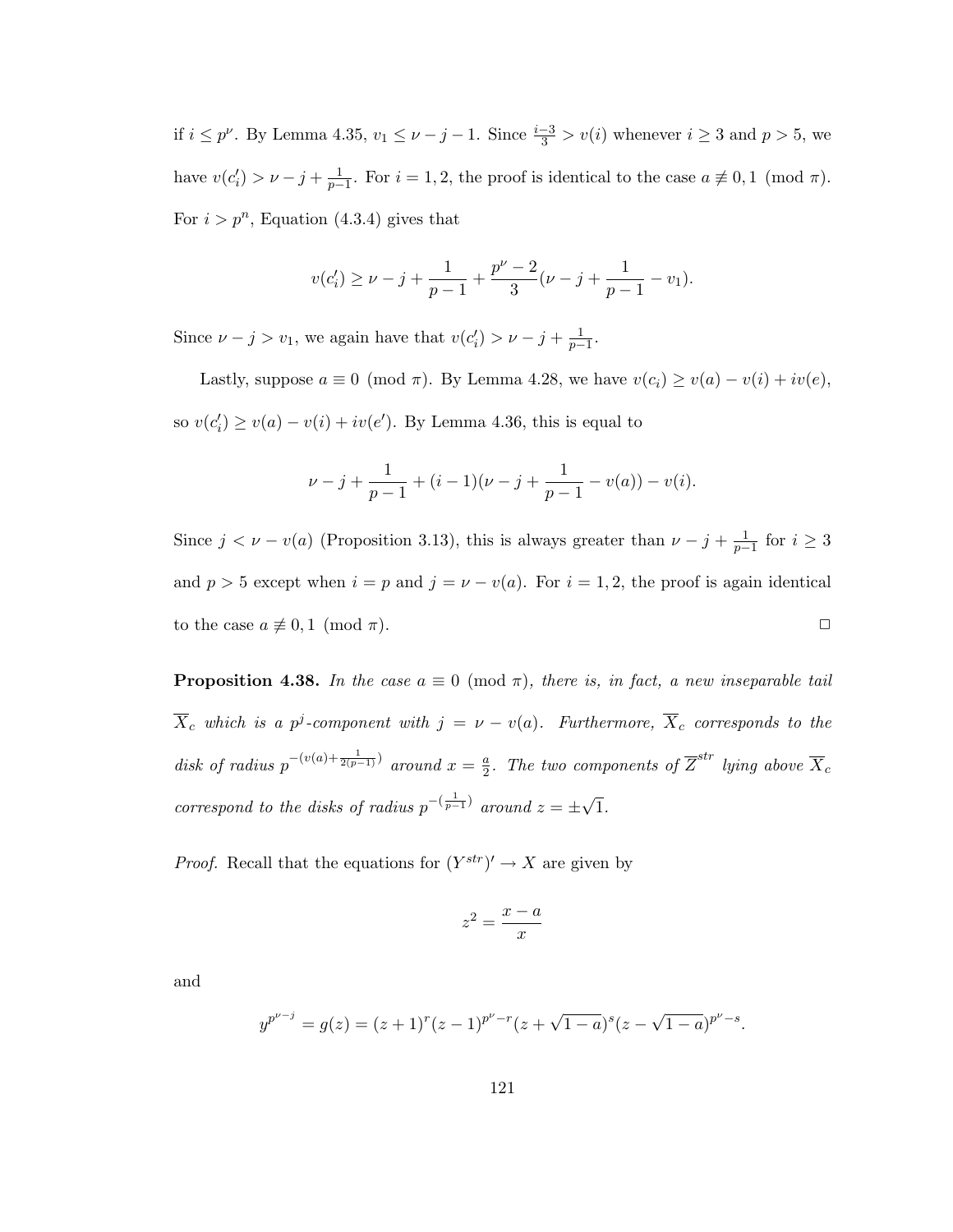Since  $\nu - j = v(a)$  and  $p^{v(a)}|(r + s)$  by Claim 4.27, we may multiply  $g(z)$  by an  $(r + s)$ th power. Multiplying by  $\left(\frac{z+1}{z-1}\right)^{r+s}(z-1)^{-p^{\nu}}(z-1)$ √  $\overline{1-a}$ )<sup>-p'</sup>, we may assume

$$
g(z) = \left( \left( \frac{z + \sqrt{1 - a}}{z + 1} \right) \left( \frac{z - 1}{z - \sqrt{1 - a}} \right) \right)^s.
$$

By Remark 4.30, 1 − √  $\overline{1-a}=-\frac{r+s}{r}$  $\frac{+s}{r}$ . For ease of notation, write  $\mu = 1 -$ √  $\overline{1-a}$ . Then  $v(\mu) = v(a)$ . Then

$$
g(z) = \left( (1 + \frac{\mu}{z+1})(1 + \frac{\mu}{z-1-\mu}) \right)^s,
$$

or

$$
g(z) = 1 + 2s\mu \frac{z}{z^2 - 1} + O(\mu^2). \tag{4.3.5}
$$

This will be a more useful choice of  $g(z)$  for our purposes.

Let  $\overline{X}_c$  be as in the theorem. Let  $(X^{st})_c$  be the minimal modification of  $X^{st}$  that contains the component  $\overline{X}_c$ , and let t be a coordinate corresponding to  $\overline{X}_c$ . We will show that the normalization of  $X_c^{st}$  in  $K((Y^{str})')$  has special fiber above  $\overline{X}_c$  consisting of  $2(p^{\nu-j-1})$  irreducible components, each an Artin-Schreier cover of conductor 2. These each have genus  $\frac{p-1}{2} > 0$ , by Corollary 2.13. But this means that  $\overline{X}_c$  must have been part of the stable model to begin with, as these components cannot be contracted in any stable model.

Let us prove the claim. It is easy to see from the equation  $z^2 = \frac{x-a}{x}$  $\frac{-a}{x}$  that there are two irreducible components of  $\overline{Z}^{str}$  lying above  $\overline{X}_c$ , corresponding to the disks of radius  $|e''|$  around  $\pm$ -1, where  $v(e'') = \frac{1}{2(p-1)}$ . We pick a square root and call it  $\sqrt{-1}$ , and we call the corresponding disk D. If  $\hat{Y}'$ ,  $\hat{Z}$  are the formal completions of  $((Y^{str})')^{st}$  and  $(Z^{str})^{st}$  along their special fibers, then after a possible finite extension of K, the torsor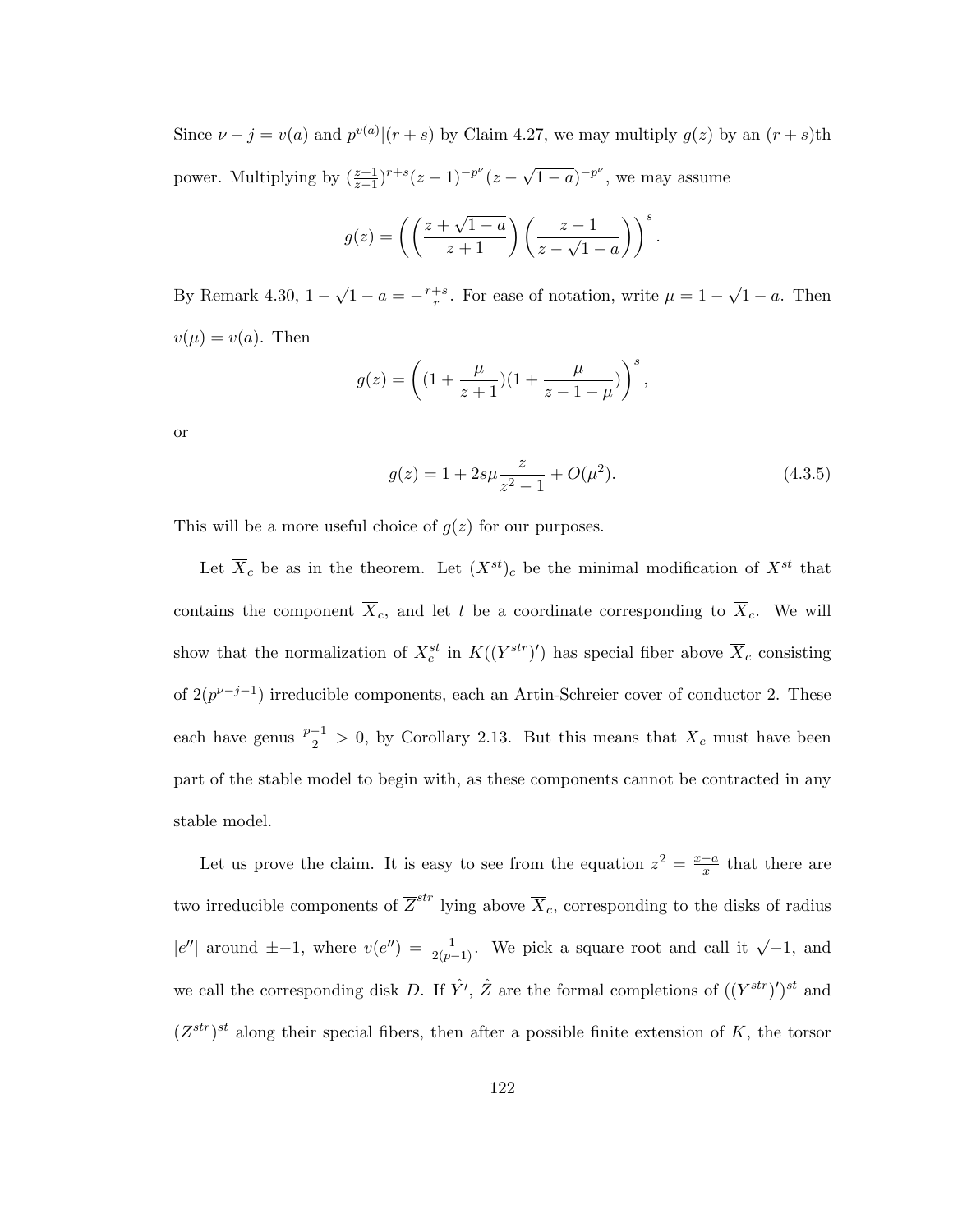$\hat{Y} \times_{\hat{Z}} D \to D$  is given generically by the equation

$$
y^{p^{\nu-j}} = 1 + \frac{g'(\sqrt{-1})}{1!g(\sqrt{-1})}(e''t) + \frac{g''(\sqrt{-1})}{2!g(\sqrt{-1})}(e''t)^2 + \cdots
$$
  
Let  $d_i = \frac{g^{(i)}(\sqrt{-1})}{i!g(\sqrt{-1})}(e'')^i$ . For all  $i > 0$ , Equation (4.3.5) shows that  $v(\frac{g^{(i)}(\sqrt{-1})}{i!g(\sqrt{-1})}) \ge$   
 $v(\mu) = v(a) = \nu - j$ . So for  $i > 2$ ,  $v(d_i) > \nu - j + \frac{1}{p-1}$ . For  $i = 1$ ,  $d_i = \frac{g'(\sqrt{-1})}{g(\sqrt{-1})} = O(\mu^2)$   
by direct calculation, so  $v(d_1) \ge 2v(\mu) = 2v(a) > \nu - j + \frac{1}{p-1}$ . For  $i = 2$ ,  $g''(z) =$   
 $2s\mu \frac{2z}{(z^2-1)^3}(-4(1+z^2)+2z(z^2-1))$  by direct calculation. Then  $v(g''(\sqrt{-1})) = v(\mu) =$   
 $\nu - j$ . Since  $v(e'') = \frac{1}{2(p-1)}$  and  $v(g(\sqrt{-1})) = 0$ , we have that  $v(d_2) = \nu - j + \frac{1}{p-1}$ . By  
Corollary 2.34, the special fiber of  $\hat{Y} \times_{\hat{Z}} D$  splits into  $p^{\nu-j-1}$  Artin-Schreier covers of  
conductor 2. This proves the claim, completing the proof of the Proposition.

**Step 4.** From Step 2, we know that  $f^{str}$  is defined over  $K^{\nu}$  as a  $G^{str}$ -cover. Recall from §2.5 that the minimal extension  $(K^{str})^{st}/K_{\nu}$  over which the stable model of  $f^{str}$  is defined is the extension cut out by the subgroup  $\Gamma^{st} \leq G_{K_{\nu}}$  that acts trivially on  $\overline{f}^{str}$ .

**Lemma 4.39.** The action of  $G_{K_{\nu}}$  on  $\overline{X}$  is of prime-to-p order.

*Proof.* Let  $\gamma \in G_{K_{\nu}}$  act on  $\overline{X}$  with order p. We know that both  $\overline{X}_b$  and  $\overline{X}_{b'}$  contain the specialization of a  $K_0$ -rational point (namely, a and 0), which is fixed by  $\gamma$ . Since  $\gamma$ must fix the unique singular point of  $\overline{X}$  lying on any tail that it acts on,  $\gamma$  must fix two points of each étale tail. Since  $\mathbb{P}^1_k$  has no automorphisms of order p fixing two points,  $\gamma$ acts trivially on the étale tails. In the case  $a \equiv 1 \pmod{\pi}$ , there is an inseparable tail containing the specialization of the K<sub>0</sub>-rational point  $x = 1$ . So  $\gamma$  acts trivially on this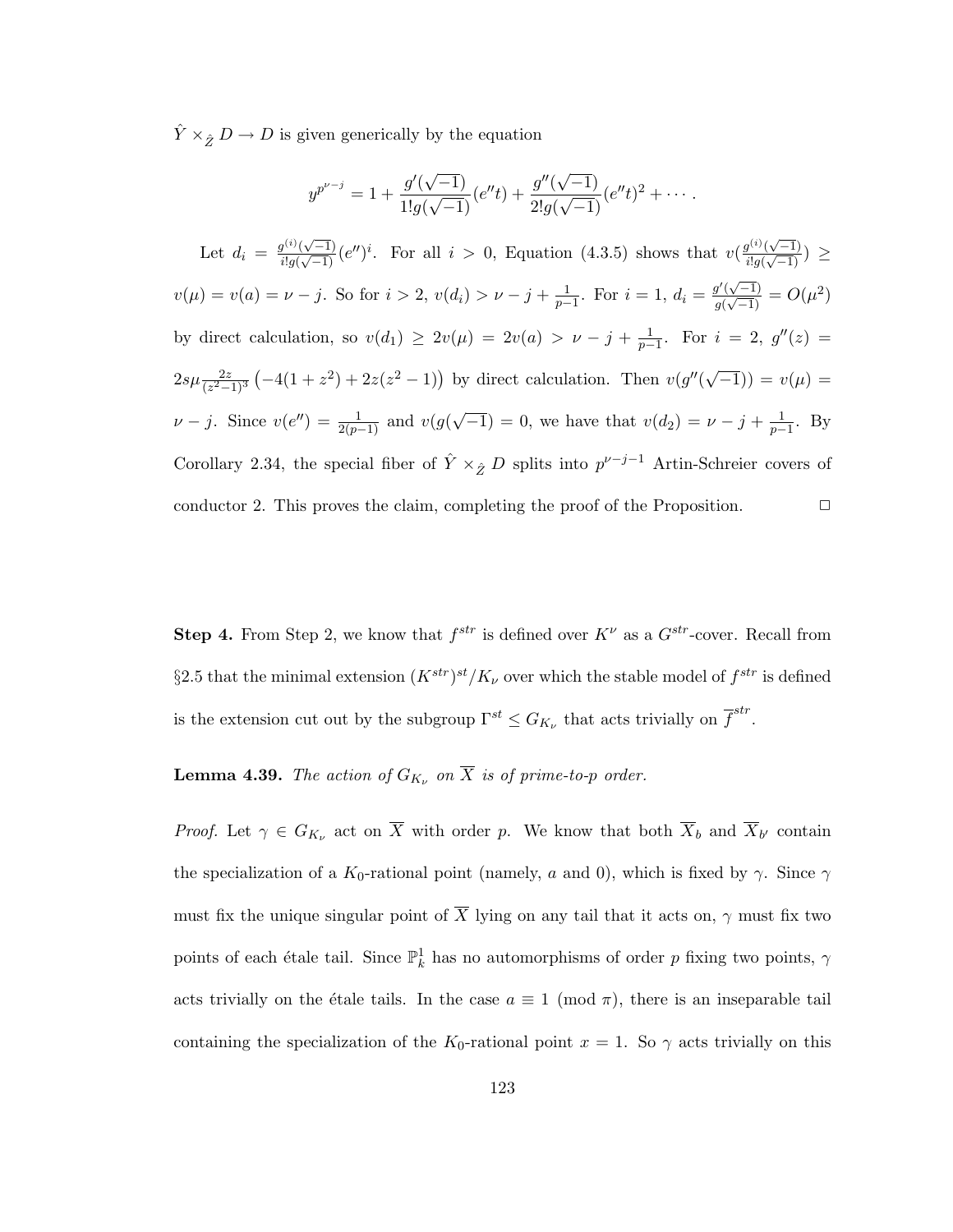tail as well. In the case  $a \equiv 0 \pmod{\pi}$ , Proposition 4.38 tells us that the inseparable tail contains the specialization of the  $K_0$ -rational point  $x = \frac{a}{2}$  $\frac{a}{2}$ . Again,  $\gamma$  acts trivially on this tail. By Step 3, these are the only possible inseparable tails, so  $\gamma$  acts trivially on all tails.

Since  $\gamma$  acts trivially on the original component  $\overline{X}_0$  and on all tails, it must fix every singular point of  $\overline{X}$  (each such point is determined by the set of tails it precedes and the fact that it is singular). Since each interior component contains at least two of these points,  $\gamma$  must fix each of these components pointwise. So  $\gamma$  fixes x pointwise, proving the lemma.  $\Box$ 

**Lemma 4.40.** If  $\gamma \in G_{K_{\nu}}$  acts on  $\overline{Y}$  with order p and acts trivially above all tails of  $\overline{X}$ , then  $\gamma$  acts trivially on  $\overline{Y}^{str}$ .

*Proof.* Note that, by Lemma 4.39, the action of  $\gamma$  on  $\overline{Y}$  is vertical. We proceed by inward induction. Let  $\overline{W}$  be a component of  $\overline{X}$  intersecting a tail, and let  $\overline{V}$  be a component of  $\overline{Y}^{str}$  lying above  $\overline{W}$ . Since  $\gamma$  acts trivially above tails of  $\overline{X}$ , it must fix all of the intersection points of  $\overline{V}$  with a component, say  $\overline{V}'$ , above a tail of  $\overline{X}$ . Let  $\overline{y}$  be such a point. Write  $H = \text{Aut}(\overline{V}/\overline{W})$ . If  $\gamma$  acts nontrivially on  $\overline{V}$ , then the inertia group  $I_{\overline{y}} \leq H$ has order divisible by p. But since  $\overline{f}^{str}$  is monotonic, the inertia group of  $\overline{V}$  contains the inertia group of  $\overline{V}'$ , and Proposition 2.17 (ii) shows that  $I_y$  must be prime to p. So  $\gamma$  acts trivially. Inducting inwardly to the original component proves the lemma.  $\Box$ 

**Proposition 4.41.** (i) If  $a \neq 0, 1 \pmod{\pi}$ , then the stable model of  $f^{str}$  can be defined over a tame extension  $(K^{str})^{st}$  of  $K_{\nu}$ .

(ii) If  $a \equiv 0$  or 1 (mod  $\pi$ ) then the stable model of  $f^{str}$  can be defined over a tame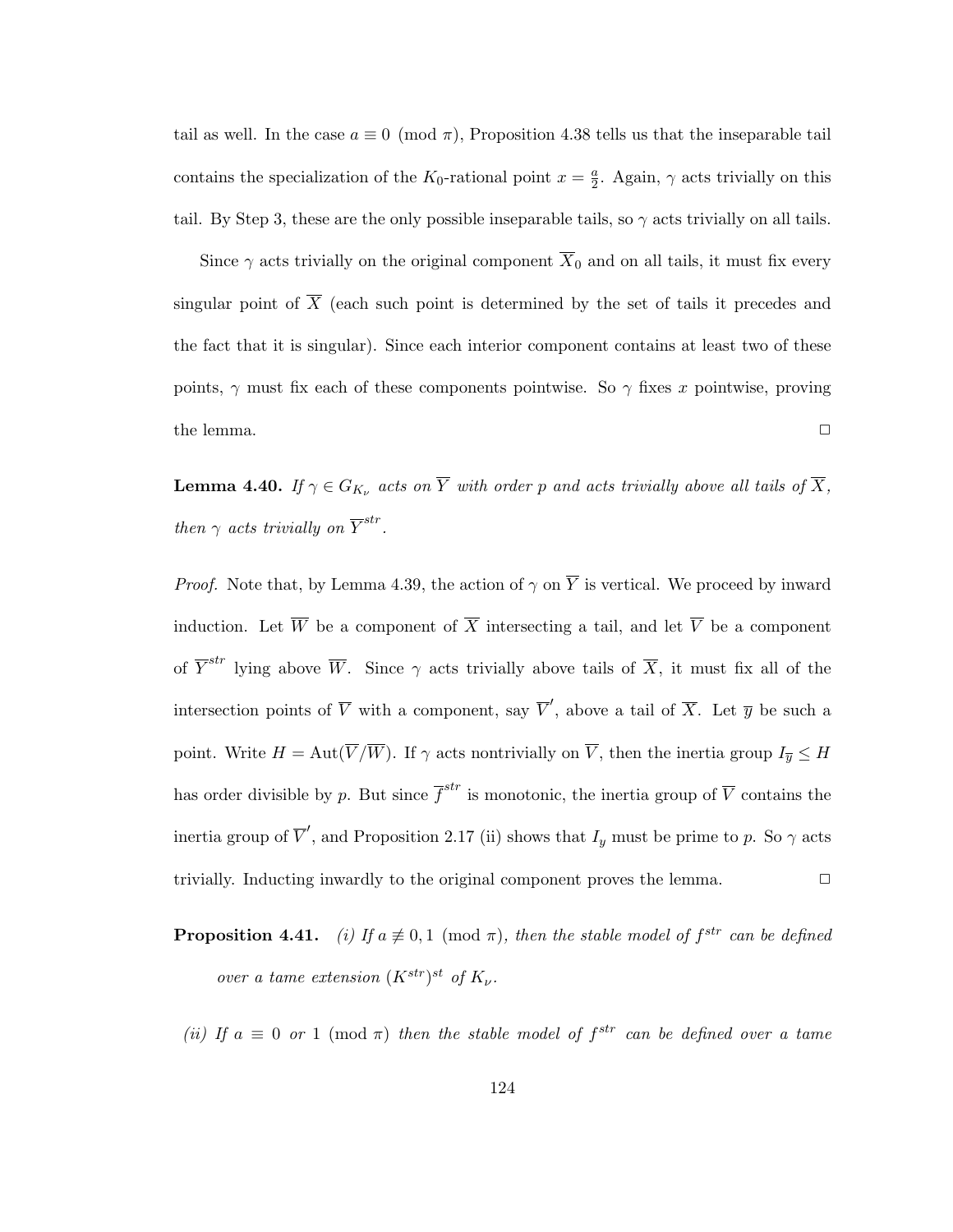extension  $(K^{str})^{st}$  of  $K_{\nu}(\sqrt[p]{1+u})$ , where  $u \in K_{\nu}$  satisfies  $v(u) = 1$ .

*Proof.* Let  $\gamma \in G_{K_{\nu}}$  act on  $\overline{Y}^{str}$  with order p. We show that  $\gamma$  acts trivially above the étale tails of  $\overline{X}$ . The new tail  $\overline{X}_b$  contains the specialization of  $x = a$ . Then the component  $\overline{Z}_b$  lying above  $\overline{X}_b$  contains the specialization of  $z = 0$ , by Equation (4.3.1). Now, in Equation (4.3.1), we have  $g(0) = \pm ($ √  $\overline{(1-a)}^{p^{\nu}}$ . This means that the points of  $Y^{str}$  above  $z = 0$  (thus  $x = a$ ) are all K<sub>0</sub>-rational, as they are defined by the equation  $y^{p^{\nu}} = g(0)$ . Similarly,  $\overline{X}_{b'}$  contains the specialization of  $x = 0$ , which corresponds to  $z = \infty$ . In Equation 4.3.2, we can multiply  $g(z)$  by a  $p^{\nu}$ th power to get an alternate equation

$$
y^{p^{\nu}} = \left(\frac{z+1}{z-1}\right)^r \left(\frac{z+\sqrt{1-a}}{z-\sqrt{1-a}}\right)^s
$$

for the cover  $Y^{str} \to Z^{str}$ . Plugging  $\infty$  into the right-hand side of this equation gives  $y^{p^{\nu}} = 1$ , which shows that the points of  $Y^{str}$  above  $z = \infty$  (thus  $x = 0$ ) are all  $K_0$ -rational. Thus,  $\gamma$  acts trivially above the étale tails of  $\overline{X}$ . Since in the case  $a \not\equiv 0, 1 \pmod{\pi}$ , the  $\alpha$  etale tails are the only tails (Proposition 4.37), Lemma 4.40 allows us to conclude (i).

Now, consider the case  $a \equiv 0 \pmod{\pi}$ . By Proposition 4.38, there is an inseparable tail  $\overline{X}_c$  which is a  $p^{\nu-v(a)}$ -component containing the specialization of  $x=\frac{a}{2}$  $\frac{a}{2}$ . Then each component of  $\overline{Z}^{str}$  above  $\overline{X}_c$  contains the specialization of one of  $z=\pm\sqrt{ }$ −1. Consider the cover  $(Y^{str})' \to Z^{str}$ , where  $(Y^{str})' = Y^{str}/Q_{\nu-\nu(a)}$  and  $Q_{\nu-\nu(a)}$  is the unique subgroup of  $G^{str}$  of order  $p^{\nu-\nu(a)}$ . Equation (4.3.5) shows that this cover can be given by the equation

$$
y^{p^{v(a)}} = 1 + 2s\mu \frac{z}{z^2 - 1} + O(\mu^2),
$$

where  $v(\mu) = v(a)$ . Plugging in  $z = \pm$ √  $\overline{-1}$ , we get that  $y^{p^{v(a)}} = 1 + \alpha$ , with  $v(\alpha) = v(a)$ . Now, Remark 2.35 shows that  $1 + \alpha$  has a  $p^{v(a)-1}$ st root in  $R_{\nu}$ , which is of the form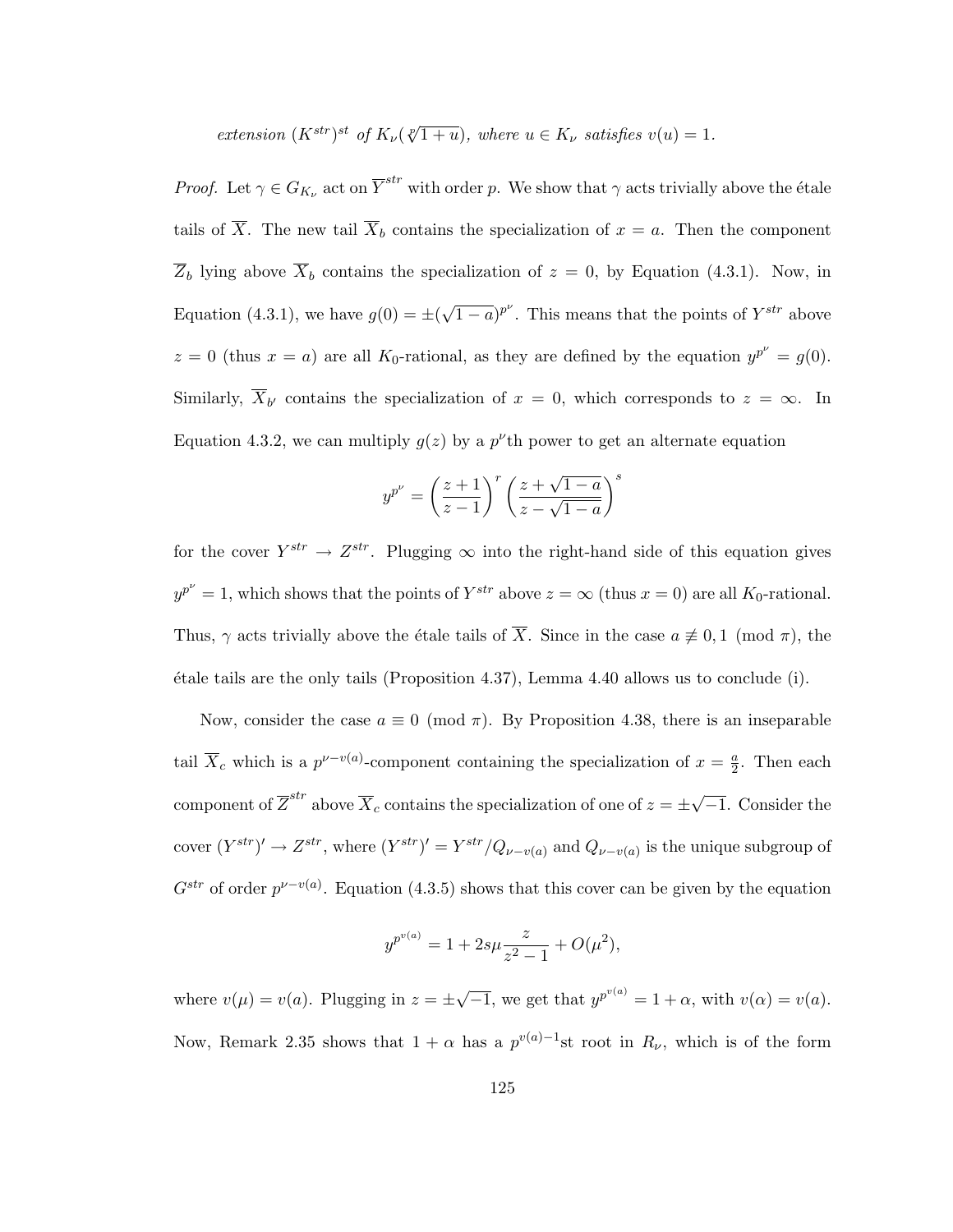$1 + u$  with  $v(u) = 1$ . Then  $G_{K_{\nu}}(\sqrt[p]{1 + u})$  acts trivially above  $\overline{X}_c$  for this cover. Since the quotient by  $Q_{\nu-\nu(a)}$  is radicial above  $\overline{X}_c$ , it follows that  $\gamma \in G_{K_{\nu}}(\sqrt[p]{1+u})$  fixes the fiber of  $\overline{Y}^{str}$  above  $x = \frac{a}{2}$  $\frac{a}{2} \in \overline{X}_c$  pointwise. By Lemma 4.39, if  $\gamma$  acts on  $\overline{Y}^{str}$  with order  $p$ , then  $γ$  acts trivially above  $\overline{X}_c$ . Then (ii) follows from Lemma 4.40 when  $a \equiv 0 \pmod{\pi}$ .

Lastly, consider the case  $a \equiv 1 \pmod{\pi}$ . There is an inseparable tail  $\overline{X}_c$  containing the specialization of  $x = 1$ . By Proposition 2.19,  $\overline{X}_c$  is a  $p^{\nu-v(s)}$ -component. Then each component of  $\overline{Z}^{str}$  above  $\overline{X}_c$  contains the specialization of one of  $z = \pm \sqrt{ }$  $\overline{1-a}$ . Consider the cover  $(Y^{str})' \to Z^{str}$ , where  $(Y^{str})' = Y^{str}/Q_{\nu-\nu(s)}$  and  $Q_{\nu-\nu(s)}$  is the unique subgroup of  $G^{str}$  of order  $p^{\nu-v(s)}$ . After multiplying by  $p^{v(s)}$ th powers, this cover can be given by the equation

$$
y^{p^s} = \left(\frac{z+1}{z-1}\right)^r = \left(\frac{2z}{z-1} - 1\right)^r.
$$

Recall that, by Lemma 4.32, we have  $v(s) = v(s)$ √  $\overline{1-a}$ ). Plugging in  $z = \pm$ √  $1 - a$ and multiplying by  $-1$ , which is a p<sup>s</sup>th power in  $K_{\nu}$ , we get that  $y^{p^{v(s)}} = 1 + \alpha$ , with  $v(\alpha) = v(s)$ . We conclude (ii) as in the case  $a \equiv 0 \pmod{\pi}$ .

Step 5. This is an immediate consequence of Lemmas 2.30 and 2.31.

Step 6. This is immediate from Lemma 2.28.

**Step 7.** Using Steps 5 and 6, it suffices to show that the  $\nu$ th higher ramification groups for the extension  $(K^{str})^{st}/K_0$  vanish, where  $(K^{str})^{st}$  is defined as in Proposition 4.41. Now, Step 4 shows that  $(K^{str})^{st}$  is contained in a tame extension of  $K_{\nu}(\sqrt[p]{1+u})$ , for some u such that  $v(u) = 1$ . This is the compositum of  $K_{\nu}$  and  $K_1(\sqrt[p]{1+u})$ . By [Ser79,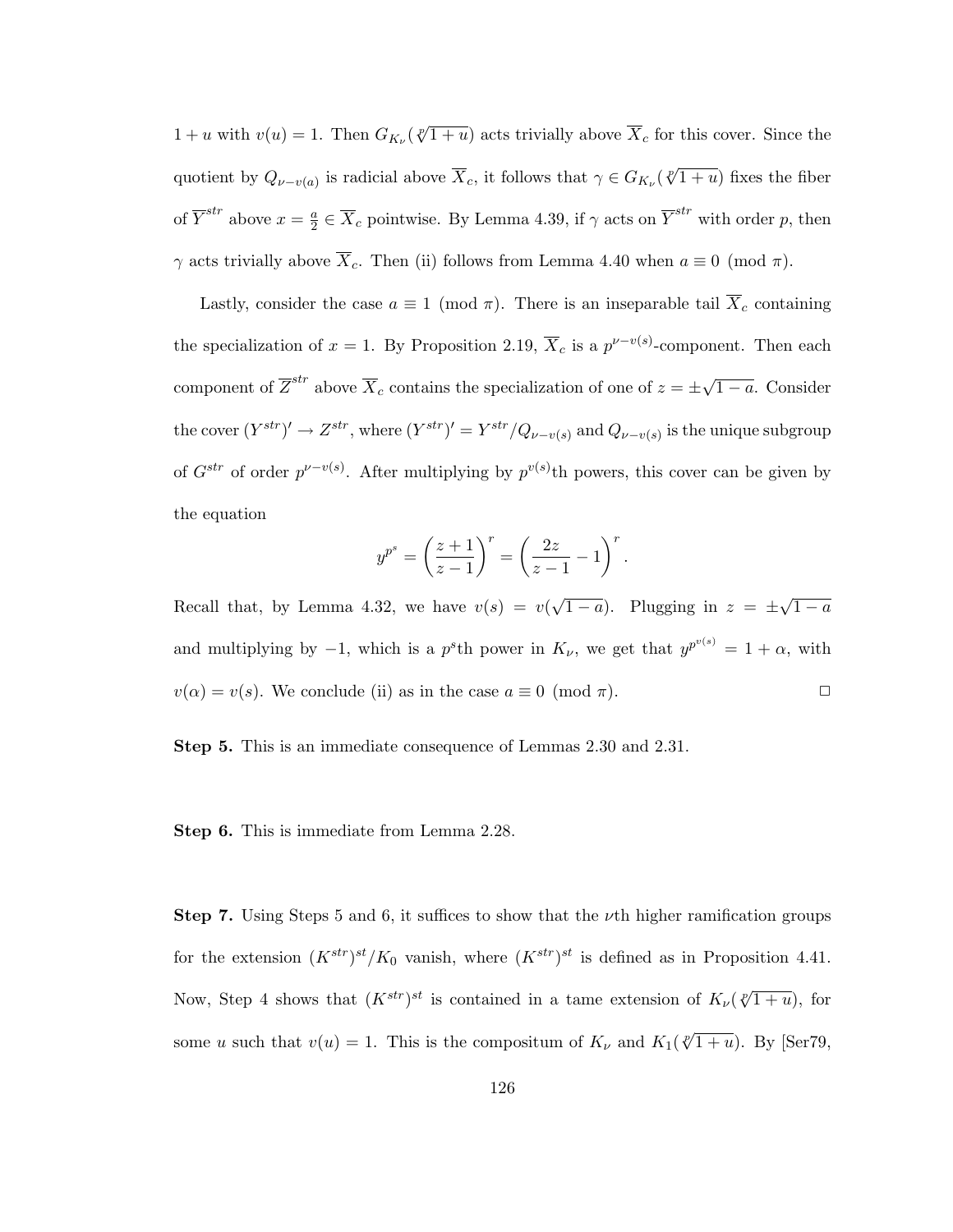IV, Proposition 18, the  $\nu$ th higher ramification group for the upper numbering vanishes for  $K_{\nu}/K_0$ . By Example 2.9, the first higher ramification group for the upper numbering vanishes for  $K_1(\sqrt[p]{1+u})/K_0$ . By Lemma 2.8 the *i*th higher ramification group for  $(K^{str})^{st}/K_0$  for the upper numbering vanishes when  $i \geq \max(1,\nu) = \nu$ . Since  $n \geq \nu$ , the nth higher ramification group vanishes as well. This concludes Step 7, and thus the proof of Proposition 4.22.  $\Box$ 

The proof of Theorem 1.4 follows immediately from combining Propositions 4.1, 4.8, 4.9, 4.20, 4.21, and 4.22.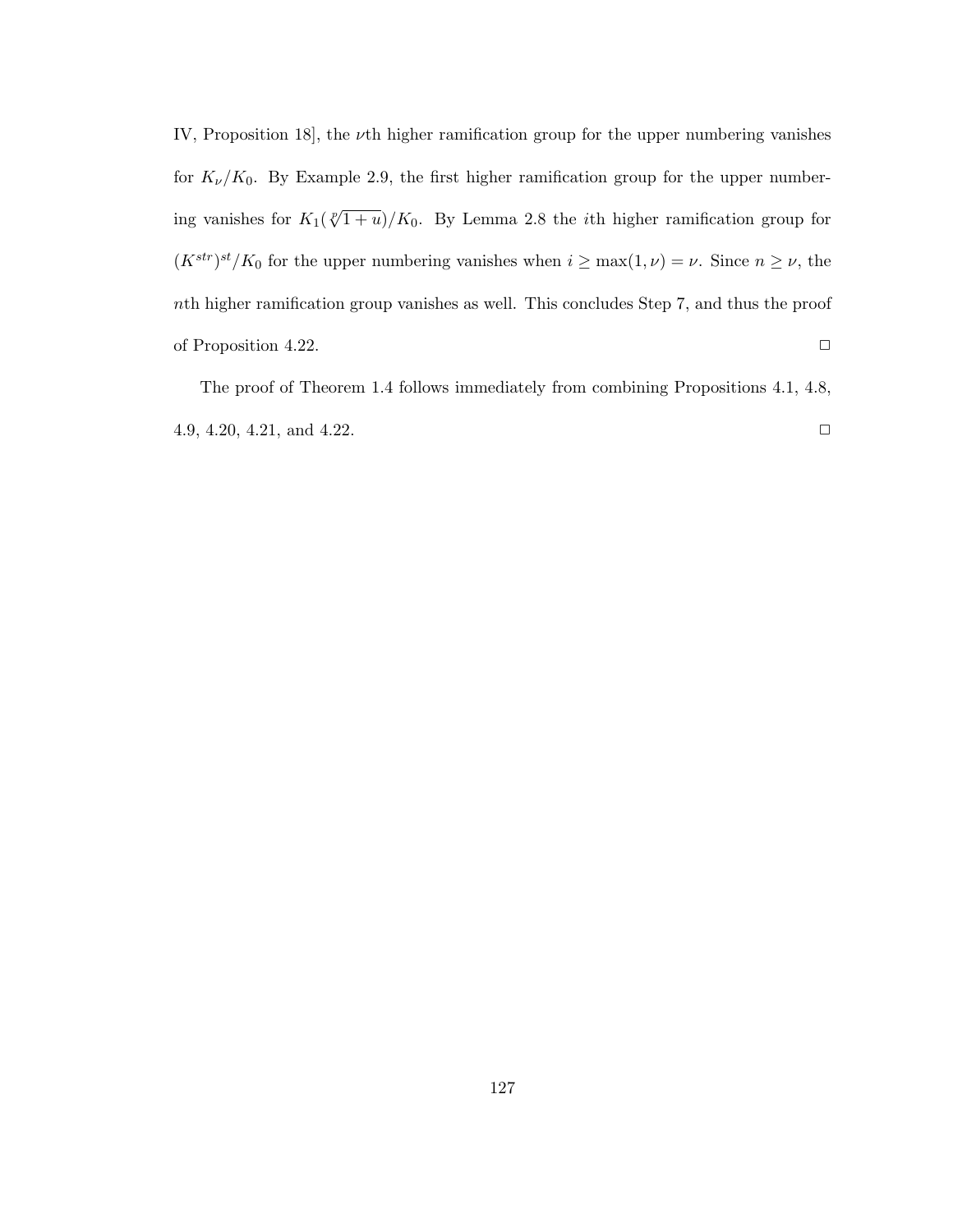## Chapter 5

## Further Investigation

I would like to examine the following questions in the near future:

Question 5.1. Does Theorem 1.4 hold in the  $m = 2$  case even when we allow  $p = 3$ ,  $p = 5$ , or no prime-to-p branch points?

I expect techniques similar to those used in §4.3 to work in this case. When there are no prime-to-p branch points, the issue is that there can be up to two new tails. In the case of two new tails, we would ideally like to show that each of them contains the specialization of a  $K_0$ -rational point, and that there are no new inseparable tails. Then we could arrive at the same conclusion as in §4.3.

Now, in the case of two new tails, the strong auxiliary cover  $f^{str}: Y^{str} \to X$  contains two branch points a and b of branching index 2, and three branch points 0, 1, and  $\infty$  of p-power branching index. If none of the specializations of any of the five branch points coalesce on the smooth model of  $X$  corresponding to the original component of the stable reduction, and if in addition there are no inseparable tails, then we can in fact show that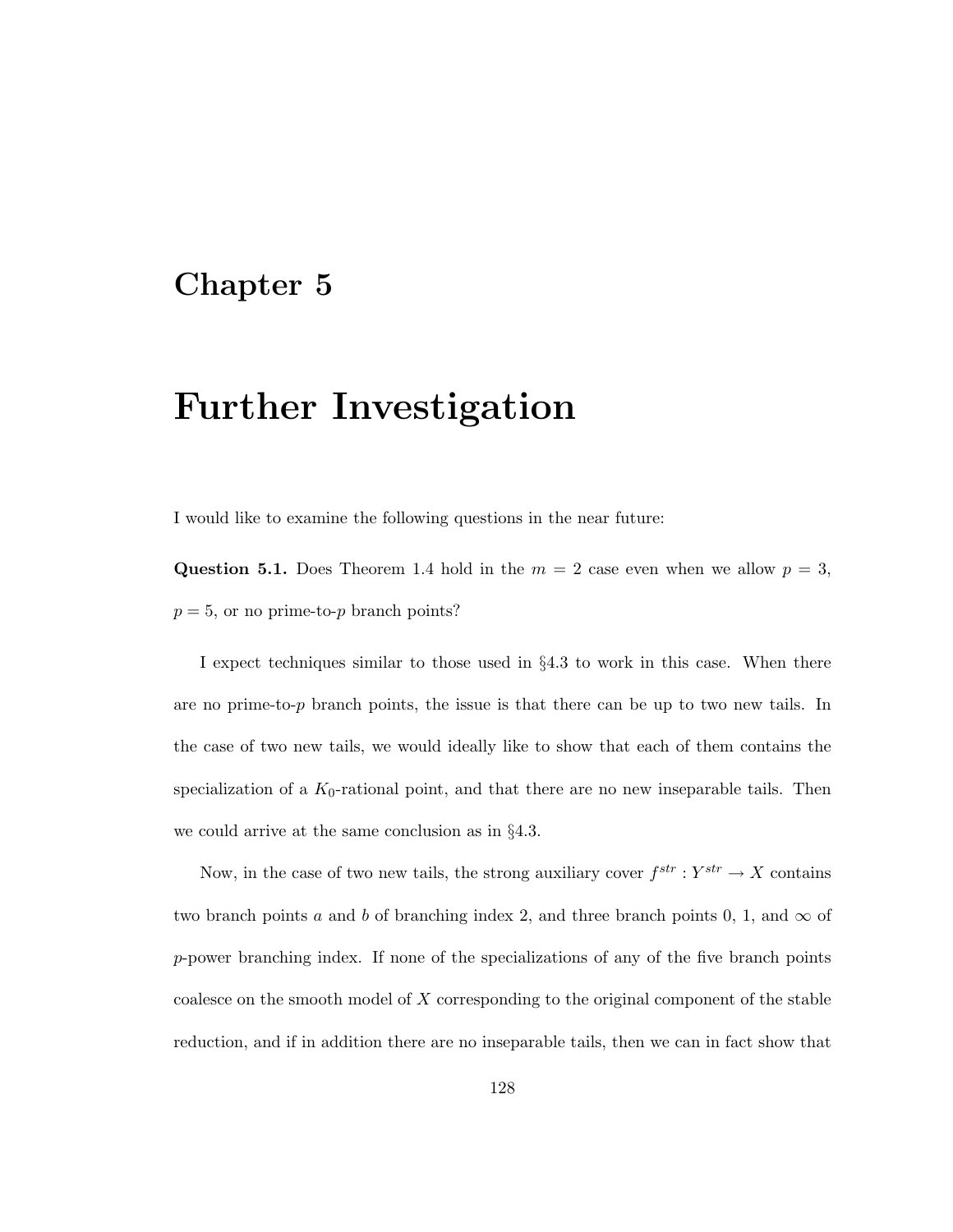each new tail contains the specialization of a  $K_0$ -rational point, using essentially the same techniques as in §4.3. However, there are many more cases to consider.

If we allow  $p = 3$  (even if we assume that there is a branch point of f with primeto-p branching index), then the stable reduction of  $f$  looks very different than what we have in §4.3. In particular, Lemma 4.23 does not hold. In fact, if  $\overline{X}_b$  is an étale tail with ramification invariant  $\sigma_b = \frac{3}{2}$  $\frac{3}{2}$ , then it *must* intersect a  $p^2$ -component. This is because Lemma 2.14 shows that if  $\overline{X}_b$  intersects a p-component, we would have to have  $\sigma_b = h_b/2$ , with  $h_b$  prime to 3! With this possibility, many arguments in §4.3 fall apart. In order to repair them, we would need to have good, explicit conditions characterizing the following extensions, in analogy with Corollary 2.34: Say  $R$  is a complete discrete valuation ring with fraction field  $K$  of characteristic 0, residue field  $k$  algebraically closed of characteristic p, and uniformizer  $\pi$ . Suppose further that R contains the  $p^2$ th roots of unity. Write  $A = R\{t\}$  and  $L = \text{Frac}(A)$ . We wish to characterize  $\mathbb{Z}/p^2$ -extensions M of L such that the normalization  $B$  of  $A$  in  $M$  satisfies the following conditions:

- Spec  $B/\pi \rightarrow {\rm Spec}\ A/\pi$  is an étale extension with conductor 3.
- Spec  $B/\pi$  is integral.

If we allow  $p = 5$  the difficulties are less severe. The only places where the assumption  $p \neq 5$  matters are for subtle inequalities like  $\frac{i-3}{3}(1 + \frac{1}{p-1}) > v(i)$  (see, for instance, the proof of Corollary 4.29), which does not hold for  $p = i = 5$ , but does hold for any  $i > 3$ and  $p > 5$ . I have worked out computations that fix this problem in most cases, but they are messy and time does not permit their inclusion here.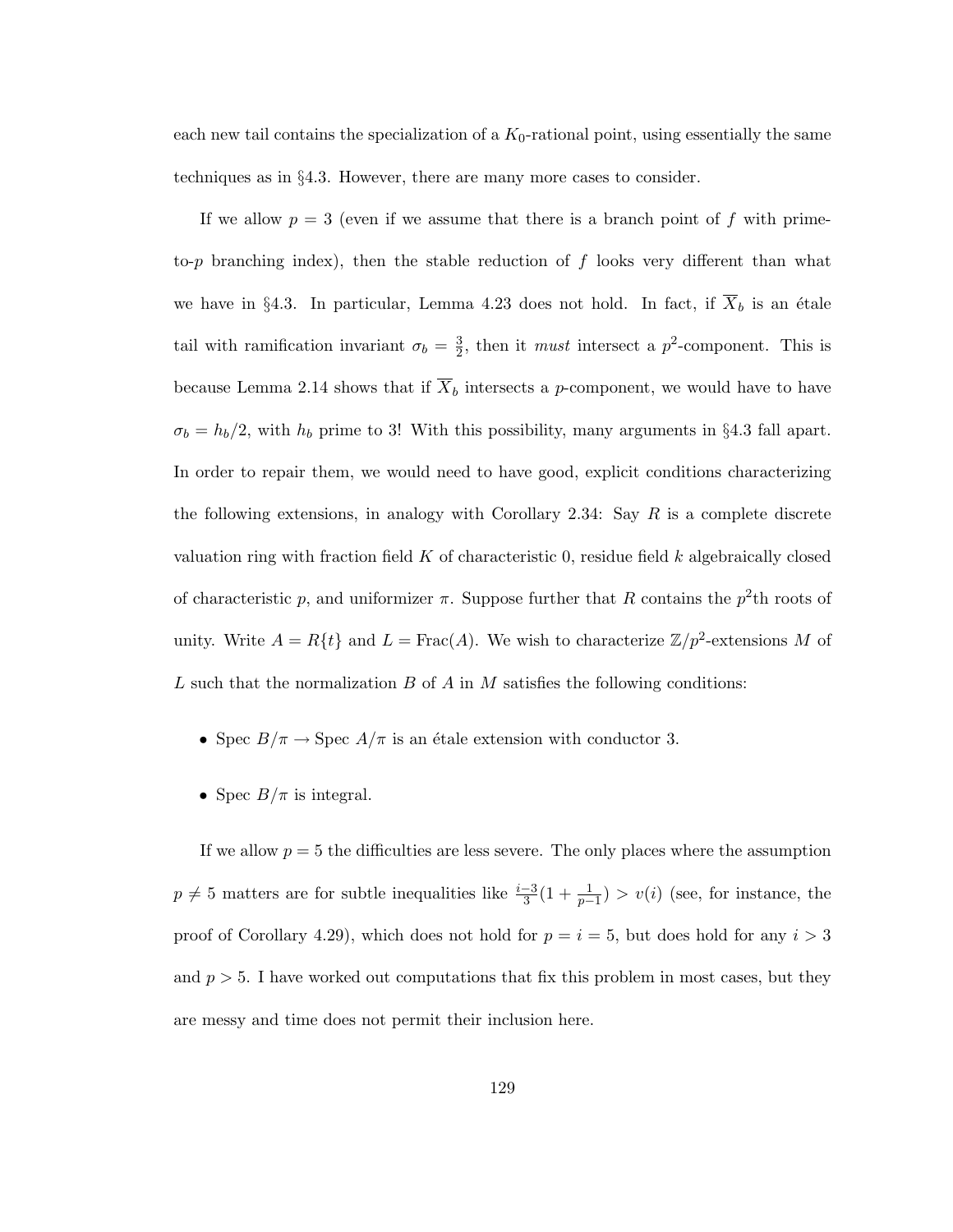**Question 5.2.** What can be said if the condition  $m = 2$  is relaxed in Theorem 1.4 (ii)?

Relaxing the condition  $m = 2$  is more difficult, and I do not necessarily expect to get the same result on the ramification of  $p$  in the field of moduli. Allowing arbitrary  $m$ will require some new techniques, as the explicit calculations I have done in the  $m = 2$ case will no longer work, because the strong auxiliary cover will no longer necessarily be a  $p^{\nu}$ -cyclic extension of  $\mathbb{P}^{1}$ . I am hopeful that, at least in the case where the deformation data above the original component of  $\overline{X}$  are all *multiplicative* (which is true in all of the cases covered in Theorem 1.4), one can obtain results using variations on the deformation theory of torsors under multiplicative group schemes that Wewers develops in [Wew05].

The case where there is an additive deformation datum above the original component of  $\overline{X}$  seems more difficult for several reasons. First, the numerical invariants obtained from the deformation data are more flexible in this case, leading to a possibly more complicated-looking stable reduction. In particular, we cannot use Proposition 2.41. Second, Wewers's deformation theory, which depends in an essential way on having a torsor under a multiplicative group scheme, does not apply.

In any case, I would like to have some criteria for determining exactly when the stable reduction of a three-point  $G$ -Galois cover, where G has a cyclic  $p$ -Sylow subgroup, will have additive deformation data over the original component. Ideally, these criteria would be based only on the group  $G$  and the branching behavior of the cover. Perhaps the criteria will be restrictive enough that the cases where additive deformation data arise can be dealt with on a case-by-case basis.

**Question 5.3.** What happens if we look at three-point  $G$ -Galois covers where  $G$  has a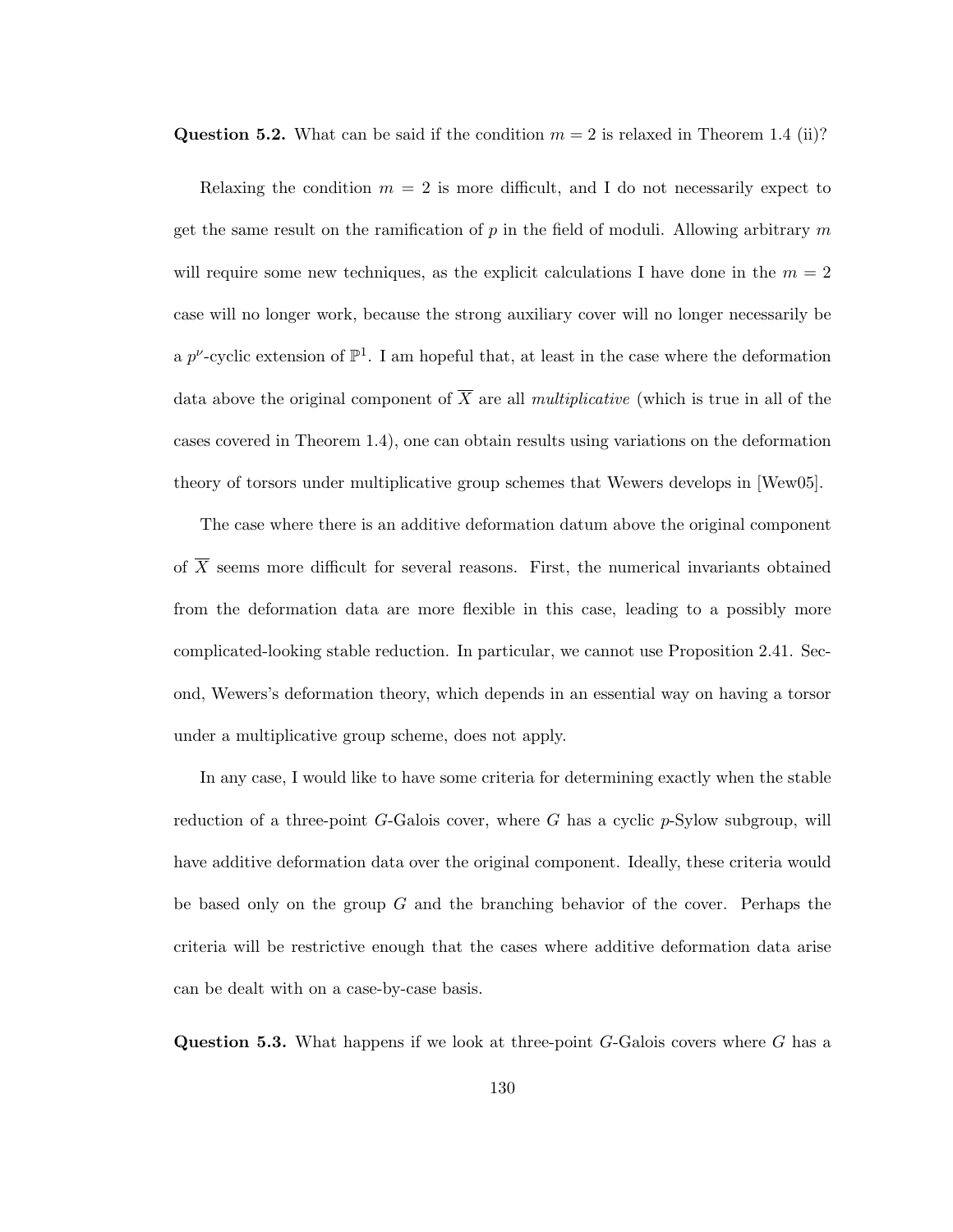non-cyclic p-Sylow subgroup?

The most tractable case here for understanding the ramification of  $p$  in the field of moduli is when the  $p$ -Sylow subgroup is elementary abelian. The most serious difficulty here is that taking the auxiliary cover does not guarantee a simplification of the grouptheoretical structure. An advantage, however, is that one can still talk about deformation data, and there will be examples where the deformation data over the original component are all multiplicative. For these examples, it may be possible for the deformation theory of [Wew05] to apply, and we may be able to make some progress.

Question 5.4. What happens if we consider covers with four (or more) branch points?

New issues arise here. This is partly because the branch points might collide modulo p and partly because these covers now exist in continuous families, unlike in the case of three-point covers. The case of a four-point cover where the Galois group  $G$  has  $p$ -Sylow subgroup P of order p and  $m = |N_G(P)/Z_G(P)| = 2$  has been analyzed to some extent in [BW04]. There the goal is to determine when covers of this form have good reduction. The authors give a lower bound on the ramification of  $p$  in the field of moduli in the case where such a cover has bad reduction. This paper does not use deformation data, and I would like to see if combining its techniques with deformation data can yield results giving an upper bound on the ramification of  $p$  in the field of moduli. Perhaps we can even replace the assumption  $m = 2$  by some weaker assumption involving multiplicative reduction.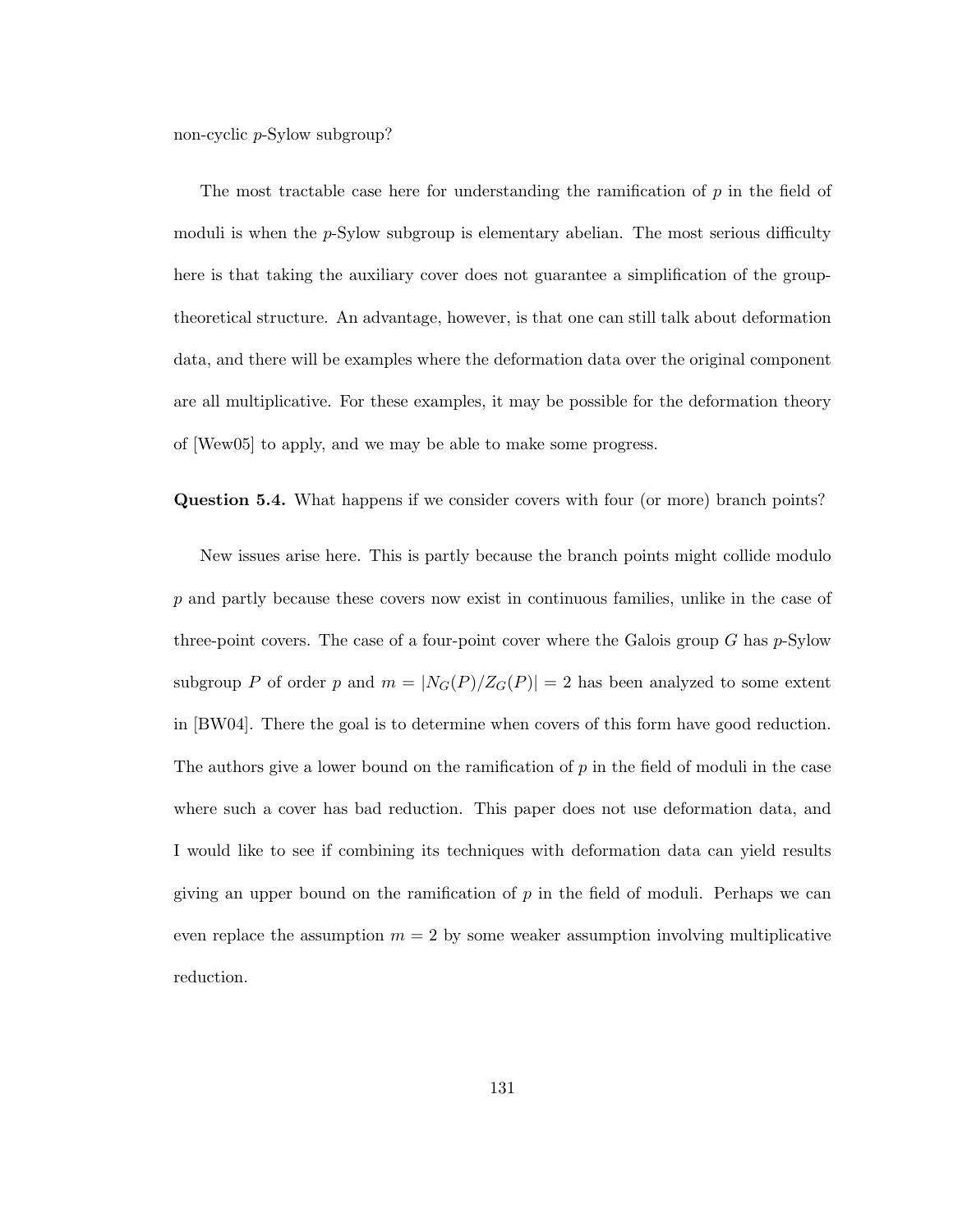## Bibliography

- [Bec89] Beckmann, Sybilla. "Ramified Primes in the Field of Moduli of Branched Coverings of Curves," J. Algebra 125 (1989), 236–255.
- [Bel79] Belyi, G. V. "Galois Extensions of a Maximal Cyclotomic Field," Izv. Akad. Nauk SSSR Ser. Mat. 43 (1979), 267–276.
- [BW04] Bouw, Irene I.; Wewers, Stefan. "Reduction of Covers and Hurwitz Spaces," J. Reine Angew. Math. 574 (2004), 1–49.
- [ATLAS] Conway, John H. et al. "Atlas of Finite Groups," Oxford University Press, Eynsham, 1985.
- [CH85] Coombes, Kevin; Harbater, David. "Hurwitz Families and Arithmetic Galois Groups," Duke Math. J., 52 (1985), 821–839.
- [Dèb95] Dèbes, Pierre. "Covers of  $\mathbb{P}^1$  Over the p-adics," in Recent Developments in the Inverse Galois Problem, Contemporary Math., Vol. 186 (1995), 217–238.
- [DM69] Deligne, Pierre; Mumford, David. "The Irreducibility of the Space of Curves of Given Genus," Inst. Hautes Etudes Sci. Publ. Math. 36 (1969), 75–109. ´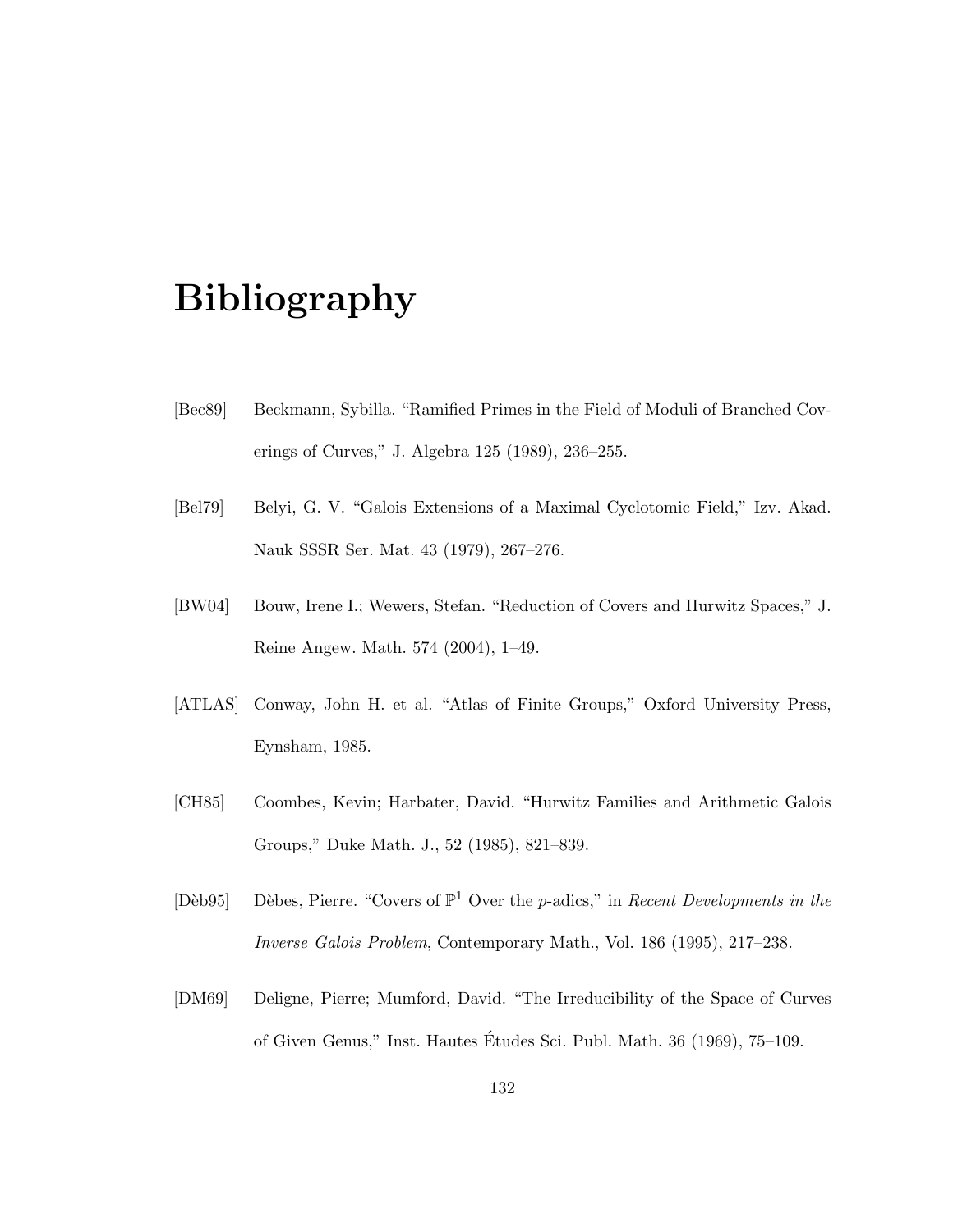- [Ful69] Fulton, William. "Hurwitz Schemes and Irreducibility of Moduli of Algebraic Curves," Ann. of Math., 90 (1969), no. 2, 542–575.
- [Har77] Hartshorne, Robin. "Algebraic Geometry," Springer-Verlag, New York, 1977.
- [Hen98] Henrio, Yannick. "Disques et Couronnes Ultramétriques," Courbes Semi-Stables et Groupe Fondamental en Géométrie Algébrique, 21–32, Progr. Math., 187, Birkhäuser Verlag, Basel, 1998.
- [Hen99] Henrio, Yannick. Thèse Université Bordeaux 1, 1999. Available at http://www.math.u-bordeaux1.fr/∼matignon/preprints.html.
- [Hum75] Humphreys, James E. "Linear Algebraic Groups," Springer-Verlag, New York, 1975.
- [Kat86] Katz, Nicholas. "Local-to-Global Extensions of Fundamental Groups," Ann. Inst. Fourier, Grenoble 36 (1986), 69–106.
- [Liu02] Liu, Qing. "Algebraic Geometry and Arithmetic Curves," Oxford University Press, Oxford, 2002.
- [OP08] Obus, Andrew; Pries, Rachel J. "Wild Cyclic-by-Tame Extensions," arXiv:math.AG/08074790, (2008).
- [Pri02] Pries, Rachel J. "Families of Wildly Ramified Covers of Curves," Amer. J. Math. 124 (2002), no. 4, 737–768.
- [Pri06] Pries, Rachel J. "Wildly Ramified Covers with Large Genus," J. Number Theory, 119 (2006), 194–209.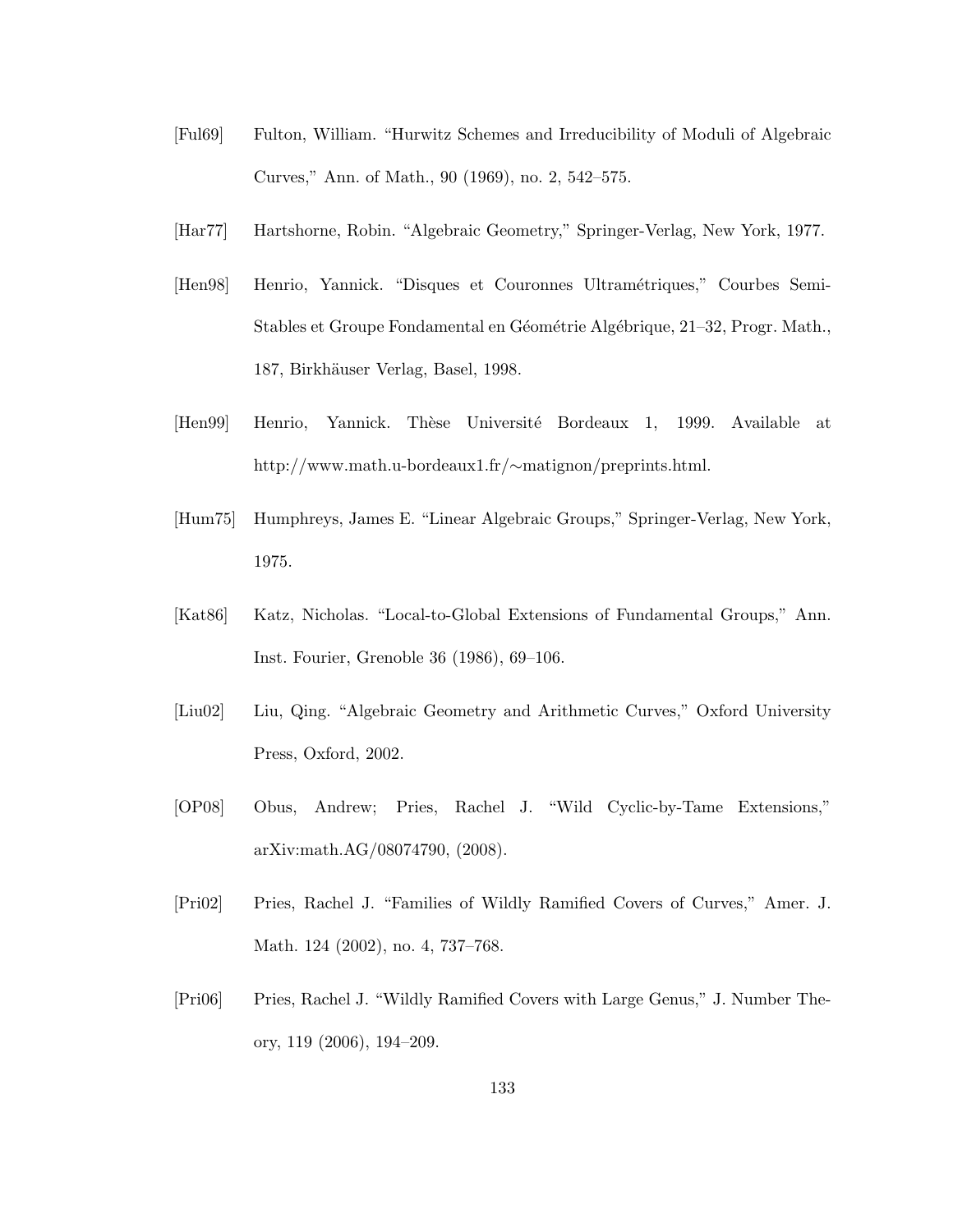- [Ray90] Raynaud, Michel. "p-Groupes et R´eduction Semi-Stable des Courbes," the Grothendieck Festschrift, Vol. III, 179–197, Progr. Math., 88, Birkhäuser Boston, Boston, MA, 1990.
- [Ray94] Raynaud, Michel. "Revêtements de la Droite Affine en Caractéristique  $p > 0$ et Conjecture d'Abhyankar," Invent. Math. 116 (1994), 425–462.
- [Ray99] Raynaud, Michel. "Specialization des Revêtements en Caractéristique  $p > 0$ ," Ann. Sci. Ecole Norm. Sup., 32 (1999), 87–126. ´
- [Saï97] Saïdi, Mohamed. "Revêtements Modérés et Groupe Fondamental de Graphe de Groupes," Compositio Math. 107 (1997), no. 3, 319–338.
- [GAGA] Serre, Jean-Pierre. "Géométrie Algébrique et Géométrie Analytique," Ann. Inst. Fourier, Grenoble 6 (1955–1956), 1–42.
- [Ser79] Serre, Jean-Pierre. "Local Fields," Springer-Verlag, New York, 1979.
- [Sza09] Szamuely, Tam´as. "Galois Groups and Fundamental Groups," Cambridge University Press, Cambridge, to be published in 2009.
- [Viv04] Viviani, Filippo. "Ramification Groups and Artin Conductors of Radical Extensions of  $\mathbb{Q}$ ," J. Théor. Nombres Bordeaux, 16 (2004), 779-816.
- [Wew03a] Wewers, Stefan. "Reduction and Lifting of Special Metacyclic Covers," Ann. Sci. Ecole Norm. Sup. (4) 36 (2003), 113–138. ´
- [Wew03b] Wewers, Stefan. "Three Point Covers with Bad Reduction," J. Amer. Math. Soc. 16 (2003), 991–1032.